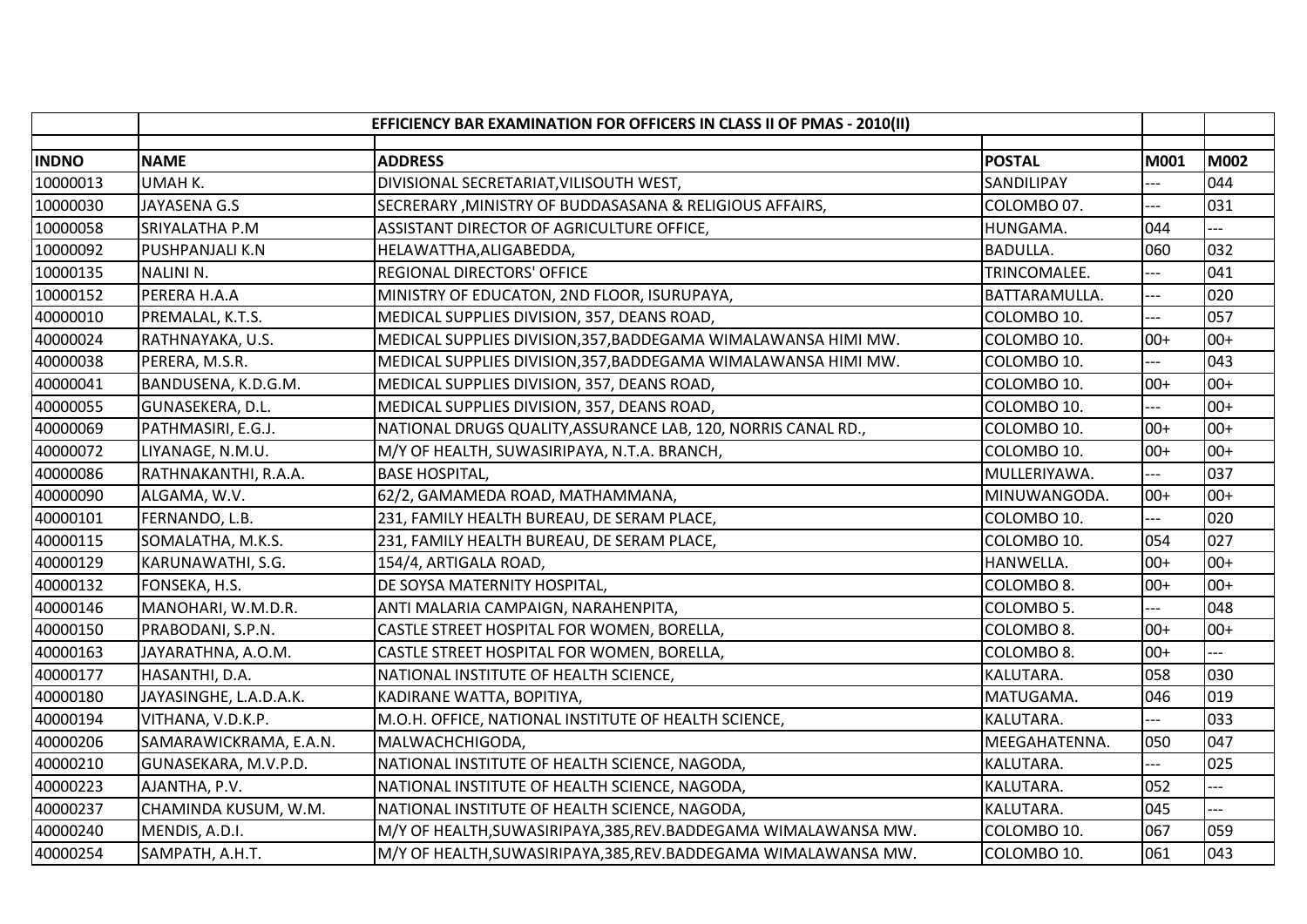|              |                         | EFFICIENCY BAR EXAMINATION FOR OFFICERS IN CLASS II OF PMAS - 2010(II) |                        |       |             |
|--------------|-------------------------|------------------------------------------------------------------------|------------------------|-------|-------------|
| <b>INDNO</b> | <b>NAME</b>             | <b>ADDRESS</b>                                                         | <b>POSTAL</b>          | M001  | <b>M002</b> |
| 40000268     | KUMARI, W.S.U.S.        | M/Y OF HEALTH, SUWASIRIPAYA, 385, REV. BADDEGAMA WIMALAWANSA MW.       | COLOMBO 10.            | 075   | 049         |
| 40000271     | SEETHA, T.M.            | ADMINISTRATION BRANCH OF TECHNICAL SERVICE, M/Y OF HEALTH,             | COLOMBO 10.            | 068   | ---         |
| 40000285     | DANANJAYA, P.V.T.H.     | PRISON HEADQUARTERS, 150, BASE LINE ROAD,                              | COLOMBO 9.             | 073   | 044         |
| 40000299     | KARUNATHILAKA, A.       | PRISON HEADQUARTERS,                                                   | COLOMBO 9.             |       | $00+$       |
| 40000300     | JAYASUMANA, M.A.P.      | DEPT. OF IMMIGRATION & EMIGRATION, ANANDA RAJAKARUNA MW.,              | COLOMBO 10.            |       | $00+$       |
| 40000314     | SIRIWARDANA, R.L.A.     | 41, DEPT. OF IMMIGRATION & EMIGRATION, ANANDA RAJAKARUNA MW.,          | COLOMBO 10.            |       | 027         |
| 40000328     | BATEPOLA, B.P.P.        | 133/5, KOPIYAWATTA, MAHARA,                                            | KADAWATHA.             | $-$   | $00+$       |
| 40000331     | PERERA, W.W.            | 41, DEPT. OF IMMIGRATION & EMIGRATION, ANANDA RAJAKARUNA MW.,          | COLOMBO 10.            |       | 031         |
| 40000345     | PERERA, W.S.P.          | FISCAL PLANNING DEPT., M/Y OF FINANCE & PLANNING, SECRETARIAT,         | COLOMBO 1.             | $---$ | 044         |
| 40000359     | PANDUKA, D.G.R.T.       | M/Y OF INDIGENOUS MEDICINE, 325, AYURVEDA BUILDING,                    | COLOMBO 8.             | 073   | 055         |
| 40000362     | SAMARASEKARA, K.C.N.    | 450/10, WENDALA,                                                       | RUWANWELLA.            | 085   | 069         |
| 40000376     | PERERA, M.B.A.          | M/Y OF INDIGENOUS MEDICINE, 325, DR. N.M. PERERA MAWATHA,              | COLOMBO 8.             | 068   | 054         |
| 40000380     | DHARMAWARDENA, B.A.C.D. | M/Y OF INDIGENOUS MEDICINE, 325, DR. N.M. PERERA MAWATHA,              | COLOMBO 8.             | 067   | 057         |
| 40000393     | ANURADHA, G.L.A.        | M/Y OF INDIGENOUS MEDICINE, 325, DR. N.M. PERERA MAWATHA,              | COLOMBO <sub>8</sub> . | $00+$ | $00+$       |
| 40000405     | CHANDRAMALA, G.G.T.     | DIVISIONAL SECRETARIAT,                                                | PANADURA.              | 076   | 052         |
| 40000419     | JAYASURIYA, J.A.D.G.L.  | DEPT. OF FISCAL POLICY, M/Y OF FINANCE & PLANNING,                     | COLOMBO 1.             | 058   | 064         |
| 40000422     | MANEL, K.W.C.           | DIVISIONAL SECRETARIAT,                                                | PANADURA.              | $-1$  | 040         |
| 40000436     | ABEYWARDHANA, N.L.C.    | 68/1/B, KIRIPATTIYA ROAD, IHALA BOMIRIYA,                              | KADUWELA.              | $00+$ | $00+$       |
| 40000440     | SAMARABANDU, G.G.       | PRIME MINISTER'S OFFICE, 58, SIR ERNEST DE SILVA MAWATHA,              | COLOMBO 7.             | $00+$ | $00+$       |
| 40000453     | JAYATHILAKA, P.A.U.M.   | PRIME MINISTER'S OFFICE, 58, FLOWER ROAD,                              | COLOMBO 7.             | 076   | 031         |
| 40000467     | FERNANDO, J.L.H.C.      | PRIME MINISTER'S OFFICE, 58, SIR ERNEST DE SILVA MAWATHA,              | COLOMBO 7.             | 068   | 042         |
| 40000470     | FARZANA, F.A.F.         | PRIME MINISTER'S OFFICE, 58, SIR ERNEST DE SILVA MAWATHA,              | COLOMBO 7.             | 082   | 058         |
| 40000484     | PERERA, Y.P.P.          | HANSAJA, 4, ARUGGODA,                                                  | ALUBOMULLA.            | 060   | 042         |
| 40000498     | GAYANI, K.M.T.          | 7/14, THREE BIRDS, THAKSHALA LANE, SARIKKALIMULLA, KESELWATTA,         | PANADURA.              | 079   | 071         |
| 40000500     | PRIYANGIKA, S.A.D.      | 203/6/2, WILIMBULA WATTA,                                              | RADAWANA.              | 068   | 051         |
| 40000513     | WEERASINGHA, H.A.A.M.   | M/Y OF EXTERNAL AFFAIRS, ADMIN. DIVISION, REPUBLIC BUILDING,           | COLOMBO 1.             | 066   | 065         |
| 40000527     | PERERA, W.A.T.H.        | DIVISIONAL SECRETARIAT,                                                | DANKOTUWA.             | 053   | 023         |
| 40000530     | KUMARASINGHE, T.A.      | DIVISIONAL SECRETARIAT,                                                | DANKOTUWA.             | 080   | 049         |
| 40000544     | GUNARATHNE, H.A.N.S.    | M/Y OF EXTERNAL AFFAIRS, REPUBLIC BUILDING,                            | COLOMBO 1.             | 069   | 065         |
| 40000558     | SUDHARMA, H.A.          | RATHNAVALI BALIKA VIDYALAYA, COLOMBO ROAD,                             | GAMPAHA.               | 060   | 019         |
| 40000561     | KARUNARATNE, L.R.M.I.L. | 277/E, SAPUMAL PLACE, NIWANDAMA,                                       | JA ELA.                | 067   | 018         |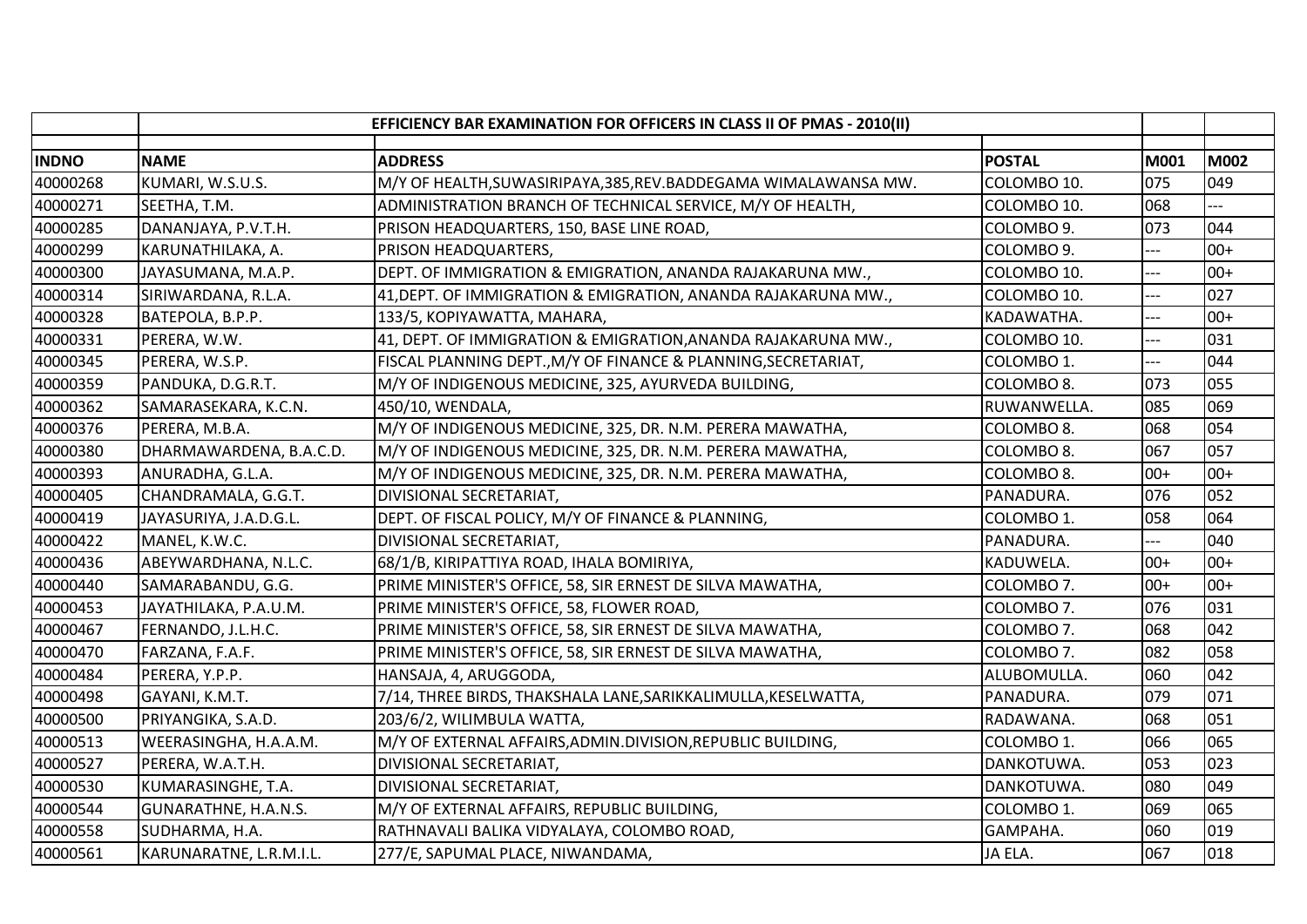|              | EFFICIENCY BAR EXAMINATION FOR OFFICERS IN CLASS II OF PMAS - 2010(II) |                                                              |               |       |             |
|--------------|------------------------------------------------------------------------|--------------------------------------------------------------|---------------|-------|-------------|
| <b>INDNO</b> | <b>NAME</b>                                                            | <b>ADDRESS</b>                                               | <b>POSTAL</b> | M001  | <b>M002</b> |
| 40000575     | SUNETHRA, P.                                                           | DIRECTOR, SRI LANKA NATIONAL HOSPITAL, REGENT STREET,        | COLOMBO 10.   | 047   | 014         |
| 40000589     | GUNASEKARA, N.S.                                                       | DIRECTOR, SRI LANKA NATIONAL HOSPITAL,                       | COLOMBO 10.   | ---   | 021         |
| 40000592     | PIYASIRI, M.L.S.                                                       | THE NATIONAL HOSPITAL OF SRI LANKA,                          | COLOMBO 10.   | 047   | 027         |
| 40000604     | DHAMMIKA, G.S.                                                         | COLOMBO SOUTH TEACHING HOSPITAL, KALUBOWILA,                 | DEHIWALA.     |       | $00+$       |
| 40000618     | WIJESEKARA, M.S.                                                       | GENERAL OFFICE, COLOMBO SOUTH TEACHING HOSPITAL, KALUBOWILA, | DEHIWALA.     | 061   | 019         |
| 40000621     | PERERA, Y.S.M.P.                                                       | COLOMBO SOUTH TEACHING HOSPITAL, KALUBOWILA,                 | DEHIWALA.     | 040   | 023         |
| 40000635     | CHANDRANI, T.D.                                                        | 4/128, DELGAHA WATTA, MADAPATHA,                             | PILIYANDALA.  | ---   | 016         |
| 40000649     | PRIYANKARA, L.K.C.N.                                                   | COLOMBO SOUTH TEACHING HOSPITAL, KALUBOWILA,                 | DEHIWALA.     | 055   | 032         |
| 40000652     | WIMALATHISSA, N.M.B.                                                   | TRANSPORT DIVISION, M/Y OF HEALTH, SUWASIRIPAYA,             | COLOMBO 10.   | $---$ | 045         |
| 40000666     | PERERA, A.N.                                                           | SCHOOL OF NURSING, SRI JAYAWARDANAPURA, THALAPATHPITIYA,     | NUGEGODA.     | ---   | 022         |
| 40000670     | KOHOLANE GEDARA, D.K.                                                  | SALARY BRANCH, M/Y OF HEALTH,                                | COLOMBO 10.   | 048   | 041         |
| 40000683     | WELIWITA, W.A.L.T.D.                                                   | SALARY BRANCH, M/Y OF HEALTH,                                | COLOMBO 10.   | 059   | 052         |
| 40000697     | GUNAWARDANA, G.G.I.N.                                                  | INSTITUTE OF LEGAL MIDICINE & TOXICOLOGY, 111, FRANCIS RD.,  | COLOMBO 10.   | 062   | 012         |
| 40000709     | HAPUARACHCHI, D.S.N.                                                   | ESTIMATE BRANCH, SUWASIRIPAYA, M/Y OF HEALTH,                | COLOMBO 10.   | 061   | 049         |
| 40000712     | CHANDRANANDA, B.M.W.D.                                                 | M/Y OF HEALTH, N.T.A. BRANCH, REV.BADDEGAMA WIMALAWANSA MW., | COLOMBO 10.   | ---   | 017         |
| 40000726     | FERNANDO, W.N.R.                                                       | 88/A, STATION ROAD, PALANGATURE,                             | KOCHCHIKADE.  | 074   | 040         |
| 40000730     | EDIRISINGHE, E.A.S.S.                                                  | 32, VISHAKA MAWATHA,                                         | PUGODA.       | 083   | 055         |
| 40000743     | SUMANALATHA, B.A.                                                      | ADMINISTRATION OFFICER, M/Y OF HEALTH, SUWASIRIPAYA,         | COLOMBO 10.   | ---   | 045         |
| 40000757     | RATHNAYAKE, J.                                                         | M/Y OF HEALTH, 385, REV. BADDEGAMA WIMALAWANSA HIMI MAWATHA, | COLOMBO 10.   | 058   | 047         |
| 40000760     | CHANDRALATHA, W.B.S.                                                   | 78, MARIKKAR PLACE,                                          | COLOMBO 10.   | 046   | 023         |
| 40000774     | NADEEKA KUMARI, K.L.                                                   | CARDIOLOGY UNIT, THE NATIONAL HOSPITAL OF SRI LANKA,         | COLOMBO 10.   | ---   | 054         |
| 40000788     | SIRIKANTHI, K.A.                                                       | CARDIOLOGY UNIT, THE NATIONAL HOSPITAL OF SRI LANKA,         | COLOMBO 10.   | 061   | 032         |
| 40000791     | GUNARATHNA, K.P.R.M.                                                   | DOMPE DIVISIONAL SECRETARIAT, WAKE,                          | KIRINDIWELA.  | 071   | 035         |
| 40000803     | RAJAPAKSHA, R.M.D.S.K.                                                 | DOMPE DIVISIONAL SECRETARIAT, WEKE,                          | KIRINDIWELA.  | 077   | 063         |
| 40000817     | SENARATH, S.A.S.G.                                                     | DOMPE DIVISIONAL SECRETARIAT, WEKE,                          | KIRINDIWELA.  | 085   | 067         |
| 40000820     | GUNASENA, H.A.                                                         | MEDICAL SUPPLIES DIVISION, 357, DEANS ROAD,                  | COLOMBO 10.   | 043   | 033         |
| 40000834     | THALAWATHUGODA, T.W.A.P.K.                                             | MEDICAL SUPPLIES DIVISION, 357, DEANS ROAD,                  | COLOMBO 10.   |       | 041         |
| 40000848     | DILHANI, S.P.A.                                                        | SALARIES BRANCH, NATIONAL HOSPITAL OF SRI LANKA,             | COLOMBO 10.   | 053   | 041         |
| 40000851     | JAYASINGHE, J.A.R.N.                                                   | NATIONAL HOSPITAL OF SRI LANKA,                              | COLOMBO 10.   | ---   | $00+$       |
| 40000865     | HEWAVITHARANA, A.P.                                                    | NATIONAL HOSPITAL OF SRI LANKA, PENSIONS BRANCH,             | COLOMBO 10.   | $-$   | 045         |
| 40000879     | NAWARATHNA, N.M.S.                                                     | DEPT. OF MEDICAL DOCUMENT, SRI LANKA NATIONAL HOSPITAL,      | COLOMBO 10.   | 057   | 016         |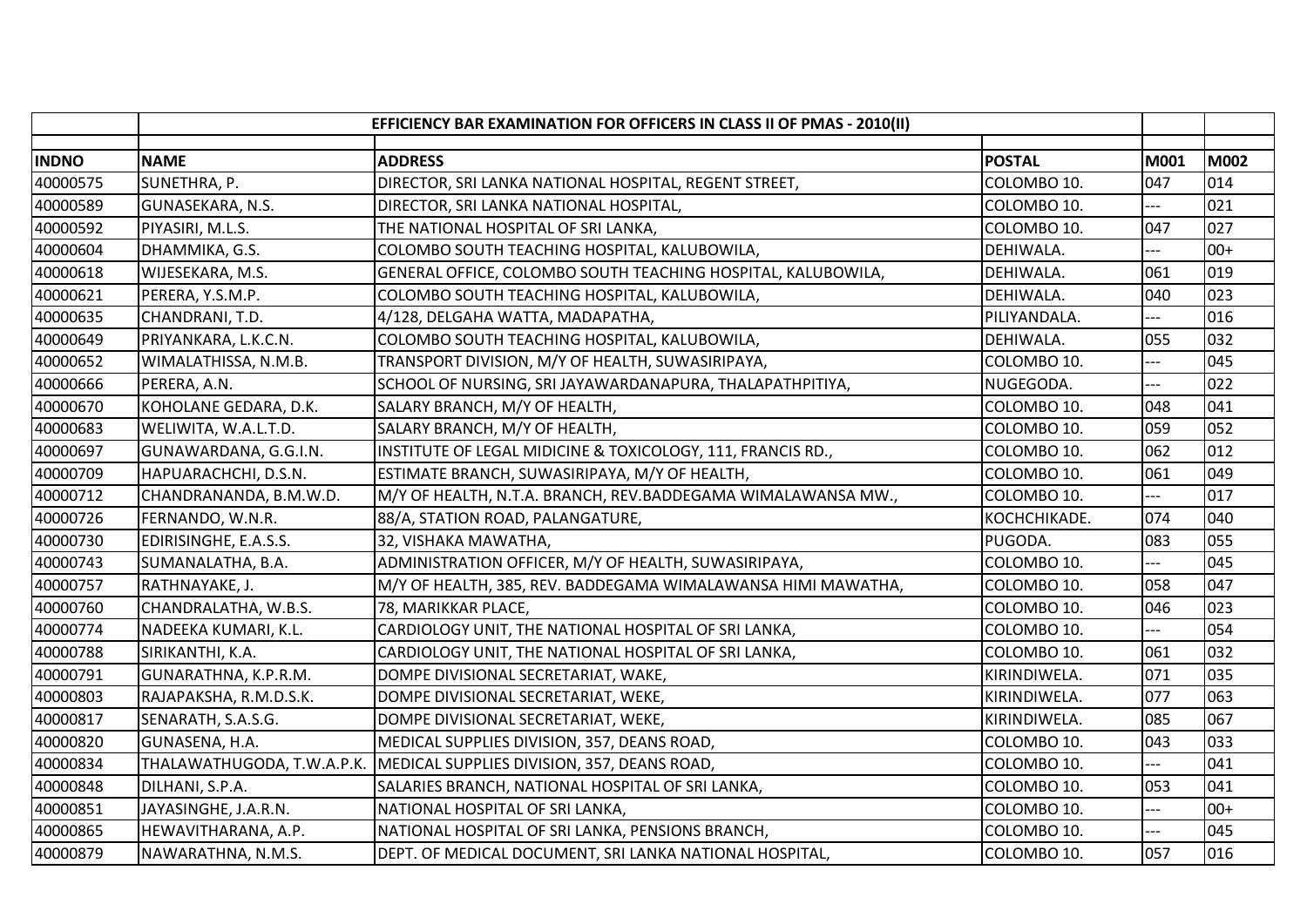|              | EFFICIENCY BAR EXAMINATION FOR OFFICERS IN CLASS II OF PMAS - 2010(II) |                                                               |                |                |             |
|--------------|------------------------------------------------------------------------|---------------------------------------------------------------|----------------|----------------|-------------|
| <b>INDNO</b> | <b>NAME</b>                                                            | <b>ADDRESS</b>                                                | <b>POSTAL</b>  | M001           | <b>M002</b> |
| 40000882     | WIJENAYAKE, T.K.A.                                                     | PERSONAL MANAGEMENT BRANCH, NATIONAL HOSPITAL OF SRI LANKA,   | COLOMBO 10.    |                | 018         |
| 40000896     | TISSERA, P.M.S.L.                                                      | 454/D3, SUDUWALLA NEAR CHURCH, TUDALLA,                       | JA ELA.        |                | 029         |
| 40000908     | KARUNAWATHIE, M.P.                                                     | LOAN BRANCH, SRI LANKA NATIONAL HOSPITAL,                     | COLOMBO 10.    | 042            | 012         |
| 40000911     | SUNILA, G.                                                             | PERSONAL MANAGEMENT BRANCH, NATIONAL HOSPITAL OF SRI LANKA,   | COLOMBO 10.    |                | 041         |
| 40000925     | CHATHURANGI, P.A.D.                                                    | PENSION BRANCH, M/Y OF HEALTH, REV. BADDEGAMA WIMALAWANSA MW, | COLOMBO 10.    | 066            | 049         |
| 40000939     | RATHNAPALA, M.G.                                                       | INTERNAL AUDIT BRANCH, M/Y OF HEALTH,                         | COLOMBO 10.    | 040            | 035         |
| 40000942     | PUSPA KUMARA, A.R.R.                                                   | INTERNAL AUDIT BRANCH, M/Y OF HEALTH,                         | COLOMBO 10.    |                | 053         |
| 40000956     | KARUNARATHNA, M.P.S.                                                   | 13, MEEVITIYA,                                                | ELLAKKALA.     |                | 034         |
| 40000960     | KUMARA, N.H.A.                                                         | 41/A, BEMMULLA ROAD, KORASE,                                  | UDUGAMPOLA.    | $00+$          | $00+$       |
| 40000973     | WIJESINGHA, B.D.                                                       | STOCK VERIFICATION BRANCH, M/Y OF HEALTH, 385,                | COLOMBO 10.    |                | 025         |
| 40000987     | SUNETHRA, H.                                                           | 385, M/Y OF HEALTH, SUWASIRIPAYA,                             | COLOMBO 10.    | 048            | 021         |
| 40000990     | ANULA, T.G.                                                            | C B BRANCH, M/Y OF HEALTH, SUWASIRIPAYA,                      | COLOMBO 10.    | $00+$          | $00+$       |
|              |                                                                        |                                                               |                |                | $00+$       |
| 40001002     | PATHMAKUMARI, M.H.S.                                                   | 134B, CIRCULAR ROAD, POTHUPITIYA,                             | WADDUWA.       |                |             |
| 40001016     | DISANAYAKE, H.K.N.                                                     | 28, PUGODA,                                                   | PALLEWELA.     | 058            | 044         |
| 40001020     | PRADEEP, J.A.N.                                                        | DIRECTOR OFFICE OF PUBLIC HEALTH, VETERINARY SERVICE, 555/5,  | COLOMBO 5.     | 043            | 014         |
| 40001033     | RANASINGHE, R.A.K.                                                     | NATIONAL HOSPITAL OF SRI LANKA,                               | COLOMBO 10.    | 068            |             |
| 40001047     | WANNINAYAKA, C.U.                                                      | 162, GARMENT ROAD,                                            | NOCHCHIYAGAMA. | $\overline{a}$ | 040         |
| 40001050     | LEELAWATHI, M.L.A.                                                     | SRI LANKA NATIONAL HOSPITAL,                                  | COLOMBO 10.    | 051            |             |
| 40001064     | NIROSHINI, H.A.A.                                                      | DIRECTOR EYE HOSPITAL,                                        | COLOMBO 10.    | $00+$          | $00+$       |
| 40001078     | WIJESUNDARA, W.M.M.                                                    | NATIONAL CANCER INSTITUTE,                                    | MAHARAGAMA.    | $00+$          | $00+$       |
| 40001081     | PRIYADARSHANI, R.D.Y.                                                  | NATIONAL CANCER INSTITUTE,                                    | MAHARAGAMA.    | ---            | 052         |
| 40001095     | RANASINGHE, A.P.                                                       | NATIONAL CANCER INSTITUTE,                                    | MAHARAGAMA.    | $---$          | $00+$       |
| 40001107     | JAYASEKARA, J.M.I.S.                                                   | LOGISTIC DIVISION, POLICE HEAD QUARTERS,                      | COLOMBO 1.     | 085            | 055         |
| 40001110     | PERERA, B.A.N.                                                         | 192/1, AMUNUGODA,                                             | IMBULGODA.     | 078            | 040         |
| 40001124     | JAYATHILAKA, G.K.G.J.M.B.P.                                            | 84, PINNAKALEWATTA,                                           | DIVULAPITIYA.  | 059            | 043         |
| 40001138     | RANASINGHE, R.A.R.                                                     | 78, HALPITAWATTA,                                             | POLGASOWITA.   | 078            | 047         |
| 40001141     | PERERA, K.G.A.                                                         | IMPORT EXPORT CONTROL DEPT.,                                  | COLOMBO 1.     | 069            | 015         |
| 40001155     | JAYASEKARA, H.P.M.I.                                                   | 236, MAIMBULA,                                                | NITTAMBUWA.    | ---            | 012         |
| 40001169     | AJITH, N.V.E.                                                          | COLOMBO SOUTH TEACHING HOSPITAL, KALUBOWILA,                  | DEHIWALA.      | ---            | $00+$       |
| 40001172     | BALACHANDRA, D.R.M.                                                    | COLOMBO SOUTH TEACHING HOSPITAL, KALUBOWILA,                  | DEHIWALA.      | $---$          | 024         |
| 40001186     | SENANAYAKE, S.K.                                                       | <b>GENERAL HOSPITAL,</b>                                      | KALUTARA.      | 060            | 016         |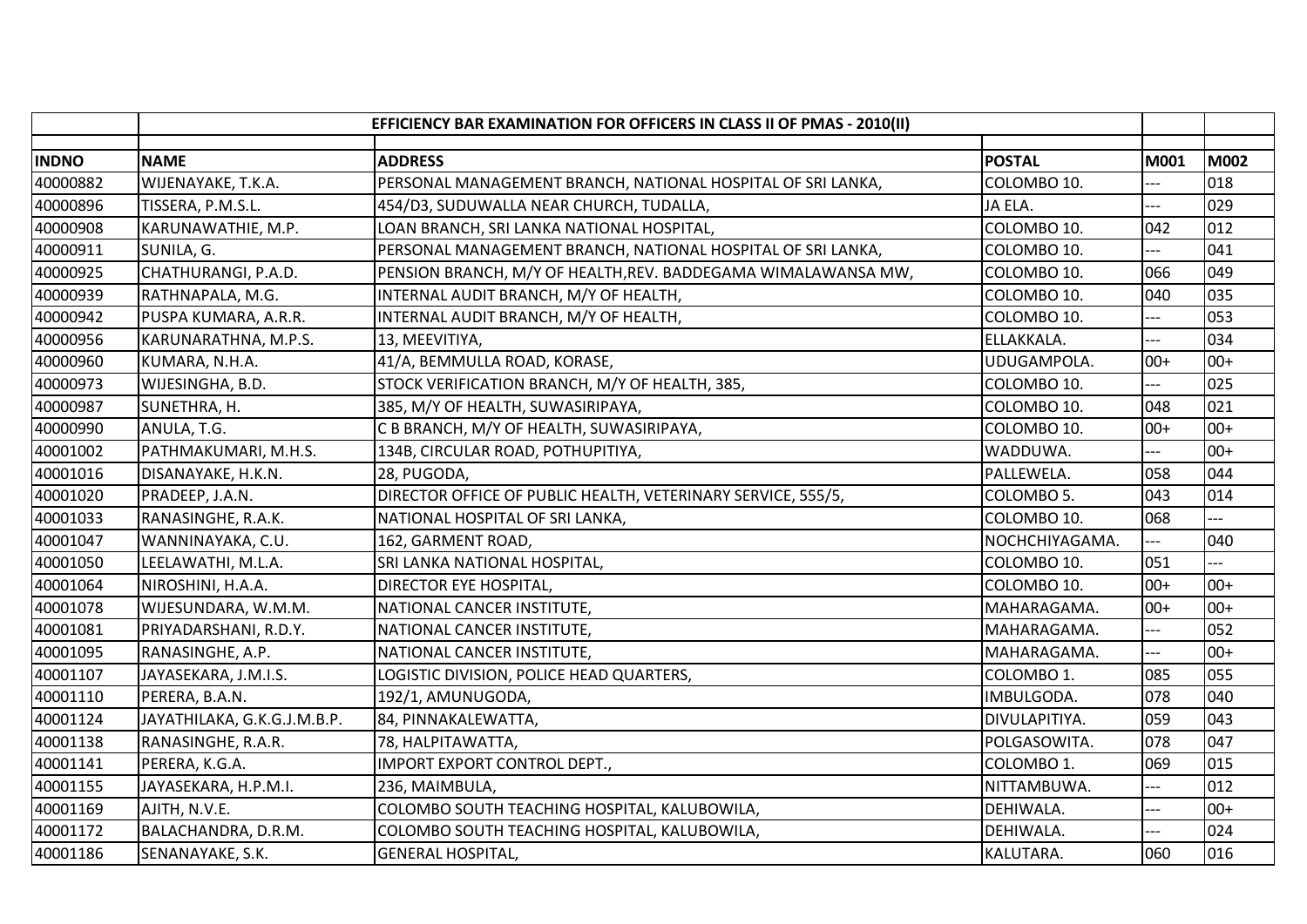|              | EFFICIENCY BAR EXAMINATION FOR OFFICERS IN CLASS II OF PMAS - 2010(II) |                                                               |                        |       |             |
|--------------|------------------------------------------------------------------------|---------------------------------------------------------------|------------------------|-------|-------------|
| <b>INDNO</b> | <b>NAME</b>                                                            | <b>ADDRESS</b>                                                | <b>POSTAL</b>          | M001  | <b>M002</b> |
| 40001190     | PUSHPAKUMARI, P.M.                                                     | GENERAL HOSPITAL, NAGODA,                                     | KALUTARA.              | 057   | 012         |
| 40001201     | RANJANI, G.R.A.                                                        | 77, KAHADAWA,                                                 | MIRIGAMA.              | ---   | 030         |
| 40001215     | NEELA JAYALATH, W.G.                                                   | ANTI LEPROSY CAMPAIGN, WELISARA,                              | RAGAMA.                | ---   | 024         |
| 40001229     | RUWAN KUMARA, W.A.W.                                                   | DIRECTOR'S OFFICE, ANTI LEPROSY CAMPAIGN, WALISARA,           | RAGAMA.                | 057   | 022         |
| 40001232     | PUSHPA KUMARI, S.P.S.                                                  | CENTRAL LEPROSY CLINIC, ROOM 21, O.P.D., NATIONAL HOSPITAL,   | COLOMBO 10.            | 054   | 037         |
| 40001246     | ARIYASINGHE, S.L.M.K.S.                                                | LAND COMMISSIONER GENERAL'S DEPT., 1200/6, MIHIKATHA MADURA,  | BATTARAMULLA.          | 084   | 040         |
| 40001250     | RANJANEE, M.A.                                                         | NATIONAL INSTITUTE OF MENTAL HEALTH,                          | ANGODA.                | 060   |             |
| 40001263     | JAYANJU, H.G.I.                                                        | KELANIYA DIVISIONAL SECRETARIAT, MAHARA,                      | KADAWATHA.             | 070   | 050         |
| 40001277     | PANNIPITIYA, P.A.C.C.                                                  | M/Y OF PUBLIC ADMIN. & HOME AFFAIRS, INDEPENDENCE SQUARE,     | COLOMBO 7.             | $00+$ | $00+$       |
| 40001280     | SILVA, G.I.K.                                                          | M/Y OF PUBLIC ADMIN. & HOME AFFAIRS, INDEPENDENCE SQUARE,     | COLOMBO 7.             | 066   | 040         |
| 40001294     | RUSHDI, F.S.                                                           | M/Y OF PUBLIC ADMIN. & HOME AFFAIRS, INDEPENDENCE SQUARE,     | COLOMBO 7.             | 070   | $00+$       |
| 40001306     | ABEYWICKRAMA, K.K.T.D.                                                 | M/Y OF PUBLIC ADMIN. & HOME AFFAIRS, INDEPENDENCE SQUARE,     | COLOMBO 7.             | 076   | 059         |
| 40001310     | JAYASEKERA, M.B.J.M.P.N.                                               | M/Y OF PUBLIC ADMIN. & HOME AFFAIRS, INDEPENDENCE SQUARE,     | COLOMBO 7.             | 077   | 065         |
| 40001323     | NALINIE, A.                                                            | SRI LANKA NATIONAL HOSPITAL,                                  | COLOMBO <sub>8</sub> . | 072   | 042         |
| 40001337     | SIRIWARDANA, R.                                                        | PRESIDENTIAL SECRETARIAT,                                     | COLOMBO 1.             | 052   |             |
| 40001340     | WELIWATHTHA, N.C.                                                      | 242/A, AKKARAATAWATTA, BOKUNDARA,                             | PILIYANDALA.           | $00+$ | $00+$       |
| 40001354     | PERERA, H.I.M.                                                         | 152/1, ETIKEHELGALLA,                                         | WELIVERIYA.            | $---$ | 030         |
| 40001368     | MALKANTHI, U.D.H.                                                      | 409/14, BATAHENA ROAD, MAGAMMANA,                             | HOMAGAMA.              | $-$   | 022         |
| 40001371     | PREMATHILAKA, K.K.S.D.                                                 | SAMANALA, 3RD LANE, ELSMORE,                                  | <b>INGIRIYA.</b>       | 079   | 043         |
| 40001385     | JAYATILAKE, C.J.                                                       | 32, PANGIRIWATTA LANE, GANGODAWILA,                           | NUGEGODA.              | 082   | 034         |
| 40001399     | RANATUNGA, W.M.I.D.                                                    | DEPT. OF AGRARIAN DEVELOPMENT, SIR MARCUS FERNANDO MAWATHA,   | COLOMBO 7.             | 066   | 052         |
| 40001400     | KAPUKOTUWA, G.S.                                                       | 235, MAGAMMANA,                                               | RAGAMA.                | 071   | 059         |
| 40001414     | KARIYAKARAWANA, R.P.                                                   | DEPT. OF AGRARIAN DEVELOPMENT, 42, SIR MARCUS FERNANDO MW.,   | COLOMBO 7.             | 074   | 048         |
| 40001428     | LAKSHMI, A.H.J.                                                        | BIM SAVIYA 1 OFFICE, 12/45, HIGH LEVEL ROAD,                  | HOMAGAMA.              | 082   | 053         |
| 40001431     | WANASINGHE, W.M.U.P.                                                   | 73, WATA MAWATHA, NAVINNA,                                    | MAHARAGAMA.            | 071   | 058         |
| 40001445     | RAFFIDEEN, K.                                                          | 138M, SADAHAM MAWATHA, KANDUBODA,                             | DELGODA.               | ---   | 019         |
| 40001459     | SRIYALATHA, H.M.A.N.                                                   | INLAND REVENUE DEPARTMENT,                                    | COLOMBO 2.             |       | 042         |
| 40001462     | JAYALATH, J.A.P.                                                       | 291/1, KANNIMAHARA,                                           | WATHURUGAMA.           | $00+$ | $00+$       |
| 40001476     | AMARASINGHE, K.C.F.                                                    | WITHHOLDING TAX, DEPT. OF INLAND REVENUE, SIR A. GARDNER MW., | COLOMBO <sub>2</sub> . | 058   | 024         |
| 40001480     | KODAGODA, J.                                                           | 177, HIGH LEVEL ROAD, KIRULAPONE,                             | COLOMBO <sub>6</sub> . | $00+$ | $00+$       |
| 40001493     | PERERA, L.A.E.                                                         | 559, ARAWWALA,                                                | PANNIPITIYA.           | 083   | 040         |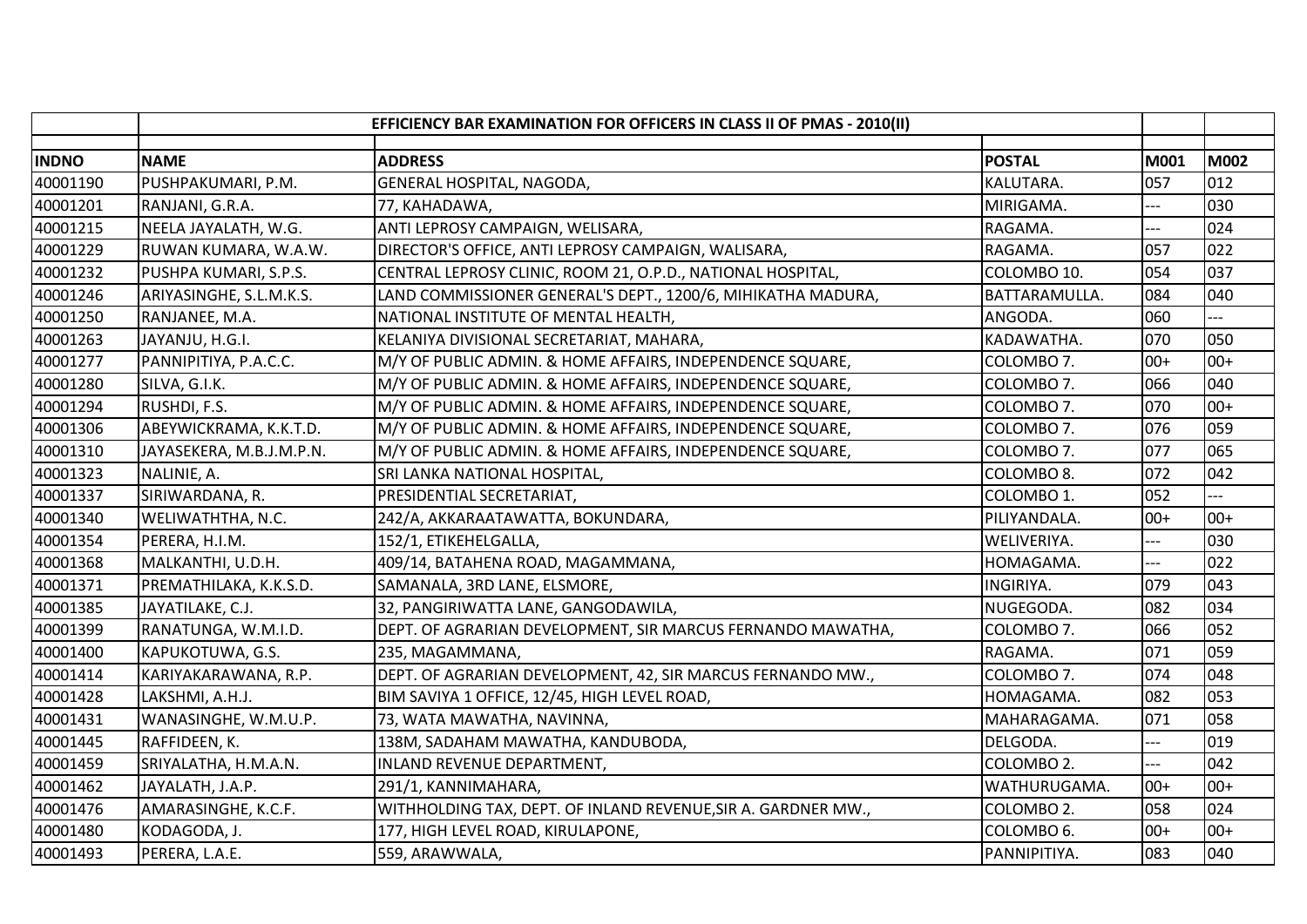|              | EFFICIENCY BAR EXAMINATION FOR OFFICERS IN CLASS II OF PMAS - 2010(II) |                                                             |               |       |             |
|--------------|------------------------------------------------------------------------|-------------------------------------------------------------|---------------|-------|-------------|
| <b>INDNO</b> | <b>NAME</b>                                                            | <b>ADDRESS</b>                                              | <b>POSTAL</b> | M001  | <b>M002</b> |
| 40001505     | SIRIYALATHA, W.A.                                                      | COLOMBO DISTRICT ELECTIONS OFFICE, 395, OLD KOTTE ROAD,     | RAJAGIRIYA.   | 055   | 014         |
| 40001519     | GARUSINGHE, P.L.                                                       | MINISTRY OF JUSTICE, SUPERIOR COURTS COMPLEX,               | COLOMBO 12.   | 075   | 051         |
| 40001522     | SUMANAPALA, M.L.P.N.                                                   | TITLE REGISTRATION BRANCH, SURVEY DEPARTMENT,               | COLOMBO 5.    | $00+$ | $00+$       |
| 40001536     | MATHANGADEERA, G.H.K.                                                  | PROVINCIAL SURVEYOR GENERAL'S OFFICE, LOWER DICKSON ROAD,   | GALLE.        | 057   | 049         |
| 40001540     | KUMARI, R.L.V.                                                         | DIVISIONAL SECRETARIAT,                                     | NATTANDIYA.   |       | 050         |
| 40001553     | WEERASINGHE, W.M.N.K.                                                  | DIVISIONAL SECRETARIAT,                                     | NATTANDIYA.   | 054   | 026         |
| 40001567     | DHARMAJEEVA, S.D.C.                                                    | DIVISIONAL SECRETARIAT,                                     | JA ELA.       | $00+$ | $00+$       |
| 40001570     | MATHANGAWEERA, D.                                                      | DIVISIONAL SECRETARIAT,                                     | JA ELA.       | 043   | 064         |
| 40001584     | GALAPPATHTHI, I.                                                       | MINISTRY OF LAND & LAND DEV., 80/5, GOVIJANA MANDIRAYA,     | BATTARAMULLA. | 062   | 041         |
| 40001598     | RAJAPAKSHA, N.S.                                                       | REGISTRATION OF PERSONS DEPARTMENT, C 45, JAWATHTHA,        | COLOMBO 5.    | $00+$ | $00+$       |
| 40001600     | LIYANAARACHCHIE, L.K.                                                  | 155/1/D, GUNARATNA MAWATTA, MAKANDANA,                      | MADAPATHA.    | 030   | $00+$       |
| 40001613     | DAYAWATHI, A.                                                          | REGISTRATION OF PERSONS DEPT., C45, KEPPETIPOLA ROAD,       | COLOMBO 5.    | $---$ | 017         |
| 40001627     | THILAKARATHNA, A.H.M.                                                  | 82/D, GALIGANELIYA,                                         | KOTUGODA.     | 028   | 029         |
| 40001630     | JINADASA, H.L.A.V.                                                     | REGISTRATION OF PERSONS DEPARTMENT, C45, KEPPETIPOLA ROAD,  | COLOMBO 5.    | $00+$ | $00+$       |
| 40001644     | PADMASIRI, K.L.A.T.N.                                                  | DEPARTMENT OF NATIONAL ARCHIVES, 7, PHILIP GUNAWARDANA MW., | COLOMBO 7.    | $00+$ | $00+$       |
| 40001658     | UDARA, G.V.M.                                                          | DEPARTMENT OF NATIONAL ARCHIVES, 7, PHILIP GUNAWARDANA MW., | COLOMBO 7.    | 052   | 046         |
| 40001661     | RANAWEERA, R.A.R.E.                                                    | 89/2, MALWATTA ROAD, ASGIRIYA,                              | GAMPAHA.      | 063   | 063         |
| 40001675     | KANTHI, M.C.R.                                                         | DEPT. OF INLAND REVENUE, SIR CHITTAMPALAM A GARDINER MW.,   | COLOMBO 2.    | 042   | 055         |
| 40001689     | NERANJANIE, P.H.G.N.                                                   | DEPT. OF INLAND REVENUE, SIR CHITTAMPALAM A GARDINER MW.,   | COLOMBO 2.    | 053   | 050         |
| 40001692     | DE SILVA, H.T.W.                                                       | COMPUTER DEVELOPMENT UNIT, DEPT. OF INLAND REVENUE,         | COLOMBO 2.    | 066   | 055         |
| 40001704     | JAYAWARDANA, W.R.A.                                                    | DEPT. OF INLAND REVENUE, SIR CHITTAMPALAM A GARDINER MW.,   | COLOMBO 2.    | 040   | 028         |
| 40001718     | HULADDUWA, H.V.B.S.                                                    | DEPT. OF INLAND REVENUE, BANK & FINANCE UNIT, 4TH FLOOR,    | COLOMBO 2.    | 055   | 069         |
| 40001721     | MUTHU MENIKE, L.H.T.                                                   | MINI. OF LAND & LAND DEVELOPMENT, GOVIJANA MANDIRAYA, 80/5  | BATTARAMULLA. | 064   | 047         |
| 40001735     | NIRUKSHIKA, H.A.C.                                                     | 815/1, HENAWATHTHA, KOTTAWA,                                | PANNIPITIYA.  | 064   | 072         |
| 40001749     | ATAPATTU, A.A.I.                                                       | 807, THALANGAMA NORTH,                                      | MALABE.       | $00+$ | $00+$       |
| 40001752     | SANDAMALI, M.L.N.                                                      | 39/A, IRRIGATION QUARTERS, KANDAWALA ROAD,                  | RATMALANA.    | $00+$ | $00+$       |
| 40001766     | FONSEKA, W.R.                                                          | OFFICE OF THE SUPDT OF POLICE, TELWATHTHE JUNCTION,         | NEGOMBO.      | 052   | 031         |
| 40001770     | PATHIRANA, P.L.P.K.                                                    | ACCOUNT & ESTIMATE BR., IRRIGATION DEPT., BAUDDHALOKA MW.,  | COLOMBO 7.    | 056   | 066         |
| 40001783     | KATULANDA, S.U.                                                        | A/E-8/45, RANPOKUNAGAMA,                                    | NITTAMBUWA.   | 057   | 034         |
| 40001797     | DILUKSHI, U.G.I.                                                       | UNIT 3, IRRIGATION DEPARTMENT, BAUDDHALOKA MAWATHA,         | COLOMBO 7.    | 043   | 043         |
| 40001809     | JEEVANI, W.C.A.M.                                                      | UNIT 3, IRRIGATION DEPARTMENT,                              | COLOMBO 7.    | 061   | 061         |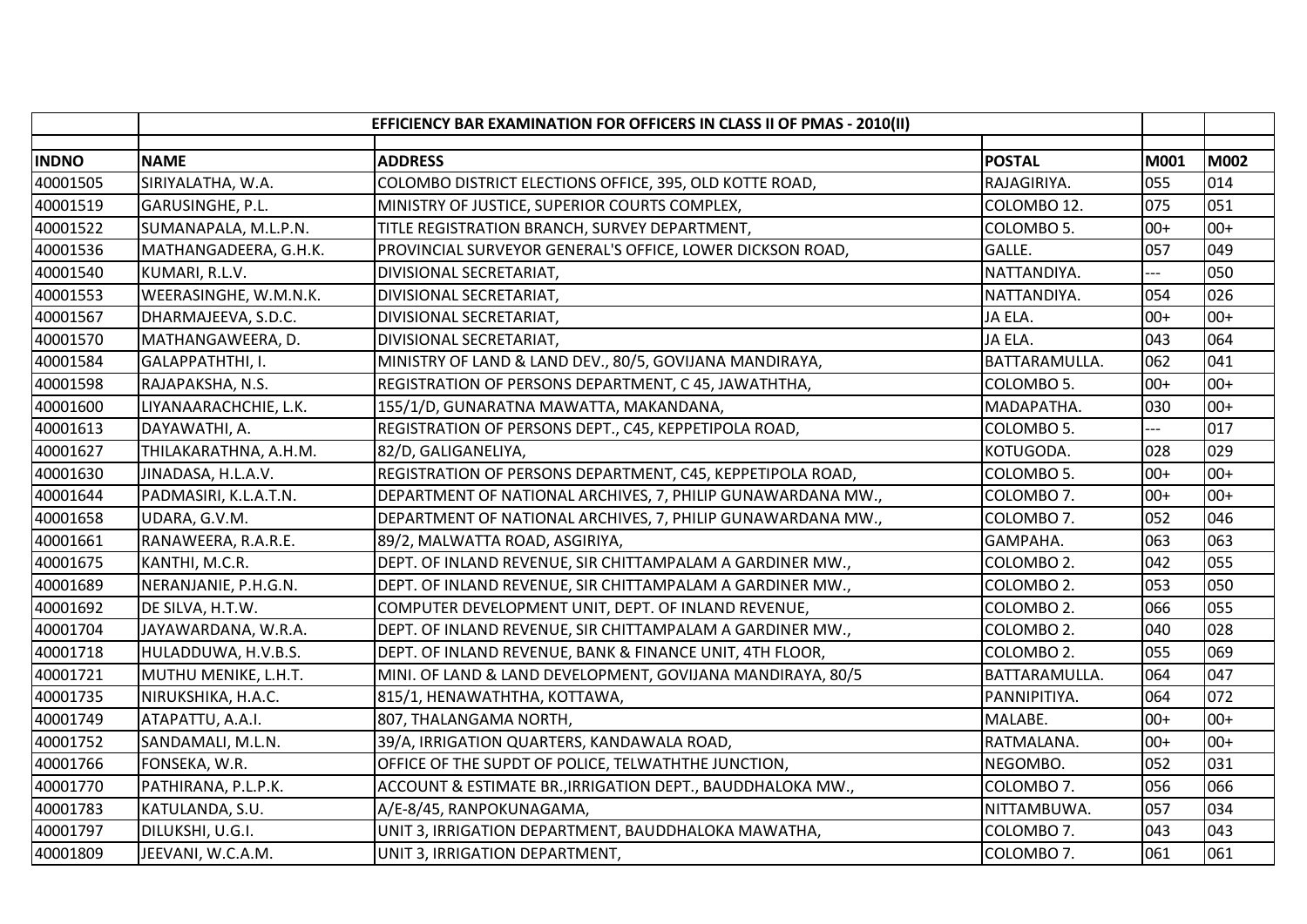|              | EFFICIENCY BAR EXAMINATION FOR OFFICERS IN CLASS II OF PMAS - 2010(II) |                                                                  |               |       |             |
|--------------|------------------------------------------------------------------------|------------------------------------------------------------------|---------------|-------|-------------|
| <b>INDNO</b> | <b>NAME</b>                                                            | <b>ADDRESS</b>                                                   | <b>POSTAL</b> | M001  | <b>M002</b> |
| 40001812     | SANDAMALI, K.B.P.M.                                                    | IRRIGATION AND WATER MANAGEMENT BRANCH, IRRIGATION DEPT.,        | COLOMBO 7.    | 051   | 049         |
| 40001826     | PRIYANGIKA, S.K.                                                       | STORES BRANCH, DEPARTMENT OF IRRIGATION, BAUDDHALOKA MAWATHA     | COLOMBO 7.    | 056   | 046         |
| 40001830     | JAYASINGHE, B.G.W.A.A.J.                                               | MINISTRY OF LIVESTOCK & RURAL COMMUN, DEV., 45, ST. MICHAELS RD, | COLOMBO 3.    | 054   | 040         |
| 40001843     | SUJATHA, T.W.K.                                                        | MINISTRY OF LIVESTOCK & RURAL COMMUN.DEV., 45, ST. MICHAELS RD,  | COLOMBO 3.    | 030   | 019         |
| 40001857     | GAMAGE, W.K.D.                                                         | MINISTRY OF LIVESTOCK & RURAL COMMUN.DEV., 45, ST. MICHAELS RD,  | COLOMBO 3.    | 065   | 067         |
| 40001860     | GUNASEKARA, C.R.                                                       | MINISTRY OF LIVESTOCK & RURAL COMMUN.DEV., 45, ST. MICHAELS RD,  | COLOMBO 3.    | 059   | 067         |
| 40001874     | MAHAKUMARAGE, C.J.                                                     | MINISTRY OF JUSTICE, SUPERIOR COURTS COMPLEX,                    | COLOMBO 12.   | 062   | 042         |
| 40001888     | THALAGALA, T.S.K.                                                      | LEGAL DRAFTSMAN'S DEPARTMENT, 80, ADHIKARANA MAWATHA,            | COLOMBO 12.   | 048   | 051         |
| 40001891     | NANAYAKKARA, U.D.C.S.M.                                                | LEGAL DRAFTSMAN'S DEPARTMENT, 80, ADHIKARANA MAWATHA,            | COLOMBO 12.   | 071   | 059         |
| 40001903     | PERERA, R.A.B.A.                                                       | SEPALI, SAMSUDEEN MAWATHA, ELUWILA,                              | PANADURA.     | 058   | 035         |
| 40001917     | PERERA, W.W.R.S.                                                       | DIVISIONAL SECRETARIAT, 175, GALLE ROAD,                         | RATMALANA.    | 063   | 075         |
| 40001920     | DASANAYAKE, P.M.C.J.                                                   | DEPARTMENT OF SPORTS DEVELOPMENT, 33, TORRINGTON PLACE,          | COLOMBO 7.    | 061   | 049         |
| 40001934     | NISSANKA, R.S.                                                         | KALUTARA TECHNICAL COLLEGE, KALAMULLA,                           | KALUTARA.     |       | 019         |
| 40001948     | ROSHANI, N.M.C.                                                        | MINISTRY OF ECONOMIC DEVE. 464, T.B. JAYA MAWATHA,               | COLOMBO 10.   | 048   | 060         |
| 40001951     | DE SILVA, A.D.D.                                                       | 288, DEERAKKANDA MAWATHA, POHADDARAMULLA,                        | WADDUWA.      | 051   | 040         |
| 40001965     | DE SILVA, H.C.N.                                                       | MINISTRY OF ECONOMIC DEVELOPMENT, 464A, T.B. JAYA MAWATHA,       | COLOMBO 10.   | 045   | 062         |
| 40001979     | EDIRISINGHE, E.M.M.                                                    | 411/56, BATAHENA ROAD, MAGAMMANA,                                | HOMAGAMA.     | 037   | 031         |
| 40001982     | PADMASIRI, Y.M.N.S.                                                    | MINISTRY OF ECONOMIC DEVELOPMENT, 464/A, T.B. JAYA MAWAHA,       | COLOMBO 10.   | 052   | 041         |
| 40001996     | PREMARATHNA, A.K.S.                                                    | MINISTRY OF ECONOMIC DEVELOPMENT, 464/A, T.B.JAYA MAWATHA,       | COLOMBO 10.   | $00+$ | $00+$       |
| 40002008     | UMANI, S.M.D.D.                                                        | 215, HORAPE,                                                     | RAGAMA.       | 061   | 040         |
| 40002011     | HAPUARACHCHI, S.N.P.                                                   | M/Y. OF YOUTH AFFAIRS & SIKILLS DEV. 354/2, ELVITIGALA MWT.,     | COLOMBO 5.    | 058   | 040         |
| 40002025     | JAYASINGHE, H.G.M.                                                     | M/Y. OF YOUTH AFFAIRS & SIKILLS DEV. 354/2, ELVITIGALA MWT.,     | COLOMBO 5.    | 049   | 028         |
| 40002039     | PITIYAGE, D.P.                                                         | 102/18, 3RD LANE,                                                | RATMALANA.    |       | $00+$       |
| 40002042     | RATHNAYAKE, R.M.L.K.                                                   | SMALL ENTERPRISES DEVELOPMENT DIVISION, 420, BAUDDHALOKA MWT.    | COLOMBO 7.    |       | 045         |
| 40002056     | WIJESINGHE, V.P.W.                                                     | VIJITHA, KEENAWALA,                                              | PALLEWELA.    | 030   | 014         |
| 40002060     | DAUNDASEKARA, W.N.G.M.R.M.                                             | SURVEYOR GENERAL OFFICE, PROCUREMENT & SUPPLIES, NARAHENPITA     | COLOMBO 5.    | $-$   | $00+$       |
| 40002073     | JAYAWEERA, N.V.U.S.K.                                                  | AUDITOR GENERAL'S DEPT., INDEPENDENCE SQUARE,                    | COLOMBO 7.    | 049   | 021         |
| 40002087     | IMALI, S.A.S.                                                          | DEPT. OF THE REGISTRAR OF COMPANIES, SAMAGAMMEDURA, 400,         | COLOMBO 10.   | 045   | 016         |
| 40002090     | WIJERATHNA, N.W.M.M.K.                                                 | DEPT. OF THE REGISTRAR OF COMPANIES, SAMAGAMMEDURA, 400,         | COLOMBO 10.   | 052   | 030         |
| 40002102     | DHARMADASA, L.P.I.N.                                                   | 129A, DORANAGODA,                                                | UDUGAMPOLA.   | 037   |             |
| 40002116     | MANORI, H.A.C.                                                         | DEPT. OF REGISTRAR OF COMPANIES, 400, SAMAGAM MADURA,            | COLOMBO 10.   | 052   | 059         |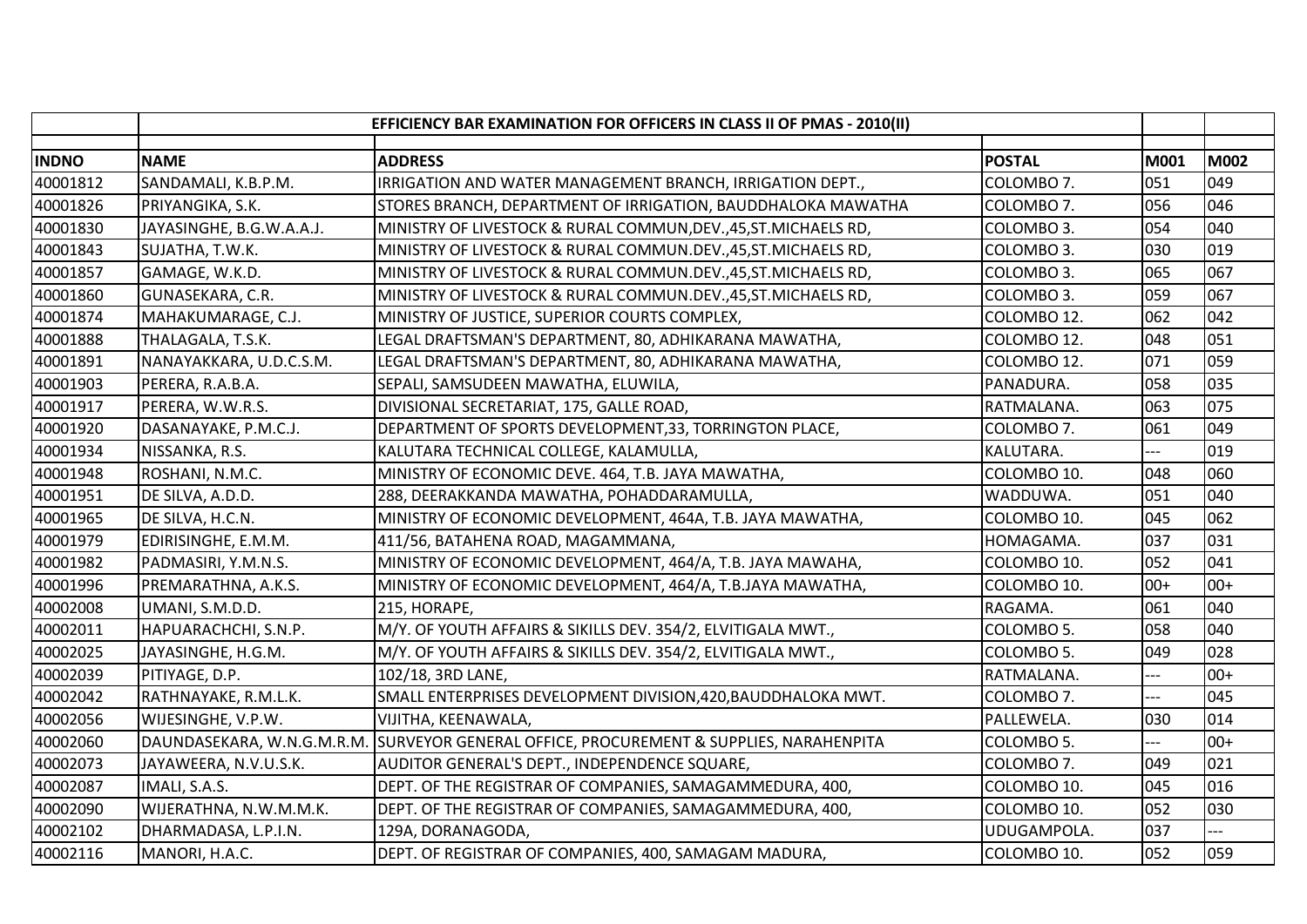|              |                         | EFFICIENCY BAR EXAMINATION FOR OFFICERS IN CLASS II OF PMAS - 2010(II) |                        |       |             |
|--------------|-------------------------|------------------------------------------------------------------------|------------------------|-------|-------------|
| <b>INDNO</b> | <b>NAME</b>             | <b>ADDRESS</b>                                                         | <b>POSTAL</b>          | M001  | <b>M002</b> |
| 40002120     | JAYAKADU, J.M.W.K.      | DEPT. OF REGISTRAR OF COMPANIES, 400, SAMAGAM MADURA,                  | COLOMBO 10.            | 040   | 035         |
| 40002133     | NISHSHANKA, D.N.A.D.S.  | 15/8, MUDAGAMUWA,                                                      | <b>BEMMULLA.</b>       | 058   | 030         |
| 40002147     | DASSANAYAKE, D.M.A.P.   | M/Y. OF ENVIRONMENT, 82, SAMPATHPAYA, RAJAMALWATTA ROAD,               | BATTARAMULLA.          | 053   | 052         |
| 40002150     | PEMARATNE, A.A.N.N.     | A179/22, GANGANI UDYANAYA, MADOLA,                                     | AVISSAWELLA.           | 051   | 055         |
| 40002164     | SILVA, S.S.P.           | 19, PARAKUM MAWATHA, JAYANTHIPURA,                                     | BATTARAMULLA.          | 047   | 040         |
| 40002178     | JAYARATHNA, D.G.K.C.    | M/Y, OF ENVIRONMENT, 82, RAJAMALWATTA ROAD,                            | BATTARAMULLA.          | 053   | 040         |
| 40002181     | PREMAWATHI, H.P.        | REGISTRATION OF PEASONS DEPARTMENT, C 45, KEPPETIPOLA ROAD,            | COLOMBO 5.             | ---   | $00+$       |
| 40002195     | JANAKANTHI, R.L.        | 380/1/1, DORANADIWALA,                                                 | <b>BUTHPITIYA.</b>     | 052   | 048         |
| 40002207     | SRIYALATHA, P.A.        | LAND COMMISSIONER GENERALS DEPT., HECTOR KOBBEKADUWA MWT.,             | COLOMBO 7.             | $---$ | $00+$       |
| 40002210     | GUNARATHNA, S.H.        | LAND COMMISSIONER GENERALS DEPT., 7, GREGORY'S AVENUE,                 | COLOMBO 7.             | $00+$ | $00+$       |
| 40002224     | SAMARAGE, N.            | LAND COMMISSIONER GENERALS DEPT., 7, HECTOR KOBBEKADUWA MWT.           | COLOMBO 7.             | 044   | 040         |
| 40002238     | CHANDANIE, W.M.         | 21, PAHALA WEEDIYAWATHTHA ROAD,                                        | YAKKALA.               | $00+$ | $00+$       |
| 40002241     | JAYATHILAKA, W.W.D.D.M. | FINANCE BRANCH, POLICE HEAD QUARTERS,                                  | COLOMBO 1.             | 050   | 066         |
| 40002255     | VILASINIE, H.P.N.       | 84, PINNAKELE WATTA,                                                   | DIVULAPITIYA.          | 048   | 040         |
| 40002269     | TALAGALAGE, S.R.T.      | A.S.P. OFFICE,                                                         | HOMAGAMA.              |       | 051         |
| 40002272     | DAYASENA, L.M.P.G.      | DIVISIONAL SECRETARIAT,                                                | DODANGODA.             | 048   | 052         |
| 40002286     | SAMARASINGHE, N.K.      | 48/3, KOPIYAWATTA, PILAPITIYA,                                         | KELANIYA.              | 045   | 040         |
| 40002290     | AMARASIRI, B.G.N.       | 417/2, KOSSINNA,                                                       | <b>GANEMULLA.</b>      |       | 026         |
| 40002301     | WICKRAMASINGHE, E.N.A.  | M/Y OF PLANTATION INDUSTRIES, VAUXHALL LANE,                           | COLOMBO 2.             | 026   | 021         |
| 40002315     | KALAPUGAMA, A.          | DIVISIONAL SECRETARIAT,                                                | DODANGODA.             | 059   | 047         |
| 40002329     | MUNASINGHE, D.D.L.      | POLICE HEADQUARTERS, F.E.BRANCH,                                       | COLOMBO 1.             | 034   | 033         |
| 40002332     | JAYASINGHE, C.N.K.      | POLICE TRANSPORT DIVISION, NARAHENPITA,                                | COLOMBO 5.             | 031   | 011         |
| 40002346     | JAYASURIYA, E.R.S.P.    | SUPIRINTENDENT OF POLICE OFFICE, THELWATTA JUNCTION,                   | NEGOMBO.               | 058   | 041         |
| 40002350     | SEETHA, T.L.            | SUPIRINTENDENT OF POLICE OFFICE, THELWATTA JUNCTION,                   | NEGOMBO.               | 025   | 022         |
| 40002363     | KUMUDUNI, W.G.S.        | OFFICE OF THE SENIOR SUPIRINTENDENT OF POLICE,                         | MOUNTLAVINIA.          | ---   | 028         |
| 40002377     | SUBASINGHE, S.A.K.      | 82/1, BOLANA,                                                          | KAL ELIYA.             | ---   | 021         |
| 40002380     | WIJESINGHE, P.S.        | PRODUCTIVITY SECRETARIAT, 318, HIGHLEVEL ROAD,                         | COLOMBO <sub>6</sub> . | 037   | 026         |
| 40002394     | KULAWARDANE, H.D.N.     | DIVISIONAL SECRETARIAT,                                                | <b>BERUWALA.</b>       | 042   |             |
| 40002406     | KUMARAGE, S.M.          | SALARIES AND PAYMENTS BRANCH, POLICE HEAD QUARTERS,                    | COLOMBO 1.             | 059   | 057         |
| 40002410     | REGINA, A.M.            | 175, GALLE ROAD,                                                       | RATMALANA.             | 034   | 010         |
| 40002423     | PERERA, W.C.            | 154/28, E.W. PERERA MAWATHA,                                           | COLOMBO 10.            | 034   | 015         |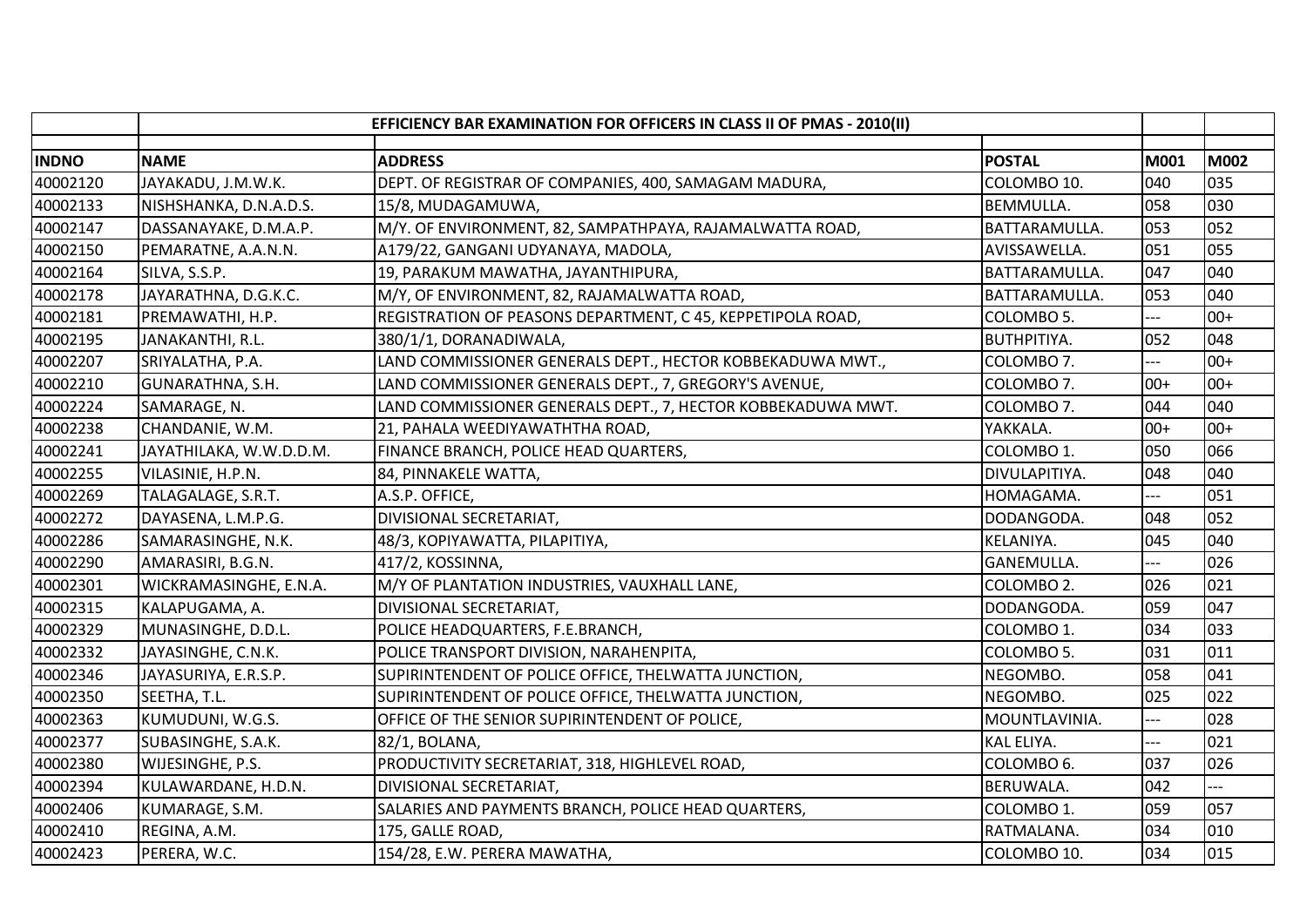|              |                          | EFFICIENCY BAR EXAMINATION FOR OFFICERS IN CLASS II OF PMAS - 2010(II) |                      |             |       |
|--------------|--------------------------|------------------------------------------------------------------------|----------------------|-------------|-------|
| <b>INDNO</b> | <b>NAME</b>              | <b>ADDRESS</b>                                                         | <b>POSTAL</b>        | <b>M001</b> | M002  |
| 40002437     | RATHNASIRI, G.W.         | SURVEY DEPT., PROCUREMENT & SUPPLIES BRANCH, KIRULA ROAD,              | NARAHENPITA.         |             | 021   |
| 40002440     | HERATH, H.M.K.S.         | DIVISIONAL SECRETARIAT,                                                | ARACHCHIKATTUWA.     | $ 00+$      | $00+$ |
| 40002454     | PERERA, K.A.P.           | EDUCATIONAL PUBLICATION DEPT., ISURUPAYA, PELAWATTA,                   | BATTARAMULLA.        | 041         | 040   |
| 40002468     | PERERA, W.A.M.N.         | IRRIGATION MANAGEMENT DEVI., IRRIGATION DEPT. BAUDDALOKA MWT           | COLOMBO 7.           |             | 043   |
| 40002471     | BANDARA, D.M.G.K.        | LAND COMMISSIONER GENERAL'S DEPT, 7, HECTOR KOBBEKADUWA MWT.           | COLOMBO 7.           | 048         | 049   |
| 40002485     | BALASOORIYA, B.L.S.C.    | 89/A, WICKRAMARACHCHI MAWATHA,                                         | YAKKALA.             | $00+$       | $00+$ |
| 40002499     | SAMANMALEE, K.J.R.       | SUPERINTENDENT OF EXCISE OFFICE,                                       | CHILAW.              | 041         | 032   |
| 40002500     | DILANTHIKA, S.W.S.N.     | BRIBARY COMMISSION, 36, MALALASEKARA MWT.,                             | COLOMBO 7.           | $00+$       | $00+$ |
| 40002514     | RODRIGO, P.N.S.          | OFFICE OF THE DIVISIONAL SUPERINTENDENT OF POSTAL,                     | KALUTARA.            | $---$       | $00+$ |
| 40002528     | KRISHANTHI, A.           | DEPT. OF TREASURY OPERATION, GENERAL TREASURY,                         | COLOMBO 1.           | 040         | 032   |
| 40002531     | LIYANAGODA, F.P.         | 175, GALLE ROAD,                                                       | RATMALANA.           | ---         | 017   |
| 40002545     | JAYASEKARA, J.M.I.S.     | 69, SAPUGAHA WATTA, GALTUDE,                                           | PANADURA.            | $00+$       | $00+$ |
| 40002559     | RUWANTHI, P.D.C.         | DIVISIONAL SECRETARIAT,                                                | MORATUWA.            | 046         | 055   |
| 40002562     | LIYANAGE, J.L.C.S.       | DIVISIONAL SECRETARIAT,                                                | MORATUWA.            | 051         | 040   |
| 40002576     | THARANGANI, R.K.A.C.     | 7/2, DEEPTHI, GALWALA ROAD, 1ST LANE, MIRIHANA,                        | NUGEGODA.            | 051         | 029   |
| 40002580     | WEERASINGHE, K.M.M.L.    | S.L. NATIONAL COMMISSION FOR UNESCO, 5TH FLOOR, ISURU PAYA,            | BATTARAMULLA.        | $00+$       | $00+$ |
| 40002593     | PERERA, B.R.T.K.         | CENTRAL STORES, MINISTRY OF EDUCATION, ISURU PAYA, PELAWATTA,          | BATTARAMULLA.        | 042         | 057   |
| 40002605     | SILVA, B.H.T.S.          | S.L. NATIONAL COMMISSION FOR UNESCO, 5TH FLOOR, ISURUPAYA,             | BATTARAMULLA.        | 030         | 059   |
| 40002619     | MALAVIARACHCHI, S.       | MINISTRY OF EXTERNAL AFFAIRS, CONSULAR AFFAIRS DIVISION, 14,           | COLOMBO 1.           |             | 023   |
| 40002622     | ATHAPATTU, A.M.D.P.      | M/Y OF BUDDHASASANA & RELIGIOUS AFFAIRS, 135, DHARMAPALA MW.,          | COLOMBO 7.           | 051         | 044   |
| 40002636     | WIJAYARAJA, M.M.U.W.D.S. | MINISTRY OF EDUCATION, PAYMENT BRANCH, ISURUPAYA,                      | BATTARAMULLA.        | 047         |       |
| 40002640     | JAYANTHI, G.W.C.         | MINISTRY OF EDUCATION, ISURUPAYA,                                      | BATTARAMULLA.        | 048         | 043   |
| 40002653     | KULATHILAKE, R.C.        | 4 B/1, GALWARUSA ROAD, ORUWALA,                                        | ATHURUGIRIYA.        | 068         | 061   |
| 40002667     | SUCHINTHA, P.            | ESTABLISHMENT BRANCH, MINISTRY OF EDUCATION, ISURUPAYA,                | BATTARAMULLA.        | 051         | 042   |
| 40002670     | LIYANAGE, H.L.C.P.       | 71/1, IDDAMALDENIYA, GURUWALA,                                         | DOMPE.               | 056         | 043   |
| 40002684     | PERERA, G.N.             | 192/1, RATHMALDENIYA ROAD, AREWWALA,                                   | PANNIPITIYA.         | 036         | 043   |
| 40002698     | PERERA, W.P.N.E.         | 711/A/2, KULASEWANA MAWATHA, KOTTAWA,                                  | PANNIPITIYA.         | $00+$       | $00+$ |
| 40002700     | WIJESEKARA, L.R.P.N.     | SECRETARY, MINISTRY OF EDUCATION, ISURUPAYA,                           | BATTARAMULLA.        | $00+$       | $00+$ |
| 40002713     | UDAYANGANIE, M.K.W.      | 310/9E, 2ND LANE, KALAPALUWAWA,                                        | RAJAGIRIYA.          | 046         | 034   |
| 40002727     | WICKRAMASINGHE, K.S.W.   | 66, DEHIWALA ROAD,                                                     | PEPILIYANA.          | 055         | 047   |
| 40002730     | LENAGALA, G.R.S.P.       | MINISTRY OF EDUCATION, ISURUPAYA, PELAWATTA,                           | <b>BATTARAMULLA.</b> | 032         | 030   |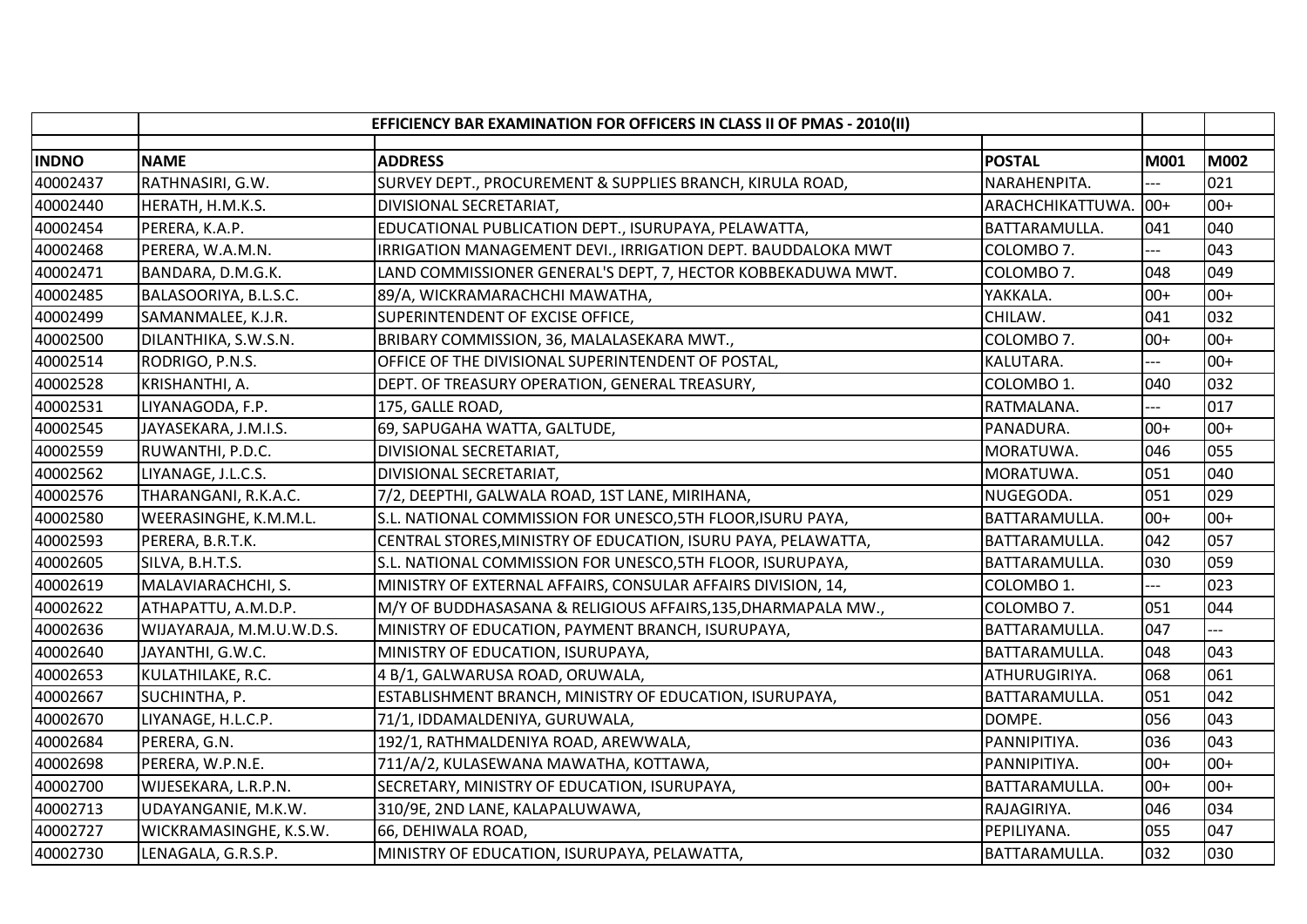|              |                          | EFFICIENCY BAR EXAMINATION FOR OFFICERS IN CLASS II OF PMAS - 2010(II) |                |                |       |
|--------------|--------------------------|------------------------------------------------------------------------|----------------|----------------|-------|
| <b>INDNO</b> | <b>NAME</b>              | <b>ADDRESS</b>                                                         | <b>POSTAL</b>  | M001           | M002  |
| 40002744     | SAMARANAYAKA, S.M.C.N.   | ADMINISTRATION BRANCH, ISURUPAYA,                                      | BATTARAMULLA.  | 049            | 034   |
| 40002758     | NIZAMDEEN, I.R.          | SECRETARY'S OFFICE, MINISTRY OF EDUCATION, ISURUPAYA,                  | BATTARAMULLA.  | ---            | 044   |
| 40002761     | PERERA, K.K.M.L.C.K.     | FOREIGN BRANCH, MINISTRY OF EDUCATION, ISURUPAYA,                      | BATTARAMULLA.  | 040            | 016   |
| 40002775     | ADIKARI, A.A.C.          | AUDITOR GENERAL'S DEPARTMENT, TORRINTON SQUARE,                        | COLOMBO 7.     | 050            | 059   |
| 40002789     | PREMATHILAKA, N.A.K.D.   | AUDITOR GENERAL'S DEPT., INDEPENDENT SQUARE,                           | COLOMBO 7.     | 057            | 040   |
| 40002792     | DISSANAYAKE, K.D.N.G.    | AUDITOR GENERAL'S DEPT., INDEPENDENCE SQUARE,                          | COLOMBO 7.     | 064            | 052   |
| 40002804     | SAUMYAPALI, E.D.S.       | 38/5, KUMBUKGAHA POKUNA ROAD, UDAHAMULLA,                              | NUGEGODA.      | 050            | 034   |
| 40002818     | KODIKARA, C.W.           | AUDITOR GENERAL'S DEPT., INDEPENDENT SQUARE,                           | COLOMBO 7.     | $00+$          | $00+$ |
| 40002821     | SHIROMANI, B.N.          | DEPT. OF ELECTIONS, SARANA MAWATHA,                                    | RAJAGIRIYA.    | 044            | 041   |
| 40002835     | JAYATHUNGA, M.S.         | 429/2, OPPOSITE JUNIOR SCHOOL, MAHA EDANDA,                            | KARANDENIYA.   | 050            | 045   |
| 40002849     | YAPA, N.D.               | ELECTIONS OFFICE, 395, OLD KOTTE ROAD,                                 | RAJAGIRIYA.    | 057            | 042   |
| 40002852     | JAYAWEERA, P.G.C.        | <b>ELECTION OFFICE,</b>                                                | NUWARA ELIYA.  | 044            | 072   |
| 40002866     | DHARMASENA, L.H.A.       | ATTANAGALLA DIVISIONAL SECRETARIAT,                                    | NITTAMBUWA.    | 040            |       |
| 40002870     | JAYASOORIYA, J.A.N.      | ATTANAGALLA DIVISIONAL SECRETARIAT,                                    | NITTAMBUWA.    |                | 040   |
| 40002883     | GOMIS, B.M.              | 113, GALLE ROAD,                                                       | MOUNT LAVINIA. | 056            | 047   |
| 40002897     | UPAMALI, W.A.A.          | 177, NAWALA ROAD, NARAHENPITA,                                         | COLOMBO 5.     | 065            | 028   |
| 40002909     | WARNAKULASOORIYA, K.T.A. | 19/26, KURUPPU MAWATHA, GORAKAPOLA,                                    | PANADURA.      | 052            | 049   |
| 40002912     | WIJEWARDANA, Y.P.        | OFFICE OF THE PUBLIC SERVICE COMMISSION, 177, NAWALA ROAD,             | COLOMBO 5.     | 053            | 054   |
| 40002926     | JAYASEKARA, S.A.         | PUBLIC SERVICE COMMISSION, 177, NAWALA ROAD,                           | COLOMBO 5.     |                | 040   |
| 40002930     | ATAPATTU, A.L.           | FINANCE BRANCH, FOREST DEPT., SAMPATHPAYA, RAJAMALWATTA RD             | BATTARAMULLA.  | 043            | 046   |
| 40002943     | DILRUKSHI, W.T.M.        | ADMIN. BR., FOREST DEPARTMENT, SAMPATH PAYA,                           | BATTARAMULLA.  | 054            | 026   |
| 40002957     | ARIYAWANSA, D.I.D.       | DEPT. OF EXAMINATIONS, CERTIFICATE DIVISION, PELAWATTA,                | BATTARAMULLA.  | $\overline{a}$ | 034   |
| 40002960     | PATHMINI, T.V.K.C.       | DEPT. OF EXAMINATIONS, PELAWATTA,                                      | BATTARAMULLA.  | 031            |       |
| 40002974     | VATHSALA, Y.M.P.         | DEPT. OF EXAMINATIONS, PELAWATTA,                                      | BATTARAMULLA.  | 046            | 068   |
| 40002988     | MANAMPERI, D.N.H.        | DEPT. OF EXAMINATIONS, PELAWATTA,                                      | BATTARAMULLA.  | 060            | 060   |
| 40002991     | MADHUBHASHINI, T.W.K.W.  | DEPT. OF EXAMINATIONS, PELAWATTA,                                      | BATTARAMULLA.  | 050            | 020   |
| 40003003     | HEMAMALI, I.A.           | DEPT. OF EXAMINATIONS, PELAWATTA,                                      | BATTARAMULLA.  | 041            | 049   |
| 40003017     | ABEGUNAWARDANA, P.       | DEPT. OF CULTURAL AFFAIRS, 8TH FLOOR, SETHSIRIPAYA,                    | BATTARAMULLA.  | 023            | 027   |
| 40003020     | SHELTON, J.H.A.C.        | 268/C, NEDAGAMUWA,                                                     | KATUGODA.      |                | 030   |
| 40003034     | JAYAWARDHANA, P.S.       | DEPT. OF CULTURAL AFFAIRS, 8TH FLOOR, SETHSIRIPAYA,                    | BATTARAMULLA.  | $-$            | 026   |
| 40003048     | TRISHANTHI, W.A.M.       | DIVISIONAL SECRETARIAT, DAM STREET,                                    | COLOMBO 12.    | 066            | 078   |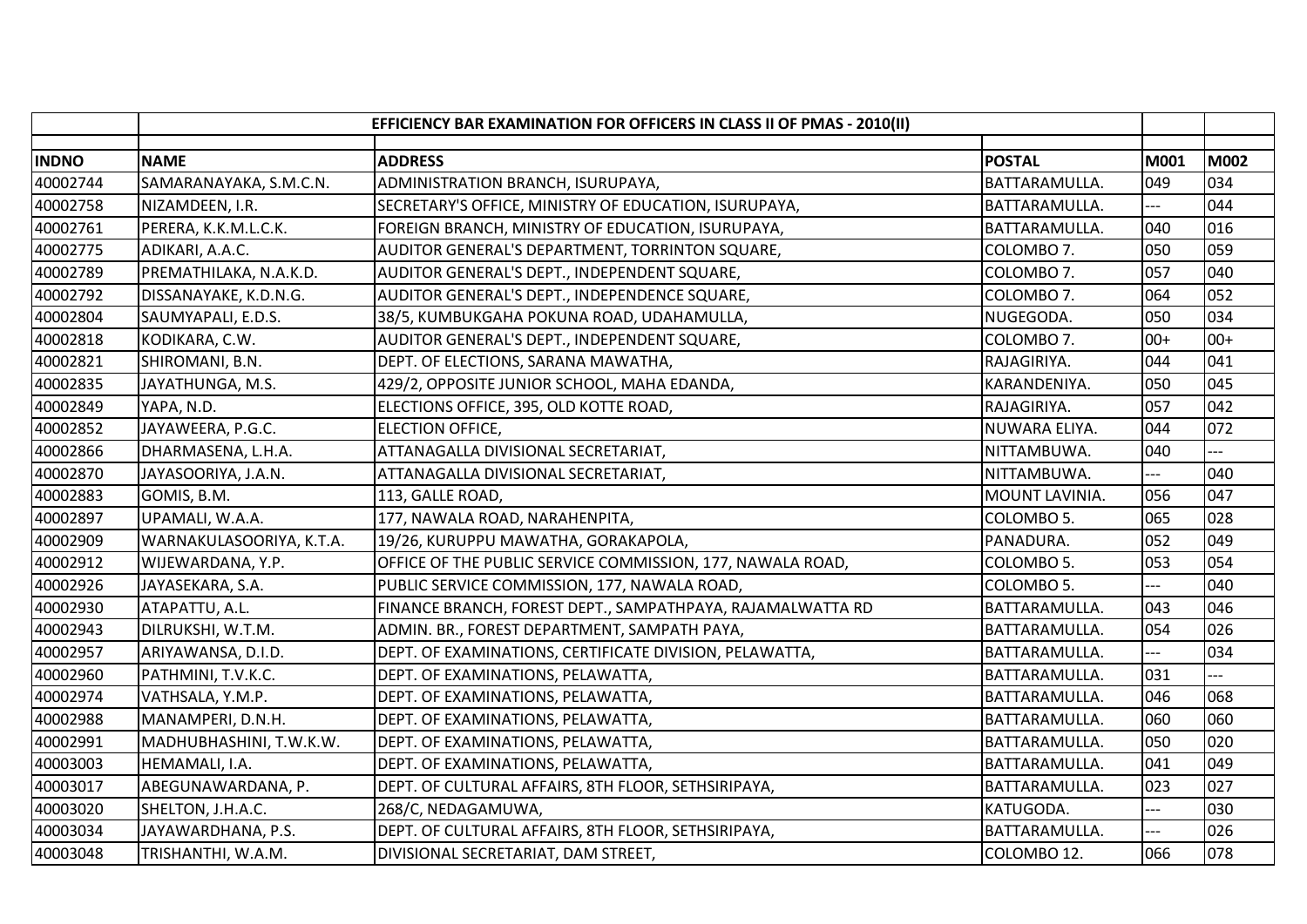|              | EFFICIENCY BAR EXAMINATION FOR OFFICERS IN CLASS II OF PMAS - 2010(II) |                                                              |                        |                |             |
|--------------|------------------------------------------------------------------------|--------------------------------------------------------------|------------------------|----------------|-------------|
| <b>INDNO</b> | <b>NAME</b>                                                            | <b>ADDRESS</b>                                               | <b>POSTAL</b>          | M001           | <b>M002</b> |
| 40003051     | PATHIRANA, W.P.B.R.                                                    | COLOMBO DIVISIONAL SECRETARIAT, DAM STREET,                  | COLOMBO 12.            | 058            | 064         |
| 40003065     | NILWALA, N.G.D.W.                                                      | 598/1, DEPT. OF WILD LIFE CONSERVATION, METHTHA MAWATHA,     | ANURADHAPURA.          | $00+$          | $00+$       |
| 40003079     | DE SILVA, M.P.K.N.                                                     | ACCOUNTS BRANCH, NAVY HEAD QUARTERS,                         | COLOMBO 1.             | 041            | 047         |
| 40003082     | ELLEGODA, K.N.                                                         | 668/A/1, NARANGODAPALUWA,                                    | BATUWATTA.             | 068            | 076         |
| 40003096     | JAYAKODY, M.G.N.P.                                                     | DEPT. OF IMIGRATION & IMIGRATION, ANANDA RAJAKARUNA MAWATHA, | COLOMBO 10.            | $00+$          | $00+$       |
| 40003108     | ANURUDDIKA, G.G.T.                                                     | M/Y OF DEFENCE, 15/5, BALADAKSHA MAWATHA,                    | COLOMBO 3.             |                | 056         |
| 40003111     | MENDIS, K.Y.P.                                                         | M/Y OF BUDDASASANA & RELIGICS AFFAIRS, 135, DHARMAPALA MW.,  | COLOMBO 7.             | ---            | 029         |
| 40003125     | KODITUWAKKU, A.K.A.M.M.                                                | DEPT. OF INLAND REVENUE, SIR CHITTAMPALAM A GARDINER MW.,    | COLOMBO <sub>2</sub> . |                | $00+$       |
| 40003139     | LAKSHMI, I.A.D.                                                        | 242/5, KEKIRIDENIYA ROAD, HEWAGAMA,                          | KADUWELA.              | $00+$          | $00+$       |
| 40003142     | WEERASINGHA, K.M.J.                                                    | DIVISIOANL SECRETARIAT,                                      | <b>BULATHSINHALA.</b>  |                | 047         |
| 40003156     | DISSANAYAKE, M.D.S.S.                                                  | M/Y OF JUSTICE,                                              | COLOMBO 12.            | 068            | 073         |
| 40003160     | JAYAVICKRAMA, I.C.                                                     | LAND REGISTRY,                                               | HOMAGAMA.              | 047            | 021         |
| 40003173     | WEERAKKODY, W.T.D.                                                     | 243, IHALA MANIYAMGAMA,                                      | AVISSAWELLA.           | 058            | 087         |
| 40003187     | FERNANDO, G.N.S.                                                       | CIVIL ADMINISTRATIVE OFFICSE, NAVY HEAD QUARTERS,            | COLOMBO 1.             |                | 017         |
| 40003190     | PERERA, W.D.N.P.                                                       | 170/1A, MALAPALLA,                                           | PANNIPITIYA.           | 058            | 058         |
| 40003202     | PEIRIS, P.N.P.                                                         | DIVISIONAL SECRETARIAT, DAM STREET,                          | COLOMBO 12.            | $00+$          | $00+$       |
| 40003216     | MIRANDO, N.S.                                                          | DIVISIONAL SECRETARIAT, DAM STREET,                          | COLOMBO 12.            | ---            | 034         |
| 40003220     | PUNSEKERA, H.K.                                                        | DIVISIONAL SECRETARIAT, DAM STREET,                          | COLOMBO 12.            | $00+$          | $00+$       |
| 40003233     | ABEYAKOON, A.M.M.S.                                                    | 465, GALLE ROAD, KALAMULLA,                                  | KALUTHARA.             | 082            | 063         |
| 40003247     | HERATH, H.M.W.K.                                                       | DEPT. OF IMMIGRATION & EMIGRATION, 41, ANANDA RAJAKARUNA MW, | COLOMBO 10.            |                | 027         |
| 40003250     | JAYAWARDHANA, J.A.L.C.                                                 | DEPT. OF IMMIGRATION & EMIGRATION, 41, ANANDA RAJAKARUNA MW, | COLOMBO 10.            | 064            | 056         |
| 40003264     | GAMAGE, D.G.B.L.                                                       | 63A/72, WEERAKEPPETIPOLA MAWATHA, BANDARAWATTA,              | GAMPAHA.               | 049            | 031         |
| 40003278     | AMALI, S.I.K.                                                          | 148, MEDHANANDA MAWATHA, PAHALA BOMRIIYA,                    | KADUWELA.              | 072            | 050         |
| 40003281     | RAJAPAKSHA, R.M.S.I.                                                   | POLICE TRANSPORT DIVISION, NARAHENPITA,                      | COLOMBO 5.             | 059            | 057         |
| 40003295     | PATHIRANA, W.P.L.M.W.                                                  | 130, MAILAWALANA,                                            | KIRINDIWELA.           | 062            | 053         |
| 40003307     | GAYAN, S.A.U.                                                          | INTERANAL AUDIT BRANCH, POLICE HEAD QUARTERS,                | COLOMBO 1.             | 069            | 062         |
| 40003310     | NISHANTHI, B.V.N.N.                                                    | 350, 2ND STEP, HERMAN ESTATE,                                | DODANGODA.             | 060            | 040         |
| 40003324     | DANANJAYA, P.M.R.                                                      | POLICE HEAD QUARTERS,                                        | COLOMBO 1.             | 078            | 045         |
| 40003338     | KORALAGE, S.S.B.                                                       | 234/5, HIRIPITIYA,                                           | PANNIPITIYA.           | 061            | 037         |
| 40003341     | PADMINI, K.A.G.                                                        | 40/1, BEACH ROAD,                                            | KALUTARA NORTH.        | 061            | 034         |
| 40003355     | WIJERATHNA, P.T.                                                       | DIVISIONAL SECRETARIAT,                                      | THIMBIRIGASYAYA.       | $\overline{a}$ | 038         |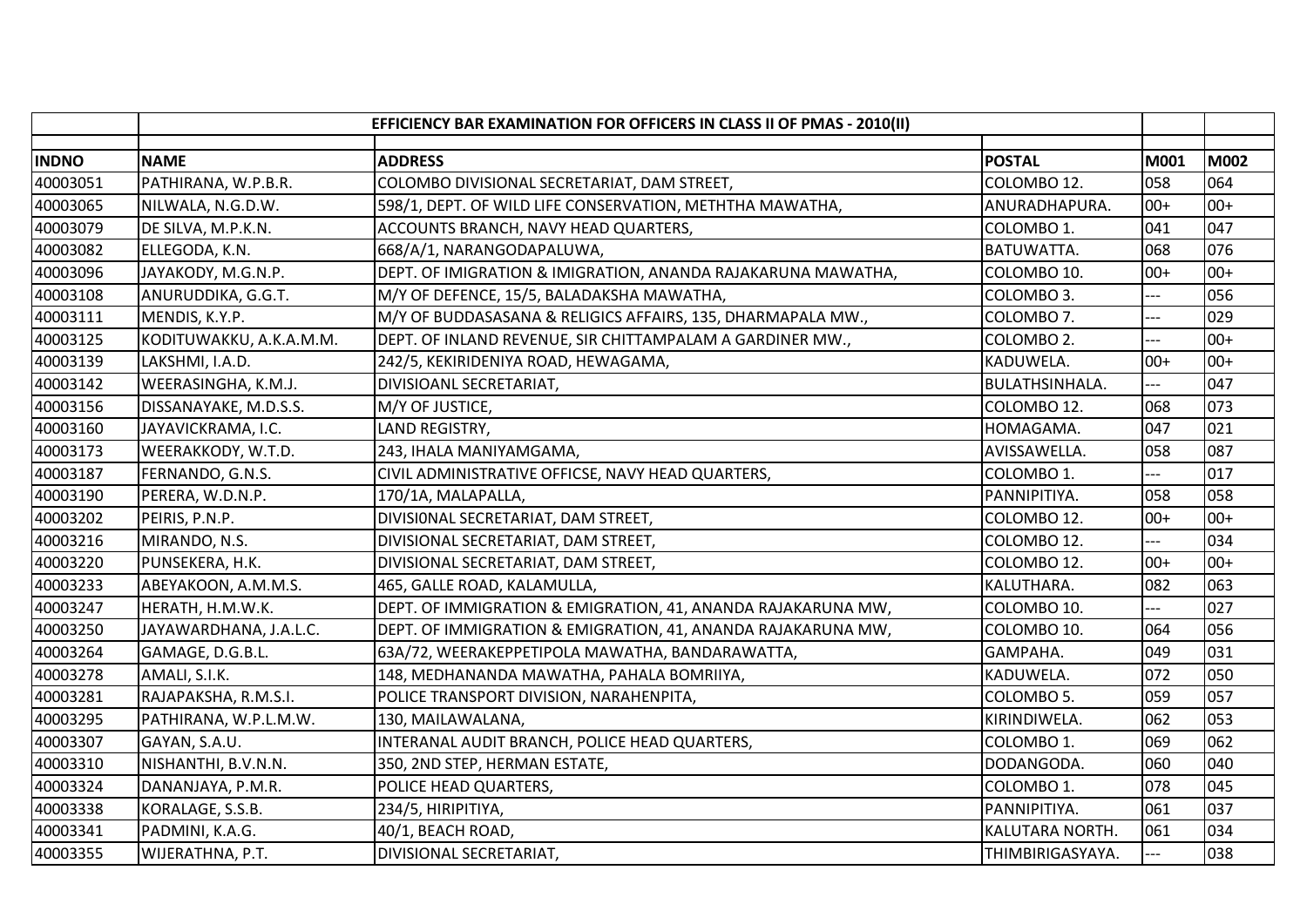|              | EFFICIENCY BAR EXAMINATION FOR OFFICERS IN CLASS II OF PMAS - 2010(II) |                                                                  |                 |       |             |
|--------------|------------------------------------------------------------------------|------------------------------------------------------------------|-----------------|-------|-------------|
| <b>INDNO</b> | <b>NAME</b>                                                            | <b>ADDRESS</b>                                                   | <b>POSTAL</b>   | M001  | <b>M002</b> |
| 40003369     | MAHATHANTHILA, W.D.P.                                                  | 61/A, UDA GAMA, BOPE,                                            | PADUKKA.        | 054   | 026         |
| 40003372     | PRIYAKANTHI, R.A.M.                                                    | M/Y. OF HIGHER EDUCATION, 18, WARD PLACE,                        | COLOMBO 7.      | 059   | 058         |
| 40003386     | GANNORUWA, G.K.R.N.                                                    | 124/A, PARTHAPAKANDA,                                            | PUGODA.         | 055   | 046         |
| 40003390     | PRIYADARSHAKA, N.H.S.                                                  | M/Y OF HIGHER EDUCATION, 18, WARD PLACE,                         | COLOMBO 7.      | 056   | 057         |
| 40003401     | KALUPAHANA, N.D.                                                       | KESBEWA DIVISIONAL, SECRETARIAT OFFICE,                          | PILIYANDALA.    |       | 022         |
| 40003415     |                                                                        | WIJESUNDARA BANDARA, W.M.D9, 1ST LANE, SARABOOMI, BATAKATTARA,   | PILIYANDALA.    |       | $00+$       |
| 40003429     | KARUNARATNE, L.E.S.                                                    | M/Y OF JUSTICE,                                                  | COLOMBO 12.     | 048   | 051         |
| 40003432     | THILAKARATHNA, K.D.S.                                                  | M/Y OF JUSTICE, SUPERIOR COURT COMPLEX,                          | COLOMBO 12.     | 062   | 023         |
| 40003446     | FERNANDO, T.S.P.                                                       | M/Y. OF LOCAL GOVT. & PROVINCIAL COUNXCILS, UNION PLACE,         | COLOMBO 2.      | $---$ | 031         |
| 40003450     | WIJEDASA, H.M.D.T.                                                     | DIRECTORATE OF CIVIL ADMINISTRATION, TRIPOPY CAMP,               | MARADANA.       | $00+$ | $00+$       |
| 40003463     | KUSUMASENA, B.R.T.P.S.                                                 | DIRECTORATE OF CIVIL ADMINISTRATION, TRIPOLI ARMY CAMP,          | COLOMBO 10.     | $00+$ | $00+$       |
| 40003477     | HEENATIGALA, P.M.                                                      | CIVIL ADMINISTATOR DIRECTORATE, TRIPOLY ARMY CAMP,               | MARADANA.       | 053   | 035         |
| 40003480     | MEDAGODA, G.R.U.K.                                                     | 416C, NANATOTA,                                                  | KOSGODA.        | 024   | 007         |
| 40003494     | LALITHA JAYANTHI, K.A.                                                 | PUBLIC SERVIC COMMISSION, 177, NAWALA ROAD, NARAHENPITA,         | COLOMBO 5.      | 036   | 007         |
| 40003506     | DHARMADASA, K.V.M.                                                     | M/Y OF AGRICULTURE, RAJAMALWATTE ROAD,                           | BATTARAMULLA.   |       | 014         |
| 40003510     | SANJEEWANI, I.D.N.                                                     | PUBLIC TRUSTEE DEPT., 2, BULEERS LANE,                           | COLOMBO 2.      | 069   | 068         |
| 40003523     | DE SILVA, D.B.S.C.                                                     | N/Y OF IRRIGATION & WATER RESOURCES MANAGEMENT, 500,             | COLOMBO 10.     | $00+$ | $00+$       |
| 40003537     | MUSEUS, K.D.S.                                                         | PASDUNRATA NATIONAL COLLEGE OF EDUCATION,                        | KALUTARA.       |       | 034         |
| 40003540     | PERERA, K.A.M.W.P.                                                     | PASDUNRATA NATIONAL COLLEGE OF EDUCATION,                        | KALUTARA.       | $00+$ | $00+$       |
| 40003554     |                                                                        | WICKRAMASINGHA, W.W.K.C.W. 270, PRADANA MAWATHA, PILAMINA WATTA, | DODANGODA.      | $00+$ | $00+$       |
| 40003568     | FERNANDO, M.N.L.                                                       | 578 1/2, ARALIYA LANE, RICHMEN FARM GARDEN,                      | KALUTARA SOUTH. | $00+$ | $00+$       |
| 40003571     | FERNANDO, U.A.D.                                                       | <b>DISTRICT SECRETARIAT,</b>                                     | KALUTARA.       | 042   | 053         |
| 40003585     | PRASANGIKA, R.A.D.A.                                                   | 34, DALADAWATTA LANE, THALPITIYA SOUTH,                          | WADDUWA.        | 051   |             |
| 40003599     | KUMUDUNI, L.B.S.                                                       | M/Y. OF CULTRURE & THEARTS, 8TH FLOOR, SETHSIRIPAYA,             | BATTARAMULLA.   | 061   | $00+$       |
| 40003600     | SIRIWARDHANA, T.T.A.S.                                                 | 132/1G, MORAGAHALANDA ROAD,                                      | PANNIPITIYA.    | 053   | 047         |
| 40003614     | LIYANA ARACHCHI, L.A.T.D.                                              | 234/A3, DENSIL KOBBEKADUWA MAWATHA,                              | BATTARAMULLA.   | $00+$ | $00+$       |
| 40003628     | ATAPATTU, M.C.                                                         | 59, PAPILIYANA ROAD, NEDIMALA,                                   | DEHIWALA.       |       | 040         |
| 40003631     | DE SILVA, G.S.M.                                                       | DIVISIONAL SECRETARIAT,                                          | KALUTARA.       | ---   | $00+$       |
| 40003645     | SAMARATUNGA, T.M.                                                      | REGISTRATION OF PERSONS DEPT. C 45, KEPPETIPOLA MAWATHA,         | COLOMBO 5.      | 069   | 052         |
| 40003659     | SANJEEVIKA, A.D.S.                                                     | 23/1, JAYANTHI LANE,                                             | MAHARAGAMA.     | 056   | 033         |
| 40003662     | DISSANAYAKE, D.M.A.                                                    | REGISTRATION OF PERSONS DEPT, KEPPETIPOLA ROAD,                  | COLOMBO 5.      | $00+$ | $00+$       |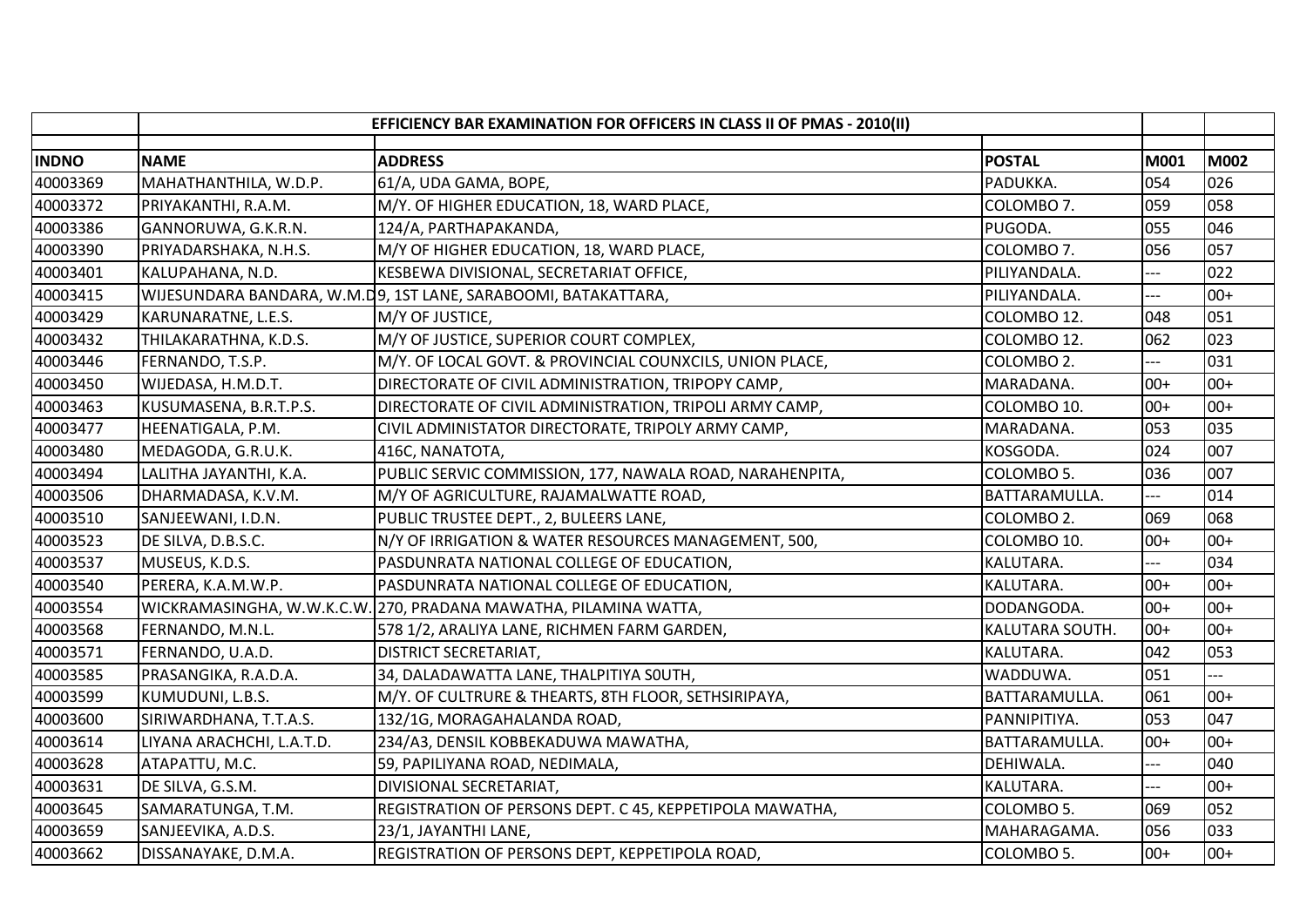|              | EFFICIENCY BAR EXAMINATION FOR OFFICERS IN CLASS II OF PMAS - 2010(II) |                                                                               |       |             |
|--------------|------------------------------------------------------------------------|-------------------------------------------------------------------------------|-------|-------------|
| <b>INDNO</b> | <b>NAME</b>                                                            | <b>ADDRESS</b><br><b>POSTAL</b>                                               | M001  | <b>M002</b> |
| 40003676     | GUNAWARDANE, D.S.M.                                                    | REGISTRATON OF PERSONS DEPT., C 45, KEPPETIPOLA MAWATHA,<br>COLOMBO 5.        | 046   | 043         |
| 40003680     | SENARATHNE, P.H.P.                                                     | REGISTRATON OF PERSONS DEPT., C 45, KEPPETIPOLA MAWATHA,<br>COLOMBO 5.        | 054   | 030         |
| 40003693     | DE SILVA, S.M.W.                                                       | REGISTRATON OF PERSONS DEPT., C 45, KEPPETIPOLA MAWATHA,<br>COLOMBO 5.        | $00+$ | $00+$       |
| 40003705     | SHYAMALI, A.M.N.                                                       | DEPT. OF MANGEMENT SERVICES, TREASURY BUOLDING,<br>COLOMBO 1.                 | 033   | 019         |
| 40003719     | DEDUNU, J.A.N.                                                         | DEPT. OF MANAGEMENT SERVICE, TREASURY BUILDING,<br>COLOMBO 1.                 | 042   | 045         |
| 40003722     | WASANTHI, K.A.D.S.                                                     | DEPT. OF MANAGEMENT SERVICE, TREASURY BUILDING,<br>COLOMBO 1.                 |       | 032         |
| 40003736     | ARIYARATHNE, M.N.A.                                                    | 79/11, HETTIYAWATTA, ELAPITIWALA,<br>RAGAMA.                                  | 024   | 017         |
| 40003740     | AYANTHIKA, J.K.S.                                                      | 167/4, JAVIGODA ROAD, DODANGODA,<br>KALUTARA.                                 | 074   | 072         |
| 40003753     | LIYANAGAMA, D.P.                                                       | DEPT. OF IMMIGRATION & EMIGRATION, 41, ANANDA RAJAKARUNA MW.<br>COLOMBO 10.   | 059   | 073         |
| 40003767     | JAYAWARDANA, M.A.E.S.K.                                                | DEPT. OF IMMIGRATION & EMIGRATION, 41, ANANDA RAJAKARUNA MW.<br>COLOMBO 10.   | 055   | 074         |
| 40003770     | COLAMBAGE, D.S.                                                        | 41/33C, 3RD LANE, D.M. COLAMBAGE MAWATHA,<br>KIRULAPANA.                      | ---   | 011         |
| 40003784     | RAJAPAKSHE, G.                                                         | EMMIGRATION DEPT., ANANDA RAJAKARUNA MAWATHA,<br>COLOMBO 10.                  | ---   | 023         |
| 40003798     | PERERA, W.S.K.                                                         | 63, GONAGAHA, MAKEWITA,<br>JA ELA.                                            |       | 041         |
| 40003800     | NOORUL MUNDHAHA, M.N.                                                  | 46, MASJITH ROAD, SEENAWATTA,<br>ALUTGAMA.                                    | ---   | 034         |
| 40003813     | <b>WEERASINGHE, R.G.I.</b>                                             | I.R.D., VAT REFUND BRANCH, 2ND FLOOR,<br>COLOMBO 2.                           | ---   | 019         |
| 40003827     | ABERATHNA, Y.N.K.                                                      | DEPT. OF THE COMMI. GENERAL OF SAMURDHI, 17, BARNES PLACE,<br>COLOMBO 7.      | 044   | 034         |
| 40003830     | PALLEGE, C.B.                                                          | DEPT. OF THE COMMI. GENERAL OF SAMURDHI, 17, BARNES PLACE,<br>COLOMBO 7.      | 054   | 033         |
| 40003844     | DHARMAPALA, E.P.D.K.                                                   | 43/181, JAYAMAGA SEWANA, MAWALA,<br>WADDUWA.                                  | 044   | 034         |
| 40003858     | HETTIARACHCHI, T.U.                                                    | DEPT. OF THE COMMI. GENERAL OF SAMURDHI, 17, BRANES PLACE,<br>COLOMBO 7.      | 048   | 076         |
| 40003861     | BANDARA, L.P.N.                                                        | ALAWWA.<br>ALUTHWATTA, AGBOWA,                                                | 055   | 065         |
| 40003875     | JAYAMAHA, D.J.M.G.N.                                                   | WELIPENNAGAHAMUL00+<br>MEEGAHAPELESSA,                                        |       | $00+$       |
| 40003889     | WIDANAGAMAGE, T.                                                       | DEPT. OF AYURVEDA, OLD KOTTAWA ROAD, NAWINNA,<br>MAHARAGAMA.                  | 058   | 083         |
| 40003892     | MUDUNKOTUWA, C.S.                                                      | MAHINDA RAJAPAKSHA VIDYALAYA, PITIPANA,<br>HOMAGAMA.                          | 034   | $00+$       |
| 40003904     | HALPAGE, L.A.                                                          | 64, IMBULGASWADIYA WATTA,<br>DEMANHANDIYA.                                    | $00+$ | 026         |
| 40003918     | FERNANDO, P.R.R.                                                       | 151/A, GODIGAMUWA ROAD,<br>DUNAGAHA.                                          | $00+$ | $00+$       |
| 40003921     | RATNAYAKE, S.S.                                                        | DIVISIONAL SECRETARIAT, KATANA,<br>DEMANHANDIYA.                              | $00+$ | $00+$       |
| 40003935     | NAYANARASHIE, K.A.D.T.                                                 | M/Y OF DEFENCE, URBAN DEV. SECTION, 3RD FLOOR, SETHSIRIPAYA,<br>BATTARAMULLA. | 065   | 078         |
| 40003949     | PRIYANTHI, R.                                                          | GAMPAHA.<br><b>DISTRICT SECRETARIAT,</b>                                      | 049   |             |
| 40003952     | PRIYANI, L.M.C.                                                        | DEPT. OF CHRISTIAN REGIGIOUS AFFAIRS, 155/10, CASTLE STREET,<br>COLOMBO 8.    | 051   | 040         |
| 40003966     | DE MEL, L.M.D.R.                                                       | DEPT. OF CHRISTIAN REGIGIOUS AFFAIRS, 155/10, CASTLE STREET,<br>COLOMBO 8.    | 079   | 064         |
| 40003970     | MALKANTHI, H.A.D.                                                      | DEPT. OF AGRARIAN DEVELOPMENT, 42, SRI MARCUS FERNANDO MW.,<br>COLOMBO 7.     | 075   | 067         |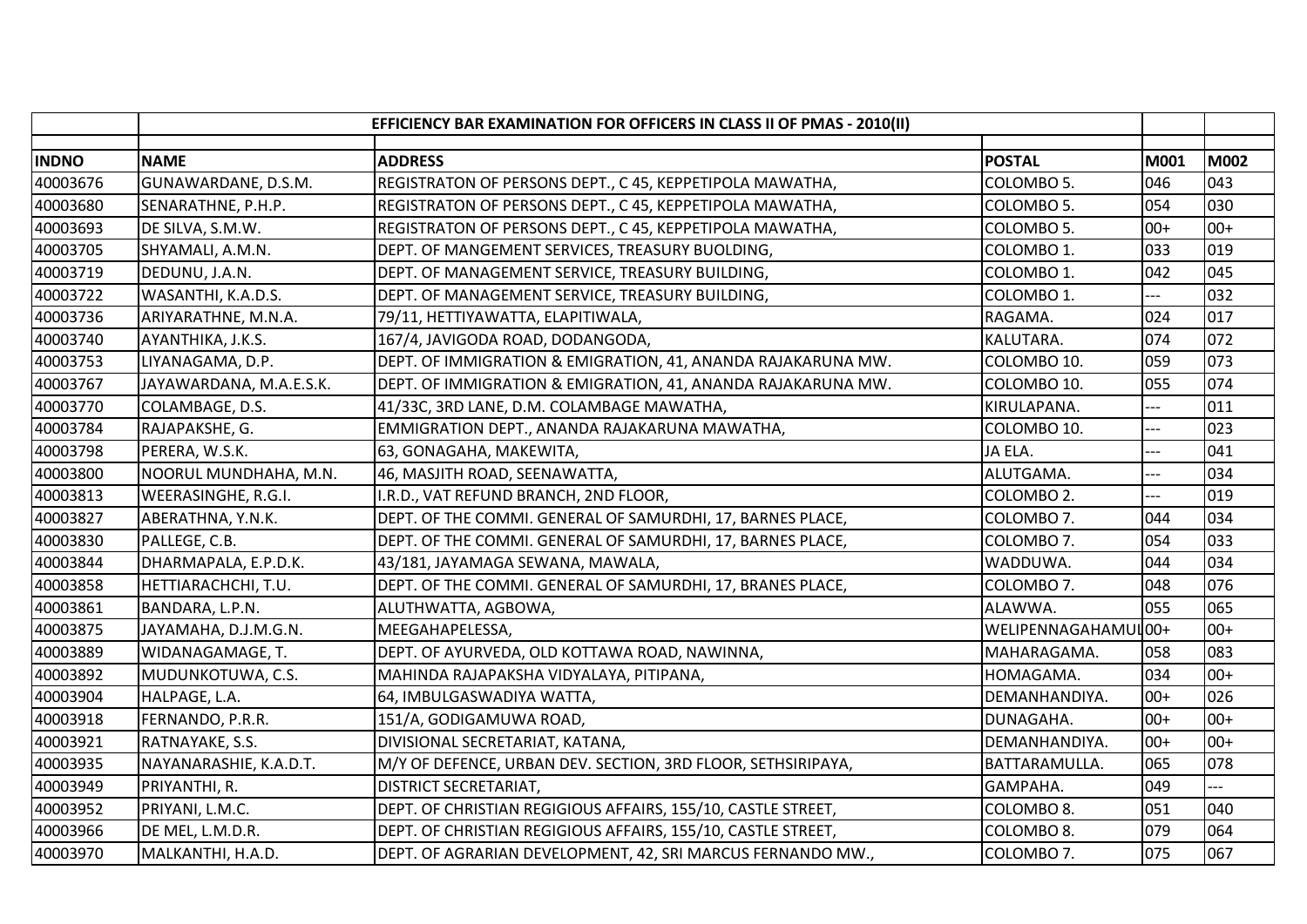|              |                          | EFFICIENCY BAR EXAMINATION FOR OFFICERS IN CLASS II OF PMAS - 2010(II) |                   |             |       |
|--------------|--------------------------|------------------------------------------------------------------------|-------------------|-------------|-------|
| <b>INDNO</b> | <b>NAME</b>              | <b>ADDRESS</b>                                                         | <b>POSTAL</b>     | <b>M001</b> | M002  |
| 40003983     | GUNARATHNA, S.A.S.H.     | 12/1, SRI DAMMA NANDA MAWATHA, TEMPLERS ROAD,                          | MT. LAVINIA.      |             | 030   |
| 40003997     | GUNAWATHIE, H.M.         | 68A/117, ISURU MAWATHA, GAMPAHA ROAD,                                  | YAKKALA.          | 024         | 014   |
| 40004009     | PRIYANGANI, W.D.         | DEPT. CULTURAL AFFAIRS, 8TH FLOOR, SETHSIRIPAYA,                       | BATTARAMULLA.     | 024         | 010   |
| 40004012     | PANAGODA, P.H.           | M/Y OF DEFENCE, URBAN DEVE. UNIT, 3RD FLOOR, SETHSIRIPAYA,             | BATTARAMULLA.     |             | 045   |
| 40004026     | DASANAYAKA, A.C.         | M/Y OF DEFENCE, URBAN DEVE. UNIT, 3RD FLOOR, SETHSIRIPAYA,             | BATTARAMULLA.     | 050         | 040   |
| 40004030     | PERERA, B.N.P.C.         | REGISTRATION OF PERSONS DEPT., C 45, KEPPTIPOLA MAWATHA,               | COLOMBO 5.        | 053         | 071   |
| 40004043     | WIJAYASINGHE, P.K.S.     | REGISTRATION OF PERSONS DEPT., C 45, KEPPTIPOLA MAWATHA,               | COLOMBO 5.        | 046         | 049   |
| 40004057     | SANDAMALI, W.P.N.        | DIVISIONAL SECRETARIAT,                                                | MILLANIYA.        | $00+$       | $00+$ |
| 40004060     | WEERAKOON, A.W.H.M.Y.    | ACCOUNTS BRANCH, M/Y OF NATIONAL HERITAGE, SETHSIRIPAYA,               | BATTARAMULLA.     | 049         | 060   |
| 40004074     | SANJEEWANI, M.K.M.       | M/Y OF ECONOMIC DEVELOPMENT, 464A, T.B. JAYA MAWATHA,                  | COLOMBO 10.       | 050         | 070   |
| 40004088     | VIDANAGE, I.M.           | M/Y OF ECONOMIC DEVELOPMENT, 464A, T.B. JAYA MAWATHA,                  | COLOMBO 10.       | 049         | 052   |
| 40004091     | PRIYADARSHIKA, R.A.S.    | M/Y OF ECONOMIC DEVELOPMENT, 464/A, T.B. JAYA MAWATHA,                 | COLOMBO 10.       | $00+$       | $00+$ |
| 40004103     | PERERA, S.K.S.K.         | M/Y OF ECONOMIC DEVELOPMENT, 464/A, T.B. JAYA MAWATHA,                 | COLOMBO 10.       | 060         | 042   |
| 40004117     | ABAYARATHNE, A.H.K.      | REGISTRAR GENERAL DEPT., 234/A3, DENZIL KOBBEKADUWA MWT.,              | BATTARAMULLA.     | 056         | 037   |
| 40004120     | PRIYANI, R.A.P.          | REGISTRAR GENERAL DEPT., 234/A3, DENZIL KOBBEKADUWA MWT.,              | BATTARAMULLA.     | 066         | 068   |
| 40004134     | JAYALATH, J.P.S.S.       | REGISTRAR GENERAL DEPT., 234/A3, DENZIL KOBBEKADUWA MWT.,              | BATTARAMULLA.     | 054         | 064   |
| 40004148     | WARALATHGAMA, Y.G.C.R.S. | REGISTRAR GENERAL DEPT., 234/A3, DENZIL KOBBEKADUWA MWT.,              | BATTARAMULLA.     | 073         | 045   |
| 40004151     | ALAHAKOON, C.N.          | 779/2/A, MILLAGAHAWATTA ROAD,                                          | MALABE.           |             | 056   |
| 40004165     | KALAPRIYA, Y.A.N.        | EDUCATIONAL PUBLICATIONS DEPT., ADMINISTRATIVE BRANCH,                 | <b>ISURUPAYA.</b> | 029         | 028   |
| 40004179     | KUMARI, M.P.D.C.W.       | M/Y OF LOCAL GOVERNMENT & PROVINCIAL COUNCILS, 330,                    | COLOMBO 2.        | 073         | 073   |
| 40004182     | JEEWANTHI, G.H.A.        | M/Y OF LOCAL GOVERNMENT & PROVINCIAL COUNCILS, 330,                    | COLOMBO 2.        | 058         | 060   |
| 40004196     | GOONETILEKE, S.U.        | M/Y OF DISASTER MANAGEMENT, 498, R.A. DE MEL MAWATHA,                  | COLOMBO 3.        | 052         | 071   |
| 40004208     | EDIRISINGHE, G.B.N.P.    | DIVISIONAL SECRETARIAT,                                                | SEETHAWAKA.       |             | 017   |
| 40004211     | KULARATHNA, L.H.A.N.D.   | SEETHAWAKA DIVISIONAL SECRETARIAT,                                     | <b>HANWELLA.</b>  | $00+$       | $00+$ |
| 40004225     | RUPASINGHE, G.S.         | DIVISIONAL SECRETARIAT,                                                | SEETHAWAKA.       | ---         | 046   |
| 40004239     | PRATHAPASINGHE, P.S.T.   | SEETHAWAKA DIVISIONAL SECRETARIAT,                                     | HANWELLA.         | 062         | 050   |
| 40004242     | CHANDRAPALA, T.          | DIRECTORATE OF FINANCE, ARMY CAMP, TRIPOLI COMPEX,                     | COLOMBO 10.       | ---         | 020   |
| 40004256     | RANASINGHE, D.R.C.       | 72/4/F, DE SERAM PLACE, INDIGOLLA,                                     | GAMPAHA.          | ---         | 026   |
| 40004260     | SOORIYAARACHCHI, K.N.    | REGISTRATION OF PERSONS DEPT., C 45, KEPPETIPOLA MAWATHA,              | COLOMBO 5.        | 072         | 074   |
| 40004273     | DINEESHA, B.M.A.         | REGISTRATION OF PERSONS DEPT., C 45, KEPPETIPLA ROAD,                  | COLOMBO 5.        | 055         | 078   |
| 40004287     | HETTIARACHCHI, N.D.      | <b>ATTORNEY GENERALS DEPT.,</b>                                        | COLOMBO 12.       | 041         | 025   |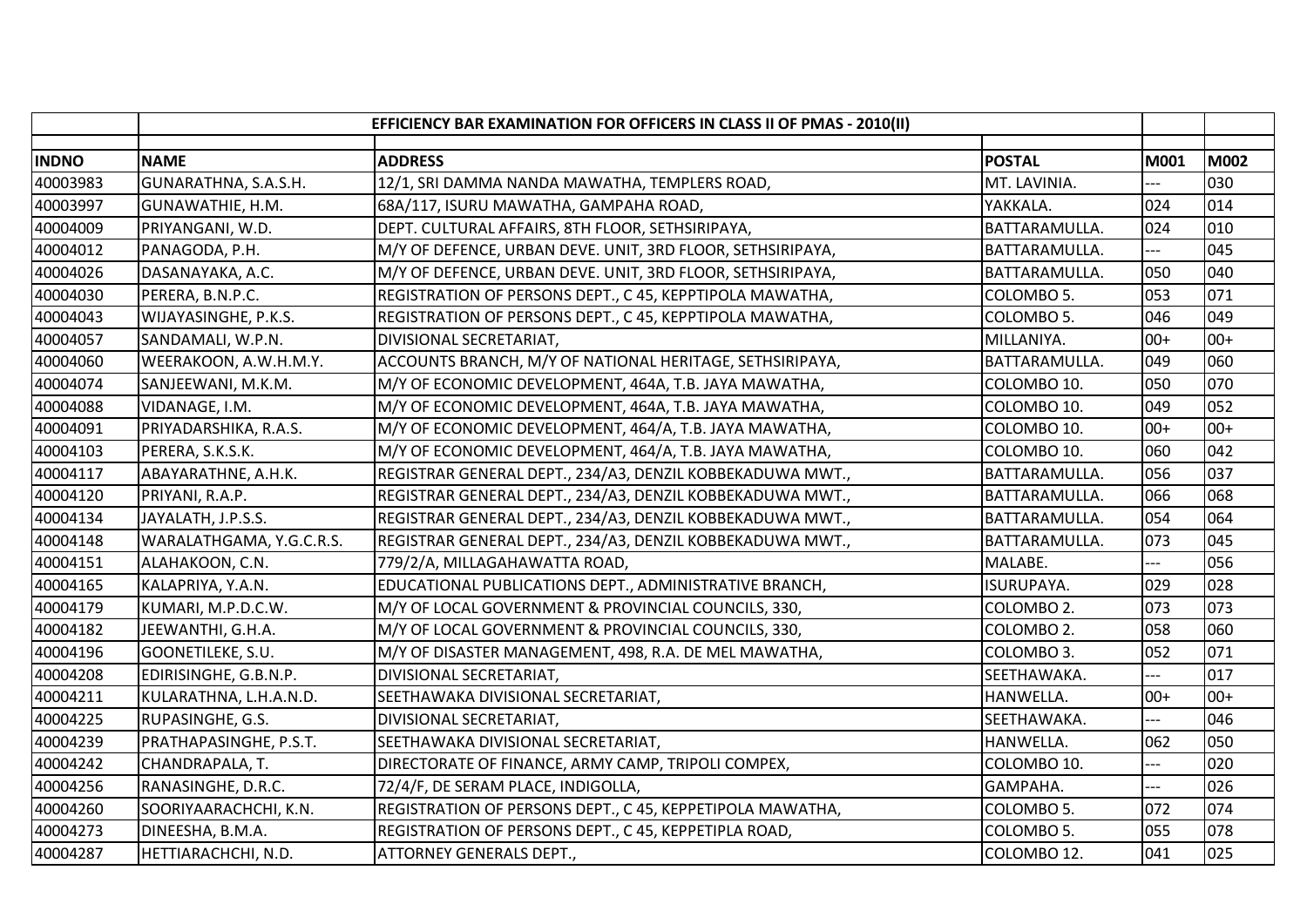|              |                             | EFFICIENCY BAR EXAMINATION FOR OFFICERS IN CLASS II OF PMAS - 2010(II) |                |             |             |
|--------------|-----------------------------|------------------------------------------------------------------------|----------------|-------------|-------------|
| <b>INDNO</b> | <b>NAME</b>                 | <b>ADDRESS</b>                                                         | <b>POSTAL</b>  | <b>M001</b> | <b>M002</b> |
| 40004290     | MALANI, K.N.                | ATTORNEY GENERALS DEPT.,                                               | COLOMBO 12.    |             | 031         |
| 40004302     | RANJANI, L.P.               | 347/9, BATALANDA ROAD, MAHARA NUGEGODA,                                | KADAWATHA.     | ---         | 014         |
| 40004316     | MORAGODA, M.V.P.S.          | 64/4, D.S.C. ATTANAYAKE MAWATHA, SIYAMBALAGODA,                        | POLGASOVITA.   | ---         | 026         |
| 40004320     | GAMAGE, S.C.P.              | ATTORNEY GENERAL'S DEPT.,                                              | COLOMBO 12.    | 051         | 031         |
| 40004333     | LASANTHI, M.K.D.            | ATTORNEY GENERAL'S DEPT.,                                              | COLOMBO 12.    | 057         | 047         |
| 40004347     | GUNASEKERA, J.A.            | 27/5, GEMUNU MAWATHA, BIYAGAMA ROAD, PATTIYA,                          | KELANIYA.      | 067         | 042         |
| 40004350     | KANUGALA, W.M.N.B.          | ATTORNEY GENERAL'S DEPT.,                                              | COLOMBO 12.    | 054         | 044         |
| 40004364     | PERERA, P.N.D.              | ATTORNEY GENERAL'S DEPT.,                                              | COLOMBO 12.    | 048         | 058         |
| 40004378     | BASNAYAKE, B.A.H.L.K.       | 276/C, DABUWAWATTA, MABODALE,                                          | VEYANGODA.     | 045         | 036         |
| 40004381     | WIJAYARATHNA, H.S.L.        | EDUCATIONA PUBLICATION DEPT., ISURPAYA,                                | BATTARAMULLA.  | 040         |             |
| 40004395     | RATHNAYAKE, R.M.D.          | 227/3, PEDRICK MAWATHA, NEGOMBO ROAD,                                  | MINUWANGODA.   | ---         | $00+$       |
| 40004407     | FERNANDO, M.I.S.            | DEPT. OF METEOROLOGY, 383, BAUDDHALOKA MAWATHA,                        | COLOMBO 7.     | 044         | 028         |
| 40004410     | PATHIRAJA, M.M.P.           | DEPT. OF METEOROLOGY, 383, BAUDDHALOKA MAWATHA,                        | COLOMBO 7.     | 059         | 050         |
| 40004424     | JAYASURIYA, S.N.            | DEPT. OF METEOROLOGY, 383, BAUDDHALOKA MAWATHA,                        | COLOMBO 7.     | $00+$       | $00+$       |
| 40004438     | SENEVIRATNE, N.K.A.A.       | DEPT. OF METEOROLOGY, 383, BAUDDHALOKA MAWATHA,                        | COLOMBO 7.     | $00+$       | $00+$       |
| 40004441     | KUMARI, K.D.S.              | SURVEY DEPT., ADDITIONAL SURVEY GENERAL'S OFFICE, KIRULA RD.,          | NARAHENPITA.   | 068         | 052         |
| 40004455     | NANAYAKKARA, R.D.           | ACCOUNTS BRANCH, SURVEY DEPT., 150, KURULA ROAD,                       | COLOMBO 5.     | 049         | 040         |
| 40004469     | <b>WIJESINGHE, K.A.T.K.</b> | <b>DISTRICT SURVEY OFFICE,</b>                                         | KANDY.         | $00+$       | $00+$       |
| 40004472     | HEWAGAMA, B.S.              | SURVEYORS SERVICES UNIT, SURVEY DEPT.,                                 | COLOMBO 5.     | 066         | 058         |
| 40004486     | ABDEEN, G.R.S.              | DEPT. OF IMMIGRATION & EMIGRATION, 41, ANANDA RAJAKARUNA MW.           | COLOMBO 10.    | 024         | 008         |
| 40004490     | DE SILVA, A.B.D.E.N.        | DEPT. OF IMMIGRATION & EMIGRATION, 41, ANANDA RAJAKARUNA MW.           | COLOMBO 10.    | 063         | 058         |
| 40004501     | MUHANDIRAM, W.M.I.          | DEPT. OF IMMIGRATION & EMIGRATION, 41, ANANDA RAJAKARUNA MW.           | COLOMBO 10.    | ---         | 009         |
| 40004515     | RAJAPAKSE, U.J.             | B/3/4, DE DANISTAR DE SILVA FLATS,                                     | COLOMBO 9.     | $00+$       | $00+$       |
| 40004529     | YASAMALI, A.G.              | WEDAWATTA,                                                             | MEEGAHATENNA.  | 055         | 048         |
| 40004532     | PATHIRANA, H.P.C.           | DEPT. OF VALUATION, 748, MARADANA ROAD,                                | COLOMBO 10.    | ---         | 037         |
| 40004546     | DILRUKSHI, I.H.I.           | DEPT. OF VALUATION, 748, MARADANA ROAD,                                | COLOMBO 10.    | 051         | 033         |
| 40004550     | SENANAYAKE, G.C.P.          | 1/25, ANNASIWATTA,                                                     | AMBAGASPITIYA. | $00+$       | $00+$       |
| 40004563     | RATNAYAKE, R.M.W.M.         | M/Y OF WATER SUPPLY & DRAINAGE, 35, NEW PARLIMENT ROAD,                | BATTARAMULLA.  | 069         | 049         |
| 40004577     | KANNANGARA, C.L.            | M/Y OF WATER SUPPLY & DRAINAGE, 35, NEW PARLIMENT ROAD,                | BATTARAMULLA.  | 075         | 048         |
| 40004580     | MANAMPERI, H.S.             | M/Y OF WATER SUPPLY & DRAINAGE, 35, NEW PARLIMENT ROAD,                | BATTARAMULLA.  | 059         | 040         |
| 40004594     | KUMARASINGHE, H.M.A.        | M/Y OF WATER SUPPLY & DRAINAGE, 35, NEW PARLIMENT ROAD,                | BATTARAMULLA.  | 071         | 057         |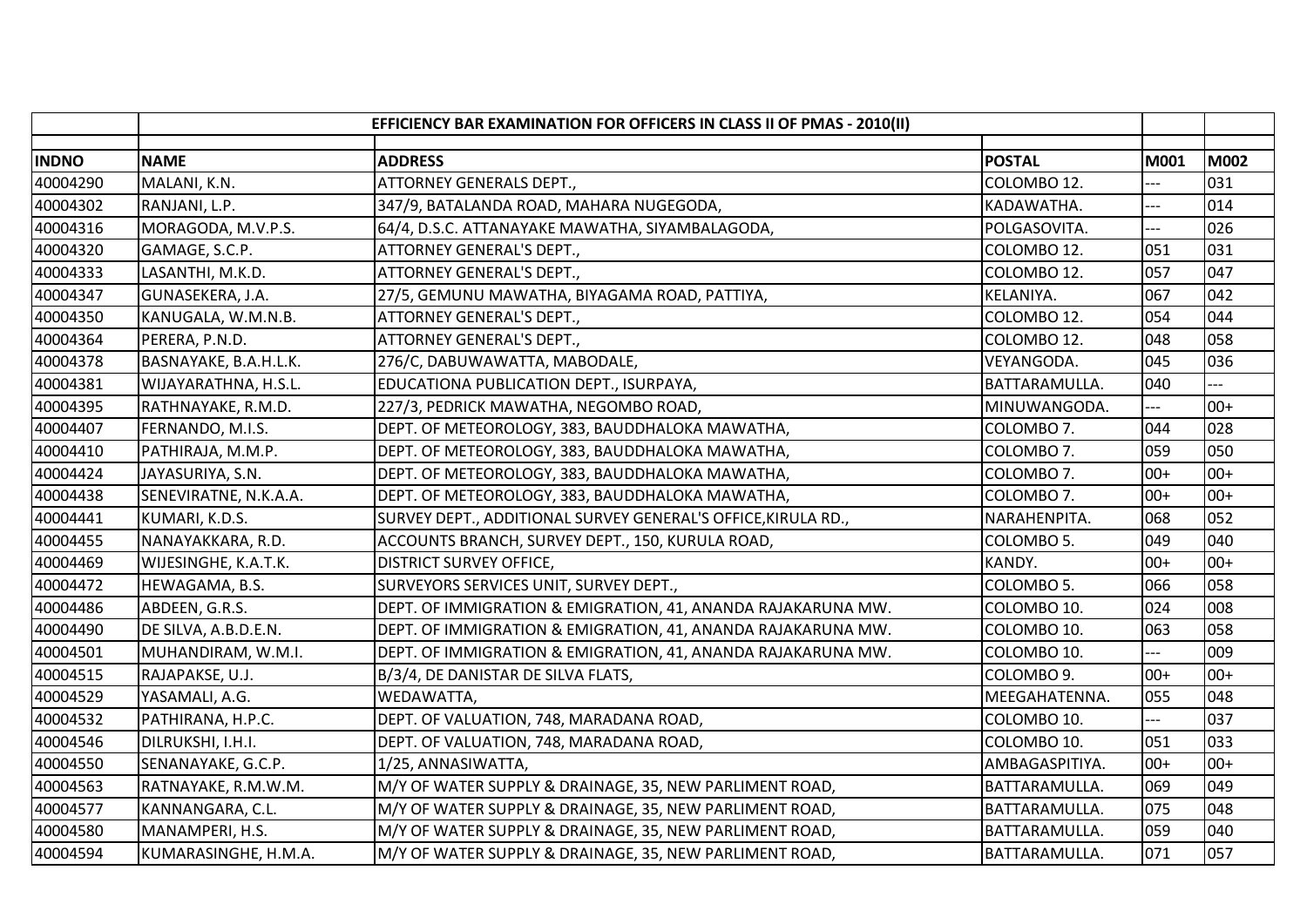|              |                            | EFFICIENCY BAR EXAMINATION FOR OFFICERS IN CLASS II OF PMAS - 2010(II)      |       |             |
|--------------|----------------------------|-----------------------------------------------------------------------------|-------|-------------|
| <b>INDNO</b> | <b>NAME</b>                | <b>ADDRESS</b><br><b>POSTAL</b>                                             | M001  | <b>M002</b> |
| 40004606     | JAYATHILAKA, W.A.J.D.      | BATTARAMULLA.<br>M/Y OF WATER SUPPLY & DRAINAGE, 35, NEW PARLIMENT ROAD,    | 068   | 040         |
| 40004610     | THILAKARATHNE, D.P.R.      | M/Y OF WATER SUPPLY & DRAINAGE, 35, NEW PARLIMENT ROAD,<br>BATTARAMULLA.    | $00+$ | $00+$       |
| 40004623     | KULARATHNA, K.G.C.         | DEPT. OF IMMIGRATION & EMIGRATION, 41, ANANDA RAJAKARUNA MW.<br>COLOMBO 10. | 054   | 020         |
| 40004637     | PRIYADARSHANIE, K.G.M.N.   | DEPT. OF IMMIGRATION & EMIGRATION, 41, ANANDA RAJAKARUNA MW.<br>COLOMBO 10. |       | 026         |
| 40004640     | SAMANMALEE, D.S.I.         | DIVISIONAL SECRETARIAT,<br>MATUGAMA.                                        | 059   | 023         |
| 40004654     | FERNANDO, R.A.S.           | ARACHCHIKATTUWA. 067<br>DIVISIONAL SECRETARIAT,                             |       | 029         |
| 40004668     | WITHANACHCHI, N.           | DEFENCE BRANCH, M/Y. OF DEFENCE, 15/5, BALADAKSHA MW.,<br>COLOMBO 3.        | 059   | 041         |
| 40004671     | DASSANAYAKE, K.A.          | CRIMINAL INVESTIGATION DEPT., P.O. BOX 534,<br>COLOMBO 1.                   | 056   | 041         |
| 40004685     | PERERA, L.A.J.H.           | M/Y OF PUBLIC ADMIN. & HOME AFFAIRS, 5TH FLOOR, TORINGTON SQ<br>COLOMBO 7.  | 069   | 043         |
| 40004699     | MANDANAYAKE, M.A.A.P.      | M/Y OF PUBLIC ADMIN. & HOME AFFAIRS, 5TH FLOOR, TORINGTON SQ<br>COLOMBO 7.  | $00+$ | $00+$       |
| 40004700     | SAMARADIWAKARA, S.R.M.A.T. | M/Y OF PUBLIC ADMIN. & HOME AFFAIRS, 5TH FLOOR, TORINGTON SQ<br>COLOMBO 7.  | $00+$ | $00+$       |
| 40004714     | PALLIYAGODAGE, M.H.        | RURAL DEVPT. TRAINING & RESEARCH INSTITUTE, 24/4, CASTLE ST.<br>COLOMBO 8.  | 059   | 028         |
| 40004728     | ELESINHA, C.I.             | 428/3/A, GONAHENA WATTA, GONAHENA,<br>KADAWATHA.                            | 054   | 046         |
| 40004731     | FERNANDO, K.D.I.           | ESTABLISHMENT DIVISION, M/Y OF PUBLIC ADMI & HOME AFFAIS.,<br>COLOMBO 7.    | 025   | 017         |
| 40004745     | THARANGI, S.G.C.           | M/Y OF PUBLIC ADMIN. & HOME AFFAIRS, INDIPENDENCE SQUARE,<br>COLOMBO 7.     | 069   | 042         |
| 40004759     | UDAYANGANI, H.J.E.I.       | M/Y OF PUBLIC ADMIN. & HOME AFFAIRS, TORRINGTON,<br>COLOMBO 7.              | 076   | 053         |
| 40004762     | KORALAGAMA, S.             | M/Y OF PUBLIC ADMIN. & HOME AFFAIRS, TORRINGTON,<br>COLOMBO 7.              | $-$   | $00+$       |
| 40004776     | KUMUDULATHA, G.T.L.R.      | MATTEGODA.<br>43/6, PUBUDU MAWATHA,                                         | $-$   | 044         |
| 40004780     | HAPUARACHCHIE, H.D.N.      | 30 1/1, SOMADEVI PLACE, KIRULLAPONE,<br>COLOMBO 5.                          | 060   | 060         |
| 40004793     | KUMARASINGHE, K.A.A.       | 209, BATEPOLA,<br>WATHURUGAMA.                                              | 070   | 064         |
| 40004805     | PRIYADARSHANIE, H.D.       | 83B, IHALAGAMA, ELLAWALA,<br>EHELIYAGODA.                                   | 078   | 048         |
| 40004819     | HIMALI, W.W.N.             | DIVISIONAL SECRETARIAT,<br>ARACHCHIKATTUWA                                  | 080   | 050         |
| 40004822     | GUNAWARDANA, D.H.S.D.      | POLICE HEAD QUARTERS,<br>COLOMBO 1.                                         | 055   | 047         |
| 40004836     | PUSHPALAL, H.D.C.          | RUBBER DIVELOPMENT DEPT., REGIONAL OFFICE,<br>KALUTARA.                     | 071   | 041         |
| 40004840     | BODERAGAMA, D.C.           | DISCIPLINARY BRANCH, M/Y. OF PUBLIC ADMIN & HOME AFFAIRS,<br>COLOMBO 7.     | 065   | 035         |
| 40004853     | RAJAPAKSHA, R.A.R.C.       | M/Y OF PUBULIC ADMIN. & HOME AFFAIRS, DISCIPLINARY BRANCH,<br>COLOMBO 7.    | $00+$ | $00+$       |
| 40004867     | UDUWANA, P.W.              | M/Y OF PUBULIC ADMIN. & HOME AFFAIRS, DISCIPLINARY BRANCH,<br>COLOMBO 7.    | 073   | 048         |
| 40004870     | SUDEEPA, D.D.              | M/Y OF PUBULIC ADMIN. & HOME AFFAIRS, DISCIPLINARY BRANCH,<br>COLOMBO 7.    | 072   | 051         |
| 40004884     | GANGODAWILA, G.K.S.K.      | 104, RADDALGODA,<br>KALELIYA.                                               | 085   | 040         |
| 40004898     | KODITUWAKKU, W.K.M.K.R.K.  | DEPT. OF SOCIAL SERVICES, 150A, L.H.P. BUILDING, NAWALA ROAD,<br>NUGEGODA.  | 071   | 056         |
| 40004900     | JAYAMINI, K.T.W.           | A.S.P. OFFICE,<br>MATUGAMA.                                                 | 069   | 030         |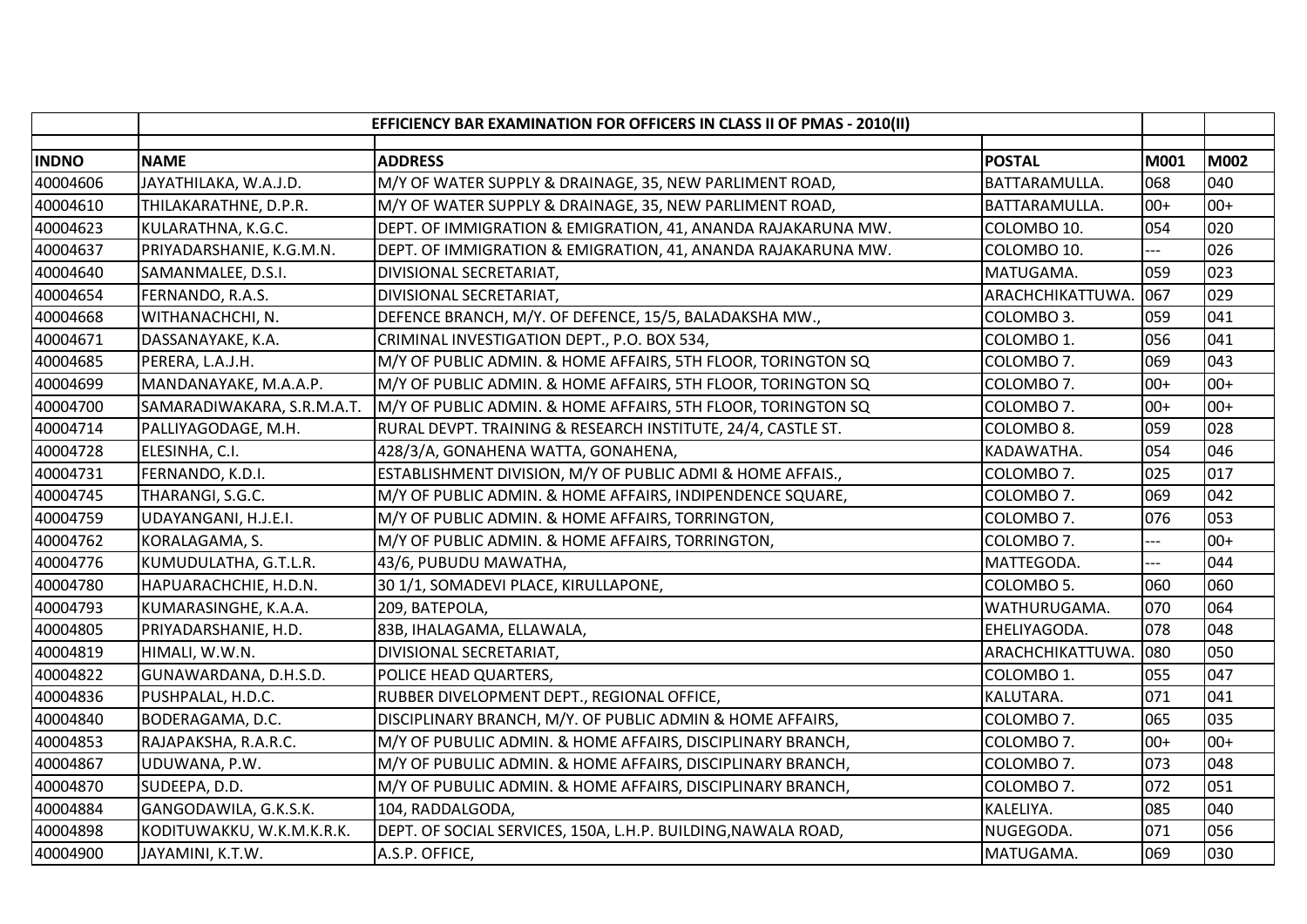|              |                        | EFFICIENCY BAR EXAMINATION FOR OFFICERS IN CLASS II OF PMAS - 2010(II) |                |                |       |
|--------------|------------------------|------------------------------------------------------------------------|----------------|----------------|-------|
| <b>INDNO</b> | <b>NAME</b>            | <b>ADDRESS</b>                                                         | <b>POSTAL</b>  | M001           | M002  |
| 40004913     | RATHNAWASA, R.W.S.D.   | 7/1, BONVISTA MAWATHA,                                                 | NUWARA ELIYA.  | 062            | 042   |
| 40004927     | PONNAMPERUMA, P.A.C.B. | DEPT. OF OFFICIAL LANGUAGES, KOTTE ROAD,                               | RAJAGIRIYA.    | $00+$          | $00+$ |
| 40004930     | RANASINGHE, R.D.D.     | SPECIAL TASK FORCE HEAD QUARTERS, 223, BAUDDHALOKA MW.,                | COLOMBO 7.     | $00+$          | $00+$ |
| 40004944     | PEMARATHNA, W.M.       | ADVANCE & DEPOSIT BRANCH, IRRIGATION DEPT., P.O. BOX 1138,             | COLOMBO 7.     |                | 022   |
| 40004958     | SENANAYAKA, S.D.L.S.   | IRRIGATION DEP., SALARY BRANCH, BAUDDHALOKA MAWATHA,                   | COLOMBO 7.     | 061            | 041   |
| 40004961     | PRIYANGIKA, B.A.S.     | DIVISIONAL SECRETARIAT, SAPUGASKANDA, MAKOLA,                          | BIYAGAMA.      | 033            | 021   |
| 40004975     | ABHAYARATHNE, W.M.M.D. | 32, NILDIYA UYANA, PALAPATHWALA,                                       | MATALE.        | 076            | 040   |
| 40004989     | BALASOORIYA, B.W.N.I.  | SENIOR SUPERINTENDENT OF POLICE, POLICE OFFICE,                        | MOUNT LAVINIA. | 075            | 033   |
| 40004992     | GUNATHILAKA, D.S.      | 8/9, UDAMMITA,                                                         | VEYANGODA.     | ---            | 040   |
| 40005004     | DAMAYANTHI, R.R.       | 422/1, SIRI MANGALA WATTA, MAMPE,                                      | PILIYANDALA.   | ---            | 028   |
| 40005018     | WIJEWICKRAMA, N.S.     | 200/1, 1ST LANE, EGODAWATTA ROAD,                                      | BORALESGAMUWA. | 049            | 024   |
| 40005021     | CHATHURANI, K.M.S.     | 8, WATHTHEGEDARA ROAD,                                                 | MAHARAGAMA.    | 055            | 033   |
| 40005035     | JAYASINGHE, W.K.       | DIVISIONAL SECRETARIAT, PERAKUMBA MAWATHA,                             | KOLONNAWA.     | 070            | 055   |
| 40005049     | ABEGUNAWARDANA, A.W.   | 104,                                                                   | BATTARAMULLA.  | 058            |       |
| 40005052     | PERERA, W.A.H.P.       | DEPT. OF GOVERNMENT PRINTING, 118, DR. DANISTER DE SILVA MW.           | COLOMBO 8.     | 055            | 027   |
| 40005066     | RATNAYAKE, A.M.S.      | DEPT. OF GOVERNMENT PRINTING, 118, DR. DANISTER DE SILVA MW.           | COLOMBO 8.     | $---$          | $00+$ |
| 40005070     | PUSHPAKUMARA, A.D.A.   | DEPT. OF GOVERNMENT PRINTING,                                          | COLOMBO 8.     | $---$          | 023   |
| 40005083     | ABEYRATHNE, A.H.M.J.A. | DEPT. OF GOVERNMENT PRINTING,                                          | COLOMBO 8.     |                | 021   |
| 40005097     | MADHUWANTHI, M.H.S.    | CRIMINAL INVESTIGATION DEPT., P.O. BOX 534,                            | COLOMBO 1.     | $00+$          | $00+$ |
| 40005109     | KURUKULASURIYA, S.     | 783, GEMUNU MAWATHA,                                                   | HOMAGAMA.      | 070            | 035   |
| 40005112     | JAYAWARDANE, G.D.A.P.  | IG'S RECORD ROOM, POLICE HEAD QUARTERS,                                | COLOMBO 1.     | 084            | 043   |
| 40005126     | SHYAMANTHI, K.M.T.     | ASSISTANT SUPERINTENDENT OF POLICE,                                    | HORANA.        | 067            | 033   |
| 40005130     | WICKRAMASOORIYA, I.B.  | KETALA BOGAHAGEDARA, WELIVITA PAHALAGAMA,                              | SANGARAJAPURA. | 086            | 044   |
| 40005143     | PERERA, L.D.           | OFFICE OF THE SUPERINTENDENT OF POLICE, KELANIYA,                      | PELIYAGODA.    | 080            | 041   |
| 40005157     | SUMANALATHA, D.M.M.    | DIVISIONAL SECRETARIAT,                                                | NEGOMBO.       | ---            | 025   |
| 40005160     | IROSHANI, M.D.A.       | GOVT. INFORMATION DEPT., 163, POLHENGODA,                              | COLOMBO 5.     | 061            | 041   |
| 40005174     | SATHSARA, H.G.M.       | DEPT. OF GOVERNMENT INFORMATION, 163,                                  | COLOMBO 5.     | $00+$          | $00+$ |
| 40005188     | JAYATHILAKE, K.G.R.    | COLOMBO NORTH TEACHING HOSPITAL,                                       | RAGAMA.        | 041            | 016   |
| 40005191     | KUMARA, P.H.S.J.       | NORTH COLOMBO TEACHING HOSPITAL,                                       | RAGAMA.        | 031            |       |
| 40005203     | PERERA, E.P.J.         | COLOMBO NORTH TEACHING HOSPITAL,                                       | RAGAMA.        | $00+$          | $00+$ |
| 40005217     | RODRIGO, K.M.I.N.      | COLOMBO NORTH TEACHING HOSPITAL,                                       | RAGAMA.        | $\overline{a}$ | 054   |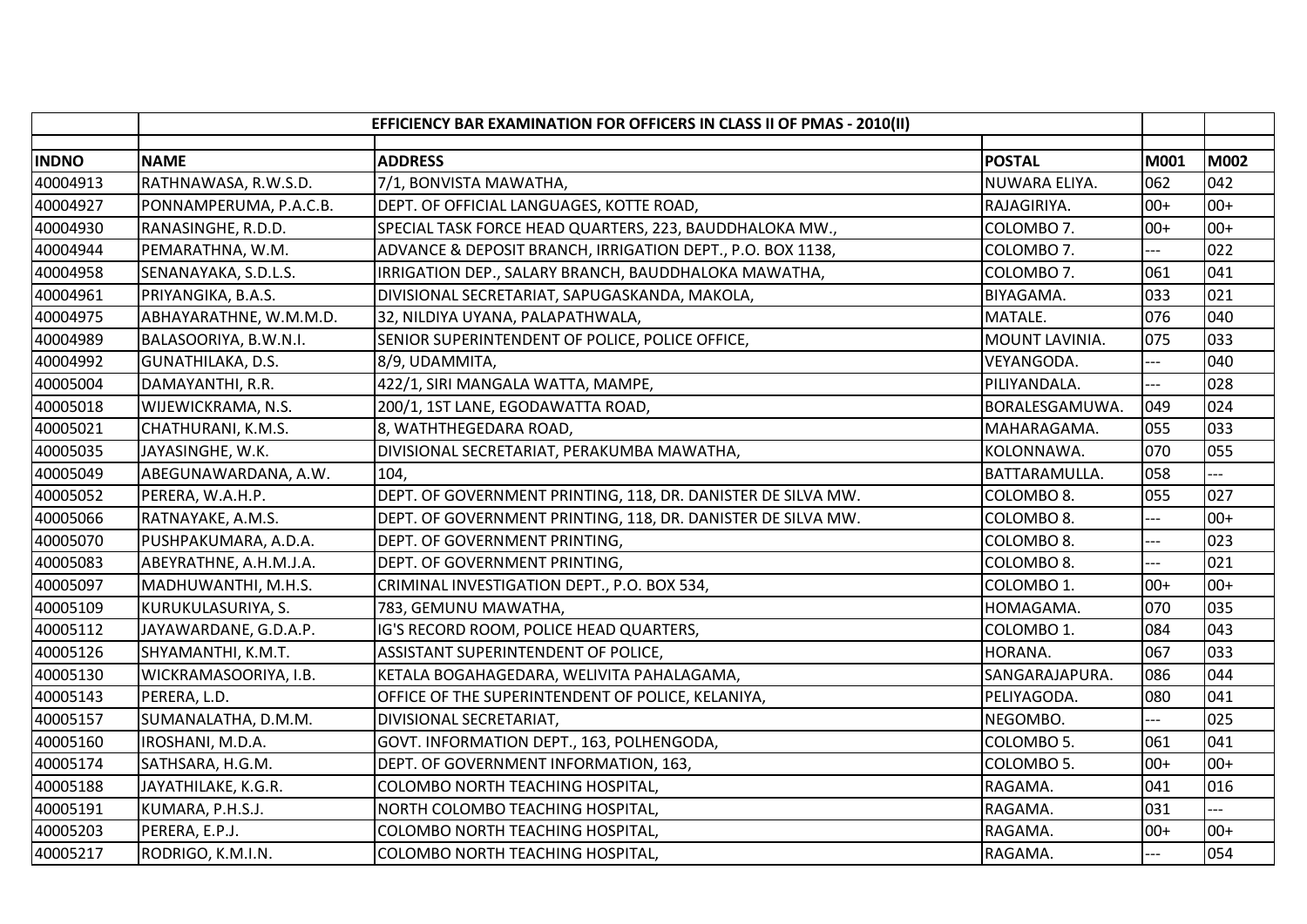|              |                             | EFFICIENCY BAR EXAMINATION FOR OFFICERS IN CLASS II OF PMAS - 2010(II) |                        |             |             |
|--------------|-----------------------------|------------------------------------------------------------------------|------------------------|-------------|-------------|
| <b>INDNO</b> | <b>NAME</b>                 | <b>ADDRESS</b>                                                         | <b>POSTAL</b>          | <b>M001</b> | <b>M002</b> |
| 40005220     | EDIRITHILAKA, E.P.P.        | COLOMBO NORTH TEACHING HOSPITAL,                                       | RAGAMA.                |             | 020         |
| 40005234     | RANASINGHE, R.A.K.          | TAKSHILA, PRE SCHOOL, ARAGAWA,                                         | HORAMPELLA.            | ---         | 016         |
| 40005248     | NIMAL, H.D.G.               | 348, NEGOMBO ROAD, NAGODA,                                             | KANDANA.               | ---         | $00+$       |
| 40005251     | RAJAPAKSHA, R.A.D.K.        | 275/A, PAHALAYAGODA,                                                   | <b>GANEMULLA.</b>      | 031         | 011         |
| 40005265     | CHAMINDA, U.L.D.            | DIVISIONAL SECRETARIAT,                                                | <b>BULATHSINGHALA.</b> | 077         | 050         |
| 40005279     | KARUNANANDA, S.U.           | DIVISIONAL SECRETARIAT,                                                | <b>BULATHSINGHALA.</b> | 067         | 053         |
| 40005282     | BETHMAGE, B.D.N.            | DIVISIONAL SECRETARIAT,                                                | <b>BULATHSINGHALA.</b> | 047         | 024         |
| 40005296     | BANDARA, R.A.S.R.           | 110/1, BATUWATTA,                                                      | RAGAMA.                | $00+$       | $00+$       |
| 40005308     | PEIRIS, K.T.V.              | 475/10, GALLE ROAD,                                                    | PANADURA.              | 059         | 040         |
| 40005311     | KUMARIHAMY, T.R.S.          | DEPT. OF IMMIGRATION & EMIGRATION, 41, ANANDA RAJAKARUNA MW.           | COLOMBO 10.            | 038         | 026         |
| 40005325     | DE ZOYSA, D.M.P.            | DEPT. OF IMMIGRATION & EMIGRATION, 41, ANANDA RAJAKARUNA MW.           | COLOMBO 10.            | 060         | 029         |
| 40005339     | PREMASIRI, G.N.Y.           | DEPT. OF IMMIGRATION & EMIGRATION, 41, ANANDA RAJAKARUNA MW.           | COLOMBO 10.            | 072         | 036         |
| 40005342     | PREMATHILAKA, N.W.A.S.      | AMILA, NEAR NO. 326, TRACT 5, JAYANTHIPURA,                            | POLONNARUWA.           | $00+$       | $00+$       |
| 40005356     | EDIRISINGHE, E.A.D.R.D.     | 88/1, BOGAHAWATTA,                                                     | KIRINDIWELA.           | 066         | 058         |
| 40005360     | JAYAKODI, J.A.C.D.          | DEPT. OF BUILDINGS, PLANNING DIVISION, SETHSIRIPAYA,                   | BATTARAMULLA.          | 062         | 036         |
| 40005373     | SEWWANDI, H.A.S.            | SRI LANKA CUSTOMS, P.O. BOX 518,                                       | COLOMBO.               | $00+$       | $00+$       |
| 40005387     | DE LANEROLLE, L.S.M.        | DISTRICT SECRETARIAT, DAM STREET,                                      | COLOMBO 12.            | 071         | 065         |
| 40005390     | PERERA, D.N.M.              | 23/D/2, DABARAY HOUSING SCHEME, NARAHENPITA,                           | COLOMBO 5.             | 051         | 025         |
| 40005402     | THISSERA, P.L.C.            | DEPT. OF AYURVEDA, OLD KOTTAWA ROAD, NAWINNA,                          | MAHARAGAMA.            | 080         | 044         |
| 40005416     | JAYAKODY, J.A.P.N.          | DIVISIONAL SECRETARIAT,                                                | WENNAPPUWA.            | 085         | 054         |
| 40005420     | NAVARATNE, S.D.             | NATIONAL INSTITUTE FOR TRADITIONAL MEDICINE, NAVINNA,                  | MAHARAGAMA.            | 060         | 044         |
| 40005433     | DE SILVA, T.S.              | 185/1, FARM WATTA, PALATOTA,                                           | KALUTARA SOUTH.        | $00+$       | $00+$       |
| 40005447     | HERATH, H.M.C.S.            | SOCIAL SERVICE DEPT., 150 A, LHP BUILDING, NAWALA ROAD,                | NUGEGODA.              | 042         | 041         |
| 40005450     | WICKRAMA ARACHCHI, W.A.A.K. | <b>REGISTAR, LAND 7 DISTRICT REGISTRY,</b>                             | AVISSAWELLA.           | 074         | 044         |
| 40005464     | EDIRISINGHE, E.G.S.P.       | 19/2E, MAHA VIHARA ROAD,                                               | WADDUWA.               | 074         | 058         |
| 40005478     | ABAYAPALA, W.D.S.C.         | LAND REGISTRY, KALUTARA OLD ROAD,                                      | KALUTARA SOUTH.        | ---         | 016         |
| 40005481     | SRIYALATHA, M.P.            | 51/2, GANGA IHALA ROAD, HORETHUDUWA,                                   | KESELWATTA.            |             | 030         |
| 40005495     | PEIRIS, H.W.R.              | UDAYASIRI, MADAHENA, HIRANA,                                           | PANADURA.              | 063         | 040         |
| 40005507     | GAMAGE, E.H.                | DEPT. OF SPORTS DEVELOPMENT, 33, TORRINGTON PLACE,                     | COLOMBO 7.             | 086         | 054         |
| 40005510     | KUMARASINGHE, C.            | DEPT. OF BUILDINGS, 2ND FLOOR, SETHSIRIPAYA,                           | BATTARAMULLA.          | $---$       | $00+$       |
| 40005524     | DE SILVA, H.G.S.N.K.        | CHIEF ENGINEER MAINTENACE COLOMBO, DEPT. OF BUILDING, 213,             | COLOMBO 7.             | 045         | 020         |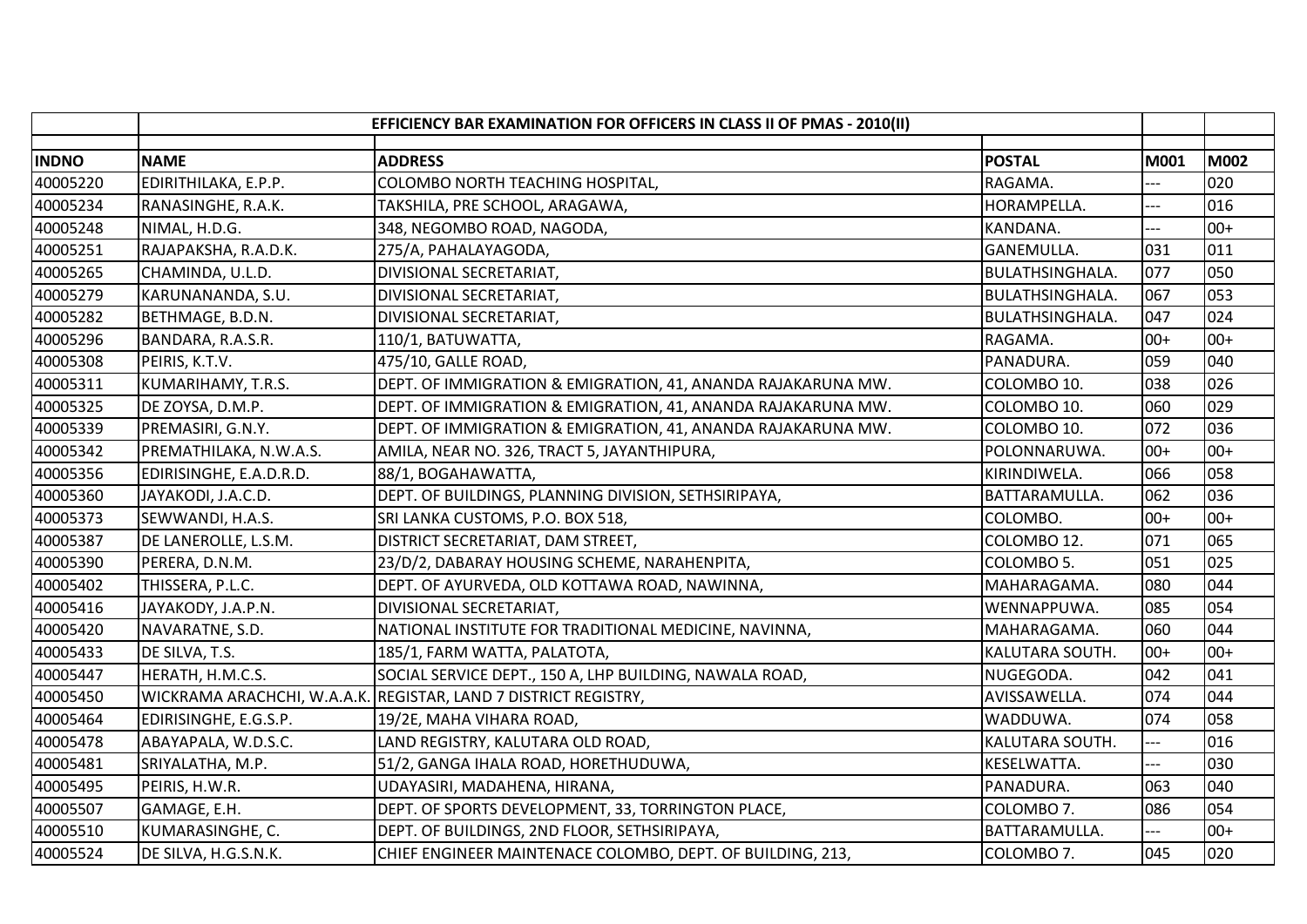|              |                        | EFFICIENCY BAR EXAMINATION FOR OFFICERS IN CLASS II OF PMAS - 2010(II) |                      |       |       |
|--------------|------------------------|------------------------------------------------------------------------|----------------------|-------|-------|
| <b>INDNO</b> | <b>NAME</b>            | <b>ADDRESS</b>                                                         | <b>POSTAL</b>        | M001  | M002  |
| 40005538     | SUGATHADASA, N.G.      | INTERNAL AUDIT BRANCH, CUSTOMS DEPT.,                                  | COLOMBO 1.           | 061   | 040   |
| 40005541     | UDAYANGANI, S.K.S.     | 107/B/1, MUHUPPU MAWATHA, TIBBOTUGODA,                                 | GANEMULLA.           | $00+$ | $00+$ |
| 40005555     | OKANDAPOLA, O.P.L.K.   | 61/I, VIDYALA MAWATHA, ORUWALA,                                        | ATURUGIRIYA.         | 062   | $00+$ |
| 40005569     | SENALI, D.R.           | DIVISIONAL SECRETARIAT,                                                | KOLONNAWA.           | 082   | 045   |
| 40005572     | PALANGASINGHE, M.P.K.  | DIVISIONAL SECRETARIAT, SRI JAYAWARDANAPURA KOTTE,                     | KOTTE.               | 072   | 049   |
| 40005586     | NUWAN KUMARA, W.D.     | DIVISIONAL SECRETARIT, SRI JAYAWARDENAPURA,                            | KOTTE.               | $00+$ | $00+$ |
| 40005590     | BANDUKUMARA, W.S.      | DIVISIONAL SECRETARIT, SRI JAYAWARDENAPURA,                            | KOTTE.               | 070   | 029   |
| 40005601     | MENIKPURA, I.M.        | 48/3, 5TH LANE, NAWALA,                                                | RAJAGIRIYA.          | 061   | 012   |
| 40005615     | RATHNAYAKE, J.R.S.     | DIVISIONAL SECRATARIAT,                                                | MAHAWEWA.            | 087   | 048   |
| 40005629     | JAYASINGHE, P.S.B.     | M/Y OF AGRICULTURE, GOVIJANA MANDIRAYA, 80/5,                          | BATTARAMULLA.        | 080   | 035   |
| 40005632     | GANEGODA, S.K.         | 6A/56, JAYAWADANAGAMA,                                                 | BATTARAMULLA.        | $00+$ | $00+$ |
| 40005646     | PATHIRANA, R.I.A.      | M/Y. OF AGRUCULTURE, GOVIJANA MANDIRAYA, 80/5,                         | BATTARAMULLA.        | 079   | 040   |
| 40005650     | CHATURANI, R.A.D.      | DEPT. OF PROBATION & CHILD CARE SERVICES, 150A, L.H.P.BUILD,           | NUGEGODA.            | 077   | 053   |
| 40005663     | DILUKSHI, K.A.S.       | SEMAIRIPPUWA,                                                          | KAKAPALLIYA.         | 067   | 040   |
| 40005677     | WIJESEKARA, K.B.S.     | DIVISIONAL SECRETARIAT,                                                | KALUTARA.            | 064   | 042   |
| 40005680     | RANASINGHE, J.Y.       | DISTRICT SECRETARIAT, DAM STREET,                                      | COLOMBO 12.          | $00+$ | $00+$ |
| 40005694     | RANASINGHE, R.A.K.S.   | <b>DISTRICT SECRETARIAT,</b>                                           | COLOMBO 12.          | 077   | 040   |
| 40005706     | SAMARASINGHE, K.M.S.   | KETHDIST, AMBAGALA,                                                    | HORANA.              | $00+$ | $00+$ |
| 40005710     | WALPITA, G.G.          | DIVISIONAL SECRETARIAT, KESBEWA ROAD,                                  | BANDARAGAMA.         | 058   | 027   |
| 40005723     | CHANAKA, W.G.T.        | 139/1F, HIMBUTANA ROAD,                                                | MULLERIYAWA NEWT0070 |       | 045   |
| 40005737     | PATHMINI, D.P.         | MANEGEMENT AUDIT DEPT., M/Y OF FINANCE & PLANNING,                     | COLOMBO 1.           | 049   | 018   |
| 40005740     | KUMARI, P.M.K.D.M.     | PRESIDENTIAL SECRETARIAT,                                              | COLOMBO 1.           | $00+$ | $00+$ |
| 40005754     | MUNASINGHE, M.C.W.     | DIVISIONAL SECRETARIAT, SRI JAYAWARDANAPURA KOTTE,                     | RAJAGIRIYA.          |       | 041   |
| 40005768     | HAPUARACHCHI, H.A.H.U. | DOMPE DIVISIONAL SECRETARIAT, WAKE,                                    | KIRINDIWELA.         | 054   | 035   |
| 40005771     | PRIYANTHA, L.W.L.      | NPTCCD, 555/5, ELVITIGSLS MAWATHA,                                     | NARAHENPITA.         |       | 033   |
| 40005785     | ARIYAWANSA, C.T.       | M/Y OF INDUSTRY & COMMERCE, 73/1, GALLE ROAD,                          | COLOMBO 3.           | ---   | $00+$ |
| 40005799     | ABEYSUNDARA, A.B.W.    | 162/2, ALUTHGAMA, BOGAMUWA,                                            | YAKKALA.             | ---   | $00+$ |
| 40005800     | PRIYANTHA, O.M.S.      | SECRETARY, M/Y OF PUBLIC ADMINISTRATIC & HOME AFFAIRS,                 | COLOMBO 7.           | $00+$ | $00+$ |
| 40005814     | SHIROMALA, P.M.P.      | M/Y OF INDUSTRY & COMMERCE, 73/1, GALLE ROAD,                          | COLOMBO 3.           |       | 048   |
| 40005828     | DAYATHILAKE, H.M.A.    | 389, NELEWA, 2ND LANE, ANURADHAPURA ROAD, KASIKITE,                    | AMBANPOLA.           | $00+$ | $00+$ |
| 40005831     | WICKRAMARATHNE, I.M.N. | M/Y OF PUBLIC ADMINISTRATION & HOME AFFAIRS, INDEPENDENCE SQ           | COLOMBO 7.           | 065   | 026   |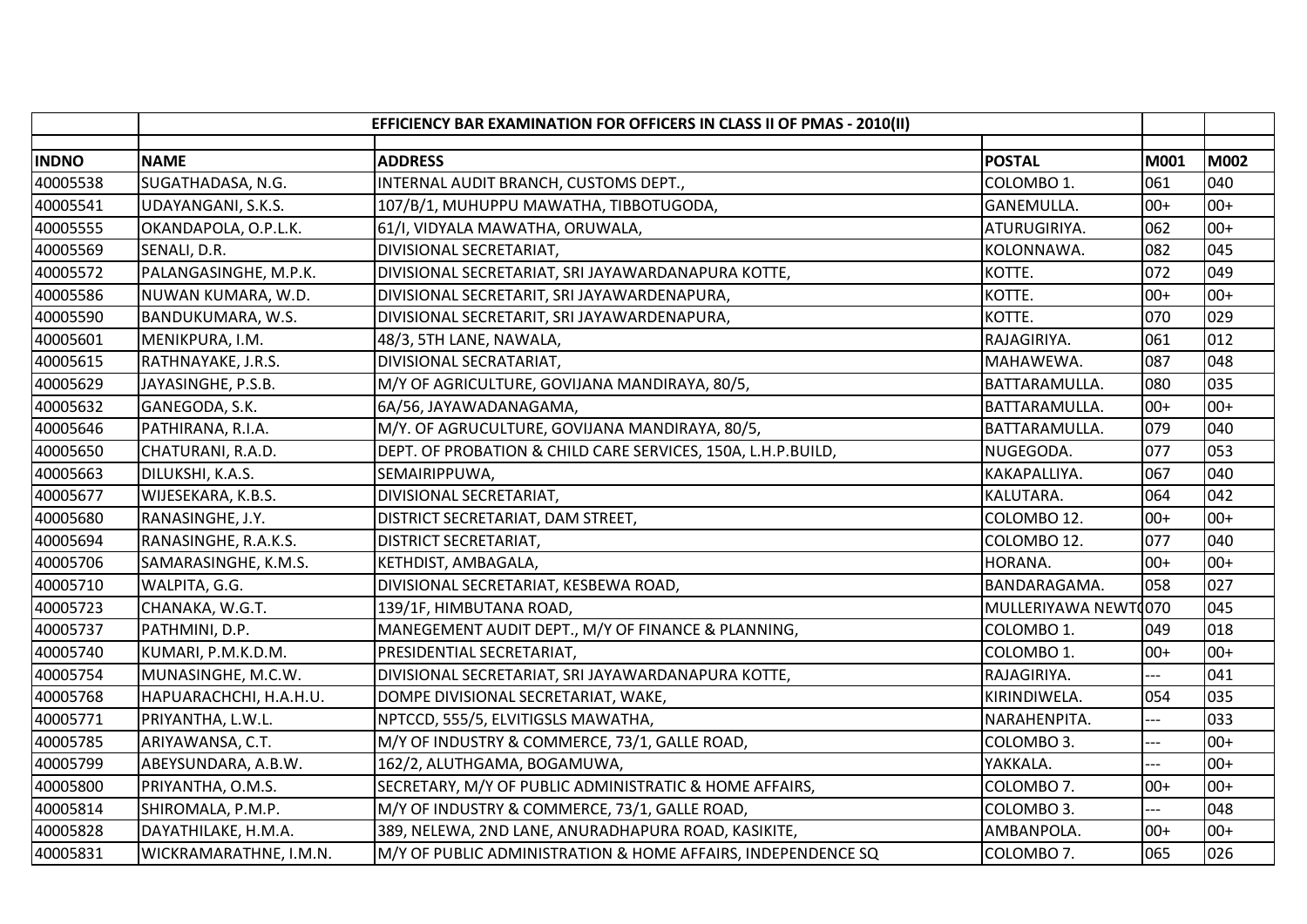|              | EFFICIENCY BAR EXAMINATION FOR OFFICERS IN CLASS II OF PMAS - 2010(II) |                                                                                       |       |             |  |
|--------------|------------------------------------------------------------------------|---------------------------------------------------------------------------------------|-------|-------------|--|
| <b>INDNO</b> | <b>NAME</b>                                                            | <b>ADDRESS</b><br><b>POSTAL</b>                                                       | M001  | <b>M002</b> |  |
| 40005845     | JAYALATH, J.A.N.N.                                                     | M/Y OF PUBLIC ADMINISTRATION & HOME AFFAIRS, INDEPENDENCE SQ<br>COLOMBO 7.            | 076   | 044         |  |
| 40005859     | SWARNAKANTHI, H.H.N.                                                   | M/Y OF PUBLIC ADMINISTRATION & HOME AFFAIRS, INDEPENDENCE SQ<br>COLOMBO 7.            | 081   | 042         |  |
| 40005862     | JAYANTHA, W.W.A.                                                       | M/Y OF PUBLIC ADMINISTRATION & HOME AFFAIRS, INDEPENDENCE SQ<br>COLOMBO 7.            | 059   | 045         |  |
| 40005876     | KARUNANAYAKE, K.P.C.B.                                                 | M/Y OF FINANCE & PLANNING,<br>COLOMBO 1.                                              | 069   | 013         |  |
| 40005880     | CHINTHIKA, P.P.G.K.S.S.                                                | GALENBINDUNUWEW 00+<br>327, HURULU NIKAWEWA,                                          |       | $00+$       |  |
| 40005893     | PRIYADARSHANI, M.A.D.                                                  | COMMISSIONER FOR WORK MEN S COMPENSATION, 136, VAUXALL ST.,<br>COLOMBO <sub>2</sub> . | $00+$ | $00+$       |  |
| 40005905     | MANGALIKA, J.H.                                                        | DIVISIONAL SECRTATIAT OFFICE,<br>KALUTARA.                                            | $---$ | 040         |  |
| 40005919     | PADMALATHA, K.W.I.                                                     | SOMINIVASA, KEKULANDALA,<br>AGALAWATTA.                                               | 041   | 019         |  |
| 40005922     | DISSANAYAKE, D.M.D.N.                                                  | M/Y OF ECCONIMIC DEVELOPMET, 464, T.B. JAYA MAWATHA,<br>COLOMBO 10.                   | $00+$ | $00+$       |  |
| 40005936     | PRIYADARSHANA, P.H.W.                                                  | BOOSSA.<br>SAMANALI, STATION ROAD,                                                    | 075   | 047         |  |
| 40005940     | SAMARAWICKRAMA, P.G.A.N.                                               | M/Y OF CIVIL AVTATION, 51 E, 2ND FLOOR, YORK STREET,<br>COLOMBO 1.                    | 054   | 045         |  |
| 40005953     | NAKANDALA, N.D.B.T.                                                    | M/Y OF TRANSPORT, 1, D.R. WIJEWARDANA MAWATHA,<br>COLOMBO 10.                         | 066   | 050         |  |
| 40005967     | LAKMALI, A.H.S.                                                        | M/Y OF TRANSPORT, 1, D.R. WIJEWARDANA MAWATHA,<br>COLOMBO 10.                         | 069   | 064         |  |
| 40005970     | PERERA, P.S.D.                                                         | DEPT. OF ARCHAEOLOGY, SIR MARCUS FERNANDO MAWATHA,<br>COLOMBO 7.                      | 091   | 048         |  |
| 40005984     | NAYANAKANTHI, D.A.K.D.                                                 | ACCOUNTS BRANCH, DEPT. OF ARCHAEOLOGY, SIR MARCU FERNANDO MW<br>COLOMBO 7.            | 076   | 044         |  |
| 40005998     | PRABHASHINI, D.S.K.                                                    | DEPT. OF ARCHAEOLOGY, SIR MARCUS FERNANDO MAWATHA,<br>COLOMBO 7.                      | 075   | 040         |  |
| 40006000     | DILHANI, M.R.M.                                                        | 180/2/1, BANDARAGAMA WEST,<br>BANDARAGAMA.                                            | 071   | 037         |  |
| 40006013     | ABERATHNE, S.K.                                                        | COLOMBO DISTRICT ELECTIONS OFFICE, 395, OLD KOTTE ROAD,<br>RAJAGIRIYA.                | 056   | 054         |  |
| 40006027     | PERERA, M.S.                                                           | LABOUR TRIBUNAL, 211, SUPREME COURT COMPLEX, HULFSDROP ST.,<br>COLOMBO 12.            |       | 020         |  |
| 40006030     | PITIGALA, P.A.R.L.                                                     | 355/B, KAKUNAGAHAWATTA,<br>DOMPE.                                                     | 061   | 051         |  |
| 40006044     | EKANAYAKE, M.G.I.S.                                                    | 129/1, SOORIYA MAWATHA, KOSWATTA,<br>BATTARAMULLA.                                    | 070   | 054         |  |
| 40006058     | PRIYANTHI, S.D.T.D.                                                    | LABOUR TRIBUNAL 18, HIGH COURT BUILDING,<br>KALUTARA.                                 | 068   | 040         |  |
| 40006061     | WEERAKKODY, W.A.P.                                                     | 67/6, TEMPLE ROAD, WEBADAGALLA,<br>NITTAMBUWA.                                        | $00+$ | $00+$       |  |
| 40006075     | DILHANI, M.R.                                                          | 129/1, KALUKONDAYAWA,<br>MALWANA.                                                     |       | 020         |  |
| 40006089     | KITHSIRI, I.K.A.P.                                                     | M/Y OF LABOUR AND LABOUR RELATIONS, NARAHENPITA,<br>COLOMBO 5.                        | 040   | 028         |  |
| 40006092     | JAYASURIYA, J.A.M.                                                     | M/Y. OF LABOUR & LABOUR RELATIONS,<br>NARAHENPITA.                                    | 037   | 025         |  |
| 40006104     | LENORA, R.A.                                                           | 308, KOTUWILLA,<br>WELLAMPITIYA.                                                      | $00+$ | $00+$       |  |
| 40006118     | PRABHA, S.A.S.S.                                                       | DISTRICT LABOUR OFFICE,<br>WELIGAMPITIYA.                                             | 064   | 033         |  |
| 40006121     | OPANAYAKA, A.I.                                                        | FINANCE BRANCH, LABOUR DEPARTMENT,<br>COLOMBO 5.                                      | 073   | 037         |  |
| 40006135     | PRIYADARSHANI, M.L.A.                                                  | FINANCE DIVISION, DEPARTMENT OF LABOUR,<br>COLOMBO 5.                                 | 058   | 030         |  |
| 40006149     | SAMANTHIKA, K.A.N.                                                     | MATHUGAMA.<br><b>DISTRICT LABOUR OFFICE,</b>                                          | 071   | 033         |  |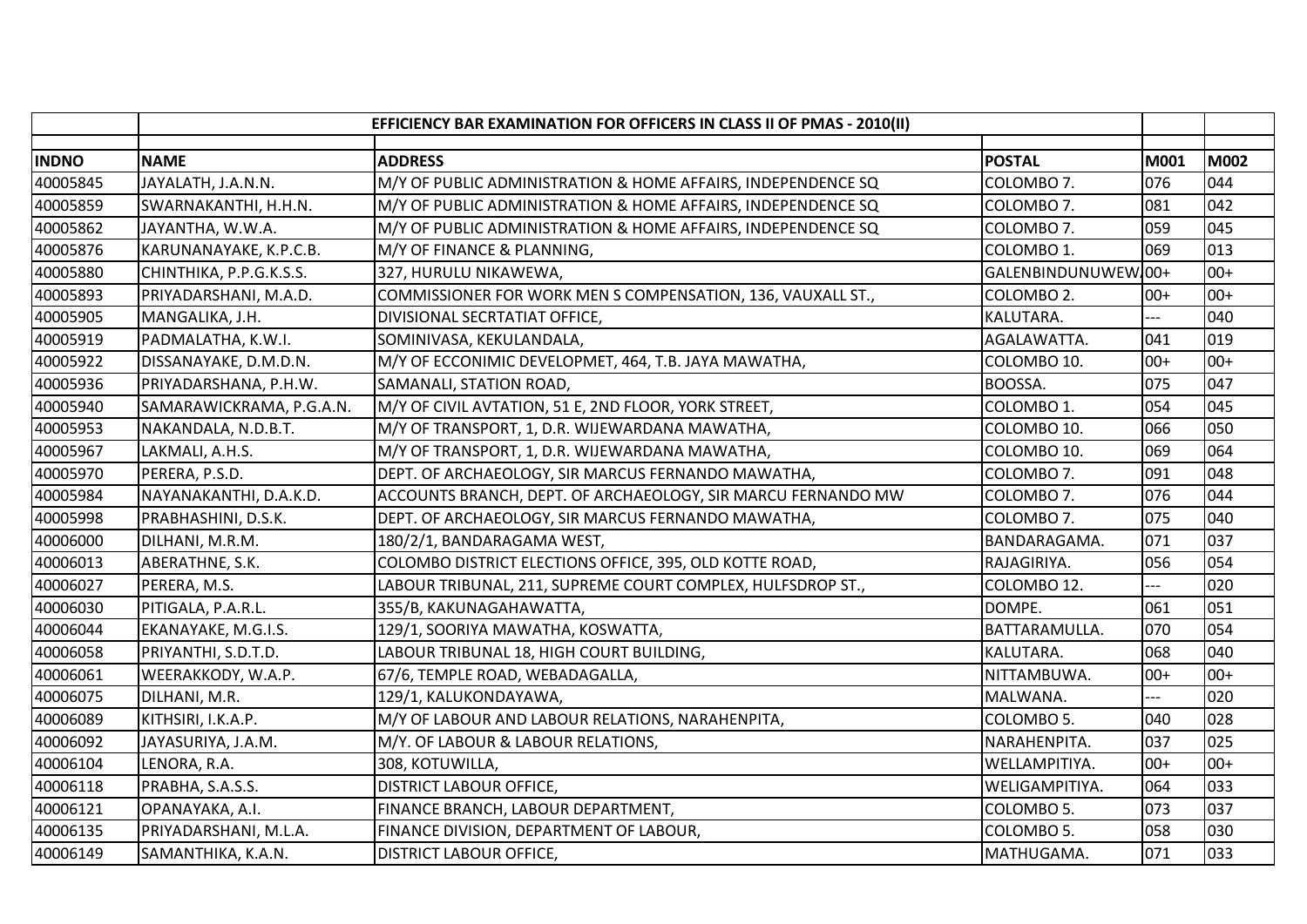|              | EFFICIENCY BAR EXAMINATION FOR OFFICERS IN CLASS II OF PMAS - 2010(II) |                                                                            |                 |       |             |
|--------------|------------------------------------------------------------------------|----------------------------------------------------------------------------|-----------------|-------|-------------|
| <b>INDNO</b> | <b>NAME</b>                                                            | <b>ADDRESS</b>                                                             | <b>POSTAL</b>   | M001  | <b>M002</b> |
| 40006152     | WICKRAMASINGHE, S.                                                     | DEPT. OF LABOUR,                                                           | COLOMBO 5.      | 048   | 018         |
| 40006166     | SANJEEWANI, L.S.                                                       | DISTRICT LABOUR OFFICE, 219/1/1, GALLE ROAD, WALANA,                       | PANADURA.       | ---   | 019         |
| 40006170     | ABEYSOORIYA, D.P.R.                                                    | ESTABLISHMENT BRANCH, DEPARTMENT OF LABOUR,                                | COLOMBO 5.      | $00+$ | $00+$       |
| 40006183     | WITHANAGE, W.K.H.                                                      | 76, PUHUWELA, MEEVANAPALANA,                                               | HORANA.         | ---   | $00+$       |
| 40006197     | SAMARAWICKRAMA, I.G.S.I.                                               | 78/110, QUEENS TERRANCE, MORAWATTA ROAD, NAGODA,                           | KANDANA.        | ---   | 019         |
| 40006209     | PERERA, M.M.E.                                                         | JA ELA DISTRICT, LABOUR OFFICE, 300/C, WELIGAMPITIYA,                      | JA ELA.         | ---   | 027         |
| 40006212     | KARUNANAYAKA, U.P.A.D.A.R.                                             | LABOUR TRIBUNAL, 19, COURT COMPLEX,                                        | AVISSAWELLA.    | $-$   | 030         |
| 40006226     | SHYAMALEE, I.N.                                                        | LABOUR DEPT., EPF SECTION, 8TH FLOOR,                                      | COLOMBO 5.      | 057   | 040         |
| 40006230     | KUMARA, V.D.                                                           | THUBAGALLA,                                                                | <b>BELLANA.</b> | 049   | 032         |
| 40006243     | BUDDHI SHARIKA, W.M.                                                   | ADMINISTRATION BRANCH, DEPT. OF LABOUR,                                    | COLOMBO 5.      | $00+$ | $00+$       |
| 40006257     | WIJEMANNA, M.S.                                                        | JANARAJA MAWATHA, UGGALBADA,                                               | KALUTARA.       | 065   | 036         |
| 40006260     | UDAYA KUMARA, G.W.                                                     | DEPT. OF LABOUR, NARAHEPITA,                                               | COLOMBO 5.      | $00+$ | $00+$       |
| 40006274     | KUMARI, M.N.K.N.                                                       | 109, MEETHOTAMULLA ROAD,                                                   | KOLONNAWA.      | 064   | 044         |
| 40006288     | INDRANI, K.G.                                                          | ENFORCEMENT BRANCH, DEPT. OF LABOUR,                                       | COLOMBO 5.      | 036   | 013         |
| 40006291     | JAYASEKARA, H.D.I.D.D.                                                 | DEPT. OF LABOUR, E.P.F. DIVISION,                                          | COLOMBO 5.      | 069   | 034         |
| 40006303     | PATHIRAJA, D.                                                          | KURUNDUWATTA, POLEGODA,                                                    | MAHAGAMA.       | 074   | 042         |
| 40006317     | DAYANANDA, T.A.S.S.                                                    | DEPARTMENT OF LABOUR,                                                      | COLOMBO 5.      | $00+$ | $00+$       |
| 40006320     | JAYAKODY, J.A.R.                                                       | NATIONAL INSTITUTE OF LABOUR STUDIES, 318, HIGH LEVEL ROAD,                | COLOMBO 6.      | $00+$ | $00+$       |
| 40006334     | WEERAKOON, W.M.D.P.                                                    | ESTABLISHMENT BRANCH, DEPT. OF LABOUR, LABOUR SECRETARIAT,                 | COLOMBO 5.      | 067   | 013         |
| 40006348     | PREMATHILAKA, H.D.N.                                                   | DEPT. OF LABOUR FINANCE DIVISION,                                          | COLOMBO 5.      | ---   | 030         |
| 40006351     | PERERA, H.D.S.P.                                                       | DISTRICT LABOUR OFFICE, 219/1/1, GALLE ROAD, WALANA,                       | PANADURA.       | ---   | 018         |
| 40006365     | SAMARAWEERA, D.H.                                                      | 21/1, MIHINDU MAWATHA, NEW HOSPITAL ROAD, PAMUNUWA,                        | MAHARAGAMA.     | $00+$ | $00+$       |
| 40006379     |                                                                        | SENAVIRATHNA BANDA, K.G.D.M 1030/1, MIDWAY PARK, LIYANAGODA ROAD, KOTTAWA, | PANNIPITIYA.    | 044   | 018         |
| 40006382     | JAYAWARDANA, K.D.C.                                                    | DISTRICT LABOUR OFFICE, DEPT. OF LABOUR,                                   | COLOMBO 5.      |       | 030         |
| 40006396     | WIJAYAPALA, B.L.                                                       | 15/1A, NEAR THE WATER BOARD, PASYALA ROAD,                                 | MIRIGAMA.       | 038   | 025         |
| 40006408     | SUMANAWATHI, A.M.                                                      | DISTRICT LABOUR OFFICE, DEPT OF LABOUR,                                    | COLOMBO 5.      | ---   | 022         |
| 40006411     | RUBASINGHE, K.M.                                                       | DISTRICT LABOUR OFFICE, 219/1/1, GALLE ROAD, WALANA,                       | PANADURA.       | 069   | 020         |
| 40006425     | WILATHGAMUWA, D.S.                                                     | DISTRICT LABOUR OFFICE, DEPT. OF LABOUR,                                   | COLOMBO 5.      | ---   | $00+$       |
| 40006439     | FERNANDO, M.S.S.                                                       | SRIKANTHI, TUDELLA,                                                        | JA ELA.         | $00+$ | $00+$       |
| 40006442     | SAMANTHA, G.M.S.                                                       | FINANCE BRANCH, DEPT OF LABOUR,                                            | COLOMBO 5.      | $00+$ | $00+$       |
| 40006456     | DEDIGAMA, D.H.M.S.I.                                                   | DISTRICT LABOUR OFFICE, 207, SRIBODHI ROAD,                                | GAMPAHA.        | 066   | 040         |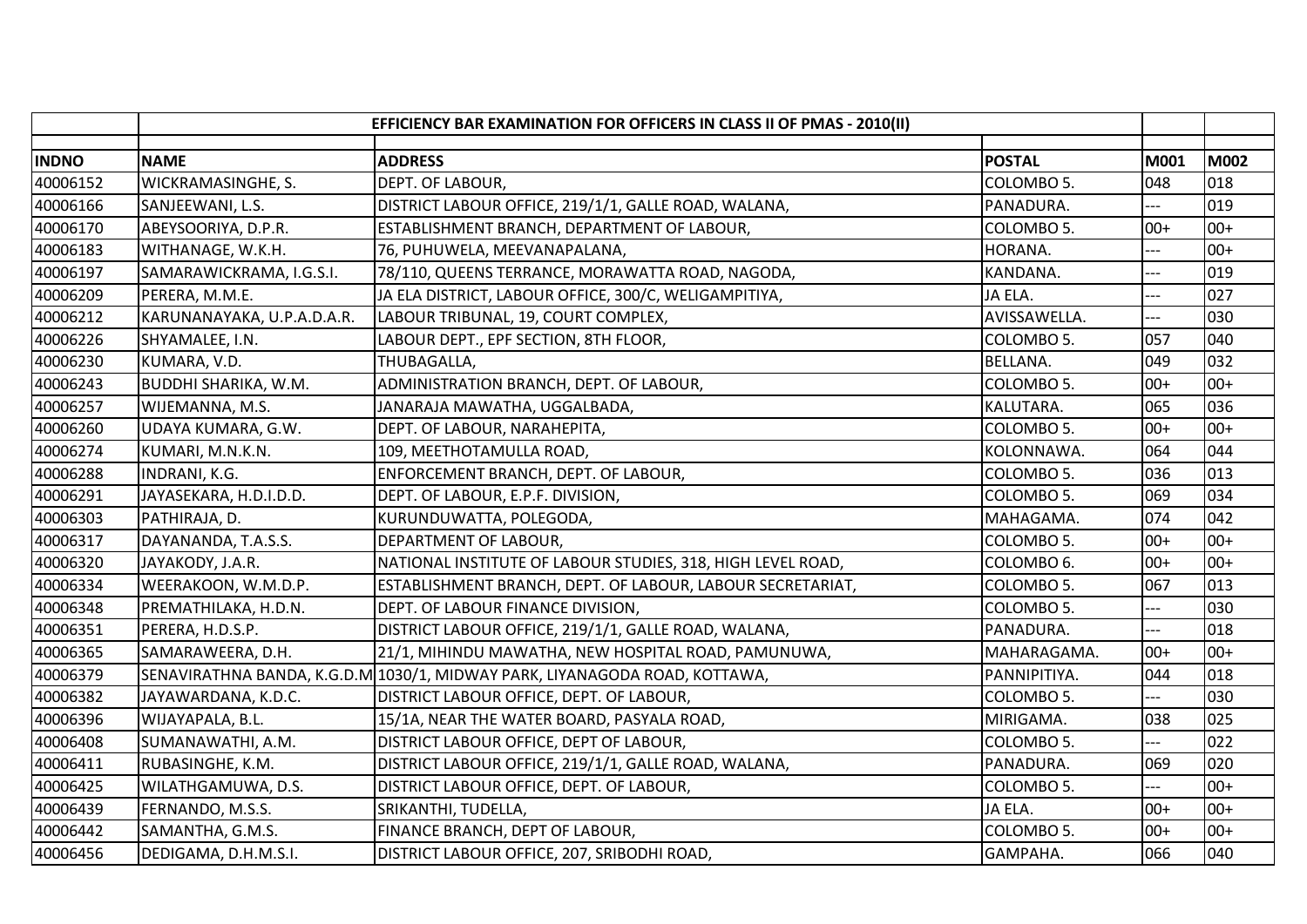|              |                          | EFFICIENCY BAR EXAMINATION FOR OFFICERS IN CLASS II OF PMAS - 2010(II) |               |                |       |
|--------------|--------------------------|------------------------------------------------------------------------|---------------|----------------|-------|
| <b>INDNO</b> | <b>NAME</b>              | <b>ADDRESS</b>                                                         | <b>POSTAL</b> | M001           | M002  |
| 40006460     | JAYASINGHE, U.M.P.       | LABOUR DEPT. E.P.F. SECTION, 8TH FLOOR,                                | COLOMBO 5.    | 057            | 033   |
| 40006473     | RAMANI, U.G.W.           | LABOUR OFFICE, 300/C, WELIGAMPITIYA,                                   | JA ELA.       | 058            | $-$   |
| 40006487     | PRIYANGANEE, C.M.        | DISTRICT LABOUR OFFICE, 131/1, OLD ROAD, KALUTARA SOUTH,               | KALUTARA.     | 063            | 040   |
| 40006490     | RANJANI MENIKE, G.A.M.P. | PLANNING RESEARCH TRAINING PUBLICTION DIV., DEPT OF LABOUR,            | COLOMBO 5.    | 062            | $00+$ |
| 40006502     | PEBOTUWA, W.M.R.P.       | PRT DIVISION, 5TH FLOOR, LABOUR DEPT.                                  | COLOMBO 5.    | 057            | $00+$ |
| 40006516     | DIAS, M.K.N.D.           | COLOMBO WEST DISTRICT LABOUR OFFICE, DEPT. OF LABOUR,                  | COLOMBO 5.    | 069            | 033   |
| 40006520     | THENNAKOON, T.M.S.       | COLOMBO WEST DISTRICT LABOUR OFFICE, DEPT. OF LABOUR,                  | COLOMBO 5.    | 052            | 042   |
| 40006533     | RANASINGHE, K.G.M.D.     | COLOMBO WEST DISTRICT LABOUR OFFICE, DEPT. OF LABOUR,                  | COLOMBO 5.    | 066            | $00+$ |
| 40006547     | RATHNAYAKA, R.M.R.R.     | DISTRICT LABOUR OFFICE, 219/1/1, GALLE ROAD, WALANA,                   | PANADURA.     | $\overline{a}$ | 031   |
| 40006550     | PRABHATH, E.W.C.         | 293/10, DIKWALA ROAD,                                                  | SIYAMBALAPE.  | 049            | 012   |
| 40006564     | DE SILVA, N.K.K.D.       | DISTRICT LABOUR OFFICE, 219/1/1, GALLE ROAD, WALANA,                   | PANADURA.     | ---            | $00+$ |
| 40006578     | MANNAPPERUMA, M.M.A.J.S. | <b>DISTRICT LABOUR OFFICE,</b>                                         | NEGOMBO.      | 062            | 028   |
| 40006581     | PEIRIS, M.I.D.           | 266/1, ANDARAGAHA ROAD, KALUDAWALA,                                    | PANADURA.     |                | 035   |
| 40006595     | INDRANI, D.G.            | LIBRARY, DEPT. OF LABOUR, NARAHENPITA,                                 | COLOMBO 5.    | 071            | 032   |
| 40006607     | THENUWARA, L.R.          | 213 B/12, ELOTHIYAWATTA ROAD, WELMILLA,                                | BANDARAGAMA.  | 055            | 027   |
| 40006610     | PUSHPA KUMARI, R.M.D.    | M/Y OF EXTERNAL AFFAIRS,                                               | COLOMBO 1.    | ---            | 037   |
| 40006624     | DE SILVA, M.N.P.         | DIVISIONAL SECRETARIAT,                                                | MUNDAL.       | $00+$          | $00+$ |
| 40006638     | NIMANTHI, G.D.A.         | M/Y OF INDUSTRY & COMMERCE, 73/1, GALLE ROAD,                          | COLOMBO 3.    | 081            | 055   |
| 40006641     | WIMALARATHNA, H.D.H.A.   | M/Y OF INDUSTRY & COMMERCE, 73/1, GALLE ROAD,                          | COLOMBO 3.    | 081            | 035   |
| 40006655     | CHANDRASIRI, A.P.A.N.    | M/Y OF INDUSTRY & COMMERCE, 73/1, GALLE ROAD,                          | COLOMBO 3.    | 072            | 034   |
| 40006669     | WIJERATNE, D.T.          | 81, JUDE MAWATHA, DALUGAMA,                                            | KELANIYA.     | $00+$          | $00+$ |
| 40006672     | NAYOMI, W.K.N.           | M/Y OF LABOUR & LABOUR RELATIONS, NARAHENPITA,                         | COLOMBO 5.    | 062            | 044   |
| 40006686     | GUNARATHNA, M.K.D.R.     | COLOMBO SOUTH DISTRICT, LABOUR OFFICE, LABOUR SECRETARIAT,             | COLOMBO 5.    | 079            | 034   |
| 40006690     | PERERA, I.L.M.M.         | DISTRICT LABOUR OFFICE, COLOMBO WEST, LABOUR DEPT.,                    | COLOMBO 5.    | 074            | 034   |
| 40006701     | HERATH, H.M.S.K.         | DISTRICT LABOUR OFFICE, 11, ALUTHWATTA ROAD,                           | CHILAW.       | 079            | 033   |
| 40006715     | FERNANDO, H.L.M.         | FINANCE DIVISION, 3RD FLOOR, DEPARTMENT OF LABOUR,                     | COLOMBO 5.    | 057            | 040   |
| 40006729     | DHARMAWARDHANA, K.S.P.   | <b>GOVERNMENT FACTORY,</b>                                             | KOLONNAWA.    | 060            | 033   |
| 40006732     | HEWAGE, L.N.             | <b>GOVERNMENT FACTORY,</b>                                             | KOLONNAWA.    | 069            | 031   |
| 40006746     | GAYANTHI, B.A.           | <b>GOVERNMENT FACTORY,</b>                                             | KOLONNAWA.    | $00+$          | $00+$ |
| 40006750     | SILVA, K.D.C.            | <b>GOVERNMENT FACTORY,</b>                                             | KOLONNAWA.    | $00+$          | $00+$ |
| 40006763     | GUNARATHNA, A.N.D.       | ED BRANCH, POLICE HEADQUARTERS,                                        | COLOMBO 1.    | 067            | 040   |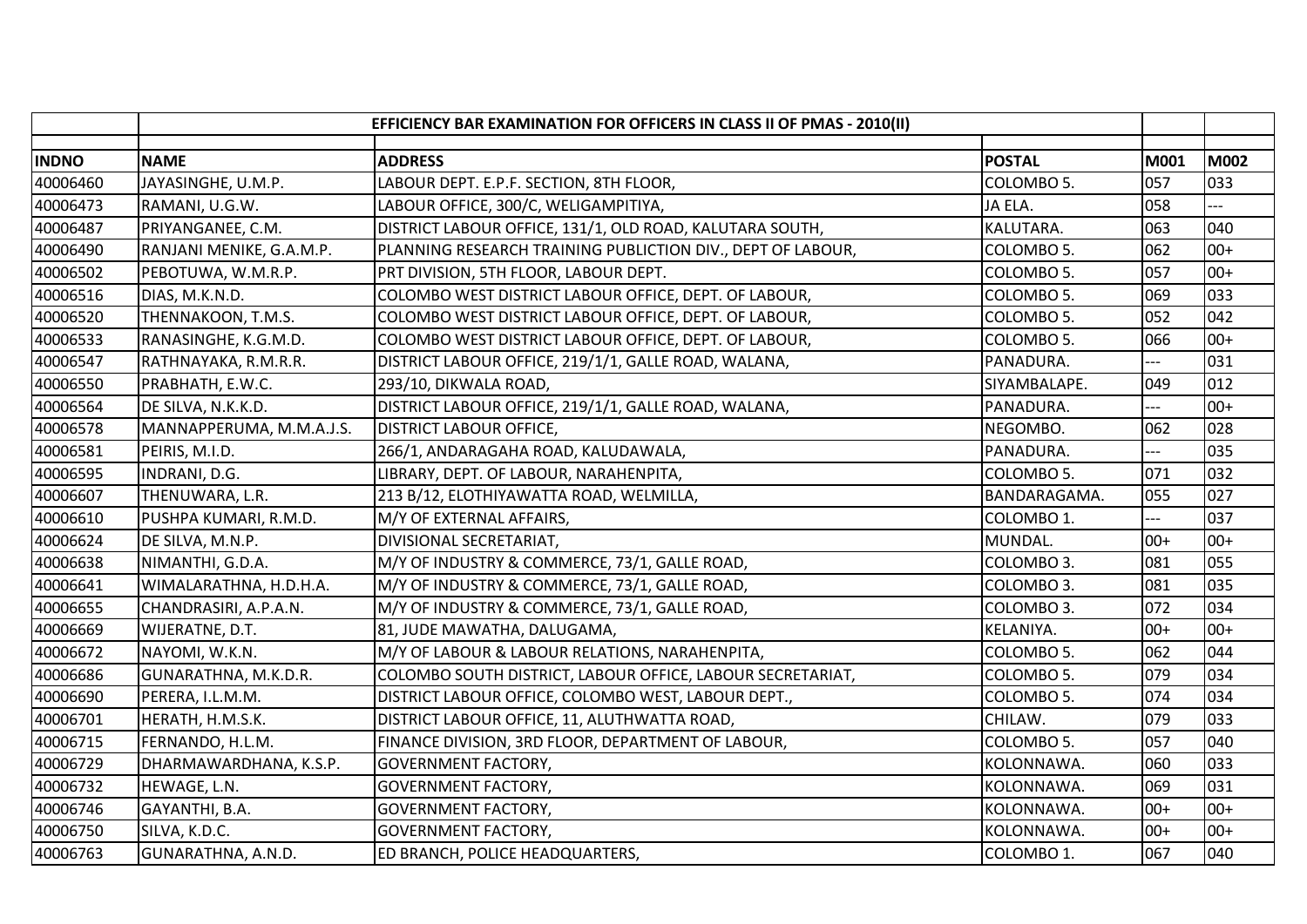|              |                        | EFFICIENCY BAR EXAMINATION FOR OFFICERS IN CLASS II OF PMAS - 2010(II) |                    |       |             |
|--------------|------------------------|------------------------------------------------------------------------|--------------------|-------|-------------|
| <b>INDNO</b> | <b>NAME</b>            | <b>ADDRESS</b>                                                         | <b>POSTAL</b>      | M001  | <b>M002</b> |
| 40006777     | DHARMADASA, S.K.       | A.S.P. OFFICE, ATTANAGALLA,                                            | NITTAMBUWA.        | 057   |             |
| 40006780     | BANDARA, D.D.M.U.D.D.  | POLICE HEADQUARTERS,                                                   | COLOMBO 1.         | ---   | 027         |
| 40006794     | SOMALATHA, R.P.        | A.S.P. OFFICE,                                                         | MATUGAMA.          | $00+$ | $00+$       |
| 40006806     | MARIKKAR, F.N.         | DIVISIONAL SECRETARIAT,                                                | CHILAW.            | 063   | 019         |
| 40006810     | SALGADO, A.C.P.        | SUPPLY & MAINTENANCE DEPOT, SRI LANKA AIR FORCE,                       | KATUNAYAKE.        |       | 045         |
| 40006823     | JAYAWEERA, J.A.T.C.    | ALUTHWATTA, LOLUWAGODA,                                                | MEERIGAMA.         | $00+$ | $00+$       |
| 40006837     | ROCHE, V.G.            | 191/1, WELIHENA,                                                       | KOCHCHIKADE.       | 050   | 025         |
| 40006840     | ANUSHIKA, G.G.G.       | DEPT. OF GOVT. INFORMATION, 163, KIRULA ROAD,                          | COLOMBO 5.         | $00+$ | $00+$       |
| 40006854     | WITHANA, S.D.P.        | GOVT. INFORMATION DEPT., 163, KIRULAPONE ROAD, POLHENGODA,             | COLOMBO 5.         | $00+$ | $00+$       |
| 40006868     | SANDAMALI, M.N.        | GOVT. INFORMATION DEPT., 163, KIRULAPONE ROAD, POLHENGODA,             | COLOMBO 5.         | $00+$ | $00+$       |
| 40006871     | GUNATILAKE, A.P.       | GOVT. INFORMATION DEPT., 163, KIRULAPONE ROAD, POLHENGODA,             | COLOMBO 5.         | $00+$ | $00+$       |
| 40006885     | GUNAWARDENA, K.K.V.    | DIVISIONAL SECRETARIAT, PALINDANUWARA,                                 | <b>BADURALIYA.</b> | $---$ | 019         |
| 40006899     | CHANDRAMALI, J.A.      | 425/4, 3RD LANE, MAHAWATTA, KENDALIYADDAPALUWA,                        | GANEMULLA.         |       | 023         |
| 40006900     | NADEESHANI, S.R.M.S.   | 53/43, KEENAGAHALANDA WATTA,                                           | KALAGEDIHENA.      | $00+$ | $00+$       |
| 40006914     | EDIRISINGHE, E.A.P.D.  | PRISON HEADQUARTERS, 150, BASELINE ROAD,                               | <b>BORELLA.</b>    | 060   | 045         |
| 40006928     | JAYARATNE, S.M.        | PRISON HEADQUARTERS, 150, BASELINE ROAD,                               | <b>BORELLA.</b>    | $---$ | 029         |
| 40006931     | EKANAYAKE, W.M.H.N.    | LAND SETTLEMENT DEPT., 716, BASELINE ROAD,                             | COLOMBO 9.         | 079   | 048         |
| 40006945     | KARUNATHILAKA, L.P.D.  | RUBBER DEVELOPMENT DEPT., 55/75, VAUXHALL LANE,                        | COLOMBO 2.         | 057   | 022         |
| 40006959     | CHANDRALATHA, W.       | DIVISIONAL SECRETARIAT,                                                | WATTALA.           | ---   | 027         |
| 40006962     | NANAYAKKARA, M.G.S.    | DIVISIONAL SECRETARIAT,                                                | WATTALA.           | 063   | 048         |
| 40006976     | FERNANDO, M.C.N.       | M/Y OF DEFENCE, 15/5, BALADAKSHA MAWATHA,                              | COLOMBO 3.         | 055   | 040         |
| 40006980     | EDIRISOORIYA, E.A.P.H. | M/Y OF DEFENCE, 15/5, BALADAKSHA MAWATHA,                              | COLOMBO 3.         | 079   | 049         |
| 40006993     | NISANSALA, R.P.M.S.    | M/Y OF DEFENCE, 15/5, BALADAKSHA MAWATHA,                              | COLOMBO 3.         | 075   | 041         |
| 40007005     | THARANGANI, H.M.N.     | M/Y OF DEFENCE, 15/5, BALADAKSHA MAWATHA,                              | COLOMBO 3.         | 073   | 042         |
| 40007019     | SARATH KUMARA, B.K.    | 464/2, PILIYANDALA ROAD,                                               | MAHARAGAMA.        | $00+$ | 034         |
| 40007022     | AMARASINGHA, A.N.      | M/Y OF DEFENCE, 15/5, BALADAKSHA MAWATHA,                              | COLOMBO 3.         | 060   | 032         |
| 40007036     | DENAWAKA, D.A.G.S.     | 248, ASGIRIYA,                                                         | GAMPAHA.           | $00+$ | $00+$       |
| 40007040     | BANDARA, N.S.M.M.I.S.  | M/Y. OF DEFENCE, 15/5, BALADAKSHA MAWATHA,                             | COLOMBO 3.         |       | 021         |
| 40007053     | FERNANDO, R.K.N.       | M/Y. OF DEFENCE, 15/5, BALADAKSHA MAWATHA,                             | COLOMBO 3.         | 057   | 025         |
| 40007067     | LIYANAGE, W.S.         | M/Y.OF PUBLIC ADMINI. & HOME AFFAIRS, INDEPENDENCE SQUARE,             | COLOMBO 7.         | 069   | 032         |
| 40007070     | PERERA, E.A.R.S.       | M/Y.OF PUBLIC ADMIN. & HOME AFFAIRS, INDEPENDENCE SQUARE,              | COLOMBO 7.         | 085   | 058         |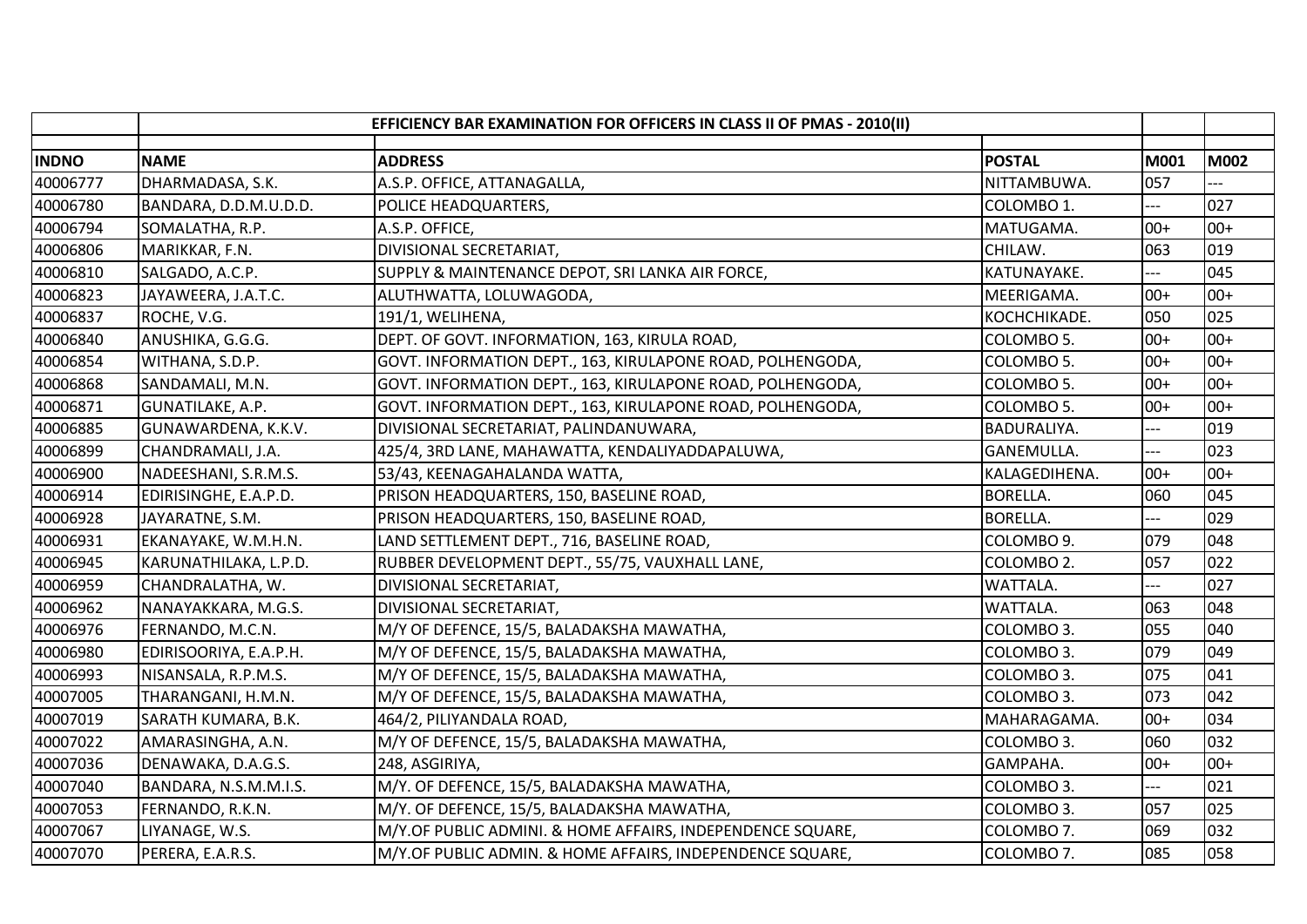|              |                            | EFFICIENCY BAR EXAMINATION FOR OFFICERS IN CLASS II OF PMAS - 2010(II)                |                   |       |             |
|--------------|----------------------------|---------------------------------------------------------------------------------------|-------------------|-------|-------------|
| <b>INDNO</b> | <b>NAME</b>                | <b>ADDRESS</b>                                                                        | <b>POSTAL</b>     | M001  | <b>M002</b> |
| 40007084     | PRIYADARSHANI, S.A.A.      | M/Y.OF PUBLIC ADMIN. & HOME AFFAIRS, INDEPENDENCE SQUARE,                             | COLOMBO 7.        | 077   | 042         |
| 40007098     |                            | PRABATH WEERASINGHE, W.M.I. M/Y OF PUBLIC ADMIN. & HOME AFFAIRS, INDEPENDENCE SQUARE, | COLOMBO 7.        | 066   | 036         |
| 40007100     | ARUMAPPERUMA, A.A.K.P.K.   | DEPT. OF GOVERMENT INFORMATION, 163, KIRULAPONE AVENUE,                               | COLOMBO 5.        | $00+$ | $00+$       |
| 40007113     | WEERASEKARA, T.A.E.N.      | 34/A, BERAGALA ROAD, GANGODA,                                                         | <b>KEGALLE.</b>   | 070   | 037         |
| 40007127     | WIMALASENA, N.A.M.         | DEPT. OF EXTERNAL RESOURCES, THE SECRETARIAT, P.O.BOX 277,                            | COLOMBO 1.        | $00+$ | $00+$       |
| 40007130     | SHERMILA, J.P.I.           | COLOMBO DISTRICT ELECTIONS OFFICE, 395, OLD KOTTE ROAD,                               | RAJAGIRIYA.       | 069   | 047         |
| 40007144     | JAGODAARACHCHI, D.C.A.     | ELECTION'S SECRETARIAT, SARANA MAWATHA,                                               | RAJAGIRIYA.       | 082   | 046         |
| 40007158     | <b>BULATHSINHALA, D.C.</b> | 12/2, KANDALIYADDAPALUWA,                                                             | <b>GANEMULLA.</b> | 063   | 052         |
| 40007161     | SAMPATH, G.W.A.S.          | PRESIDENTIAL SECRETARIAT, CITIZENS SERVICES DIVISION,                                 | COLOMBO 1.        | 070   | 044         |
| 40007175     | WAIDYARATHNA, H.M.C.       | TRANSPORT BRANCH, PRESIDENTIAL SECRETARIAT,                                           | COLOMBO 1.        | 075   | 041         |
| 40007189     | JAYAWARDENA, V.S.W.        | 125/17, WIJAYA MW., THALAHENA,                                                        | MALABE.           | ---   | 028         |
| 40007192     | JAYASEKARA, S.V.P.         | DEPT. OF AGRATIAN DEVELOPMENT, 42, SIR MARCUS FERNANDO MW.,                           | COLOMBO 07.       | ---   | 028         |
| 40007204     | WICKRAMATHILAKE, M.G.A.    | DEPARTMENT OF AGRARIAN DEVELOPMENT, P.O.BOX 537,                                      | COLOMBO 7.        |       | 036         |
| 40007218     | MANGALIKA, W.P.G.          | MINISTRY OF INDUSTRY AND COMMERCE, 73/1, GALLE ROAD,                                  | COLOMBO 3.        | 063   | 025         |
| 40007221     | SOMARATHNA, S.H.P.S.       | 92/D/2, WALPOLA,                                                                      | RAGAMA.           | $00+$ | $00+$       |
| 40007235     | PIYADASA, L.H.A.S.P.       | PRESIDENTIAL SECRETARIAT,                                                             | COLOMBO 1.        | $-$   | 020         |
| 40007249     | GUNARANJANIE, I.P.         | N/3/5, SOYSAPURA FLATS,                                                               | MORATUWA.         | $---$ | 022         |
| 40007252     | KULARATHNA, M.M.P.         | MINISTRY OF TECHNOLOGY AND RESERCH, 408, GALLE ROAD,                                  | COLOMBO 3.        | 083   | 032         |
| 40007266     | RAJAPAKSE, M.D.N.N.        | 87, ELAKATA ROAD, PALLIYAWATTA, HENDALA,                                              | WATTALA.          | 074   | 040         |
| 40007270     | GUNASEKERA, S.M.D.T.M.     | 159, ARIYA MAWATHA, KONGODAMULLA,                                                     | KATANA.           | 089   | 054         |
| 40007283     | SAMPATH KUMARI, M.T.       | 151, SUMANARAMA MAWATHA,                                                              | RANALA.           | 069   | 042         |
| 40007297     | BANDULA, C.H.              | M/Y.OF PUBLIC ADMIN & HOME AFFAIRS, INDEPENDENCE SQUARE,                              | COLOMBO 7.        | 073   | 056         |
| 40007309     | RAMANAYAKA, N.P.           | M/Y.OF PUBLIC ADMIN & HOME AFFAIRS, INDEPENDENCE SQUARE,                              | COLOMBO 7.        | 066   | 040         |
| 40007312     | RUPASINGHE, R.A.D.S.P.     | DIVISIONAL SECRETARIAT,                                                               | PADUKKA.          | 050   | 040         |
| 40007326     | SAMARATUNGA, S.H.P.S.      | M/Y OF CO OPERATIVES AND INTERNAL TRADE, 27, VAUXHALL STREET                          | COLOMBO 2.        | 048   | 040         |
| 40007330     | SAMARAWEERA, H.P.          | 356, 8TH LANE, SIRIMANGALAWATTA,                                                      | PILIYANDALA.      | 073   | 046         |
| 40007343     | SILVA, N.S.P.              | 301/5, DIKWELA ROAD,                                                                  | SIYAMBALAPE.      | $00+$ | $00+$       |
| 40007357     | KARUNARATHNA, A.M.A.R.     | COLOMBO DISTRICT SECRETARIAT, DAM STREET,                                             | COLOMBO 12.       | 063   | 041         |
| 40007360     | PUSHPA KUMARA, C.D.A.M.M.  | DIVISIONAL SECRETARIAT,                                                               | MUNDEL.           | 062   | 040         |
| 40007374     | MARASINGHE, P.R.           | DIVISIONAL SECRETARIAT,                                                               | MUNDEL.           | 061   | 040         |
| 40007388     | MEBLE, J.M.                | DIVISIONAL SECRETARIAT,                                                               | MUNDEL.           | 050   | 025         |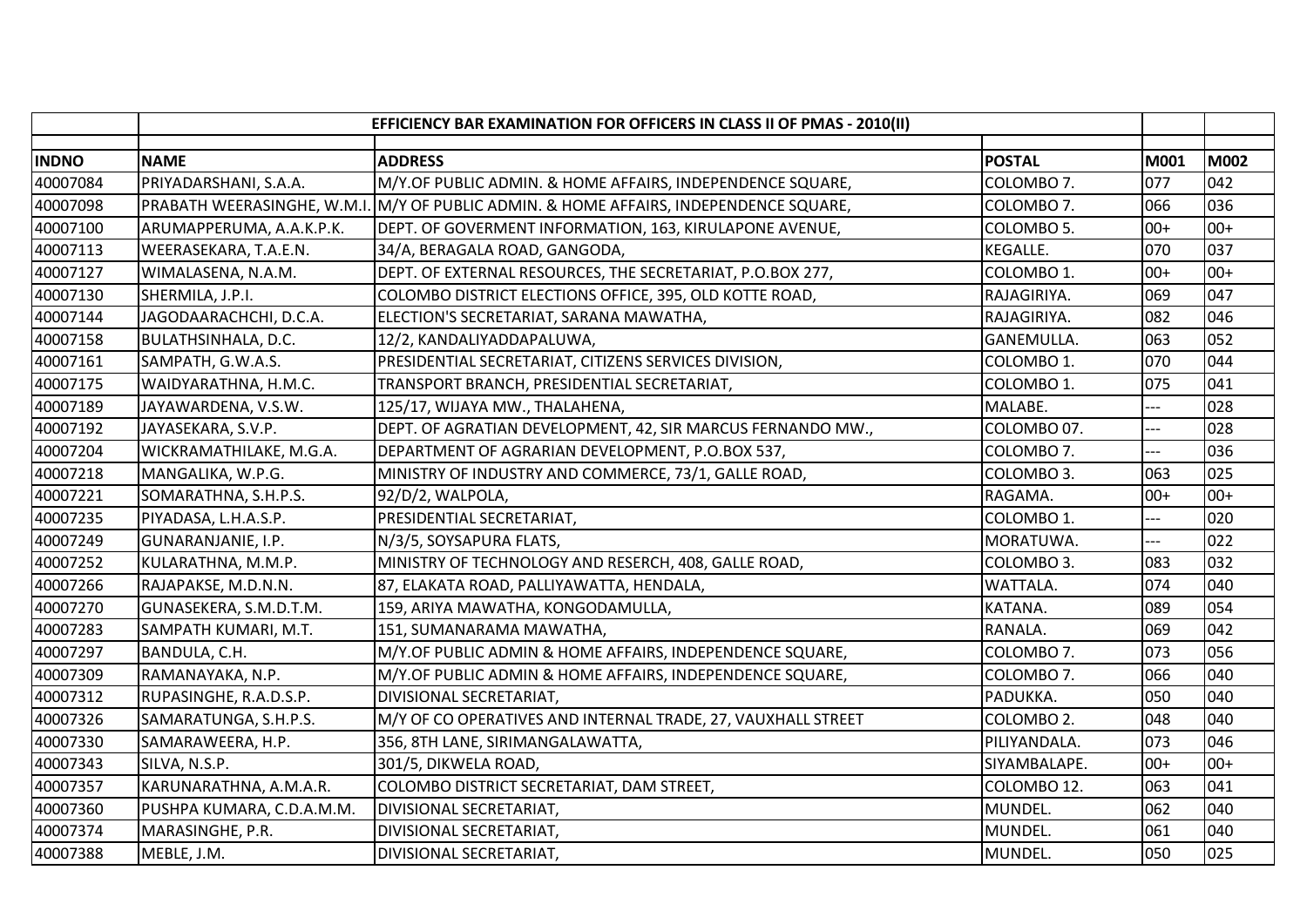|              | EFFICIENCY BAR EXAMINATION FOR OFFICERS IN CLASS II OF PMAS - 2010(II) |                                                               |                |                |             |
|--------------|------------------------------------------------------------------------|---------------------------------------------------------------|----------------|----------------|-------------|
| <b>INDNO</b> | <b>NAME</b>                                                            | <b>ADDRESS</b>                                                | <b>POSTAL</b>  | M001           | <b>M002</b> |
| 40007391     | KARUNARATNE, K.M.P.V.                                                  | M/Y OF TRADITIONAL INDUSTRIES & SMALL ENTERPRISE DEVE., 780,  | COLOMBO 10.    | 076            | 042         |
| 40007403     | DILANTHI, M.A.N.                                                       | M/Y OF TRADITIONAL INDUSTRIES & SMALL ENTERPRISE DEVE., 780,  | COLOMBO 10.    | 056            | 046         |
| 40007417     | KARUNARATHNA, R.P.C.A.                                                 | DIVISIONAL SECRETARIAT,                                       | DIVULAPITIYA.  | 061            | 044         |
| 40007420     | RANASINGHE, R.A.C.D.                                                   | DIVISIONAL SECRETARIAT,                                       | DIVULAPITIYA.  | 061            | 037         |
| 40007434     | PERERA, L.A.K.D.                                                       | PRINCIPAL, TECHNICAL COLLEGE, GODAGAMA,                       | HOMAGAMA.      | 062            | 037         |
| 40007448     | NANDANA, K.S.                                                          | DEPT. OF THE COM. GENERAL OF SAMURDHI, 17, BARNS PLACE,       | COLOMBO 7.     | 061            | 036         |
| 40007451     | PERERA, M.S.L.                                                         | DEPT. OF EXAMINATION, PELAWATTA,                              | BATTARAMULLA.  | 058            | $- -$       |
| 40007465     | KUMARASIRI, U.D.P.                                                     | DEPT. OF EXAMINATION, PELAWATTA,                              | BATTARAMULLA.  | 023            | 022         |
| 40007479     | YASMIN KALYANI, W.W.                                                   | DEPT. OF EXAMINATION, PELAWATTA,                              | BATTARAMULLA.  | $\overline{a}$ | 031         |
| 40007482     | JAYAKODY, J.A.L.A.                                                     | DEPT. OF EXAMINATION, PELAWATTA,                              | BATTARAMULLA.  | 064            | 045         |
| 40007496     | BANDULA, D.M.L.                                                        | DEPARTMENT OF EXAMINATIONS, SCHOOL ORGANAIZATION BRANCH,      | PELAWATTA.     | $00+$          | $00+$       |
| 40007508     | SIRISENA, S.W.                                                         | DEPARTMENT OF EXAMINATIONS, SCHOOL ORGANAIZATION BRANCH,      | PELAWATTA.     | $---$          | 010         |
| 40007511     | WICKRAMASINGHA, W.A.N.                                                 | 40/2, UDU ULLA,                                               | BANDURAGODA.   | 065            | 059         |
| 40007525     | RUPASINGHE, S.P.                                                       | DEPT. OF FOREIGN AID, LEVEL 5, 16TH FLOOR, CENTREL BANK BLDG, | COLOMBO 1.     | 051            | 033         |
| 40007539     | PRASHANTHI, J.A.A.                                                     | DEPT. OF FOREIGN AID, LEVEL 5, 16TH FLOOR, CENTREL BANK BLDG, | COLOMBO 1.     | $00+$          | $00+$       |
| 40007542     | WIJEYARATNE, W.A.M.I.                                                  | MINISTRY OF PUBLIC ADMINISTRATION,                            | COLOMBO 7.     | 053            | 063         |
| 40007556     | KARUNARATHNA, I.A.I.K.                                                 | MINISTRY OF PUBLIC ADMINISTRATION,                            | COLOMBO 7.     | 053            | 061         |
| 40007560     | BOPAGAMAGE, N.M.                                                       | MINISTRY OF PUBLIC ADMINISTRATION,                            | COLOMBO 7.     | 061            | 046         |
| 40007573     | KARUNARATHNE, G.P.G.G.                                                 | MINISTRY OF PUBLIC ADMINISTRATION,                            | COLOMBO 7.     | 061            | 051         |
| 40007587     | GUNAPALA, B.G.R.I.                                                     | KELANIYA DIVISIONAL SECRETARIAT, MAHARA,                      | KADAWATHA.     | 051            | 054         |
| 40007590     | DARSHANEE, B.A.                                                        | JUDICIAL SERVICE COMMISSION, HULFTSDORP,                      | COLOMBO 12.    | 050            | 048         |
| 40007602     | PALIHAWADANA, P.A.N.D.                                                 | DEPARTMENT OF FISHERIES & AQUATIC RESOURCES, MALIGAWATTA,     | COLOMBO 10.    | 053            | 050         |
| 40007616     | COORAY, M.D.A.                                                         | 71, LAKSHAPATHIYA ROAD,                                       | MORATUWA.      | 065            | 064         |
| 40007620     | BULATHSINGHALA, G.W.D.K.S.                                             | DEPT. OF FISHERIES & AQUATIC RESOURCES, MALIGAWATTA,          | COLOMBO 10.    | 055            | 045         |
| 40007633     | RUPAWATHIE, H.I.                                                       | DIVISIONAL SECRETARIAT,                                       | PALINDANUWARA. | 040            | 033         |
| 40007647     | THOTAWATHTHE, T.S.J.                                                   | 301/B/3/1, GANGULAWATHTHA ROAD, KOTHALAWALA,                  | KADUWELA.      | $---$          | 061         |
| 40007650     | DAMAYANTHI, M.S.I.                                                     | 88/2, MULLEGAMA,                                              | HOMAGAMA.      | 051            | 062         |
| 40007664     | ALMEIDA, W.V.                                                          | 295/1, IHALA HANWELLA,                                        | HANWELLA.      | 057            | 059         |
| 40007678     | JAYASEKARA, M.L.R.N.                                                   | KADUWELA DIVISIONAL SECRETARIAT,                              | MALAMBE.       | 059            | 042         |
| 40007681     | PUSHPAKUMARI, D.K.                                                     | KADUWELA DIVISIONAL SECRETARIAT,                              | MALABE.        | 054            | 038         |
| 40007695     | RANGANATHA, P.D.U.                                                     | 452/1, KORATOTA,                                              | KADUWELA.      | 052            | 056         |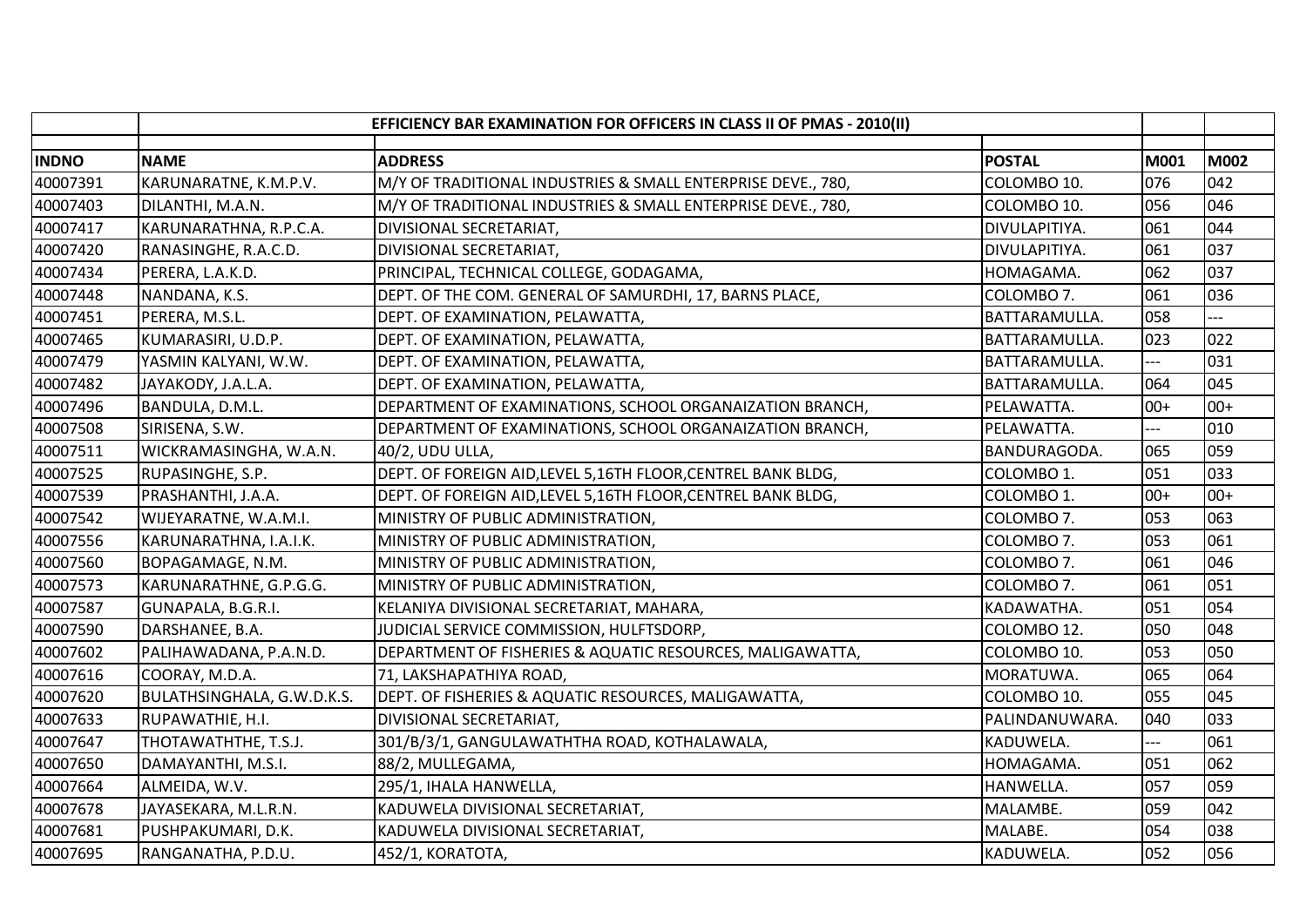|              | EFFICIENCY BAR EXAMINATION FOR OFFICERS IN CLASS II OF PMAS - 2010(II) |                                                                                                                                    |                    |                |             |
|--------------|------------------------------------------------------------------------|------------------------------------------------------------------------------------------------------------------------------------|--------------------|----------------|-------------|
| <b>INDNO</b> | <b>NAME</b>                                                            | <b>ADDRESS</b>                                                                                                                     | <b>POSTAL</b>      | M001           | <b>M002</b> |
| 40007707     | ANUSHA, M.N.                                                           | DEPT. OF FISHERIES & AQUATIC RESOURCES, MALIGAWATTA,                                                                               | COLOMBO 10.        | 061            | 042         |
| 40007710     | JAYASURIYA, J.D.A.R.K.                                                 | COLOMBO CITY ELECTIONS OFFICE, 395, OLD KOTTE ROAD,                                                                                | RAJAGIRIYA.        | 043            | 044         |
| 40007724     | WIJETHILLEKE, K.K.G.S.P.                                               | ELECTIONS SECRETARIAT, SARANA MAWATHA,                                                                                             | RAJAGIRIYA.        | 065            | 054         |
| 40007738     | ALAHAKOON, A.A.D.A.S.                                                  | ELECTIONS SECRETARIAT, SARANA MAWATHA,                                                                                             | RAJAGIRIYA.        | 062            | 053         |
| 40007741     | SENEVIRATNE, R.M.S.P.S.K.                                              | FOREST DEPARTMENT, SAMPATHPAYA, RAJAMALWATTA ROAD,                                                                                 | BATTARAMULLA.      | 063            | 030         |
| 40007755     | GAMAGE, K.G.H.K.                                                       | DIVISIONAL FOREST OFFICE, WALAW WATTA,                                                                                             | GAMPAHA.           | 056            | 033         |
| 40007769     | KARUNATHILAKE, W.G.G.                                                  | 34/30, SUDARMARAMA ROAD, KATUBEDDA,                                                                                                | MORATUWA.          | 067            | 036         |
| 40007772     | BALASOORIYA, B.A.A.W.                                                  | DIVISIONAL SECRETARIAT, PALINDANUWARA,                                                                                             | <b>BADURALIYA.</b> | 060            | 061         |
| 40007786     | SENEHALATHA, W.D.V.                                                    | DIVISIONAL SECRETARIAT, MADURAWALA,                                                                                                | ANGURUWATOTA.      | 035            | 025         |
| 40007790     | RAJAPAKSHA, S.I.                                                       | M/Y. OF MASS MEDIA & INFORMATION, 163, KIRULAPONE AVENUE,                                                                          | COLOMBO 5.         | 051            | 043         |
| 40007801     | HAPANGAMA, H.A.H.L.K.                                                  | M/Y. OF PUBLIC ADMINISTRATION & HOME AFFIRS <independence sq<<="" td=""><td>COLOMBO 7.</td><td>074</td><td>055</td></independence> | COLOMBO 7.         | 074            | 055         |
| 40007815     | GUNARATHNA, S.T.S.                                                     | M/Y.OF PUBLIC ADMINISTRATION & HOME AFFAIRS, INDEPENDENCE SQ,                                                                      | COLOMBO 7.         | 049            | 064         |
| 40007829     | SANIL KUMARA, K.G.                                                     | EXCISE DEPT. OF SRI LANKA, 34, RAMANAYAKA MAWATHA,                                                                                 | COLOMBO 2.         | 031            |             |
| 40007832     | PODIMENIKE, A.A.S.                                                     | 599/1B, SANGABO MAWATHA,                                                                                                           | MAKOLA NORTH.      | 041            | 025         |
| 40007846     | JAYASURIYA, J.A.S.M.                                                   | 673, KOTTUNNA ROAD,                                                                                                                | HEIYANTUDUWA.      | ---            | 032         |
| 40007850     | NISSA, M.K.K.                                                          | DIVISIONAL SECRETARIAT,                                                                                                            | MORATUWA.          | 048            | 040         |
| 40007863     | THIRUMALAR, S.                                                         | 20/3, 4TH LANE, MARK ROAD, ABEYASINGHAPURA, PERIYAMULLA,                                                                           | NEGOMBO.           | 045            | 051         |
| 40007877     | AKILA, S.                                                              | ENFORCEMENT DIVISION, DEPT. OF LABOUR, NARAHENPITA,                                                                                | COLOMBO 5.         | 046            | 053         |
| 40007880     | NAZRIN, M.R.F.M.                                                       | 225, CASTLE STREET, BORELLA,                                                                                                       | COLOMBO 8.         |                | 041         |
| 40007894     | YASOTHA, R.                                                            | AUDITOR GENERAL, S DEPT., INDEPENDENCE SQUARE,                                                                                     | COLOMBO 7.         | 071            | 040         |
| 40007906     | JAZANA, M.J.                                                           | DIVISIONAL SECRETARIAT,                                                                                                            | PUTTALAM.          | 072            | 042         |
| 40007910     | ELANGO, N.                                                             | 215/E-5, ANDERSON FLATS, PARK ROAD,                                                                                                | COLOMBO 5.         | $\overline{a}$ | 023         |
| 40007923     | MANOHARAN, V.                                                          | DEPT. OF IMMIGRATION & EMIGRATION, 41, ANANDA RAJAKARUNA MAW                                                                       | COLOMBO 10.        | $---$          | 020         |
| 40007937     | RAMESHWARAN, C.                                                        | REGISTRATION OF PERSONS DEPT., C 45, KEPPETIPOLA MAWATHA,                                                                          | COLOMBO 5.         | $00+$          | $00+$       |
| 40007940     | MOHAMED, S.S.                                                          | SRI LANKA CUSTOMS, TIMES BUILDING, BRISTAL STREET,                                                                                 | COLOMBO 1.         | ---            | 030         |
| 40007954     | UMA, S.                                                                | 28B, MALLIKA LANE, WELLAWATTE,                                                                                                     | COLOMBO 6.         | $---$          | 040         |
| 40007968     | SUBATHIRA, S.                                                          | DEPT. OF HINDU RELIGIOUS & CULTURAL AFFAIRS, GALLE ROAD,                                                                           | COLOMBO 4.         | 061            | 046         |
| 40007971     | FARZANA, M.L.F.                                                        | 20, MOSQUE ROAD,                                                                                                                   | IRAKKAMAM 1.       | 040            | 040         |
| 40007985     | MOHAMED SHIYAM, A.L.                                                   | DIVISIONAL SECRETARY, DIVISIONAL SECRETARIAT,                                                                                      | AKKARAIPATTU.      | 043            | 041         |
| 40007999     | GUNASEELAN, C.                                                         | ELECTIONS OFFICE, M.C. AREAS, 395, OLD KOTTE ROAD,                                                                                 | RAJAGIRIYA.        | 029            | 013         |
| 40008000     | MARVAN, S.A.S.                                                         | 41, POKUNA ROAD, KAWDANA,                                                                                                          | DEHIWALA.          | $00+$          | $00+$       |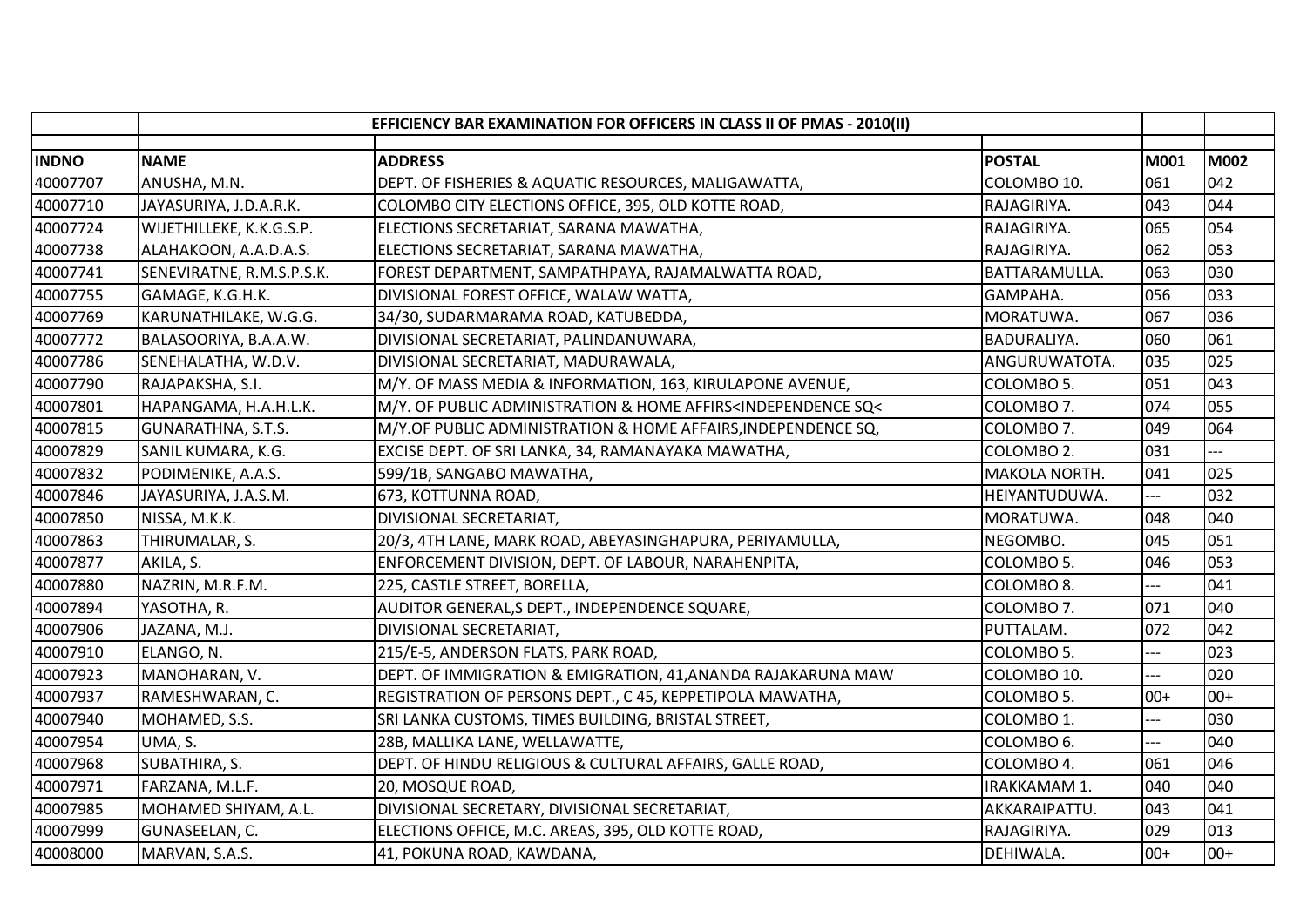|              |                          | EFFICIENCY BAR EXAMINATION FOR OFFICERS IN CLASS II OF PMAS - 2010(II) |                   |                |       |
|--------------|--------------------------|------------------------------------------------------------------------|-------------------|----------------|-------|
| <b>INDNO</b> | <b>NAME</b>              | <b>ADDRESS</b>                                                         | <b>POSTAL</b>     | M001           | M002  |
| 40010173     | DHARMAKEERTHI, C.T.      | LAND & DISTRICT REGISTRY,                                              | MATALE.           | 071            | 043   |
| 40010187     | RATHNAYAKE, R.M.I.S.     | AMBANGANGA KORALE DIVISIONAL SECRETARIAT, PALLETENNA,                  | HUNUKETE.         | $00+$          | $00+$ |
| 40010190     | HEMAMALA, N.M.U.         | DIVISIONAL SECRETARIAT,                                                | MATALE.           | 044            | 053   |
| 40010202     | SIRIWARDHANA, H.M.I.     | <b>DISTRICT SECRETARIAT,</b>                                           | KANDY.            | 059            | 044   |
| 40010216     | HERATH, H.M.S.C.K.       | <b>DISTRICT SECRETARIAT,</b>                                           | KANDY.            | 048            | 022   |
| 40010220     | JAYATISSA, P.G.G.        | DIVISIONAL SECRETARIAT,                                                | DOLUWA.           | 073            | 050   |
| 40010233     | PUSHPANJALI, R.A.N.      | DIVISIONAL SECRETARIAT, DOLUWA,                                        | GAMPOLA.          | 058            | 063   |
| 40010247     | PODDIWALA, M.P.          | DIVISIONAL SECRETARIAT, DOLUWA,                                        | GAMPOLA.          | 058            | 040   |
| 40010250     | ALUWIHARE, W.M.R.N.      | DIVISIONAL SECRETARIAT, DOLUWA,                                        | GAMPOLA.          | 061            | 051   |
| 40010264     | WEWALAGODA, C.R.         | MINISTRY OF INDUSTRY & COMMERCE, P.O.BOX 570, 73/1, GALLE RD           | COLOMBO 3.        | 065            | 065   |
| 40010278     | DHARMAWANSHA, P.G.U.N.   | MINISTRY OF INDUSTRY & COMMERCE, 73/1, GALLE ROAD,                     | COLOMBO 3.        | 056            | 060   |
| 40010281     | WIJERATNE, D.S.          | OFFICE OF THE ASST.COMMISSIONER OF EXCISE, 414, PERADENIYA RD,         | KANDY.            | $00+$          | $00+$ |
| 40010295     | PADMINI, M.G.S.          | DEPT. OF ANIMAL PRODUCTION & HEALTH, ADMIN. BR., P.O.BOX 13,           | PERADENIYA.       |                | 022   |
| 40010307     | JAGODA, H.C.             | DEPARTMENT OF ANIMAL PRODUCTION & HEALTH,                              | PERADENIYA.       | ---            | $00+$ |
| 40010310     | JAYASEKARA, E.A.         | <b>DISTRICT SECRETARIAT,</b>                                           | <b>KEGALLE.</b>   | ---            | 022   |
| 40010324     | WEERAPPERUMA, S.B.       | DIVISIONAL SECRETARIAT,                                                | BULATHKOHUPITIYA. | 055            | 044   |
| 40010338     | ARIYASINGHE, K.A.D.U.    | DEPT. OF NATIONAL BOTANIC GARDENS, P.O.BOX 14,                         | PERADENIYA.       | 044            | 036   |
| 40010341     | TIKIRI BANDA, Y.K.M.     | DEPT. OF NATIONAL BOTANIC GARDENS, P.O.BOX 14,                         | PERADENIYA.       | 040            |       |
| 40010355     | CHANDANA BANDARA, M.R.S. | DEPT. OF NATIONAL BOTANIC GARDENS, P.O.BOX 14,                         | PERADENIYA.       | 068            | 042   |
| 40010369     | PERERA, B.A.R.P.         | DEPT. OF NATIONAL BOTANIC GARDENS, P.O.BOX 14,                         | PERADENIYA.       | 042            | 027   |
| 40010372     | JAYAWARDENE, W.P.L.      | DEPT. OF NATIONAL BOTANIC GARDENS, P.O.BOX 14,                         | PERADENIYA.       | 070            | 056   |
| 40010386     | KANDEGEDARA, D.S.        | SENIOR SUPERINTENDENT OF POLICE OFFICE,                                | KANDY.            | 056            | 055   |
| 40010390     | WITHARANA, W.T.N.K.      | SUPERINTENDENT OF POLICE OFFICE,                                       | <b>KEGALLE.</b>   | $---$          | 015   |
| 40010401     | CHANDRAWATHIE, D.M.P.G.  | SUPERINTENDENT OF POLICE OFFICE,                                       | KEGALLE.          | 038            | 027   |
| 40010415     | KUMARI, W.I.             | DIVISIONAL SURVEY OFFICE,                                              | DOLUWA.           | 040            | 031   |
| 40010429     | FASIE, Z.Z.              | DEPARTMENT OF EXPORT AGRICULTURE, 1095,                                | PERADENIYA.       | ---            | 032   |
| 40010432     | PREMALATHA, V.H.         | DEPT. OF EXPORT AGRICULTURE, 1095, SIRIMAVO BANDARANAYAKA MW.,         | PERADENIYA.       |                | 035   |
| 40010446     | NUGAPITIYA, E.M.T.       | CENTRAL RESEARCH STATION, DEPT. OF EXPORT AGRICULTURE,                 | MATALE.           | $---$          | 031   |
| 40010450     | BASNAYAKE, B.M.N.K.      | SRI NAGA NATIONAL SCHOOL,                                              | NAULA.            | 040            | 030   |
| 40010463     | PADMALATHA, N.R.         | DIVISIONAL SECRETARIAT, UDAPALATHA,                                    | GAMPOLA.          | $---$          | 028   |
| 40010477     | MUNASINGHA, M.G.M.       | DIVISIONAL SECRETARIAT,                                                | KOTMALE.          | $\overline{a}$ | 018   |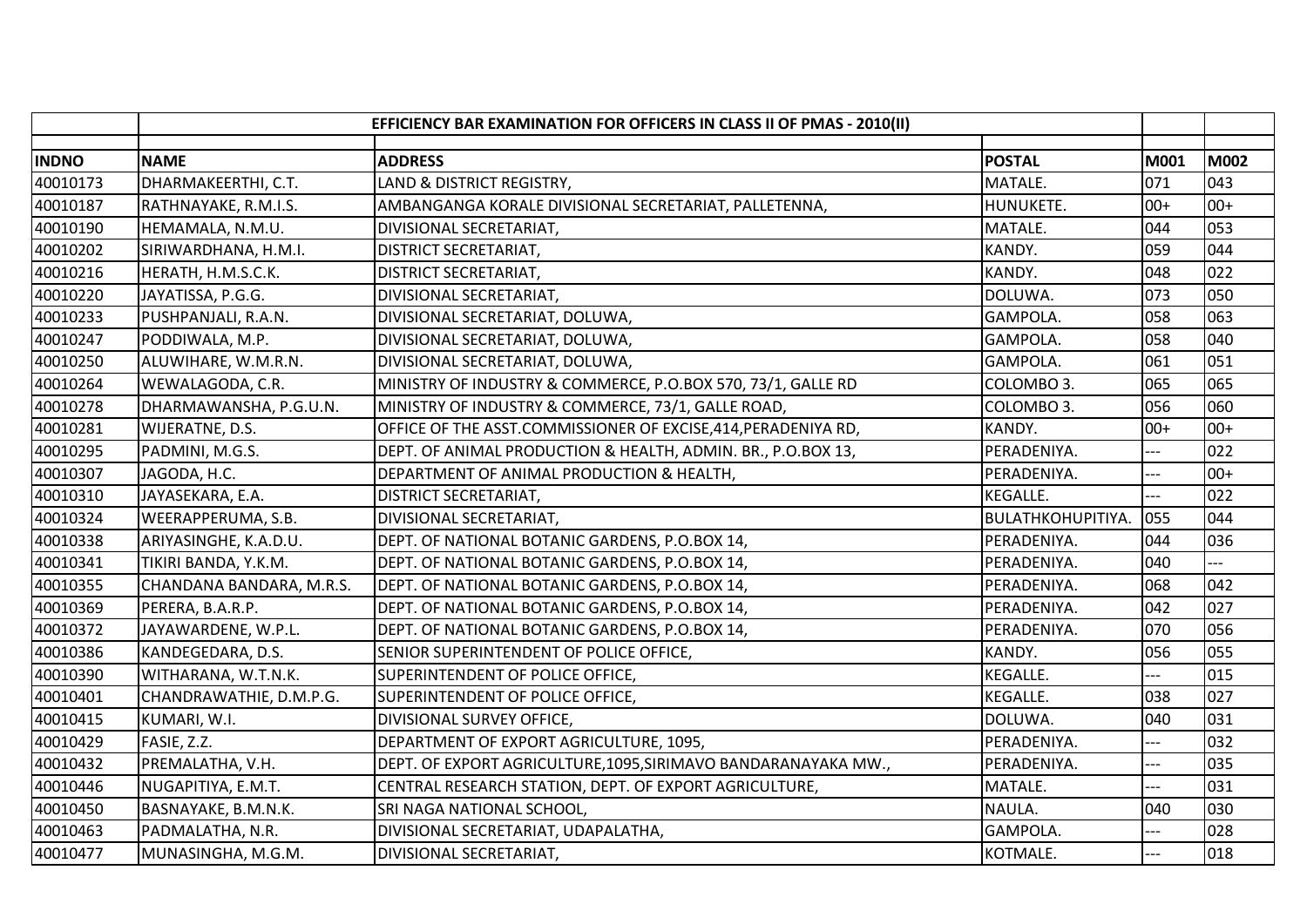|              |                                 | EFFICIENCY BAR EXAMINATION FOR OFFICERS IN CLASS II OF PMAS - 2010(II) |                 |       |       |
|--------------|---------------------------------|------------------------------------------------------------------------|-----------------|-------|-------|
| <b>INDNO</b> | <b>NAME</b>                     | <b>ADDRESS</b>                                                         | <b>POSTAL</b>   | M001  | M002  |
| 40010480     | RAJAPAKSHE, N.N.                | BIOMEDICAL ENGINEERING SERVICES, 27, DE SERAM PLACE,                   | COLOMBO 10.     | $00+$ | $00+$ |
| 40010494     | ALAHAKOON, M.G.D.K.             | DIVISIONAL SECRETARIAT,                                                | ARANAYAKE.      | 053   | 046   |
| 40010506     | BANDARA, K.M.P.S.               | DIVISIONAL SECRETARIAT,                                                | NUWARA ELIYA.   | 042   | 040   |
| 40010510     | MALLAWAARACHCHI, N.S.B.         | ALUTH MEDA GEDARA, WAWATANNA,                                          | GAMPOLA.        | 058   | 045   |
| 40010523     | RATHNAYAKE, R.M.D.S.            | DIVISIONAL SECRETARIAT,                                                | UDADUMBARA.     | 053   | 040   |
| 40010537     | RANKOTHGE, R.J.A.               | <b>DISTRICT SECRETARIAT,</b>                                           | MATALE.         | 049   | 045   |
| 40010540     | DISSANAYAKE, D.M.Y.S.           | <b>DISTRICT SECRETARIAT,</b>                                           | MATALE.         | 057   | $00+$ |
| 40010554     | HERATH, P.V.B.                  | UDAPALATHA DIVISIONAL SECRETARIAT,                                     | GAMPOLA.        | 048   | 032   |
| 40010568     | HEMANTHIE, W.M.D.               | DIVISIONAL SECRETARIAT, UDAPALATHA,                                    | GAMPOLA.        | 054   | 047   |
| 40010571     | KARUNANAYAKE, M.K.G.C.P.        | DIVISIONAL SECRETARIAT, UDAPALATHA,                                    | GAMPOLA.        | 040   | 022   |
| 40010585     | NANDANE, U.A.                   | 32/A, WALALA,                                                          | MENIKHINNA.     |       | 013   |
| 40010599     | GUNARATHNA, U.M.R.D.D.          | DIVISIONAL SECRETARIAT,                                                | <b>KEGALLE.</b> | 056   | 040   |
| 40010600     | PREMACHANDRA, E.G.B.N.          | KUNDASALE DIVISIONAL SECRETARIAT,                                      | MENIKHINNA.     | 062   | 035   |
| 40010614     | WIPULASENA, A.R.                | KUNDASALE DIVISIONAL SECRETARIAT,                                      | MENIKHINNA.     | 050   | 037   |
| 40010628     | SENEVIRATHNE, N.A.M.A.          | ESTABLISHMENT BRANCH, DISTRICT SECRETARIAT, P.O. BOX 17,               | KANDY.          | 048   | 014   |
| 40010631     | HAKMANA ARACHCHI, H.A.D.S.      | DIVISIONAL SECRETARIAT,                                                | YATAWATTA.      | $00+$ | $00+$ |
| 40010645     | LANSAKARA, L.G.I.N.             | <b>DISTRICT SURVEY OFFICE,</b>                                         | MATALE.         | 055   | 050   |
| 40010659     | GUNARATHNA, B.G.D.              | STATISTICAL BRANCH, KACHCHERI,                                         | <b>KEGALLE.</b> | $00+$ | $00+$ |
| 40010676     | WASANTHA KUMARI, E.G.           | DIVISIONAL SECRETARIAT,                                                | WILGAMUWA.      | 043   | 023   |
| 40010680     | RATNAYAKA, R.M.D.G.             | DIVISIONAL SECRETARIAT,                                                | WILGAMUWA.      | 055   | 043   |
| 40010693     | MALINIE, W.N.                   | POLICE OFFICE,                                                         | <b>KEGALLE.</b> | $---$ | 015   |
| 40010705     | KUMARI, H.K.C.P.                | POLICE OFFICE,                                                         | HATTON.         | $---$ | 021   |
| 40010719     | NELUMDENIYA, U.S.P.             | SENIOR SUPERINTENDENT OF POLICE OFFICE,                                | KANDY.          | 055   | 029   |
| 40010722     | HERATH, H.M.T.V.                | M/Y. YOUTH AFFAIRS 7 SKILLS DEVELOPMENT, NIPUNATHA PIYASA,             | COLOMBO 5.      | 051   | 036   |
| 40010736     | DE SILVA, C.K.                  | IRRIGATION ENGINEER'S OFFICE,                                          | NUWARA ELIYA.   | 035   | 011   |
| 40010740     | AMBADENIYA, A.R.D.B.            | RUBBER DEVELOPMENT DEPT., REGIONAL OFFICE,                             | KEGALLE.        | $---$ | 020   |
| 40010753     | <b>GNANAWATHIE MENIKE, P.R.</b> | RUBBER DEVELOPMENT DEPT., REGIONAL OFFICE,                             | <b>KEGALLE.</b> |       | 021   |
| 40010767     | PRIYANGIKA, K.L.                | 219/7, KOTTEGODA WATTA, ILUKWATTA,                                     | KADUGANNAWA.    | 080   | 060   |
| 40010770     | DILINI, J.M.                    | WASANA, MALWANA, POTHUKOLADENIYA,                                      | KEGALLE.        | 072   | 031   |
| 40010784     | PALLEGAMA, P.R.L.C.             | DEPUTY LAND COMMISSIONER'S OFFICE,                                     | POLONNARUWA.    | 044   | 026   |
| 40010798     | KUMARI, G.A.N.P.                | 26, SAMARAKOON HENA, PANWILATHENNA,                                    | GAMPOLA.        | 055   | 044   |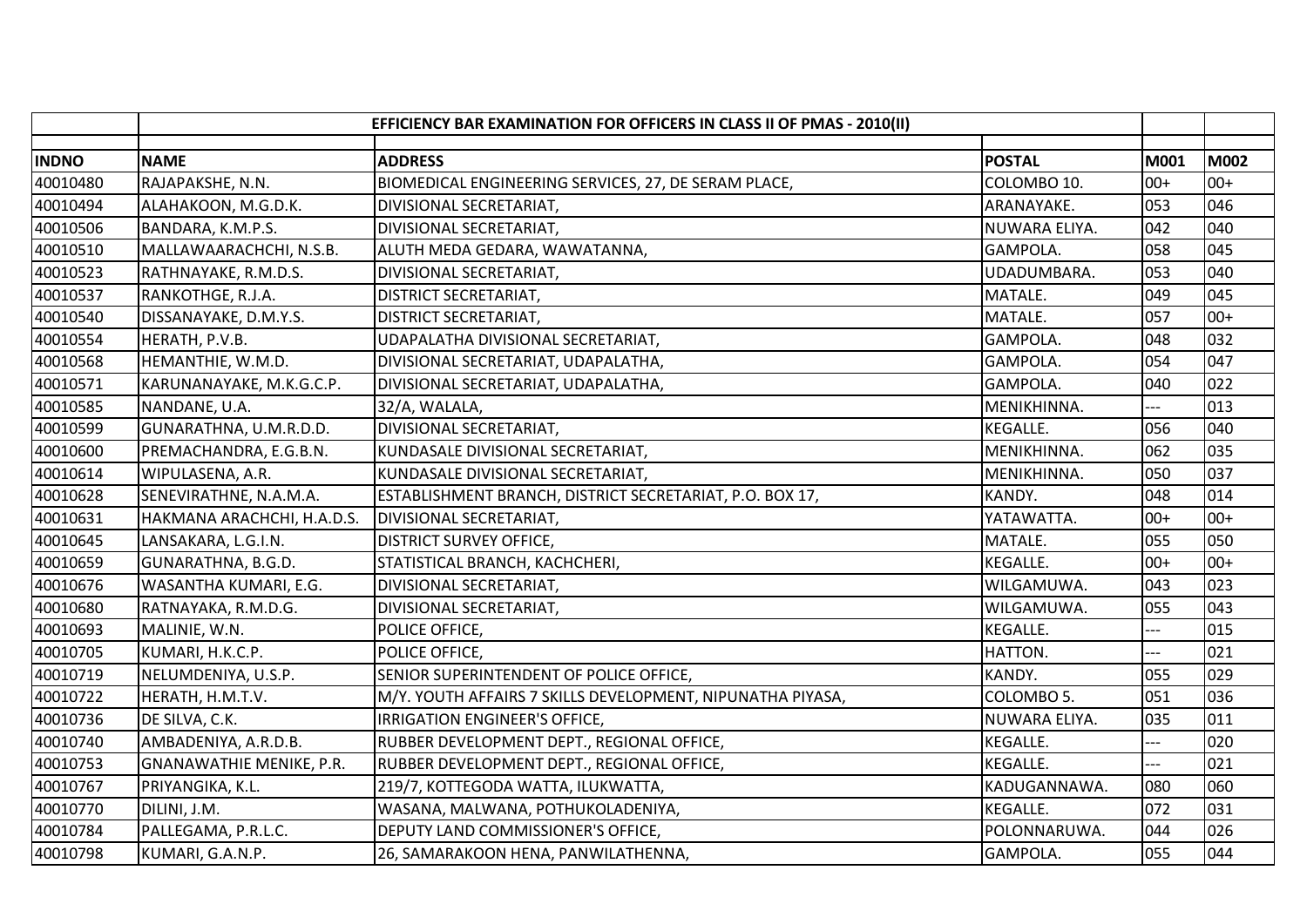|              | EFFICIENCY BAR EXAMINATION FOR OFFICERS IN CLASS II OF PMAS - 2010(II) |                                                            |                 |       |       |
|--------------|------------------------------------------------------------------------|------------------------------------------------------------|-----------------|-------|-------|
| <b>INDNO</b> | <b>NAME</b>                                                            | <b>ADDRESS</b>                                             | <b>POSTAL</b>   | M001  | M002  |
| 40010800     | KARUNATHILAKA, N.G.C.K.                                                | DIVISIONAL SECRETARIAT,                                    | UKUWELA.        | 063   | 052   |
| 40010813     | DASANAYAKE, W.G.W.P.K.                                                 | DIVISIONAL SECRETARIAT,                                    | UKUWELA.        | 063   | 035   |
| 40010827     | ANULAWATHIE, H.W.E.M.                                                  | <b>ELECTION OFFICE,</b>                                    | MATALE.         | $---$ | 024   |
| 40010830     | DISSANAYAKE, G.S.U.                                                    | 126/D, DEE AGALAWATTA, PANAWALA,                           | NITTAMBUWA.     | 057   | 035   |
| 40010844     | FERNANDO, A.S.H.                                                       | NORMANGUNATHILAKA MWT., AMBANPITIYA,                       | <b>KEGALLE.</b> | ---   | 033   |
| 40010858     | JAYATHILAKA, J.P.A.K.                                                  | DIVISIONAL FOREST OFFICE,                                  | KEGALLE.        | 048   | 029   |
| 40010861     | EKANAYAKE, E.M.C.M.                                                    | 936/14, NILAGAMA,                                          | DIGANA.         | 054   | 032   |
| 40010875     | EKANAYAKE, W.M.W.                                                      | IRRIGATION ENGINEER OFFICE, KANDY DIVISION,                | KUNDASALE.      | 051   | 035   |
| 40010889     | MALDENIYA, M.G.A.S.B.                                                  | RATTOTA DIVISIONAL SECRETARIAT, KAIKAWALA,                 | MATALE.         | 054   | 040   |
| 40010892     | CHANDRANI, H.G.                                                        | RATTOTA DIVISIONAL SECRETARIAT,                            | KAIKAWALA.      |       | 019   |
| 40010904     | SIRISENA, M.M.S.                                                       | RATTOTA DIVISIONAL SECRETARIAT,                            | KAIKAWALA.      | 054   | 052   |
| 40010918     | WEERASINGHE, J.L.M.G.S.S.L.M.                                          | RATTOTA DIVISIONAL SECRETARIAT, KAIKAWALA,                 | MATALE.         | 071   | 066   |
| 40010921     | LIYANAGE, M.M.P.N.                                                     | LAND REGISTRY,                                             | GAMPOLA.        | $00+$ | $00+$ |
| 40010935     | DE SILVA, L.A.W.R.                                                     | LAND AND DISTRICT REGISTRAR OFFICE,                        | MATALE.         |       | 022   |
| 40010949     | GUNASEKARA, D.G.C.N.                                                   | REGIONAL CONSERVARTER OF FOREST OFFICE, UDAPUSSALLAWA RD., | NUWARA ELIYA.   | 044   | 033   |
| 40010952     | DISSANAYAKE, P.R.                                                      | DIVISIONAL SECRETARIAT,                                    | POOJAPITIYA.    | $00+$ | $00+$ |
| 40010966     | DISSANAYAKE, D.M.S.K.                                                  | DIVISIONAL SECRETARIAT,                                    | HANGURANKETHA.  | $00+$ | $00+$ |
| 40010970     | SAMARAKOON, A.S.M.P.                                                   | DIVISIONAL SECRETARIAT,                                    | HANGURANKETHA.  |       | 006   |
| 40010983     | SENARATHNE, S.P.                                                       | DIVISIONAL SECRETARIAT,                                    | HANGURANKETHA.  | 054   | 031   |
| 40010997     | HEWAGE, J.                                                             | 32, BOP 317, THALPOTHA,                                    | POLONNARUWA.    | 057   | 046   |
| 40011009     | KUMARI, I.W.I.                                                         | DIVISIONAL SECRETARIAT, MEDADUMBARA,                       | TELDENIYA.      | $00+$ | $00+$ |
| 40011012     | RAJAPAKSHE, R.M.P.                                                     | DIVISIONAL SECRETARIAT, MEDADUMBARA,                       | THELDENIYA.     | 066   | 044   |
| 40011026     | HETTIARACHCHI, A.L.                                                    | DIVISIONAL SECRETARIAT, MEDADUMBARA,                       | TELDENIYA.      | 069   | 040   |
| 40011030     | WICKRAMASINGHE, B.W.G.                                                 | 207, GALLALUWA,                                            | MENIKHINNA.     | 035   |       |
| 40011043     | RATHNAYAKE, R.M.S.A.                                                   | DIVISIONAL SECRETARIAT OFFICE, MEDADUMBARA,                | THELDENIYA.     | $00+$ | $00+$ |
| 40011057     | MUDUNKOTUWA, B.P.                                                      | DIVISIONAL SECRETARIAT,                                    | NUWARA ELIYA.   | ---   | 034   |
| 40011060     | ANANDA, B.K.S.                                                         | DIVISIONAL SECRETARIAT,                                    | NUWARAELIYA.    | 048   | 021   |
| 40011074     | DASANAYAKA, D.M.A.                                                     | REGENOAL AGRICULTURAL RESEARCH & DEVELOPMENT CENTRE,       | ARALAGANWILA.   | 027   | 016   |
| 40011088     | VITHANAGE, H.D.                                                        | PA 14 BRANCH, DEPARTMENT OF AGRICULTURE,                   | PERADENIYA.     | 060   | 043   |
| 40011091     | RATHNAYAKE, R.M.C.K.                                                   | PLANT GENETIC RESOURCES CENTRE, P.O.BOX 59, GANNORUWA,     | PERADENIYA.     | $---$ | 027   |
| 40011117     | RUPASINGHE, R.P.G.                                                     | PATHDUMBARA TECHNICAL COLLEGE, NAWAYALATHENA,              | KATUGASTOTA.    | $00+$ | $00+$ |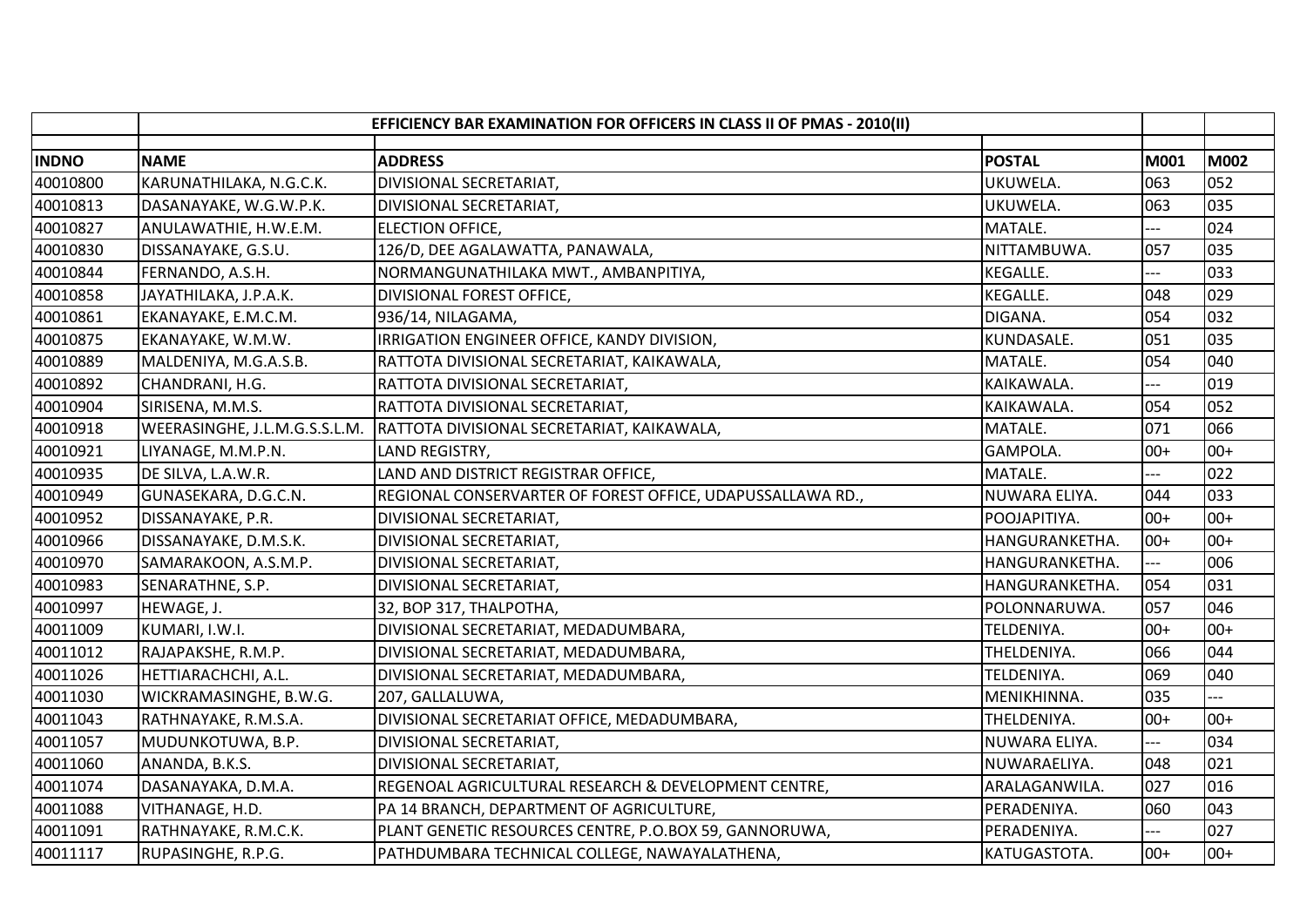|              |                        | EFFICIENCY BAR EXAMINATION FOR OFFICERS IN CLASS II OF PMAS - 2010(II) |                |       |             |
|--------------|------------------------|------------------------------------------------------------------------|----------------|-------|-------------|
| <b>INDNO</b> | <b>NAME</b>            | <b>ADDRESS</b>                                                         | <b>POSTAL</b>  | M001  | <b>M002</b> |
| 40011120     | JAYASINGHE, P.G.N.N.   | FINANCIAL MANAGEMENT BRANCH, DEPT. OF AGRICULTURE,                     | PERADENIYA.    | 058   | 044         |
| 40011134     | KODAGODA, D.P.         | 317/73, SAMADI MAWATHA, MAHAKANDA,                                     | HINDAGALA.     | 067   | 051         |
| 40011148     | ARIYAWATHIE, M.G.      | SOCIO ECONOMICS & PLANING CENTRE, DEPT. OF AGRICULTURAL,               | PERADENIYA.    | 063   | 048         |
| 40011151     | LIYANAGE, L.H.         | DIVISIONAL SECRETARIAT, HARISPATTUWA, KURUNEGALA RD.,                  | NUGAWELA.      | 076   | 040         |
| 40011165     | KUMARI, R.M.D.N.       | PROJECT ACCOUNT BRANCH, DEPT. OF AGRICULTURE,                          | PERADENIYA.    | 066   | 053         |
| 40011179     | NILANTHI, S.H.         | SEED & PLANTING MATERIAL DEVELOPMENT CENTRE, DEPT. OF AGRI.,           | PERADENIYA.    | ---   | 028         |
| 40011182     | ATHAUDA, A.M.N.P.      | SEED & PLANTING MATERIAL DEVELOPMENT CENTRE, DEPT. OF AGRI.,           | PERADENIYA.    | ---   | 016         |
| 40011196     | SUGATH CHANDANA, R.M.  | ADMINISTRATION BRANCH 4, DEPARTMENT OF AGRICULTURE,                    | PERADENIYA.    |       | 023         |
| 40011208     | KARUNARATHNA, R.M.A.D. | DIVISIONAL SURVEY OFFICE, GURUDENIYA ROAD, AMPITIYA,                   | KANDY.         | 052   | 035         |
| 40011211     | KURUPPU, D.M.          | DISTRICT SURVEY OFFICE, RATHABELAWATTA ROAD,                           | KEGALLE.       | 057   | 040         |
| 40011225     | RAJARATHNA, K.K.C.     | 71B, GIRAGAMA,                                                         | PILIMATALAWA.  | 064   | 044         |
| 40011239     | ABEYKOON, D.K.K.       | GALPOTHUYAYA, AMBAGAMUWA,                                              | UDABULATHGAMA. | $00+$ | $00+$       |
| 40011242     | GODAGE, M.G.N.S.       | FINANCE DIVISION, DEPARTMENT OF AGRICULTURE,                           | PERADENIYA.    | 064   | 052         |
| 40011256     | PERERA, M.H.           | 30, MANGALA ROAD,                                                      | KALUBOWILA.    | $00+$ | $00+$       |
| 40011260     | LAKMALI, D.K.P.N.      | ADVANCE ACCOUNT BRANCH, DEPT., OF AGRICULTURE,                         | PERADENIYA.    | 065   | 048         |
| 40011273     | DILHANI, G.K.G.W.      | SEED & PLANTING MATERIAL DEVELOPMENT CENTRE, DEPT. OF AGRI.,           | PERADENIYA.    | 053   | 053         |
| 40011287     | WITHARANAGE, S.U.      | DEPARTMENT OF AGRICULTURE, P.O. BOX 1,                                 | PERADENIYA.    | 065   | 059         |
| 40011290     | RATNAYAKE, R.M.I.M.M.  | SEED & PLANTING MATERIAL DEVELOPMENT CENTER,                           | PERADENIYA.    | ---   | 023         |
| 40011302     | LIYANAGADARA, L.G.N.M. | UDUNUWARA DIVISIONAL SECRETARIAT, DAULAGALA,                           | HANDESSA.      | 057   | 036         |
| 40011316     | SAMARANAYAKE, W.F.R.L. | DIVISIONAL SECRETARIAT, UDUNUWARA, DAULAGALA,                          | HANDESSA.      | 055   | 040         |
| 40011320     | SWARNAPALI, S.H.A.     | DIVISIONAL SECRETARIAT, UDUNUWARA, DAULAGALA,                          | HANDESSA.      | 057   | 047         |
| 40011333     | LIYANAGE, A.L.D.S.     | NEUGALA ROAD, YATAWATTA,                                               | MATALE.        | 053   | 044         |
| 40011347     | JAYATHILAKE, G.G.D.G.  | DEPT. OF IMMIGRATION & EMIGRATION, REGIONAL OFFICE,                    | ANURADHAPURA.  | 071   | 062         |
| 40011350     | WARKISHTA, J.I.        | DIVISIONAL SECRETARIAT, AMBAGAMUWA KORALAYA,                           | GINITHHENA.    | 060   | 054         |
| 40011364     | DAULAGALA, H.M.A.K.    | DEPT. OF NATIONAL BOTANICAL GARDENS, P.O. BOX 14,                      | PERADENIYA.    | 054   | 041         |
| 40011378     | KARUNARATHNA, P.S.P.   | DEPT. OF NATIONAL BOTANICAL GARDENS, P.O. BOX 14,                      | PERADENIYA.    | ---   | $00+$       |
| 40011381     | KUMARI, B.M.A.         | DEPT. OF NATIONAL BOTANICAL GARDENS, P.O. BOX 14,                      | PERADENIYA.    | ---   | 023         |
| 40011395     | KOTALAWALA, K.C.D.     | PATHADUMBARA TECHNICAL COLLEGE, NAWAYALATHENNA,                        | KATUGASTOTA.   | ---   | 031         |
| 40011407     | SAMARASINGHE, W.M.K.J. | 127/1, ASIRI, NARANGAMMANA,                                            | KADUGANNAWA.   | 061   | 058         |
| 40011410     | PREMATHILAKA, D.W.N.   | GALLALLA, DEWANAGALA,                                                  | MAWANELLA.     | $00+$ | $00+$       |
| 40011424     | WIJELATHA, T.M.P.S.    | ENGINEERING DIVISION, DEPARTMENT OF AGRICULTURE,                       | PERADENIYA.    | 055   | 042         |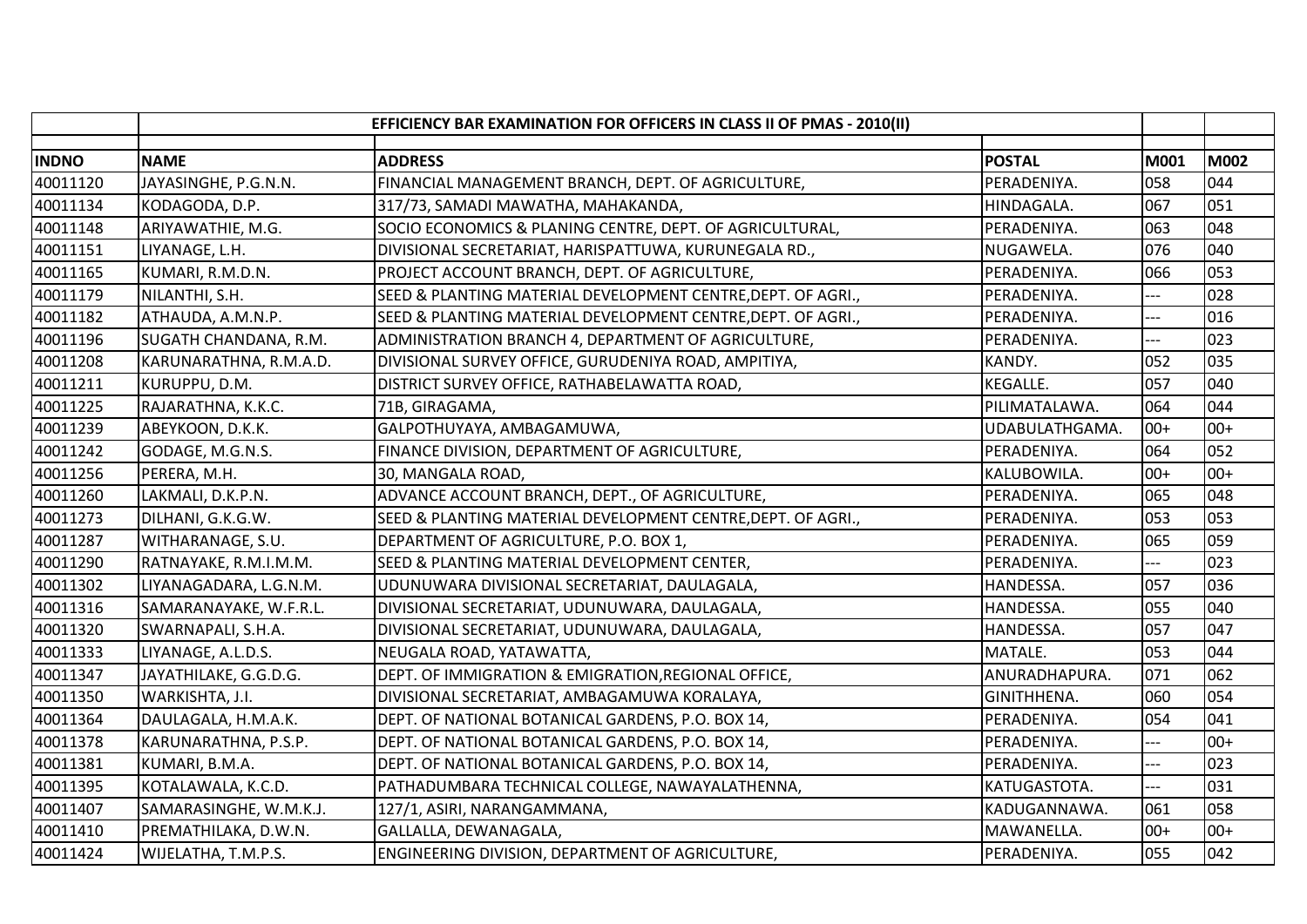| <b>INDNO</b><br><b>NAME</b><br><b>ADDRESS</b><br><b>POSTAL</b><br>M001<br><b>M002</b><br>048<br>057<br>40011438<br>WIJETHUNGE, R.S.C.<br>KANDY.<br>2, 99, KULUGAMMANA,<br>SEED CETIFICATION & PLANT PROTECTION CENTRE, P.BOX 74,<br>021<br>40011441<br>GANNORUWA.<br>MATIWALAKUMBURA, W.S.<br>---<br>028<br>40011455<br>HERATH, H.M.M.S.S.M.<br>EXTENSION & TRAINING DIVISION, DEPARTMENT OF AGRICULTURE,<br>PERADENIYA.<br>059<br>024<br>40011469<br>RANATUNGE, R.M.N.P.K.<br>CHRIST CHURCH COLLEGE,<br>MATALE.<br>029<br>40011472<br>MATALE.<br>RAJUGAMUWA, R.C.M.<br>CHRIST CHURCH COLLEGE,<br><br>40011486<br>009<br>SARATH BANDARA, M.W.<br>DIVISIONAL SECRETARIAT OFFICE, PALLEPOLA,<br>MATALE.<br>037<br>40011490<br>WANASINGHE, W.M.E.G.U.R.<br>19A, MEDABEDDA, KARAMBAGOLLE, WASALCOTTE,<br>GALEWELA.<br>068<br>40011501<br>KANDY.<br>012<br>ABEYSINGHA MENIKE, A.K.R.<br>DHARMARAJA COLLEGE,<br>$00+$<br>40011515<br>$00+$<br>KEKULANDARA, K.M.P.G.W.K.<br>DIVISIONAL SECRETARIAT,<br>DELTOTA.<br>030<br>40011529<br>063<br>MUNASINGHE, P.D.G.S.S.<br>81, RUSIGAMA, IHALAGAMA,<br>PALLEPOLA.<br>058<br>40011532<br>WICKRAMASINGHE, E.R.W.S.M.R. 9TH MILE POST, THALAGODA JUNCTION,<br>MATALE.<br>059<br>035<br>40011546<br>DASANAYAKE, D.M.U.L.B.<br>92, POTTILA,<br>UDUWA.<br>$-$<br>065<br>40011550<br>DIVISIONAL SECRETARIAT, LANKAPURA, THALPOTHA,<br>066<br>PADMINI, M.M.Y.<br>POLONNARUWA. | EFFICIENCY BAR EXAMINATION FOR OFFICERS IN CLASS II OF PMAS - 2010(II) |  |  |  |  |  |
|------------------------------------------------------------------------------------------------------------------------------------------------------------------------------------------------------------------------------------------------------------------------------------------------------------------------------------------------------------------------------------------------------------------------------------------------------------------------------------------------------------------------------------------------------------------------------------------------------------------------------------------------------------------------------------------------------------------------------------------------------------------------------------------------------------------------------------------------------------------------------------------------------------------------------------------------------------------------------------------------------------------------------------------------------------------------------------------------------------------------------------------------------------------------------------------------------------------------------------------------------------------------------------------------------------------------------------------------------------------------------------------------------------|------------------------------------------------------------------------|--|--|--|--|--|
|                                                                                                                                                                                                                                                                                                                                                                                                                                                                                                                                                                                                                                                                                                                                                                                                                                                                                                                                                                                                                                                                                                                                                                                                                                                                                                                                                                                                            |                                                                        |  |  |  |  |  |
|                                                                                                                                                                                                                                                                                                                                                                                                                                                                                                                                                                                                                                                                                                                                                                                                                                                                                                                                                                                                                                                                                                                                                                                                                                                                                                                                                                                                            |                                                                        |  |  |  |  |  |
|                                                                                                                                                                                                                                                                                                                                                                                                                                                                                                                                                                                                                                                                                                                                                                                                                                                                                                                                                                                                                                                                                                                                                                                                                                                                                                                                                                                                            |                                                                        |  |  |  |  |  |
|                                                                                                                                                                                                                                                                                                                                                                                                                                                                                                                                                                                                                                                                                                                                                                                                                                                                                                                                                                                                                                                                                                                                                                                                                                                                                                                                                                                                            |                                                                        |  |  |  |  |  |
|                                                                                                                                                                                                                                                                                                                                                                                                                                                                                                                                                                                                                                                                                                                                                                                                                                                                                                                                                                                                                                                                                                                                                                                                                                                                                                                                                                                                            |                                                                        |  |  |  |  |  |
|                                                                                                                                                                                                                                                                                                                                                                                                                                                                                                                                                                                                                                                                                                                                                                                                                                                                                                                                                                                                                                                                                                                                                                                                                                                                                                                                                                                                            |                                                                        |  |  |  |  |  |
|                                                                                                                                                                                                                                                                                                                                                                                                                                                                                                                                                                                                                                                                                                                                                                                                                                                                                                                                                                                                                                                                                                                                                                                                                                                                                                                                                                                                            |                                                                        |  |  |  |  |  |
|                                                                                                                                                                                                                                                                                                                                                                                                                                                                                                                                                                                                                                                                                                                                                                                                                                                                                                                                                                                                                                                                                                                                                                                                                                                                                                                                                                                                            |                                                                        |  |  |  |  |  |
|                                                                                                                                                                                                                                                                                                                                                                                                                                                                                                                                                                                                                                                                                                                                                                                                                                                                                                                                                                                                                                                                                                                                                                                                                                                                                                                                                                                                            |                                                                        |  |  |  |  |  |
|                                                                                                                                                                                                                                                                                                                                                                                                                                                                                                                                                                                                                                                                                                                                                                                                                                                                                                                                                                                                                                                                                                                                                                                                                                                                                                                                                                                                            |                                                                        |  |  |  |  |  |
|                                                                                                                                                                                                                                                                                                                                                                                                                                                                                                                                                                                                                                                                                                                                                                                                                                                                                                                                                                                                                                                                                                                                                                                                                                                                                                                                                                                                            |                                                                        |  |  |  |  |  |
|                                                                                                                                                                                                                                                                                                                                                                                                                                                                                                                                                                                                                                                                                                                                                                                                                                                                                                                                                                                                                                                                                                                                                                                                                                                                                                                                                                                                            |                                                                        |  |  |  |  |  |
|                                                                                                                                                                                                                                                                                                                                                                                                                                                                                                                                                                                                                                                                                                                                                                                                                                                                                                                                                                                                                                                                                                                                                                                                                                                                                                                                                                                                            |                                                                        |  |  |  |  |  |
|                                                                                                                                                                                                                                                                                                                                                                                                                                                                                                                                                                                                                                                                                                                                                                                                                                                                                                                                                                                                                                                                                                                                                                                                                                                                                                                                                                                                            |                                                                        |  |  |  |  |  |
|                                                                                                                                                                                                                                                                                                                                                                                                                                                                                                                                                                                                                                                                                                                                                                                                                                                                                                                                                                                                                                                                                                                                                                                                                                                                                                                                                                                                            |                                                                        |  |  |  |  |  |
| 052<br>062<br>40011563<br>POLONNARUWA.<br>JAYASENA, N.G.A.P.K.<br>DIVISIONAL SECRETARIAT, LANKAPURA, THALPOTHA,                                                                                                                                                                                                                                                                                                                                                                                                                                                                                                                                                                                                                                                                                                                                                                                                                                                                                                                                                                                                                                                                                                                                                                                                                                                                                            |                                                                        |  |  |  |  |  |
| 031<br>40011577<br>057<br>CHULALATHA, K.R.<br>KATUGASTOTA.<br>193/1A, UDUWAWALA,                                                                                                                                                                                                                                                                                                                                                                                                                                                                                                                                                                                                                                                                                                                                                                                                                                                                                                                                                                                                                                                                                                                                                                                                                                                                                                                           |                                                                        |  |  |  |  |  |
| $00+$<br>40011580<br>LIYANAGODA, Y.P.K.<br>14B, KOTUWEGEDARA,<br>$00+$<br>MATALE.                                                                                                                                                                                                                                                                                                                                                                                                                                                                                                                                                                                                                                                                                                                                                                                                                                                                                                                                                                                                                                                                                                                                                                                                                                                                                                                          |                                                                        |  |  |  |  |  |
| 053<br>40011594<br>066<br>BULANAWEWA, B.G.K.R.K.<br>DIVISIONAL SECRETARIAT,<br>DAMBULLA.                                                                                                                                                                                                                                                                                                                                                                                                                                                                                                                                                                                                                                                                                                                                                                                                                                                                                                                                                                                                                                                                                                                                                                                                                                                                                                                   |                                                                        |  |  |  |  |  |
| 036<br>40011606<br>DEPARTMENT OF AGRARIAN DEVELOPMENT, JAYATHILAKA MAWATHA,<br>057<br>MADUSHANKA, W.G.R.S.<br>NUWARA ELIYA.                                                                                                                                                                                                                                                                                                                                                                                                                                                                                                                                                                                                                                                                                                                                                                                                                                                                                                                                                                                                                                                                                                                                                                                                                                                                                |                                                                        |  |  |  |  |  |
| 050<br>050<br>40011610<br>DISSANAYAKA, E.G.S.L.<br>GALAGEDARA.<br>DIVISIONAL SECRETARIAT, TUMPANE,                                                                                                                                                                                                                                                                                                                                                                                                                                                                                                                                                                                                                                                                                                                                                                                                                                                                                                                                                                                                                                                                                                                                                                                                                                                                                                         |                                                                        |  |  |  |  |  |
| 016<br>40011623<br>ATHAUDA, A.M.E.M.<br>DIVISIONAL SECRETARIAT, TUMPANE,<br>GALAGEDARA.<br>---                                                                                                                                                                                                                                                                                                                                                                                                                                                                                                                                                                                                                                                                                                                                                                                                                                                                                                                                                                                                                                                                                                                                                                                                                                                                                                             |                                                                        |  |  |  |  |  |
| 027<br>40011637<br>THAMBAWITA, D.R.J.C.<br>POLICE OFFICE,<br>KEGALLE.<br>---                                                                                                                                                                                                                                                                                                                                                                                                                                                                                                                                                                                                                                                                                                                                                                                                                                                                                                                                                                                                                                                                                                                                                                                                                                                                                                                               |                                                                        |  |  |  |  |  |
| FOOD RESEARCH UNIT, 53, GANNORUWA,<br>021<br>40011640<br>RATNAKUMARI, R.M.R.<br>PERADENIYA.<br>043                                                                                                                                                                                                                                                                                                                                                                                                                                                                                                                                                                                                                                                                                                                                                                                                                                                                                                                                                                                                                                                                                                                                                                                                                                                                                                         |                                                                        |  |  |  |  |  |
| 038<br>014<br>40011654<br>KANTHI, A.G.<br>DEPARTMENT OF AGRICULTURE, FINANCE DIVISION,<br>PERADENIYA.                                                                                                                                                                                                                                                                                                                                                                                                                                                                                                                                                                                                                                                                                                                                                                                                                                                                                                                                                                                                                                                                                                                                                                                                                                                                                                      |                                                                        |  |  |  |  |  |
| 013<br>40011668<br>WANASINGHE, C.S.D.<br>MAWANELLA.<br>PALEGODA ROAD, MEDERIGAMA,                                                                                                                                                                                                                                                                                                                                                                                                                                                                                                                                                                                                                                                                                                                                                                                                                                                                                                                                                                                                                                                                                                                                                                                                                                                                                                                          |                                                                        |  |  |  |  |  |
| 034<br>40011671<br>WANASUNDARA, W.A.P.<br>DEPT. OF IMMIGRATION & EMIGRATION, SANGARAJA MAWATHA,<br>KANDY.<br>$--$                                                                                                                                                                                                                                                                                                                                                                                                                                                                                                                                                                                                                                                                                                                                                                                                                                                                                                                                                                                                                                                                                                                                                                                                                                                                                          |                                                                        |  |  |  |  |  |
| 050<br>40011685<br>WIJESEKARA, A.R.M.S.R.K.M.<br>DEPT. OF BUILDINGS, CHIEF ENGINEERS OFFICE, 113,<br>KANDY.<br>078                                                                                                                                                                                                                                                                                                                                                                                                                                                                                                                                                                                                                                                                                                                                                                                                                                                                                                                                                                                                                                                                                                                                                                                                                                                                                         |                                                                        |  |  |  |  |  |
| 026<br>40011699<br>PREMATHILAKE, S.M.N.<br>285/B, EDANDUWAWA,<br>PERADENIYA.                                                                                                                                                                                                                                                                                                                                                                                                                                                                                                                                                                                                                                                                                                                                                                                                                                                                                                                                                                                                                                                                                                                                                                                                                                                                                                                               |                                                                        |  |  |  |  |  |
| 020<br>40011700<br>DAMAYANTHE, E.G.C.<br>DIVISIONAL SECRETARIAT,<br>MAWANELLA.<br>---                                                                                                                                                                                                                                                                                                                                                                                                                                                                                                                                                                                                                                                                                                                                                                                                                                                                                                                                                                                                                                                                                                                                                                                                                                                                                                                      |                                                                        |  |  |  |  |  |
| 40011714<br>$00+$<br>ATHUKORALA, A.D.C.<br>DIVISIONAL SECRETARIAT,<br>MAWANELLA.<br>$---$                                                                                                                                                                                                                                                                                                                                                                                                                                                                                                                                                                                                                                                                                                                                                                                                                                                                                                                                                                                                                                                                                                                                                                                                                                                                                                                  |                                                                        |  |  |  |  |  |
| 40011728<br>$00+$<br>TENNAKOON, T.M.G.<br>NUWARA GEDARA,<br>HEMMATHAGAMA.<br>$-$                                                                                                                                                                                                                                                                                                                                                                                                                                                                                                                                                                                                                                                                                                                                                                                                                                                                                                                                                                                                                                                                                                                                                                                                                                                                                                                           |                                                                        |  |  |  |  |  |
| 40011731<br>ALAHAKOON HAMINE, K.<br>LAND & DISTRICT REGISTRAR OFFICE,<br>KANDY.<br>037                                                                                                                                                                                                                                                                                                                                                                                                                                                                                                                                                                                                                                                                                                                                                                                                                                                                                                                                                                                                                                                                                                                                                                                                                                                                                                                     |                                                                        |  |  |  |  |  |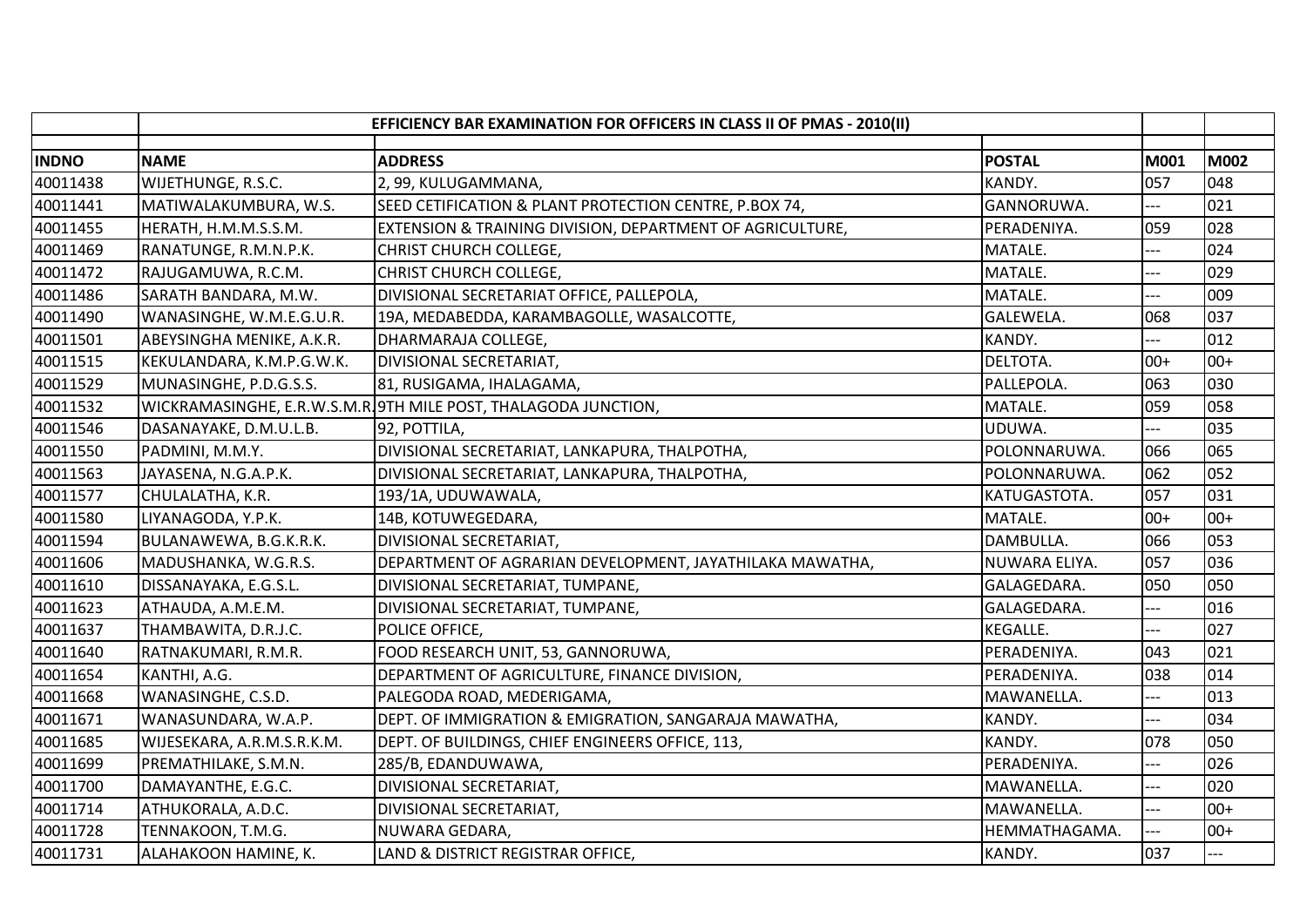|              |                          | EFFICIENCY BAR EXAMINATION FOR OFFICERS IN CLASS II OF PMAS - 2010(II) |                     |       |             |
|--------------|--------------------------|------------------------------------------------------------------------|---------------------|-------|-------------|
| <b>INDNO</b> | <b>NAME</b>              | <b>ADDRESS</b>                                                         | <b>POSTAL</b>       | M001  | <b>M002</b> |
| 40011745     | YATAWARA, B.N.A.         | IRRIGATION ENGINEER OFFICE, M.C. ROAD,                                 | MATALE.             |       | 021         |
| 40011759     | BASNAYAKE, B.M.I.        | IRRIGATION ENGINEERS OFFICE,                                           | DAMBULLA.           |       | 017         |
| 40011762     | SAGARIKA, I.D.A.         | DISTRICT LABOUR OFFICE,                                                | KANDY SOUTH.        | 068   | 043         |
| 40011776     | NIROSHANI, S.W.J.        | LABOUR TRIBUNAL, 39, PALAPATHWALA,                                     | MATALE.             | 069   | 043         |
| 40011780     | MALSHINI, K.B.N.         | LABOUR TRIBUNAL, 09, COURT COMPLEX,                                    | NUWARA ELIYA.       | 068   | 031         |
| 40011793     | MALIKA, D.L.H.S.         | LABOUR TRIBUNAL, 39, PALAPATHWELA,                                     | MATALE.             | ---   | 022         |
| 40011805     | LEKAMGE, P.L.S.S.K.B.    | CENTRAL ZONAL LABOUR OFFICE, 111/2, YATINUWARA VEEDIYA,                | KANDY.              | 075   | 035         |
| 40011819     | DISSANAYAKE, U.A.N.P.    | CENTRAL ZONAL LABOUR OFFICE, 111/2, YATINUWARA VEEDIYA,                | KANDY.              | 086   | 054         |
| 40011822     | GAMAGE, T.G.S.           | <b>DISTRICT LABOUR OFFICE,</b>                                         | NUWARA ELIYA.       | 053   | 044         |
| 40011836     | WIJESINGHE, W.A.D.D.     | <b>DISTRICT LABOUR OFFICE,</b>                                         | MATALE.             |       | 041         |
| 40011840     | KULATUNGE, H.W.P.        | <b>DISTRICT LABOUR OFFICE,</b>                                         | MATALE.             | ---   | 028         |
| 40011853     | NILUKA, K.A.S.           | KANDY NORTH DISTRICT LABOUR OFFICE, YATINUWARA STREET,                 | KANDY.              | 073   | 022         |
| 40011867     | CHANDRIKA, W.G.K.        | DISTRICT LABOUR OFFICE, KANDY SOUTH,                                   | KANDY.              | 034   | 033         |
| 40011870     | PERERA, R.H.T.D.         | <b>DISTRICT LABOUR OFFICE,</b>                                         | <b>KANDY NORTH.</b> | 057   | 025         |
| 40011884     | KUMARIEHAMY, T.M.H.      | 241/E, ARTHER WATTA, PENIDENIYA,                                       | PERADENIYA.         |       | 025         |
| 40011898     | WARAKAULLA, W.H.M.S.K.   | <b>TEACHING HOSPITAL,</b>                                              | PERADENIYA.         | ---   | 025         |
| 40011900     | KUMARI, H.M.S.D.         | <b>GENERAL HOSPITAL,</b>                                               | KANDY.              | 040   | 014         |
| 40011913     | DISSANAYAKA, I.P.K.      | <b>TEACHING HOSPITAL,</b>                                              | KANDY.              |       | 041         |
| 40011927     | NAWARATHNA, M.U.M.A.     | <b>GENERAL HOSPITAL,</b>                                               | KANDY.              | 046   | 037         |
| 40011930     | MUDUGAMUWA, M.A.I.       | <b>GENERAL HOSPITAL,</b>                                               | KANDY.              | 040   |             |
| 40011944     | WASANTHA KUMARA, K.D.    | <b>GENERAL HOSPITAL,</b>                                               | KANDY.              | 054   | $00+$       |
| 40011958     | MEEGASDENIYA, P.K.       | <b>TEACHING HOSPITAL,</b>                                              | KANDY.              | $---$ | 025         |
| 40011961     | RATHNATHILAKE, R.M.S.    | <b>GENERAL HOSPITAL,</b>                                               | KANDY.              |       | 024         |
| 40011975     | RATNAYAKE, R.M.C.S.K.    | <b>GENERAL HOSPITAL,</b>                                               | KANDY.              | 037   | 015         |
| 40011989     | KUMARA, U.A.G.S.I.       | <b>GENARAL HOSPITAL,</b>                                               | KANDY.              | $---$ | 037         |
| 40011992     | RAJAKARUNA, T.           | <b>GENERAL HOSPITAL,</b>                                               | KANDY.              | 045   | 024         |
| 40012004     | UPALATHA, A.G.A.         | <b>GENERAL TEACHING HOSPITAL,</b>                                      | KANDY.              |       | 041         |
| 40012018     | DE SILVA, A.L.J.         | <b>TEACHING HOSPITAL,</b>                                              | PERADENIYA.         | ---   | 020         |
| 40012021     | NANDA KUMARI, D.K.       | <b>TEACHING HOSPITAL,</b>                                              | PERADENIYA.         | ---   | 034         |
| 40012035     | BANDARA MENIKE, D.M.K.G. | 6A/1, ILPEMADA, MINIGAMUWA,                                            | KANDY.              | 042   | 028         |
| 40012049     | HERATH, P.H.M.K.N.K.     | 124, NEHINIWELA,                                                       | THALATHUOYA.        | 021   | 015         |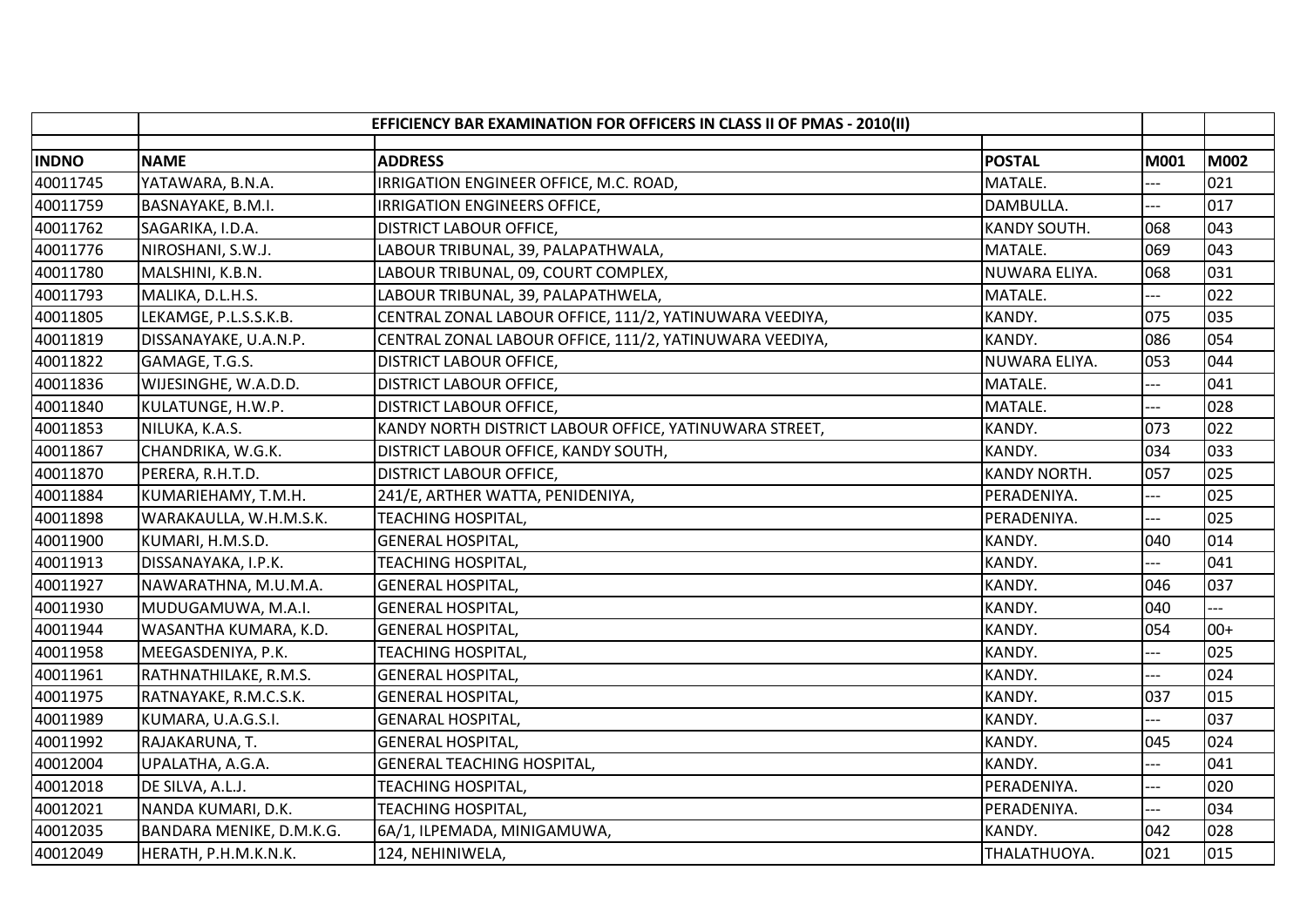|              | EFFICIENCY BAR EXAMINATION FOR OFFICERS IN CLASS II OF PMAS - 2010(II) |                                                                |                 |       |             |
|--------------|------------------------------------------------------------------------|----------------------------------------------------------------|-----------------|-------|-------------|
|              |                                                                        |                                                                |                 |       |             |
| <b>INDNO</b> | <b>NAME</b>                                                            | <b>ADDRESS</b>                                                 | <b>POSTAL</b>   | M001  | <b>M002</b> |
| 40012052     | ABEYRATHNA, I.N.D.                                                     | <b>BASE HOSPITAL,</b>                                          | GAMPOLA.        |       | 029         |
| 40012066     | WEERASINGHE, D.S.M.                                                    | <b>GENERAL HOSPITAL,</b>                                       | NUWARA ELIYA.   | 063   | 043         |
| 40012070     | WIJERATHNA, G.R.                                                       | <b>GENERAL HOSPITAL,</b>                                       | <b>KEGALLE.</b> |       | 030         |
| 40012083     | WEERAKOON, S.M.K.                                                      | DISTRICT DIRECTOR OF HEALTH SERVICES,                          | POLONNARUWA.    |       | 027         |
| 40012097     | FERNANDO, D.D.O.                                                       | <b>GENERAL HOSPITAL,</b>                                       | KEGALLE.        |       | 035         |
| 40012109     | KUMARIHAMY, R.M.I.                                                     | RAJASINGHE CENTRAL COLLEGE,                                    | RUWANWELLA.     | 034   | 051         |
| 40012112     | SHAMIL, M.S.M.                                                         | CENTRAL ADMI.BRANCH, M/Y OF HEALTH, BADDEGAMA WIMALAWANSA MWT. | COLOMBO 10.     | 066   | 040         |
| 40012126     | SHANMUGARAJAH, P.P.                                                    | LAND AND DISTRICT REGISTRAR OFFICE,                            | NUWARA ELIYA.   |       | $00+$       |
| 40012130     | WASEELA UMMA, P.M.                                                     | HARISPATTUWA DIVISIONAL SECRETARIAT,                           | KURUNEGALA.     | 060   |             |
| 40012143     | PAUL, S.C.                                                             | DIVISIONAL SECRETARIAT,                                        | NUWARA ELIYA.   | 067   | 058         |
| 40012157     | YASOTHA, A.                                                            | DIVISIONAL SECRETARIAT,                                        | NUWARA ELIYA.   | $00+$ | 022         |
| 40012160     | SITHY AZMIYA, M.T.                                                     | DIVISIONAL SECRETARY, DIVISIONAL SECRETARIAT,                  | POOJAPITIYA.    | 071   | 066         |
| 40012174     | KEERTHIKA, M.                                                          | DIVISIONAL SECRETARIAT,                                        | UKUWELA.        | $00+$ | $00+$       |
| 40012188     | ALLIMALAR, P.                                                          | REGIONAL DIRECTOR OF IRRIGATION OFFICE,                        | KUNDASALE.      |       | 029         |
| 40012191     | DHARSHANY, S.M.                                                        | DIVISIONAL SECRETARIAT,                                        | UKUWELA.        | 048   | 047         |
| 40012203     | NOORUL INAYA, M.L.                                                     | 10/A, WATTEGEDARA,                                             | POLGOLLA.       | $---$ | 036         |
| 40012680     | PRIYADARSHANI, J.U.                                                    | M/Y.OF PUBLIC ADMINISTRATION & HOME AFFAIRS, INDIPENDENCE SQ.  | COLOMBO 7.      | 078   | 065         |
| 40012694     | SRIYALATHA, H.N.                                                       | <b>ASST. SUPIRINTENDENTS OFFICE,</b>                           | AMBALANGODA.    | $00+$ | $00+$       |
| 40012706     | AMARASEKARA, A.M.C.J.                                                  | JANADARA MAWATHA, IHALAGODA,                                   | AKMEEMANA.      | 063   | 059         |
| 40012710     | WARNAKULASURIYA, L.S.                                                  | 73/2, NAVINNA ROAD, ULUVITIKE,                                 | GALLE.          | 069   | 065         |
| 40012723     | GUNASINGHE, H.V.T.D.                                                   | DIVISIONAL SECRETARIAT,                                        | HABARADUWA.     | 057   | 056         |
| 40012737     | KUMARI, M.D.A.P.                                                       | DIVISIONAL SECRETARIAT,                                        | HABARADUWA.     | $00+$ | $00+$       |
| 40012740     | HELLARAWA, H.M.B.K.M.                                                  | DIVISIONAL SECRETARIAT,                                        | HABARADUWA.     | 074   | 076         |
| 40012754     | ZIYANA, M.N.F.                                                         | DIVISIONAL SECRETARIAT,                                        | HABARADUWA.     | 088   | 069         |
| 40012768     | WIJERATHNA, K.G.N.P.P.                                                 | DIVISIONAL SECRETARIAT, BOPE PODDALA,                          | LABUDUWA.       | ---   | 051         |
| 40012771     | GUNATHILAKE, C.H.                                                      | <b>DISTRICT SECRETARIAT,</b>                                   | GALLE.          | 053   | 059         |
| 40012785     | CHAMINDA, J.W.                                                         | TECHNICAL COLLEGE,                                             | BALAPITIYA.     | 078   | 073         |
| 40012799     | DE SILVA, K.W.K.                                                       | TECHNICAL COLLEGE,                                             | BALAPITIYA.     | 078   | 075         |
| 40012800     | AMBALANGODAGE, A.N.B.                                                  | TECHNICAL COLLEGE,                                             | BALAPITIYA.     | 092   | 058         |
| 40012814     | WIJESOORIYA, N.P.                                                      | POLICE OFFICE,                                                 | GALLE.          | $---$ | 015         |
| 40012828     | SARANGA, U.K.U.                                                        | RICE RESEARCH STATION, LABUDUWA,                               | AKMEEMANA.      | 080   | 060         |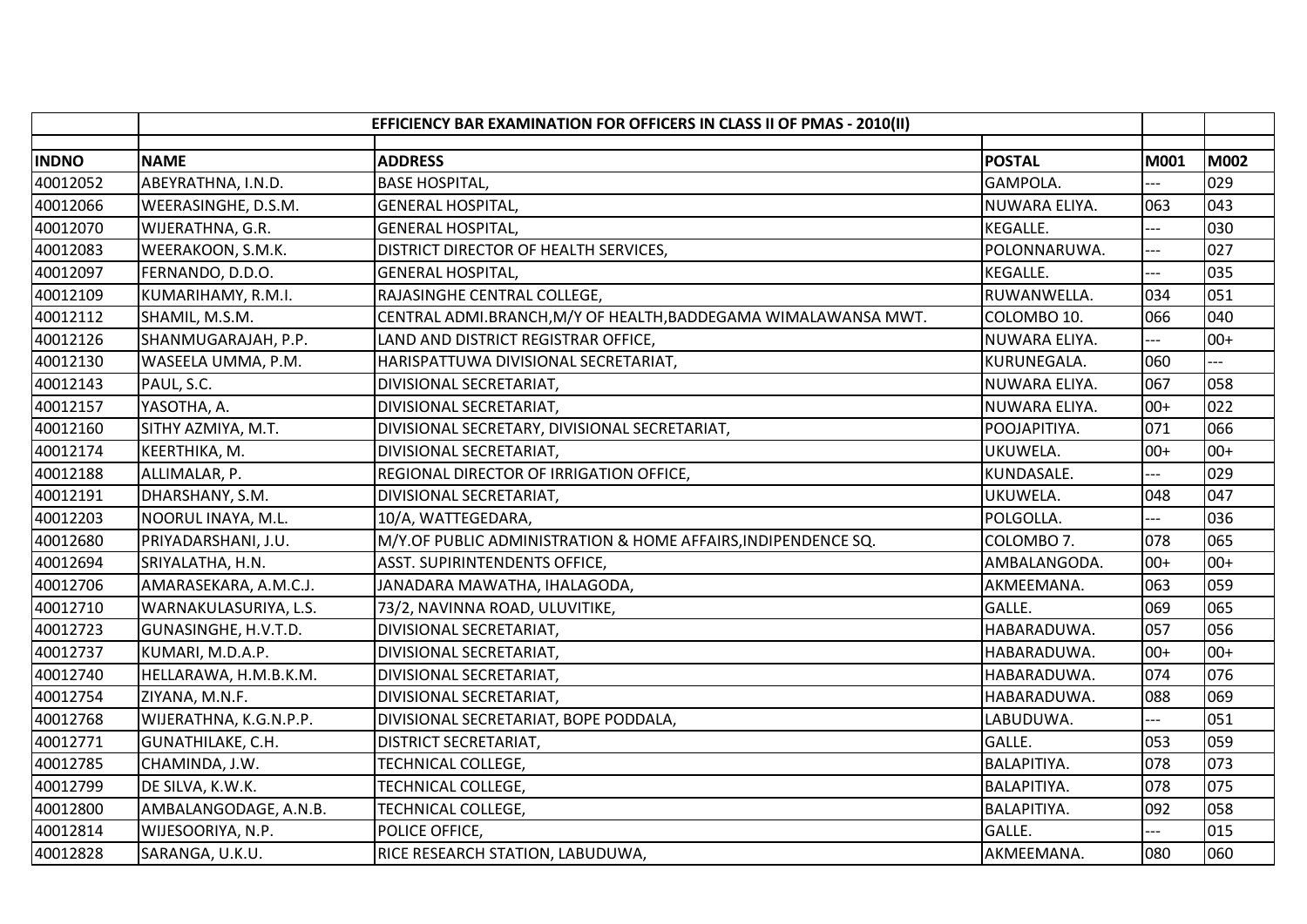|              |                         | EFFICIENCY BAR EXAMINATION FOR OFFICERS IN CLASS II OF PMAS - 2010(II) |                 |                |       |
|--------------|-------------------------|------------------------------------------------------------------------|-----------------|----------------|-------|
| <b>INDNO</b> | <b>NAME</b>             | <b>ADDRESS</b>                                                         | <b>POSTAL</b>   | M001           | M002  |
|              |                         |                                                                        |                 |                |       |
| 40012831     | NEELANAYANI, K.H.P.     | WERAGODA,                                                              | KAHAWA.         |                | 050   |
| 40012845     | PERERA, D.D.P.          | DIVISIONAL SECRETARIAT,                                                | BALAPITIYA.     |                | 040   |
| 40012859     | DAMAYANTHI, P.K.P.      | DIVISIONAL SECRETARIAT,                                                | BALAPITIYA.     | $---$          | 054   |
| 40012862     | SENARATHNE, V.P.        | M/Y. OF IRRIGATION & IRRIGATION & WATER, T.B JAYA MAWATHA,             | COLOMBO 10.     | 056            | 069   |
| 40012876     | SURANGANI, U.G.G.       | DIVISIONAL SECRETARIAT,                                                | IMADUWA.        | 064            | 067   |
| 40012880     | WEERAKKODI, C.M.        | LAKMINA, KURUDU WATTA, WANDRAMBA,                                      | GALLE.          | 055            | 056   |
| 40012893     | PRIYADARSHANI, K.P.M.   | DIVISIONAL SECRETARIAT, NAGODA,                                        | GALLE.          | 081            | 069   |
| 40012905     | SANDAMALI, Y.R.S.       | DISTRICT PLANNING SECRETARIAT, DISTRICT SECRETARIAT,                   | GALLE.          | $00+$          | $00+$ |
| 40012919     | KANDAUDAHEWA, N.P.      | DIVISIONAL SECRETARIAT,                                                | <b>BENTOTA.</b> | 083            | 040   |
| 40012922     | PERERA, K.S.A.          | DIVISIONAL SECRETARIAT,                                                | <b>BENTOTA.</b> | 053            |       |
| 40012936     | CHAMPIKA, P.D.          | DIVISIONAL SECRETARIAT,                                                | BADDEGAMA.      | 070            | 036   |
| 40012940     | AMARAWEERA, A.P.        | DIVISIONAL SECRETARIAT,                                                | GONAPINUWALA.   | 018            | 027   |
| 40012953     | NILMINI, S.T.R.         | DIVISIONAL SECRETARIAT,                                                | GONAPINUWALA.   |                | 016   |
| 40012967     | KASTHURI ARACHCHI, D.R. | DIVISIONAL SECRETARIAT,                                                | ELPITIYA.       | 075            | 067   |
| 40012970     | GUNATHILAKA, L.W.       | DIVISIONAL SECRETARIAT,                                                | ELPITIYA.       | 063            | 050   |
| 40012984     | KARUNAWATHIE, H.K.      | DIVISIONAL SECRETARIAT,                                                | ELPITIYA.       | $---$          | 035   |
| 40012998     | KUMARI, K.D.S.          | 62, MAITIPE, 2ND LANE,                                                 | GALLE.          | $00+$          | $00+$ |
| 40013000     | SOMASIRI, G.G.D.K.      | 318/3B, KURUNDUWATTA,                                                  | MEETIYAGODA.    | 074            | 058   |
| 40013013     | SUDARSHANI, P.B.D.      | DIVISIONAL SECRETARIAT, 175, GALLE ROAD,                               | RATMALANA.      | 075            | 058   |
| 40013027     | LAKMALI, K.H.I.         | DIVISIONAL SECRETARIAT,                                                | YAKKALAMULLA.   | $00+$          | $00+$ |
| 40013030     | SHEHANI, G.S.           | DIVISIONAL SECRETARIAT,                                                | UDUBADDAWA.     | 075            | 052   |
| 40013044     | RESINKA, B.T.S.S.       | DIVISIONAL SECRETARIAT,                                                | HIKKADUWA.      | 070            | 052   |
| 40013058     | SAMANTHI, G.R.          | DIVISIONAL SECRETARIAT,                                                | HIKKADUWA.      | 085            | 049   |
| 40013061     | PRIYANGANI, S.L.P.      | S.P. OFFICE,                                                           | GALLE.          |                | 062   |
| 40013075     | DE SILVA, L.G.P.W.      | SENAKA, BORAKANDA,                                                     | KARANDENIYA.    | $00+$          | $00+$ |
| 40013089     | SUMANADASA, K.P.P.      | ALUTHWALA ROAD,                                                        | GONAPINUWALA.   | $00+$          | $00+$ |
| 40013092     | PRASAD KUMARA, H.B.G.C. | INFRONT OF OLYMPUS, KEEMBIELA,                                         | PODDALA.        | 072            | 047   |
| 40013104     | CHANDANI, H.G.I.        | ADDARA WATTA,                                                          | ALUTHWALA.      | 064            | 068   |
| 40013118     | PIUMALIE, T.S.          | RAJAMAHA VIHARA MAWATHA, GANEGODA,                                     | ELPITIYA.       | 079            | 060   |
| 40013121     | NAGODAWITHANA, S.N.     | DEPT. OF FISHERIES & AQUATIC RESOURCES, 112A, OLD GALLE ROAD           | KALUTARA.       | 072            | 056   |
| 40013135     | PREMACHANDRA, S.G.      | M/Y OF LOCAL GOVERNMENT & PROVINCIAL COUNCILS, UNION PLACE,            | COLOMBO 2.      | $\overline{a}$ | 023   |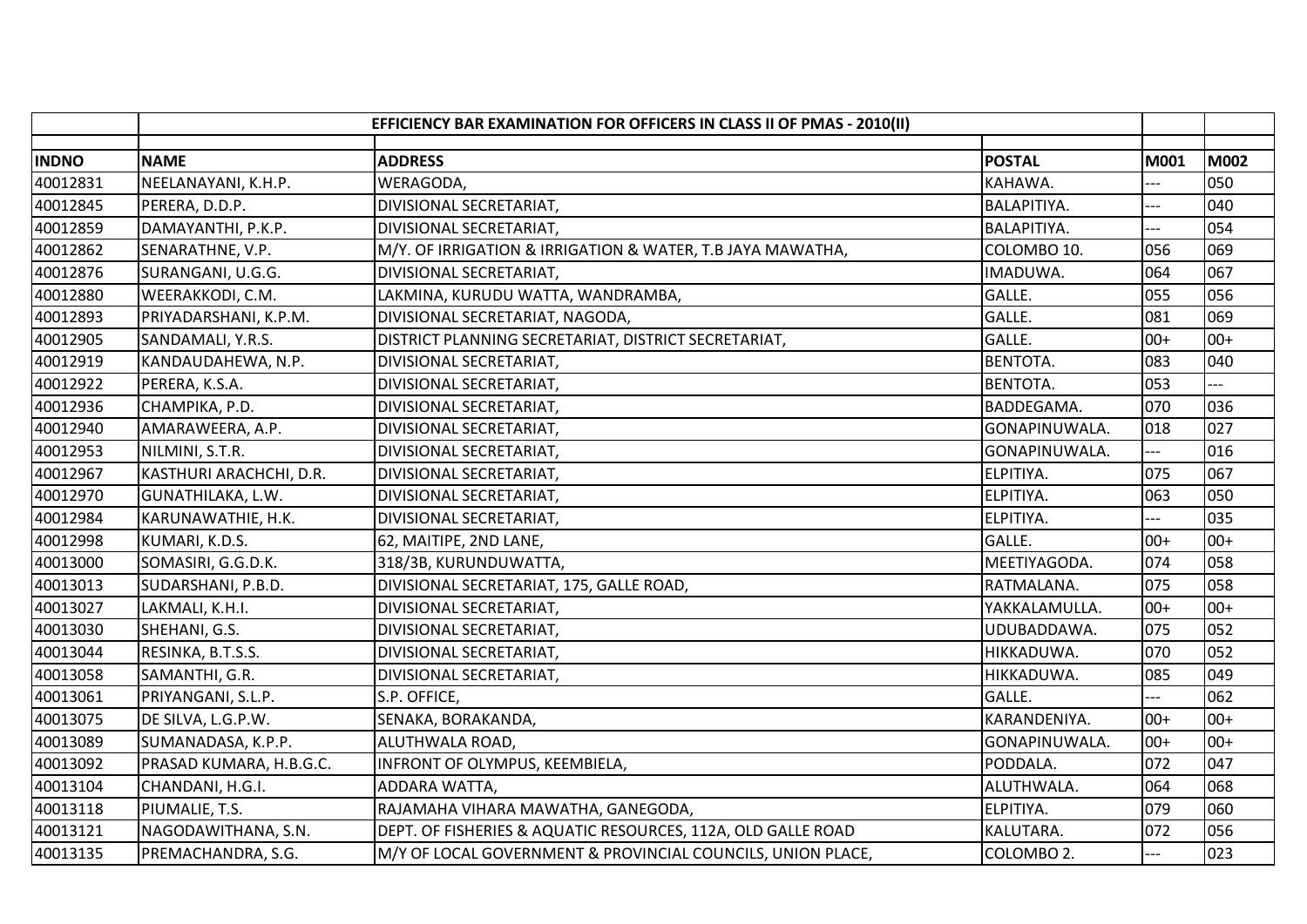|              |                       | EFFICIENCY BAR EXAMINATION FOR OFFICERS IN CLASS II OF PMAS - 2010(II) |                  |       |       |
|--------------|-----------------------|------------------------------------------------------------------------|------------------|-------|-------|
| <b>INDNO</b> | <b>NAME</b>           | <b>ADDRESS</b>                                                         | <b>POSTAL</b>    | M001  | M002  |
| 40013149     | SUSANTHA, D.W.L.      | 33/1, ANAGARIKA DARMAPALA MAWATHA, KARAPITIYA,                         | GALLE.           | $00+$ | $00+$ |
| 40013152     | GALBOKKA HEWAGE, I.S. | S.P. OFFICE,                                                           | GALLE.           | ---   | 040   |
| 40013166     | SAMARASINGHAGE, L.    | S.P. OFFICE,                                                           | GALLE.           | 056   | 036   |
| 40013170     | DE ZOYSA, D.N.C.      | S.P. OFFICE,                                                           | GALLE.           | 057   | 029   |
| 40013183     | JAYANETHTHI, P.P.     | S.P. OFFICE,                                                           | GALLE.           | $00+$ | $00+$ |
| 40013197     | MALLIKA, G.H.         | POLICE OFFICE,                                                         | GALLE.           |       | 019   |
| 40013209     | SAMAN, K.K.G.         | HERALIGAS WATTA, KATUKOLIHA,                                           | DODANDUWA.       | ---   | 040   |
| 40013212     | CHANDRALATHA, M.L.R.  | DIVISIONAL SECRETARIAT,                                                | <b>BERUWALA.</b> |       | 030   |
| 40013226     | HASANTHI, N.G.D.      | DIVISIONAL SECRETARIAT,                                                | ELPITIYA.        | 086   | 050   |
| 40013230     | JAYAWEERA, J.K.D.S.   | DIVISIONAL SECRETARIAT, AKMEEMANA,                                     | WALAHANDUWA.     | $00+$ | $00+$ |
| 40013243     | SUBASINI, H.A.B.      | DIVISIONAL SECRETARIAT,                                                | THAWALAMA.       | ---   | 060   |
| 40013257     | RANASINGHA, D.        | DIVISIONAL SECRETARIAT,                                                | THAWALAMA.       | $-$   | 026   |
| 40013260     | DE SILVA, L.H.I.N.    | ASST. SUPERINTENDENT'S OFFICE,                                         | AMBALANGODA.     | 040   | 033   |
| 40013274     | SEWWANDI, T.G.A.      | POLICE OFFICE,                                                         | AMBALANGODA.     | 076   | 050   |
| 40013288     | PRIYANTHIKA, W.L.A.   | <b>SUB LABOUR OFFICE,</b>                                              | ELPITIYA.        |       | 030   |
| 40013291     | DASANAYAKA, S.K.P.    | 96, IMADUWA ROAD,                                                      | AHANGAMA.        | 048   | 049   |
| 40013303     | LAKMALI, B.M.         | VIDYALOKA COLLEGE, WACKWELLA ROAD,                                     | GALLE.           | 065   | 055   |
| 40013317     | WEJEWARDANA, D.C.R.   | OFFICE, TEACHING HOSPITAL,                                             | KARAPITIYA.      |       | $00+$ |
| 40013320     | INDRAJITH, A.G.L.     | ISURU SEWANA, 402, KATHALUGODA, KATHALUWA,                             | AHANGAMA.        |       | 040   |
| 40013334     | WIJEGUNARATNE, T.S.   | 30/4, HEENPANDALA,                                                     | GALLE.           | 066   | 034   |
| 40013348     | KARUNARATHNA, A.V.L.  | NURSING TRAINING SCHOOL, MAHAMODARA,                                   | GALLE.           | 043   | 028   |
| 40013351     | MARSOONA, J.N.        | 10/22A, HIRIMBURA CROSS ROAD,                                          | GALLE.           | $---$ | 041   |
| 40013729     | LAKMALI, R.R.         | DIVISIONAL SECRETARIAT OFFICE,                                         | EMBILIPITIYA.    | 073   | 040   |
| 40013732     | KALUARACHCHI, B.L.    | DIVISIONAL SECRETARIAT,                                                | EMBILIPITIYA.    | 069   | 037   |
| 40013746     | MEDAGODA, L.C.        | DIVISIONAL SECRETARIAT,                                                | EMBILIPITIYA.    | 075   | 055   |
| 40013750     | LAKMALI, T.H.R.       | <b>GENERAL HOSPITAL,</b>                                               | MATARA.          | 083   | 056   |
| 40013763     | MANAMPERI, M.P.       | 446, UTHSAHAYA, GALHENGODA,                                            | URUGAMUWA.       | 063   | 056   |
| 40013777     | ASIRI, K.G.A.         | AMILA, MUNAMALPA ROAD, UDUKAWA,                                        | DENIPITIYA.      | ---   | 033   |
| 40013780     | JAYANTHIYA WASAM, K.  | DISTRICT LABOUR OFFICE, 4/A, RAHULA CROSS ROAD,                        | MATARA.          | ---   | 025   |
| 40013794     | TRIKCI KAMINI, A.     | DISTRICT LABOUR OFFICE, 4A, RAHULA CROSS ROAD,                         | MATARA.          | $-$   | 021   |
| 40013806     | MANGALIKA, K.G.       | DISTRICT LABOUR OFFICE, 4A, RAHULA CROSS ROAD,                         | MATARA.          | 056   | 052   |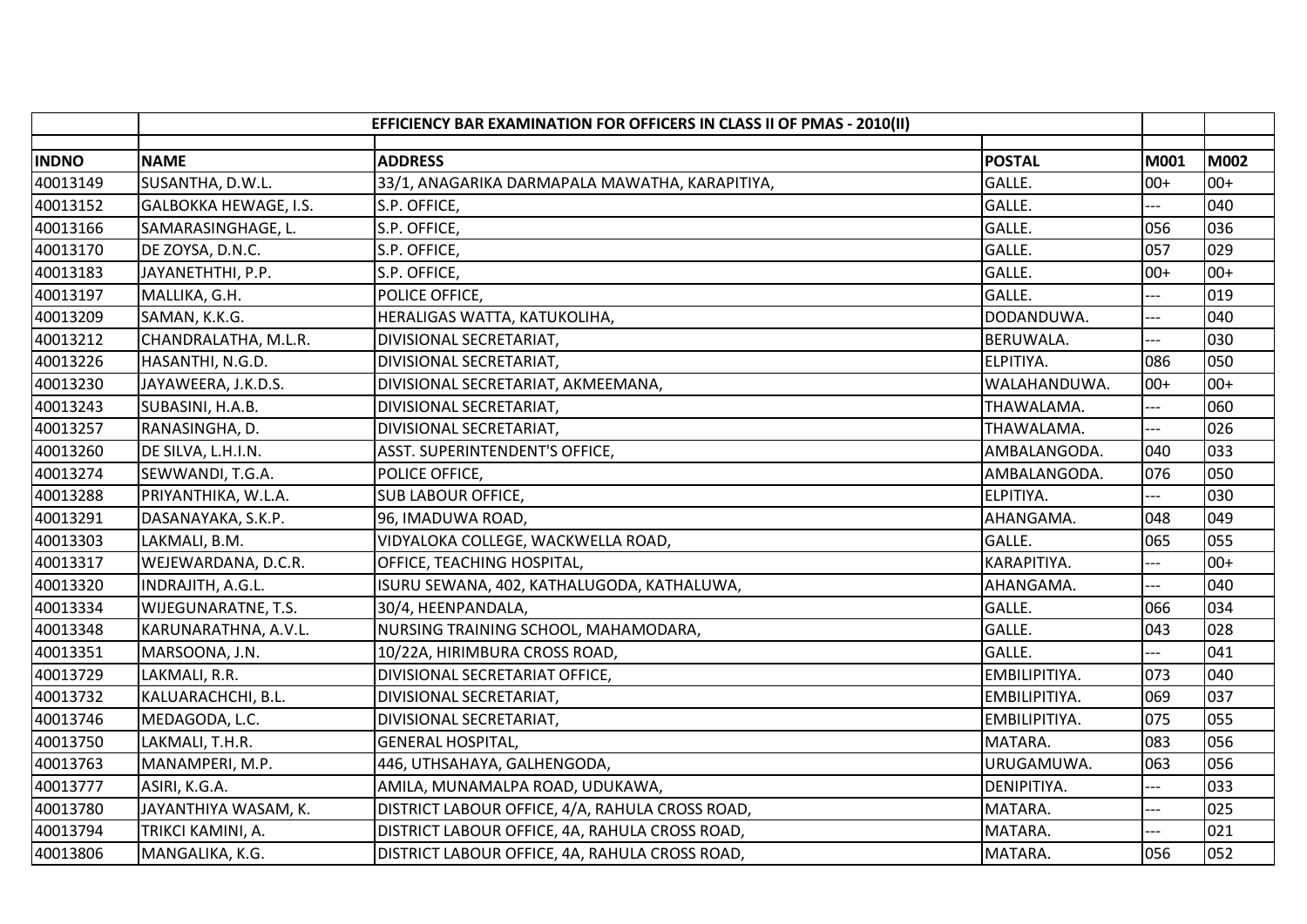|              |                       | EFFICIENCY BAR EXAMINATION FOR OFFICERS IN CLASS II OF PMAS - 2010(II) |                  |       |       |
|--------------|-----------------------|------------------------------------------------------------------------|------------------|-------|-------|
| <b>INDNO</b> | <b>NAME</b>           | <b>ADDRESS</b>                                                         | <b>POSTAL</b>    | M001  | M002  |
| 40013810     | JAYAWARDANA, I.S.     | LABOUR OFFICE, WELIWA,                                                 | MORAWAKA.        | 055   | 057   |
| 40013823     | PEMATHILAKA, G.V.     | LABOUR OFFICE,                                                         | <b>BELIATTA.</b> | 058   | 047   |
| 40013837     | CHANDRALEKHA, K.D.    | LABOUR OFFICE,                                                         | <b>BELIATTA.</b> | 066   | 045   |
| 40013840     | THILAKARATHNA, W.L.P. | <b>DISTRICT LABOUR OFFICE,</b>                                         | HAMBANTOTA.      | 053   | 024   |
| 40013854     | MALKANTHI, K.R.       | DISTRICT LABOUR OFFICE, 4A, RAHULA CROSS ROAD,                         | MATARA.          | 052   | 047   |
| 40013868     | KANTHILATHA, J.S.     | ASSISTANT COMMISSIONER OF LABOUR, LABOUR OFFICE,                       | HAMBANTOTA.      | 065   | 046   |
| 40013871     | SARATHCHANDRA, K.B.   | DISTRICT LABOUR OFFICE, 4A, RAHULA CROSS ROAD,                         | MATARA.          | 033   | 047   |
| 40013885     | KUMARAGE, P.S.        | <b>DISTRICT LABOUR OFFICE,</b>                                         | HAMBANTOTA.      | $00+$ | $00+$ |
| 40013899     | SANDAYA KUMARI, W.W.  | <b>DISTRICT LABOUR OFFICE,</b>                                         | HAMBANTOTA.      | 057   | 028   |
| 40013900     | PRASAD, K.H.M.        | POLICE OFFICE,                                                         | TANGALLE.        | 047   | 040   |
| 40013914     | RANGAJITH, W.A.A.     | NUWANSIRI,                                                             | WALASGALA.       | 073   | 037   |
| 40013928     | PIYANANDA, S.R.G.S.   | <b>GENERAL HOSPITAL,</b>                                               | HAMBANTOTA.      | 041   | 028   |
| 40013931     | DAYASEELI, P.W.       | IRRIGATION ENGINEER'S OFFICE, RIDIYAGAMA ROAD,                         | AMBALANTOTA.     | ---   | 040   |
| 40013945     | WIJITHA, K.P.         | OFFICE OF THE SUPERENTENDENT OF POLICE,                                | MATARA.          |       | 038   |
| 40013959     | SIRISENA, H.K.A.      | REGIONAL DIRECTOR, IRRIGATION HAMBANTOTA OFFICE, DEBARAWEWA,           | TISSAMAHARAMA.   | 023   |       |
| 40013962     | INDRANI, W.P.         | DIVISIONAL SECRETARIAT,                                                | WALASMULLA.      | 060   | 044   |
| 40013976     | DISSANAYAKE, D.M.I.   | DIVISIONAL SECRETARIAT,                                                | WALASMULLA.      | 041   | 027   |
| 40013980     | WICKRAMARATHNE, P.    | DIVISIONAL SECRETARIAT, PALLEKANDA ROAD,                               | WALASMULLA.      | 040   | 023   |
| 40013993     | SEPALIKA, K.A.S.      | OFFICE OF THE SUPERINTENDENT OF POLICE,                                | <b>TANGALLE.</b> | 077   | 062   |
| 40014005     | EKANAYAKE, C.L.       | DIVISIONAL SECRETARIAT,                                                | MATARA.          | 036   | 024   |
| 40014019     | DAYALATHA, K.T.R.     | DIVISIONAL SECRETARIAT,                                                | HABARADUWA.      | ---   | 029   |
| 40014022     | MANORI, H.K.D.        | DIVISIONAL SECRETARIAT,                                                | HABARADUWA.      | ---   | 024   |
| 40014036     | SANDAYASHANE, G.W.D.  | DIVISIONAL SECRETARIAT,                                                | PASGODA.         | 084   | 058   |
| 40014040     | KODIKARA, R.P.A.      | LAND REGISTRY,                                                         | TANGALLE.        |       | 050   |
| 40014053     | PADMA, P.             | TECHNICAL COLLEGE, MADDAWATTA,                                         | MATARA.          | 040   |       |
| 40014067     | DIMUTHU, N.U.         | TECHNICAL COLLEGE, MADDAWATTA,                                         | MATARA.          |       | 029   |
| 40014070     | PRIYADARI, W.K.P.     | SURAWIMANA, RATMALE,                                                   | MATARA.          |       | 026   |
| 40014084     | SAMARAWEERA, S.M.C.N. | DIVISIONAL SECRETARIAT,                                                | KATARAGAMA.      | ---   | 051   |
| 40014098     | SAMPATH, W.G.M.       | <b>DISTRICT SECRETARIAT,</b>                                           | HAMBANTOTA.      | $00+$ | $00+$ |
| 40014100     | CHANDRA, P.G.         | MAWATHA WATTA, ELGIRIYA,                                               | THELIJJAWILA.    | $---$ | 037   |
| 40014113     | RATNASIRI, A.B.K.     | BAKMEEGAHAHENA, MURUTHAMURE,                                           | HAKMANA.         | $---$ | 030   |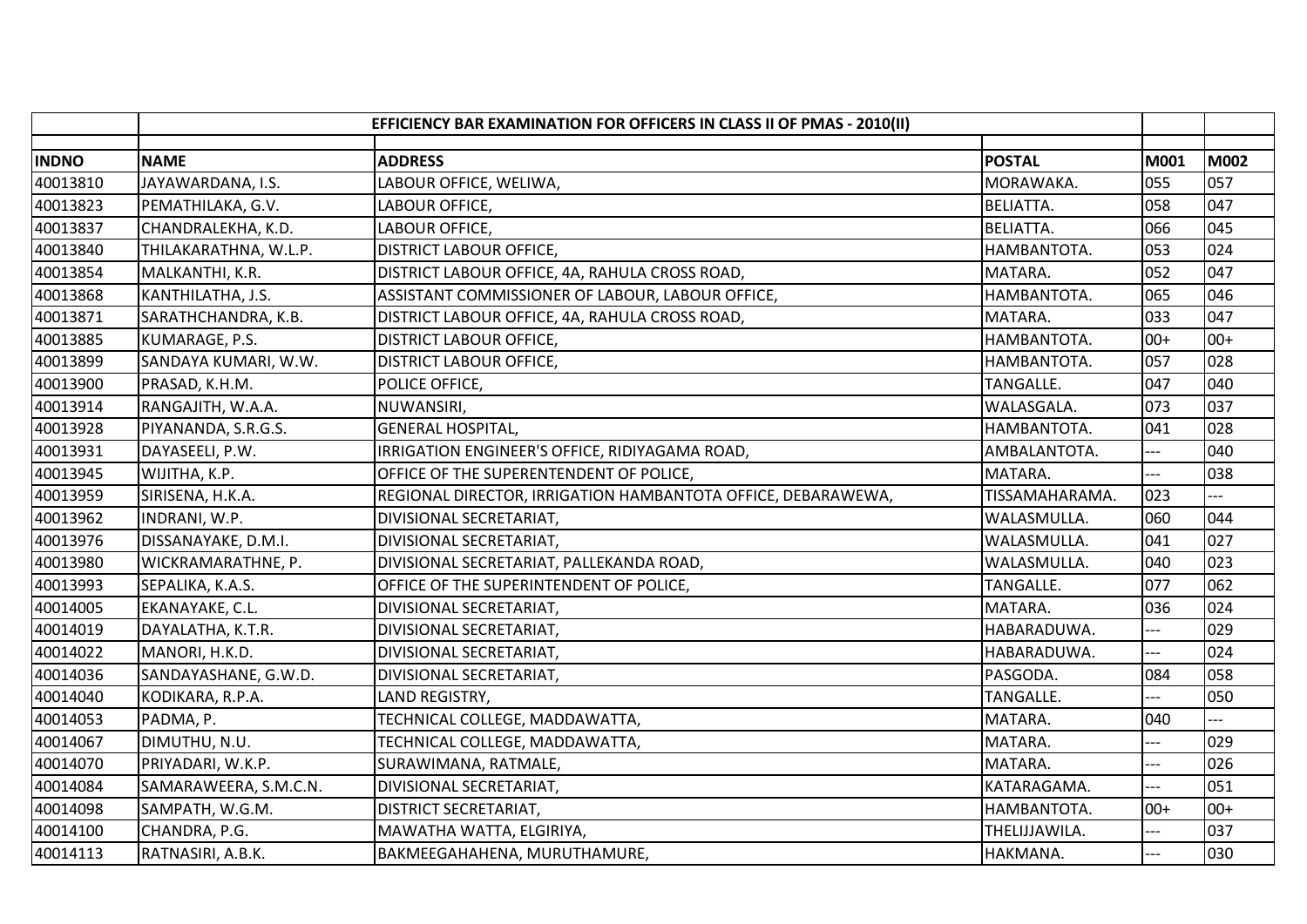|              |                           | EFFICIENCY BAR EXAMINATION FOR OFFICERS IN CLASS II OF PMAS - 2010(II) |                  |             |             |
|--------------|---------------------------|------------------------------------------------------------------------|------------------|-------------|-------------|
| <b>INDNO</b> | <b>NAME</b>               | <b>ADDRESS</b>                                                         | <b>POSTAL</b>    | <b>M001</b> | <b>M002</b> |
| 40014127     | LIYANAGE, R.H.            | PANSALA LANGA KORATUWA, NAIMBALA,                                      | THIHAGODA.       |             | 020         |
| 40014130     | LIYANAGE, N.P.            | <b>DISTRICT SECRETARIAT,</b>                                           | MATARA.          | $---$       | 026         |
| 40014144     | SANDAMALI, W.D.S.         | 7D, PARAMULLA ROAD, PAMBURANA,                                         | MATARA.          |             | 029         |
| 40014158     | KRISHNA, I.               | PALLIYA RUPPA, PARAWAHERA,                                             | KEKANADURA.      | 034         | 028         |
| 40014161     | WEERARATHNA, H.S.         | NADIGAMWILA, GONAGAMUWA,                                               | TISSAMAHARAMA.   | $00+$       | $00+$       |
| 40014175     | YASAWATHIE, J.            | DIVISIONAL SECRETARIAT,                                                | MATARA.          |             | 017         |
| 40014189     | CHANDRA, E.A.             | EA CHANDRA, POLICE OFFICE,                                             | MATARA.          | ---         | 019         |
| 40014192     | GUNAPALA, S.A.            | DIVISIONAL SECRETARIAT,                                                | AKURESSA.        | 045         | 034         |
| 40014204     | DILRUKSHI, K.G.           | DIVISIONAL SECRETARIAT,                                                | AKURESSA.        | 060         | 056         |
| 40014218     | SHAYAMALI, G.H.A.         | DIVISIONAL SECRETARIAT,                                                | AMBALANGODA.     |             | 041         |
| 40014221     | FERNANDO, W.C.M.          | DIVISIONAL SECRETARIAT,                                                | AMBALANGODA.     | ---         | 030         |
| 40014235     | KARUNARATNA, K.M.         | 3, SAMARAGIRA, ADIKARIWILA WATTA ROAD, KIRIMATIMULLA,                  | THELIJJAWILA.    | 042         | 026         |
| 40014249     | KANTHI ABEYSIRI, A.W.P.N. | 49/A, 5TH CROSS STREET, WERAGAMPITA,                                   | MATARA.          | 052         | 049         |
| 40014252     | SANJEEWANIE, O.A.P.       | DIVISIONAL SECRETARIAT,                                                | OKEWELA.         | 083         | 048         |
| 40014266     | PRIYADARSHANI, M.N.       | TECHINICAL COLLEGE, NEW TOWN,                                          | WEERAWILA.       | $00+$       | $00+$       |
| 40014270     | SENANI, L.A.D.            | DIVISIONAL SECRETARIAT,                                                | KATARAGAMA.      | 078         | 052         |
| 40014283     | DILANTHI, H.A.            | DIVISIONAL SECRETARIAT,                                                | IMADUWA.         | 084         | 068         |
| 40014297     | KANTHI, W.                | BOLADUWA,                                                              | PALATUWA.        |             | 028         |
| 40014309     | MALLIKA, H.G.             | 35, ACHARIYAGAMA,                                                      | ANGUNAKOLAPALASS |             | 046         |
| 40014312     | SAMARAKKODY, A.R.         | MOTOR TRAFFIC DIVISION, DISTRICT SECRETARIAT,                          | MATARA.          | $00+$       | $00+$       |
| 40014326     | SANDHYA KUMARI, H.M.      | MOTOR TRAFFIC DIVISION, DISTRICT SECRETARIAT,                          | MATARA.          | ---         | 035         |
| 40014330     | ABEYWARDANA, H.L.W.       | DIVISIONAL SECRATARIAT, WELIPITIYA,                                    | WELIGAMA.        |             | 029         |
| 40014343     | NANDADASA, M.             | DIVISIONAL SECRETARIAT,                                                | DEVINUWARA.      | 047         |             |
| 40014357     | HASANTHI, W.G.R.          | RASIKALA,                                                              | RATHMALE.        | 069         | 054         |
| 40014360     | SAMANPRIYA, N.G.S.        | 307/1, THIPPALAGEWATTA HENA, PARAWAHERA,                               | KEKANADURA.      | 073         | 064         |
| 40014374     | DHARMABANDU, R.M.S.N.     | 6, RAMYA ROAD, ISSADEEN TOWN,                                          | MATARA.          | 079         | 045         |
| 40014388     | SAYAKKARAGE, P.           | DIVISIONAL SECRETARIAT,                                                | DICKWELLA.       |             | $00+$       |
| 40014391     | PRIYADARSHNI, H.P.W.S.    | DIVISIONAL SECRETARIAT,                                                | DICKWELLA.       | ---         | 022         |
| 40014403     | SIRIYALATHA, A.B.         | DIVISIONAL SECRETARIAT,                                                | KAMBURUPITIYA.   | ---         | 036         |
| 40014417     | PRIYADARSHANI, M.A.N.     | DIVISIONAL SECRETARIAT,                                                | WELIGAMA.        | $-$         | 033         |
| 40014420     | NISHANTHI, S.M.P.S.       | 178/21, BOGAHAWITA, KOLEDANDA,                                         | WELIGAMA.        | 067         | 061         |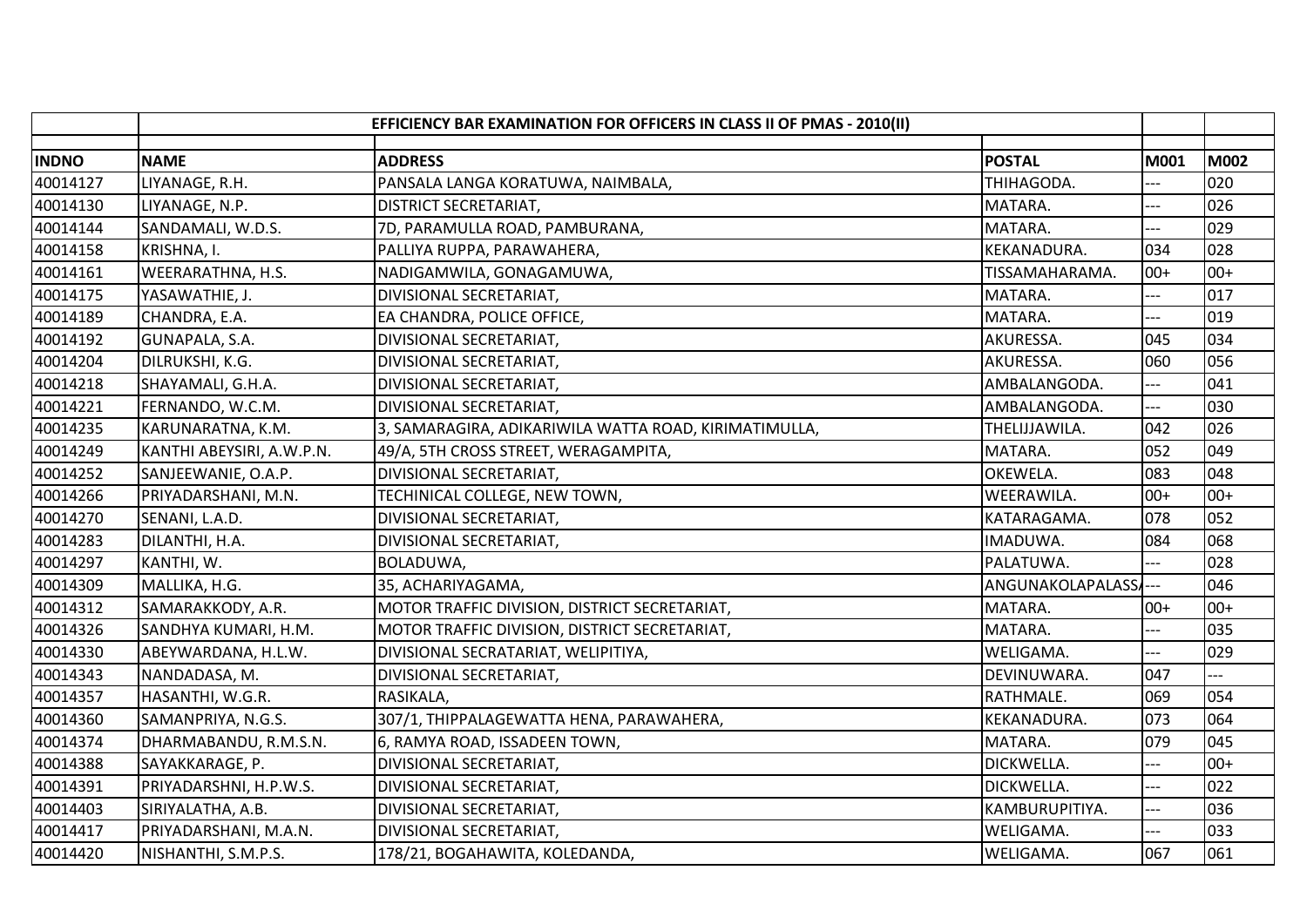|              | EFFICIENCY BAR EXAMINATION FOR OFFICERS IN CLASS II OF PMAS - 2010(II) |                                                          |                           |       |       |
|--------------|------------------------------------------------------------------------|----------------------------------------------------------|---------------------------|-------|-------|
| <b>INDNO</b> | <b>NAME</b>                                                            | <b>ADDRESS</b>                                           | <b>POSTAL</b>             | M001  | M002  |
| 40014434     | GUNAWARDANA, S.S.A.                                                    | DIVISIONAL SECRETARIAT,                                  | WELIPITIYA.               | 081   | 063   |
| 40014448     | JEEWANTHI, R.K.D.                                                      | DIVISIONAL SECRETARIAT,                                  | WELIPITIYA.               | 074   | 054   |
| 40014451     | SAMARASINGHE, V.G.D.N.                                                 | DIVISIONAL SECRETARIAT, WELIPITIYA,                      | WELIGAMA.                 | $---$ | 056   |
| 40014465     | NISHAMANI, H.H.I.                                                      | DIVISIONAL SECRETARIAT, WELIPITIYA,                      | WELIGAMA.                 | 068   | 051   |
| 40014479     | GUNARATHNA, P.G.S.W.                                                   | ASSISTANT COMMISIONAR'S OF ELECTION ELECTIONS OFFICE,    | MATARA.                   | ---   | 045   |
| 40014482     | SIRIPALA, M.K.                                                         | DIVISIONAL SECRETARIAT, ATHURULIYA, THIBBOTUWAWA,        | AKURESSA.                 | ---   | 025   |
| 40014496     | PRAJANI, H.U.C.                                                        | DIVISIONAL SECRETARIAT, ATHURALIYA, THIBBOTUWEWA,        | AKURESSA.                 | 060   | 025   |
| 40014508     | RANJANI, W.A.                                                          | DIVISIONAL SECRETARIAT,                                  | KARANDENIYA.              | $---$ | $00+$ |
| 40014511     | JAYAWEERA, P.B.                                                        | DIVISIONAL SECRETARIAT,                                  | KAMBURUPITIYA.            | $00+$ | $00+$ |
| 40014525     | MAPA, M.M.K.A.                                                         | 132D4, HAKMANA ROAD,                                     | THIHAGODA.                | 059   | 051   |
| 40014539     | GARUSINGHE, R.                                                         | 456, RUWAN, BODIRAJA MAWATHA,                            | DENAGAMA.                 | 065   | 040   |
| 40014542     | LIYANAGAMA, S.                                                         | 349A, ALUTHGEDARA, BADDEGAMMADDA,                        | APARAKKA.                 | ---   | 045   |
| 40014556     | RASIKA LASNI, B.L.                                                     | 12, DISAGEWATTA, UYANWATTA,                              | MATARA.                   |       | 021   |
| 40014560     | THUSHANTHI, N.G.C.                                                     | <b>DISTRICT SURVEY OFFICE,</b>                           | HAMBANTOTA.               | $00+$ | $00+$ |
| 40014573     | CHANDRALATHA, W.                                                       | <b>ASSISTANT'S POLICE OFFICE,</b>                        | AKURESSA.                 |       | 040   |
| 40014587     |                                                                        |                                                          |                           | ---   | 048   |
| 40014590     | WEERAWARNAKULA, S.S.<br>DAMAYANTHI, T.G.I.                             | DIVISIONAL SECRETARIAT,                                  | AMBALANTOTA.<br>KOTAPOLA. | ---   | 048   |
|              |                                                                        | DIVISIONAL SECRETARIAT,                                  |                           |       |       |
| 40014602     | PRADEEPANI, P.H.S.                                                     | DIVISIONAL SECRETARIAT,                                  | THIHAGODA.                |       | 040   |
| 40014616     | PADMINI, K.H.C.                                                        | DIVISIONAL SECRETARIAT,                                  | THIHAGODA.                | $00+$ | $00+$ |
| 40014620     | PADMINIE, H.W.                                                         | DIVISIONAL FOREST OFFICE, 20, RAMYA ROAD, ISSADEEN TOWN, | MATARA.                   |       | 036   |
| 40014633     | SOMAWATHIE, M.D.                                                       | DIVISIONAL SECRETARIAT,                                  | KATUWANA.                 | ---   | 031   |
| 40014647     | RANASINGHE, R.L.A.M.D.                                                 | DIVISIONAL SECRETARIAT,                                  | KATUWANA.                 | 059   | 058   |
| 40014650     | MALANIE, N.A.                                                          | THIHAGODA NATIONAL SCHOOL,                               | THIHAGODA.                | 060   | 019   |
| 40014664     | RAJAPAKSHA, K.R.D.DE A.                                                | ST. SERVATIUS COLLEGE, KOTUWEGODA,                       | MATARA.                   | 069   | 051   |
| 40014678     | WICKRAMASURIYA, P.W.N.                                                 | ST. SERVATIUS COLLEGE, KOTUWEGODA,                       | MATARA.                   | 051   | 035   |
| 40014681     | JAYARATHNA, W.A.N.S.                                                   | DIVISIONAL SECRETARIAT,                                  | KIRINDA PUHULWELLA067     |       | 060   |
| 40014695     | ABEGUNAWARDHANA, D.                                                    | DIVISIONAL SECRETARIAT,                                  | KIRINDA PUHULWELLA060     |       | 052   |
| 40014707     | MANAMPERI, N.A.                                                        | DIVISIONAL SECRETARIAT,                                  | KIRINDA PUHULWELLA074     |       | 044   |
| 40014710     | CHANDRANI, H.G.D.A.                                                    | DIVISIONAL SECRETARIAT,                                  | ANGUNAKOLAPELESSA067      |       | 050   |
| 40014724     | AMARAWEERA, T.V.K.D.V.                                                 | DIVISIONAL SECRETARIAT,                                  | ANGUNAKOLAPELESSA081      |       | 066   |
| 40014738     | JANAKIE, W.H.S.                                                        | MODLE HOUSE 2,                                           | ANGUNAKOLAPELESSA---      |       | 029   |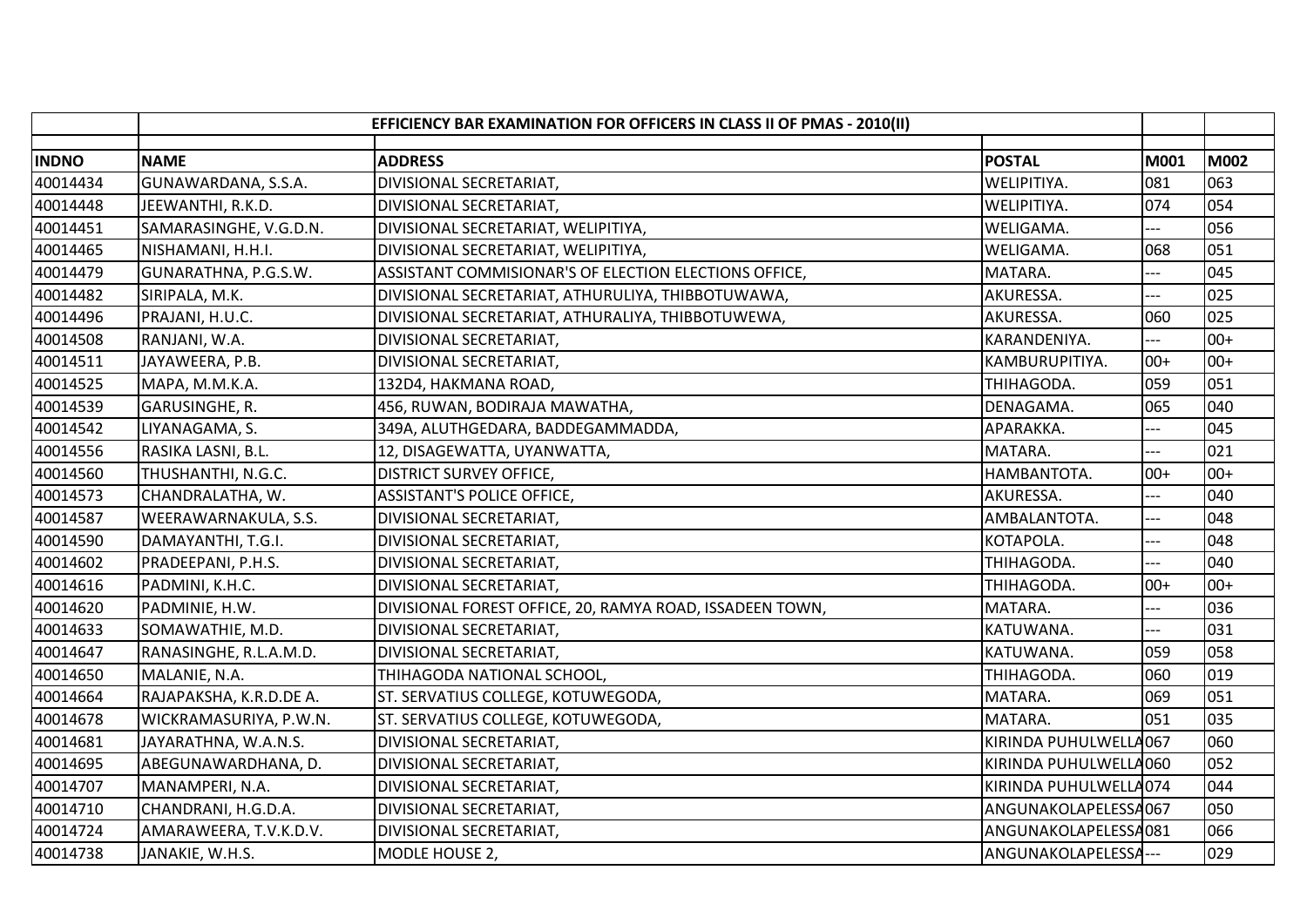|              | EFFICIENCY BAR EXAMINATION FOR OFFICERS IN CLASS II OF PMAS - 2010(II) |                                                 |                     |                |       |
|--------------|------------------------------------------------------------------------|-------------------------------------------------|---------------------|----------------|-------|
| <b>INDNO</b> | <b>NAME</b>                                                            | <b>ADDRESS</b>                                  | <b>POSTAL</b>       | M001           | M002  |
| 40014741     | KUMARI, H.I.R.T.                                                       | M/Y OF INDUSTRY AND COMMERCE, 73/1, GALLE ROAD, | COLOMBO 3.          | 065            | 052   |
| 40014755     | MAHESHA RUKMALI, A.J.                                                  | SANTHA, ATTANAYALA,                             | MEDAMULANA.         | ---            | 031   |
| 40014769     | SANDALATHA, K.D.T.                                                     | DIVISIONAL SECRETARIAT,                         | SOORIYAWEWA.        | 076            | 032   |
| 40014772     | SANDYA, H.                                                             | DIVISIONAL SECRETARIAT,                         | LUNUGAMWEHERA.      | ---            | $00+$ |
| 40014786     | THUSHANI, G.                                                           | DIVISIONAL SECRETARIAT,                         | LUNUGAMWEHERA.      | 068            | 046   |
| 40014790     | KUMANAYAKA, N.D.                                                       | HEWAGEWATTA, MALIMBADA,                         | PALATUWA.           | ---            | 038   |
| 40014801     | WIJESINGHE, R.C.                                                       | 592/4, BELIATTA ROAD,                           | WALASGALA.          | 064            | 042   |
| 40014815     | ABEYSEKARA, G.A.P.C.G.                                                 | DIVISIONAL SECRETARIAT,                         | HAKMANA.            | 052            | 035   |
| 40014829     | LIYANAARACHCHI, V.L.                                                   | DIVISIONAL SECRETARIAT,                         | HAKMANA.            | 065            | 047   |
| 40014832     | WIMALAGUNARATHNA, A.                                                   | DIVISIONAL SECRETARIAT,                         | HAKMANA.            | 073            | 059   |
| 40014846     | WASANTHIKA, M.G.L.                                                     | DIVISIONAL SECRETARIAT,                         | HAKMANA.            | 062            | 057   |
| 40014850     | EDIRISINGHE, R.J.                                                      | DIVISIONAL SECRETARIAT,                         | WELIGAMA.           | 081            | 046   |
| 40014863     | KANTHI, K.K.W.                                                         | DIVISIONAL SECRETARIAT,                         | WELIGAMA.           |                | 031   |
| 40014877     | DAYAWATHI, M.M.                                                        | DIVISIONAL SECRETARIAT,                         | WELIGAMA.           |                | 026   |
| 40014880     | WIJESINGHE, T.N.                                                       | 53/A, DELKADA ROAD,                             | MATARA.             | 054            | 031   |
| 40014894     | WAJIRAKANTHI, S.V.G.M.                                                 | DISTRICT FISHERIES OFFICE, KOTUWEGODA,          | MATARA.             | $00+$          | $00+$ |
| 40014906     | MUSAFEER, N.P.                                                         | DIVISIONAL SECRETARIAT,                         | HAMBANTOTA.         | $\overline{a}$ | $00+$ |
| 40014910     | PRABODHANEE, K.L.S.                                                    | DIVISIONAL SECRETARIAT,                         | HAMBANTOTA.         | $00+$          | $00+$ |
| 40014923     | RENUKA, W.A.                                                           | OFFICE OF THE SUPERINTENDENT OF POLICE,         | TANGALLE.           |                | 018   |
| 40014937     | WIJERATHNA, G.                                                         | DIVISIONAL SECRETARIAT,                         | HAKMANA.            |                | 038   |
| 40014940     | AHAMED RIJA, M.U.                                                      | DIVISIONAL SECRETARIAT,                         | DICKWELLA.          | $-$            | $00+$ |
| 40015335     | PUSHPAPALINI, K.                                                       | DIVISIONAL SECRETARIAT, VALIKAMAM NORTH,        | TELLIPALAI.         | ---            | 035   |
| 40015349     | THIRILOGANATHAN, A.                                                    | DIVISIONAL SECRETARIAT,                         | <b>TELLIPPALAI.</b> | $---$          | 015   |
| 40015352     | SIVAGINI, R.                                                           | DIVISIONAL SECRETARIAT,                         | TELLIPPALAI.        | 055            | 040   |
| 40015366     | GAYATHIRI, S.                                                          | DIVISIONAL SECRETARIAT, VALI NORTH,             | TELLIPPALAI.        | 070            | 054   |
| 40015370     | KIRUSHNAJINI, S.                                                       | DIVISIONAL SECRETARIAT,                         | TELLIPPALAI.        | 070            | 050   |
| 40015383     | YASOTHARA, S.R.M.A.                                                    | DIVISIONAL SECRETARIAT, VALI NORTH,             | TELLIPPALAI.        | 060            | 054   |
| 40015397     | VINOTHAKUMAR, N.                                                       | LAND & DISTRICT REGISTRY,                       | JAFFNA.             | 040            | 060   |
| 40015409     | KALA, Y.                                                               | 8A, KALADDY AMMAN VEETHY, K.K.S. ROAD,          | JAFFNA.             | 034            | 022   |
| 40015412     | AAROORAN, S.                                                           | ASST. GOVT. AGENT'S OFFICE, VADAMARADCHI EAST,  | MARUTHANKERNY.      | 076            | 042   |
| 40015426     | VINOTHINI, S.                                                          | DIVISIONAL SECRETARIAT,                         | SANDILIPAY.         | 060            | 041   |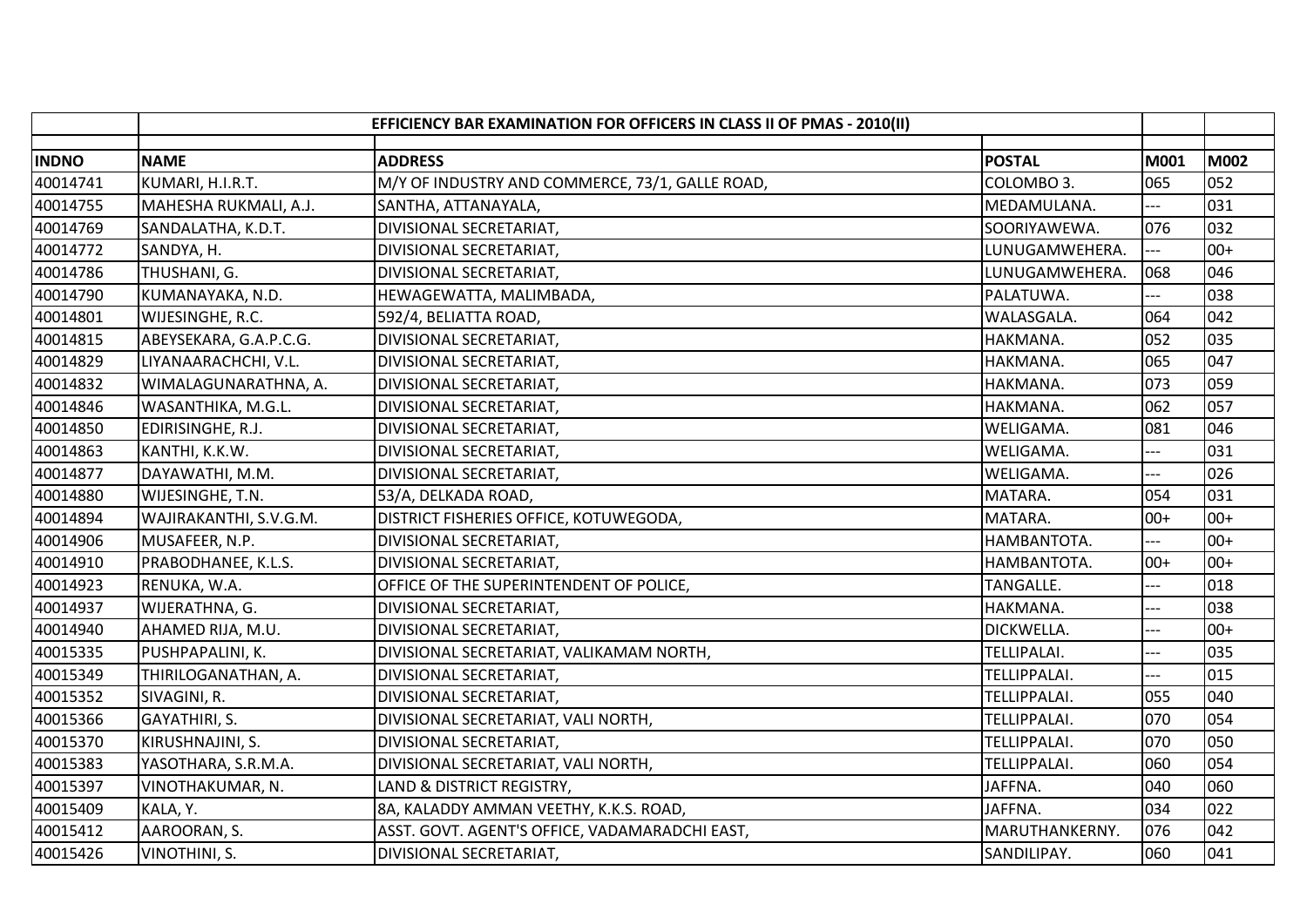|              |                    | EFFICIENCY BAR EXAMINATION FOR OFFICERS IN CLASS II OF PMAS - 2010(II) |                 |       |       |
|--------------|--------------------|------------------------------------------------------------------------|-----------------|-------|-------|
| <b>INDNO</b> | <b>NAME</b>        | <b>ADDRESS</b>                                                         | <b>POSTAL</b>   | M001  | M002  |
| 40015430     | INPAVATHANI, N.    | DIVISIONAL SECRETARIAT, VALI SOUTHWEST,                                | SANDILIPAY.     | 063   | 028   |
| 40015443     | GOBIGA, K.         | DIVISIONAL SECRETARIAT, VALI SOUTHWEST,                                | SANDILIPAY.     | 073   | 052   |
| 40015457     | KUGATHASAN, S.     | C/O. SRISKANTHA YOGASINGHE, 42A, WAIDYA ROAD,                          | DEHIWALA.       | $00+$ | $00+$ |
| 40015460     | SIYAMALA, P.       | S.P.'S OFFICE, KANDY ROAD,                                             | VAVUNIYA.       |       | 035   |
| 40015474     | LOGENDRA, R.       | SCHOOL ROAD, VATHIRY,                                                  | KARAVEDDY.      | $00+$ | $00+$ |
| 40015488     | KARUNANITHY, R.    | OFFICE OF THE SUPERINTENDENT OF EXCISE, EXCISE OFFICE,                 | POINT PEDRO.    |       | 047   |
| 40015491     | RENUGA, R.         | DIVISIONAL SECRETARIAT,                                                | POONAKARY.      | $00+$ | $00+$ |
| 40015503     | GNANANANTHAN, V.J. | JAFFNA NATIONAL COLLEGE OF EDUCATION, P.O.BOX 1, RAJA VEETHY           | KOPAY.          | 056   | 040   |
| 40015517     | THAVANANTHINI, T.  | DIVISIONAL SECRETARIAT,                                                | JAFFNA.         | $---$ | 035   |
| 40015520     | GNANARAJANI, G.    | DIVISIONAL SECRETARIAT,                                                | JAFFNA.         | $00+$ | $00+$ |
| 40015534     | KIRUBALINI, P.     | DIVISIONAL SECRETARIAT,                                                | NALLUR.         | 061   | 047   |
| 40015548     | RAJAKUMARAN, P.    | DIVISIONAL SECRETARIAT,                                                | NALLUR.         | 048   | 047   |
| 40015551     | ELANGESWARAN, R.   | DIVISIONAL SECRETARIAT, VADAMARADCHI NORTH,                            | POINT PEDRO.    | 049   | 049   |
| 40015565     | THARMILA, S.       | RATHY VASA, NELLIADY,                                                  | KARAVEDDY.      | $00+$ | $00+$ |
| 40015579     | ANITHA, B.         | DIVISIONAL SECRETARIAT, VADAMARADCHI NORTH,                            | POINT PEDRO.    | 064   | 051   |
| 40015582     | SITHRA, L.         | DIVISIONAL SECRETARIAT, VADAMARADCHI NORTH,                            | POINT PEDRO.    | 046   | 040   |
| 40015596     | AMIRTHAKUMARY, M.  | DIVISIONAL SECRETARIAT,                                                | POINT PEDRO.    | $---$ | 040   |
| 40015608     | PUVANESVARY, T.    | DIVISIONAL SECRETARIAT,                                                | POINT PEDRO.    | $-$   | 041   |
| 40015611     | USHANTHY, S.       | DISTRICT SECRETARIAT,                                                  | JAFFNA.         | 056   | 047   |
| 40015625     | RAJINTHA, N.       | DISTRICT SECRETARIAT,                                                  | JAFFNA.         | $00+$ | $00+$ |
| 40015639     | MOHANRAJH, X.      | <b>DISTRICT SECRETARIAT,</b>                                           | JAFFNA.         | 065   | 034   |
| 40015642     | SRIRAKULAN, S.     | ASST. GOVT. AGENT'S OFFICE, VADAMARADCHI EAST,                         | MARUTHANKERNY.  | 060   | 043   |
| 40015656     | VIJAYARATHY, T.    | DIVISIONAL SECRETARIAT, THENMARADCHCHI,                                | CHAVAKACHCHERI. | 063   | 035   |
| 40015660     | SUKANYA, J.        | DIVISIONAL SECRETARIAT,                                                | KARAVEDDY.      | 011   | 042   |
| 40015673     | MURUGANANTHAN, N.  | <b>DISTRICT LABOUR OFFICE,</b>                                         | JAFFNA.         | 053   | 046   |
| 40015687     | ANANDAVATHANY, K.  | TEACHING HOSPITAL,                                                     | JAFFNA.         | 055   | 051   |
| 40015690     | PIRABAHINI, T.     | TEACHING HOSPITAL,                                                     | JAFFNA.         | 050   | 051   |
| 40015702     | INDRA, V.          | TEACHING HOSPITAL,                                                     | JAFFNA.         | ---   | 035   |
| 40015716     | LOGANATHAN, S.     | TEACHING HOSPITAL,                                                     | JAFFNA.         | ---   | 021   |
| 40015720     | SUTHARJANA, S.     | TEACHING HOSPITAL,                                                     | JAFFNA.         | 023   | 006   |
| 40015733     | PALAGANESH, K.     | <b>TEACHING HOSPITAL,</b>                                              | JAFFNA.         | $---$ | 028   |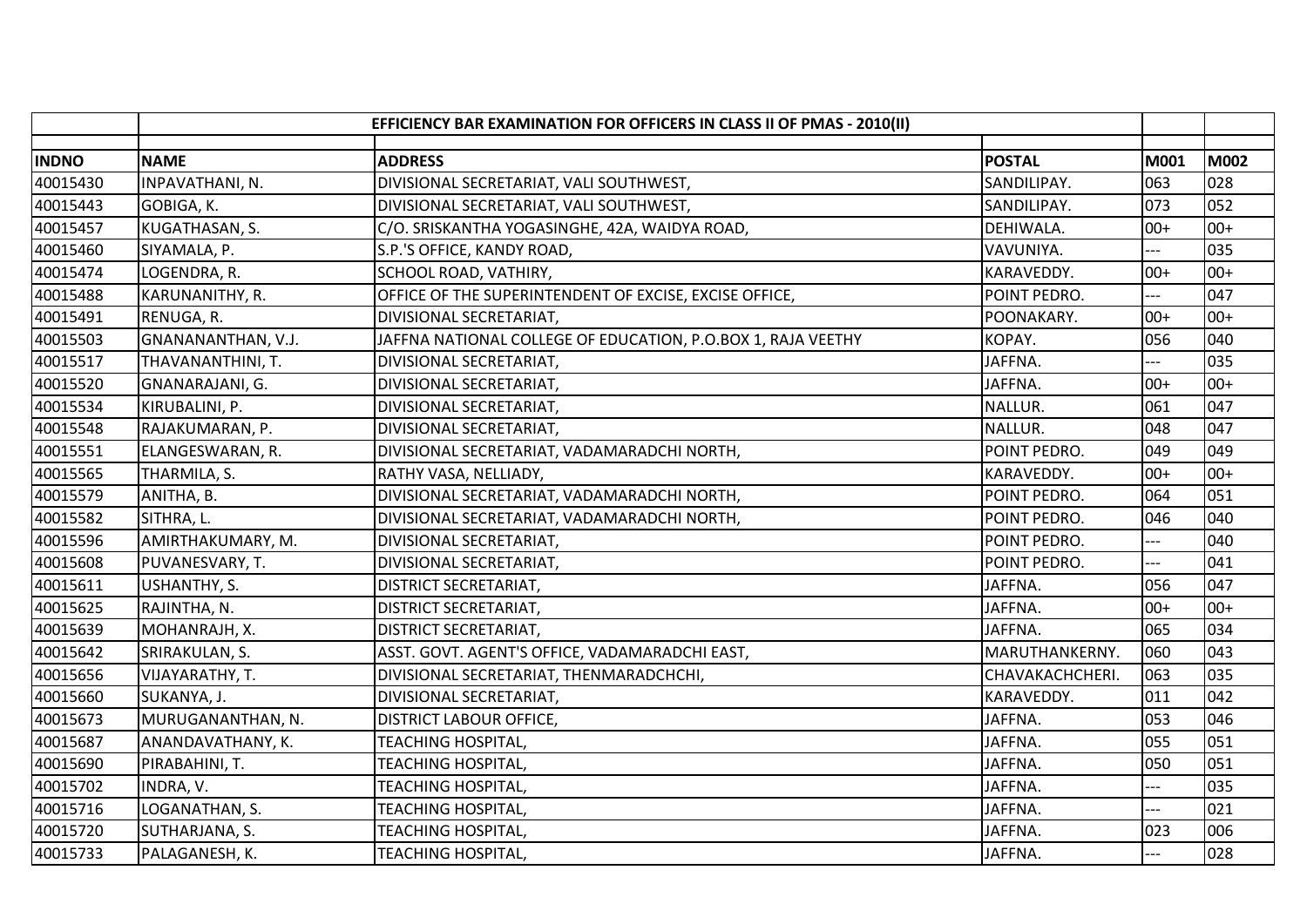|              |                         | EFFICIENCY BAR EXAMINATION FOR OFFICERS IN CLASS II OF PMAS - 2010(II) |                       |                |             |
|--------------|-------------------------|------------------------------------------------------------------------|-----------------------|----------------|-------------|
| <b>INDNO</b> | <b>NAME</b>             | <b>ADDRESS</b>                                                         | <b>POSTAL</b>         | M001           | <b>M002</b> |
| 40015747     | SUBASEELAN, S.          | <b>TEACHING HOSPITAL,</b>                                              | JAFFNA.               |                | 025         |
| 40015750     | MICHAEL, B.J.           | DISTRICT LAND USE PLANNING OFFICE, KACHCHERI,                          | VAVUNIYA.             | 045            | 040         |
| 40015764     | VIJAYALATHA, K.         | DIVISIONAL SECRETARIAT, THENMARADCHY, KANDY ROAD,                      | CHAVAKACHCHERI.       | 047            | 040         |
| 40015778     | KALAIVANY, U.           | DIVISIONAL SECRETARIAT,                                                | THENMARADCHI.         | ---            | 007         |
| 40015781     | SORNAMALAR, S.          | DIVISIONAL SECRETARIAT, THENMARADCHY,                                  | CHAVAKACHCHERI.       | ---            | 027         |
| 40015795     | SENTHURAN, S.           | ASSISTANT GOVERNMENT AGENT'S OFFICE, ISLANDS NORTH,                    | KAYTS.                | 041            | 033         |
| 40015807     | URUKKUMANIDEVI, S.      | ASST. GOVT. AGENTS OFFICE,                                             | DELFT.                | $00+$          | $00+$       |
| 40016114     | GOWRY, K.               | ASST. GOVT. AGENT OFFICE, MANTHAI WEST,                                | ADAMPAN.              | 045            |             |
| 40016128     | JESUTHASAN, F.Q.        | KACHCHERI,                                                             | MANNAR.               | $\overline{a}$ | 028         |
| 40016131     | YOGACHANDRAN, B.        | SECRETARIAT, DISTRICT SECRETARIAT,                                     | MANNAR.               | 046            | 050         |
| 40016145     | KIRUPAKARAN, S.J.       | LABOUR OFFICE, PALLIMUNAI,                                             | MANNAR.               | 054            | 041         |
| 40016159     | ABDUL RAZAK, K.J.       | DIVISIONAL SECRETARIAT,                                                | MANNAR TOWN.          | 063            | 030         |
| 40016162     | SRIDEVI, S.             | DIVISIONAL SECRETARIAT,                                                | MANNAR.               | 058            | 045         |
| 40016176     | NIMALANESAN, J.A.       | DIVISIONAL SECRETARIAT,                                                | MANNAR.               | $00+$          | $00+$       |
| 40016180     | PAMILA, R.K.            | <b>DISTRICT SECRETARIAT,</b>                                           | MANNAR.               |                | 029         |
| 40016193     | JESUTHASARASAN, M.      | <b>ELECTIONS OFFICE,</b>                                               | MANNAR.               | ---            | 020         |
| 40016205     | KUMARAN, J.L.P.         | LAND AND DISTRICT REGISTRY,                                            | MANNAR.               | ---            | $00+$       |
| 40016219     | YOGABHARATHY, M.        | LAND AND DISTRICT REGISTRY,                                            | MANNAR.               | ---            | $00+$       |
| 40016222     | SELVANAYAGAM, K.        | DIVISIONAL SECRETARIAT,                                                | VENGALACHEDDIKULA --- |                | 013         |
| 40016236     | RANJID RAHILA, F.R.     | DIVISIONAL SECRETARIAT,                                                | MANNAR.               |                | 027         |
| 40016313     | GENGATHARAN, J.         | KACHCHERI,                                                             | MULLAITIVU.           | 042            | 025         |
| 40016327     | VASANTHA KUMARY, V.     | DIVISIONAL SECRETARAIT,                                                | MARITIMEPATTU.        | ---            | 012         |
| 40016330     | PAHEERATHA, M.          | DIVISIONAL SECRETARIAT,                                                | MARITIMEPATTU.        | 042            | 036         |
| 40016404     | JEYANTHY, J.            | DIVISIONAL SECRETARIAT,                                                | MARITIMEPATTU.        | 051            | 041         |
| 40016418     | SHIRANI NILMINI, L.M.   | PLANNING BRANCH, DISTRICT SECRETARIAT,                                 | TRINCOMALEE.          | 037            | 038         |
| 40016421     | SAMARASINGHE, K.A.A.    | DIVISIONAL SECRETARIAT,                                                | GOMARANKADAWELA ---   |                | 071         |
| 40016435     | DISNA KUMARI, A.M.      | DIVISIONAL SECRETARIAT, TOWN AND GRAVETS,                              | TRINCOMALEE.          | 069            | 063         |
| 40016449     | PRIYADARSHANI, R.P.S.   | FINANCE & CIVIL ADMINISTRATION OFFICE, SRI LANKA NAVY,                 | TRINCOMALEE.          | ---            | 067         |
| 40016452     | CHATHURANGA, A.H.G.     | 81, ABAYAPURA,                                                         | TRINCOMALEE.          | 059            | 049         |
| 40016466     | WIJESOORIYA, W.A.D.J.J. | DIVISIONAL SECRETARIAT,                                                | <b>KANTALE.</b>       | 053            | 046         |
| 40016470     | DISSANAYAKE, U.K.C.K.   | DIVISIONAL SECRETARIAT,                                                | KANTHALE.             | 069            | 062         |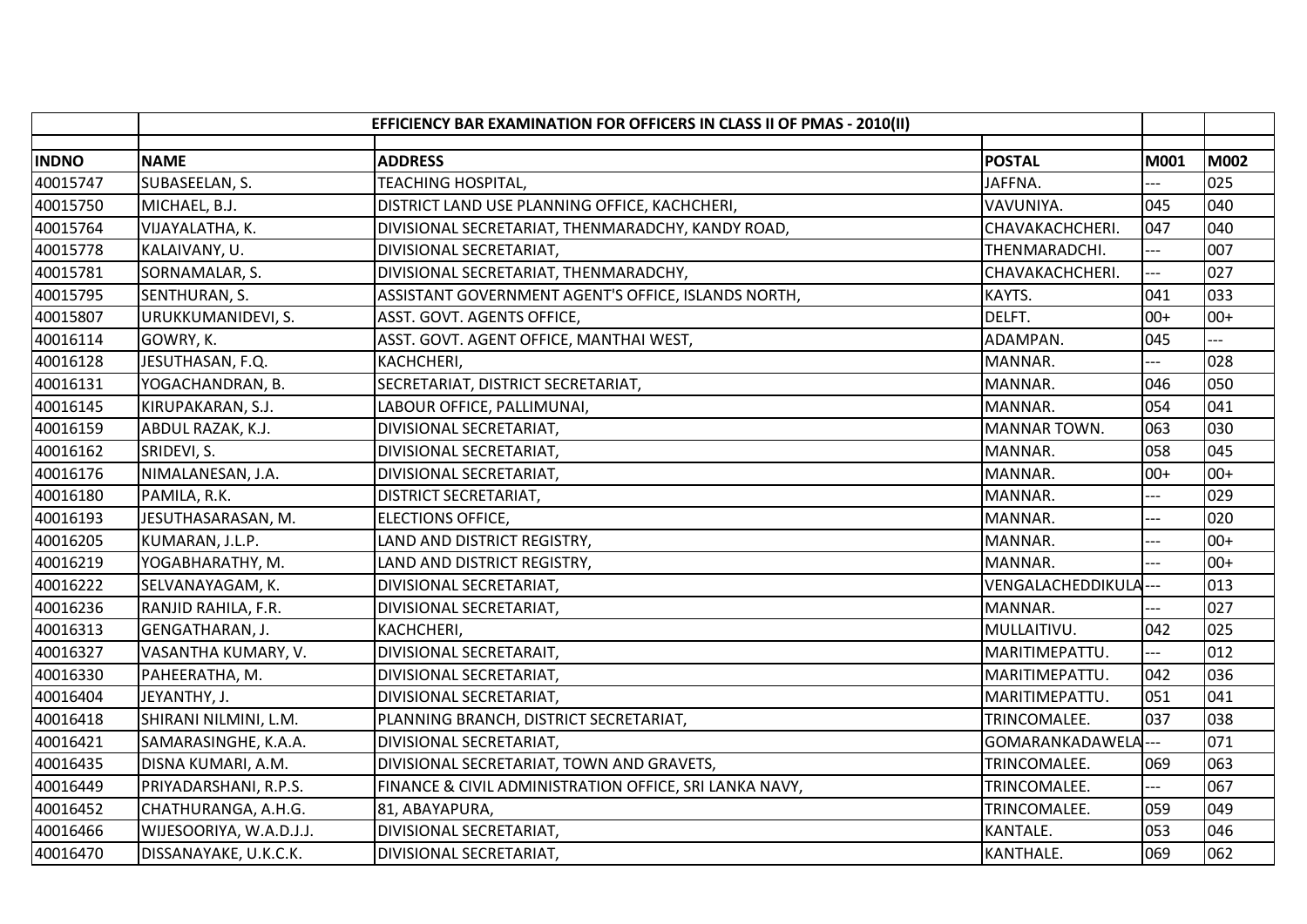|              | EFFICIENCY BAR EXAMINATION FOR OFFICERS IN CLASS II OF PMAS - 2010(II) |                                                    |                |       |             |
|--------------|------------------------------------------------------------------------|----------------------------------------------------|----------------|-------|-------------|
| <b>INDNO</b> | <b>NAME</b>                                                            | <b>ADDRESS</b>                                     | <b>POSTAL</b>  | M001  | <b>M002</b> |
| 40016483     | DISSANAYAKE, D.M.C.                                                    | DIVISIONAL SECRETARIAT,                            | KANTALE.       | 080   | 059         |
| 40016497     | NOORJAHAN, J.                                                          | PLANNING BRANCH, KACHCHERI,                        | TRINCOMALEE.   | ---   | 040         |
| 40016509     | NIRANJINI, S.                                                          | DIVISIONAL SECRETARIAT, TOWN & GRAVETS,            | TRINCOMALEE.   | 052   | 072         |
| 40016512     | KANGA, P.                                                              | DIVISIONAL SECRETARIAT, TOWN & GRAVETS,            | TRINCOMALEE.   | $00+$ | $00+$       |
| 40016526     | SUREN, A.                                                              | DIVISIONAL SECRETARIAT, TOWN & GRAVETS,            | TRINCOMALEE.   | $00+$ | $00+$       |
| 40016530     | SHAMALADEVI, S.                                                        | DIVISIONAL SECRETARIAT, TOWN & GRAVETS,            | TRINCOMALEE.   | $00+$ | $00+$       |
| 40016543     | THAMILCHELVI, A.                                                       | REGIONAL DIRECTOR'S OFFICE, IRRIGATION DEPARTMENT, | TRINCOMALEE.   | 049   | 040         |
| 40016557     | JEBACHELVAN, F.                                                        | DIVISIONAL SECRETARIAT,                            | KINNIYA.       | 059   | 043         |
| 40016560     | THABITH, M.H.S.R.M.                                                    | DIVISIONAL SECRETARIAT,                            | KINNIYA.       | 040   | 068         |
| 40016574     | SITHY FIROZA, A.K.                                                     | 4, JAYA ROAD,                                      | KINNIYA 3.     | 049   | 060         |
| 40016588     | PRATHEEPAN, K.                                                         | KACHCHERI,                                         | TRINCOMALEE.   | $00+$ | $00+$       |
| 40016591     | RAVINDIRRAN, S.                                                        | 132/3, LOWER ROAD, ORR'S HILL,                     | TRINCOMALEE.   | 031   | 041         |
| 40016603     | MERLYN FREEDA, S.                                                      | 484, KANDY ROAD, ABEYAPURA,                        | TRINCOMALEE.   |       | 051         |
| 40016617     | GANESHARATNAM, V.                                                      | S.P. OFFICE, KANDY ROAD,                           | VAVUNIYA.      | 040   | 052         |
| 40016895     | MIHIRUWAN, J.W.                                                        | <b>DISTRICT LABOUR OFFICE,</b>                     | AMPARA.        | 068   | 068         |
| 40016907     | CHANDRASEKARA, A.M.S.                                                  | <b>DISTRICT LABOUR OFFICE,</b>                     | AMPARA.        | $-$   | 044         |
| 40016910     | MANGALA, N.V.D.                                                        | DIVISIONAL SECRETARIAT,                            | AMPARA.        | 070   | 064         |
| 40016924     | KODITHUWAKKU, K.I.C.                                                   | DIVISIONAL SECRETARIAT,                            | AMPARA.        | 057   | 062         |
| 40016938     | NILANTHI, K.R.                                                         | DIVISIONAL SECRETARIAT,                            | AMPARA.        |       | 036         |
| 40016941     | DAHANAYAKE, S.D.K.H.                                                   | DIVISIONAL SECRETARIAT,                            | AMPARA.        | $00+$ | $00+$       |
| 40016955     | NIROSHANI. M.A.Y.                                                      | AGRARIAN DEVELOPMENT DISTRICT OFFICE,              | AMPARA.        | 065   | 049         |
| 40016969     | MADARASINHE, R.D.                                                      | DISTRICT SECRETARIAT,                              | AMPARA.        | 055   | 061         |
| 40016972     | ANANDA, W.S.                                                           | DIVISIONAL SECRETARIAT,                            | UHANA.         | $00+$ | $00+$       |
| 40016986     | NETHMINI, S.L.A.K.                                                     | 26/116A, KUMUDUGAMA, DADAYAMTHALAWA,               | AMPARA.        | 069   | 053         |
| 40016990     | DISSANAYAKE, R.M.S.R.                                                  | DIVISIONAL SECRETARIAT,                            | UHANA.         | 074   | 052         |
| 40017001     | NIROHINI, R.M.N.                                                       | EN 20/3A, UHANA ROAD,                              | AMPARA.        | 057   | 029         |
| 40017015     | HERATH, H.M.M.N.                                                       | 27/127C, WALAGAMPURA,                              | WERENKEDAGODA. | 065   | 065         |
| 40017029     | MARASINGHA, M.A.N.                                                     | DIVISIONAL SECRETARIAT,                            | DAMANA.        | 070   | 069         |
| 40017032     | GEETHA KUMARI, P.R.D.                                                  | DIVISIONAL SECRETARIAT,                            | DAMANA.        | 059   | 062         |
| 40017046     | UBERT, R.                                                              | A.C.A.D.,                                          | AMPARA.        | $---$ | $00+$       |
| 40017050     | DAMAYANTHI, S.M.C.                                                     | DIVISIONAL SECRETARIAT,                            | DAMANA.        | $---$ | 065         |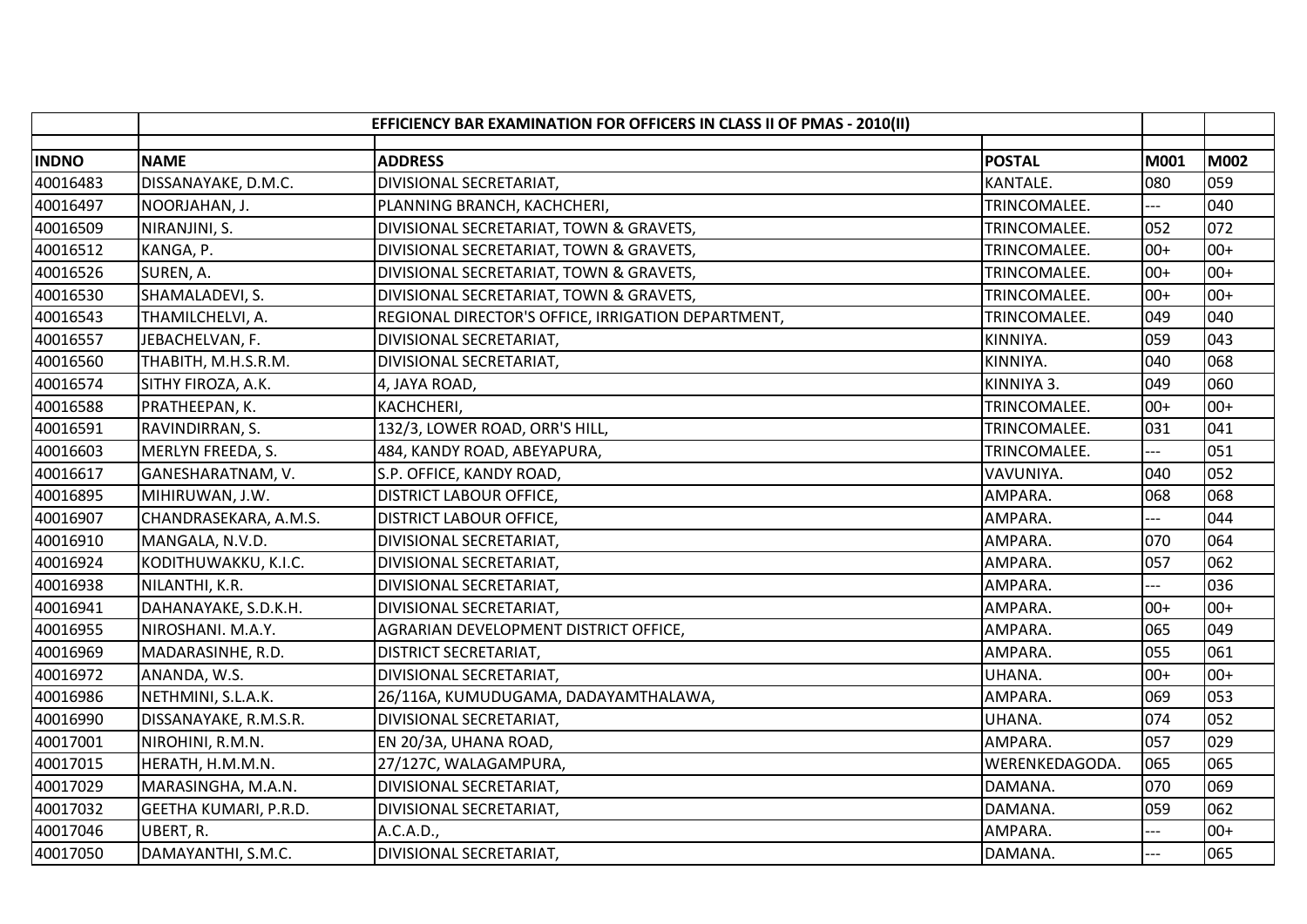|              |                       | EFFICIENCY BAR EXAMINATION FOR OFFICERS IN CLASS II OF PMAS - 2010(II) |                        |                |       |
|--------------|-----------------------|------------------------------------------------------------------------|------------------------|----------------|-------|
| <b>INDNO</b> | <b>NAME</b>           | <b>ADDRESS</b>                                                         | <b>POSTAL</b>          | M001           | M002  |
| 40017063     | DESHAPRIYA, A.G.L.    | DISTRICT ELECTION OFFICE,                                              | AMPARA.                | $00+$          | $00+$ |
| 40017077     | NESARAJAH, S.         | 143/4/14, PHOENIX APARTMENT, MESSENGER STREET,                         | COLOMBO 12.            | $00+$          | $-$   |
| 40017080     | KANESWARAN, R.        | R.D.I'S OFFICE, IRRIGATION DEPARTMENT, KALLADY,                        | <b>BATTICALOA.</b>     | ---            | 042   |
| 40017094     | VILVARAJAH, N.        | 282/20, SOTHY LANE, NOCHCHIMUNAI, KALLADI UPPODAI,                     | BATTICALOA.            | ---            | $00+$ |
| 40017106     | PERINPARAJAH, S.      | 31, BUNDINGS LANE,                                                     | <b>BATTICALOA.</b>     |                | 032   |
| 40017110     | PERINPARAJAH, M.      | DIVISIONAL SECRETARIAT, PORATIVUPATTU,                                 | VELLAVELY.             | 042            | 029   |
| 40017123     | BALAMOHAN, M.         | DIVISIONAL SECRETARIAT, ERAVUR PATTU,                                  | CHENKALADY.            | 044            | 031   |
| 40017137     | SRITHARAN, M.         | DIVISIONAL SECRETARIAT, ERAVUR PATTU,                                  | CHENKALADY.            | ---            | $00+$ |
| 40017140     | RAFEEK, M.H.M.        | 48A/2, MARAIKKAR ROAD,                                                 | MARUTHAMUNAI 4.        | $\overline{a}$ | 019   |
| 40017154     | RATHY, T.             | DIVISIONAL SECRETARIAT,                                                | ARAYAMPATHY.           | 059            | 075   |
| 40017168     | NAZLOON HAMNA, A.L.   | DIVISIONAL SECRETARIAT, KORALAI PATTU WEST,                            | ODDAMAVADY.            | 047            | 040   |
| 40017171     | KAMALDEEN, M.I.M.     | DIVISIONAL SECRETARIAT, KORALAI PATTU WEST,                            | ODDAMAVADI.            | 051            | 064   |
| 40017185     | SABESAN, K.           | ZONAL EDUCATION OFFICE, KALKUDAH ZONE,                                 | VALAICHCHENAI.         |                | 057   |
| 40017199     | MOHAMED HASSIM, S.T.  | NATIONAL COLLEGE OF EDUCATION,                                         | ADDALAICHENAI.         | 029            | 032   |
| 40017200     | MUZATHEEK, M.S.M.     | 83A, AL MANAR ROAD,                                                    | <b>MARUTHAMUNAI 2.</b> | $100+$         | $00+$ |
| 40017214     | PAKKIYARAJAH, K.      | V.C. ROAD,                                                             | THAMBILUVIL 1.         | 010            | 022   |
| 40017228     | NISRIN, A.            | DIVISIONAL SECRETARIAT,                                                | KALMUNAI T.D.          | 045            | 062   |
| 40017231     | SULAIHA UMMA, M.S.    | 406, PERIA PALATHADY ROAD,                                             | <b>ERAVUR 1A.</b>      | ---            | 041   |
| 40017245     | MOHIDEEN BAWA, M.A.   | 130D, SAHIB ROAD,                                                      | <b>KALMUNAI 5.</b>     | ---            | $00+$ |
| 40017259     | SEETHARAMAN, E.       | DIVISIONAL SECRETARIAT, KORALAI PATTU,                                 | VALAICHENAI.           |                | 033   |
| 40017262     | PARAMANANTHAM, M.     | DIVISIONAL SECRETARIAT,                                                | KARAITIVU.             | ---            | 050   |
| 40017276     | GANESHAN, T.          | DIVISIONAL SECRETARIAT,                                                | KARAITIVU.             | ---            | 041   |
| 40017280     | SANTHALINKAM, S.      | DIVISIONAL SECRETARIAT,                                                | KARAITIVU.             | 026            | 040   |
| 40017293     | THUSHITHEEPA, M.      | DIVISIONAL SECRETARIAT, KORALAIPATTU SOUTH,                            | KIRAN.                 | 063            | 060   |
| 40017305     | KIRUSHANTHAN, D.      | DIVISIONAL SECRETARIAT, KORALAIPATTU SOUTH,                            | KIRAN.                 | 055            | 064   |
| 40017319     | SELIYAN, S.           | <b>KOVIL ROAD,</b>                                                     | SITTANDY 2.            | 056            | 051   |
| 40017322     | MOHAMED ASHRAFF, M.H. | DEPT. OF TREASURY OPERATIONS, GENERAL TREASURY, P.O.BOX 1559           | COLOMBO 1.             | 049            |       |
| 40017336     | ZULFIKAR, Z.M.        | DEPT. OF REGISTRATION OF PERSONS, C45, KEPPETIPOLA MAWATHA,            | COLOMBO <sub>6</sub> . | 026            |       |
| 40017340     | KULANTHAIVADIVEL, G.  | <b>COURT ROAD,</b>                                                     | THIRUKKOVIL.           |                | 029   |
| 40017353     | KATHIRKAMANATHAN, C.  | DIVISIONAL SECRETARIAT,                                                | ALAYADIVEMBU.          | $00+$          | $00+$ |
| 40017367     | RAGUNATHAN, T.        | TECHNICAL COLLEGE,                                                     | SAMMANTHURAI.          | 018            | 016   |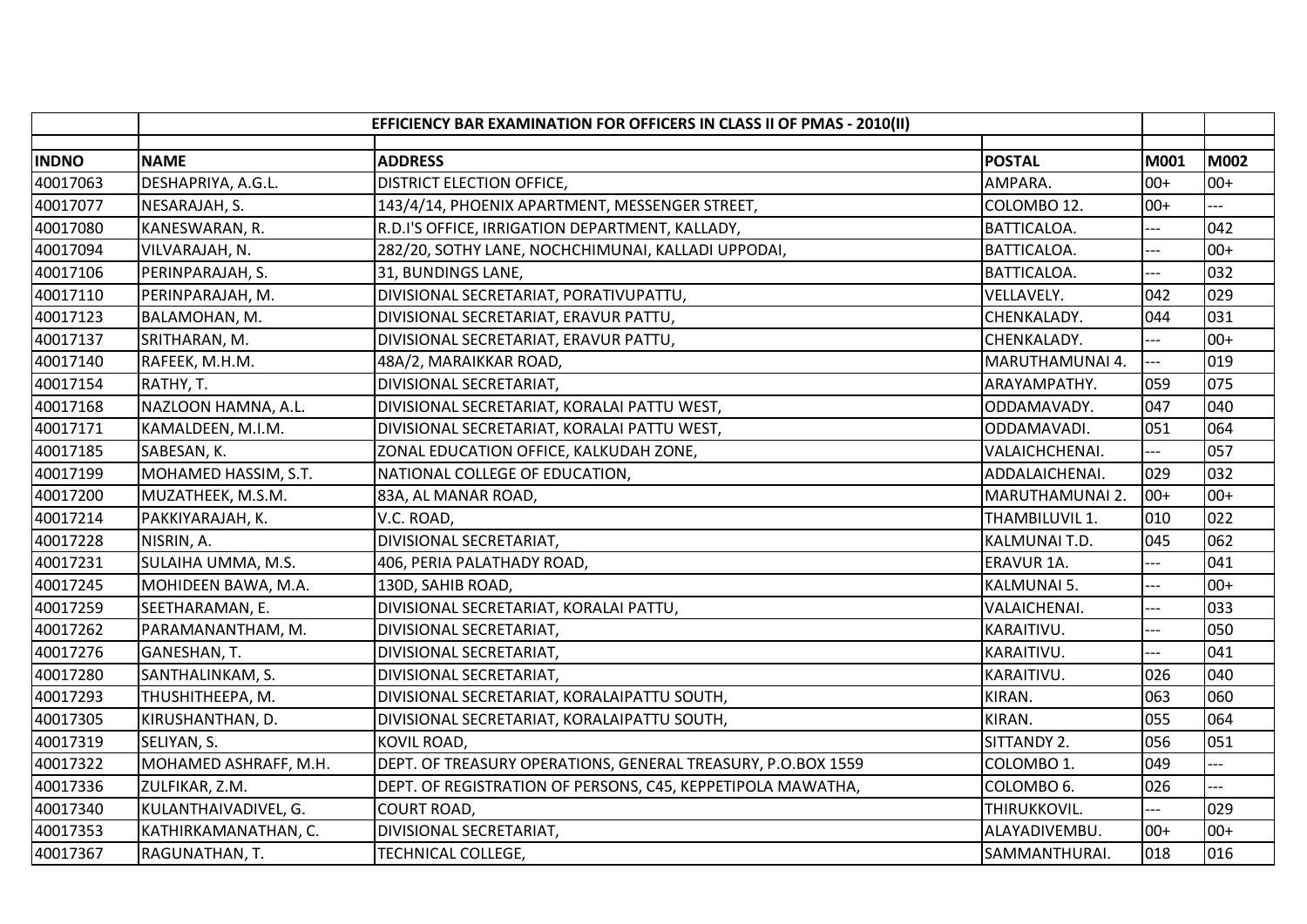|              | EFFICIENCY BAR EXAMINATION FOR OFFICERS IN CLASS II OF PMAS - 2010(II) |                                                      |                     |             |       |
|--------------|------------------------------------------------------------------------|------------------------------------------------------|---------------------|-------------|-------|
| <b>INDNO</b> | <b>NAME</b>                                                            | <b>ADDRESS</b>                                       | <b>POSTAL</b>       | <b>M001</b> | M002  |
| 40017370     | SIRAJ MIRZA, H.M.M.                                                    | DIVISIONAL SECRETARIAT,                              | NINTAVUR.           |             | 020   |
| 40017384     | MAJEED, A.                                                             | DIVISIONAL SECRETARIAT,                              | NINTAVUR.           | ---         | 058   |
| 40017398     | SANGARALINGAM, S.                                                      | TEACHING HOSPITAL,                                   | <b>BATTICALOA.</b>  | 044         | 021   |
| 40017400     | PRABAHARAN, U.                                                         | TEACHING HOSPITAL,                                   | BATTICALOA.         | $00+$       | $00+$ |
| 40017413     | MOHANARAJ, P.                                                          | <b>TEACHING HOSPITAL,</b>                            | BATTICALOA.         | 023         | 012   |
| 40017427     | SRITHARAN, A.                                                          | TEACHING HOSPITAL,                                   | <b>BATTICALOA.</b>  |             | 026   |
| 40017430     | HAIRUNNISHA, M.M.                                                      | DIVISIONAL SECRETARIAT, KORALAI PATTU CENTRAL,       | VALAICHENAI.        | 079         | 077   |
| 40017444     | YOGESWARAN, S.                                                         | DEPARTMENT OF MOTOR TRAFFIC, 2, PIONEER ROAD,        | BATTICALOA.         | 040         | 040   |
| 40017458     | THAHIR BANU, T.                                                        | DIVISIONAL SECRETARIAT, KORALAI PATTU CENTRAL,       | VALAICHENAI.        | 068         | 053   |
| 40017461     | RAJAMBAL, K.                                                           | REGIONAL ACCOUNTING OFFICE, DEPT. OF POSTS,          | BATTICALOA.         |             | 031   |
| 40017475     | JEYARUBAN, R.                                                          | IRRIGATION DEPARTMENT, POB 2, KALLADY,               | BATTICALOA.         | 052         | 053   |
| 40017489     | VINOTHARAJ, K.                                                         | DEPT. OF AGRARIAN DEVELOPMENT,                       | <b>BATTICALOA.</b>  | 030         |       |
| 40017492     | ABDUL JABEER, A.G.                                                     | DIVISIONAL SECRETARIAT,                              | SAINTHAMARUTHU.     | 010         | 014   |
| 40017504     | SASIKUMAR, S.                                                          | DIVISIONAL SECRETARIAT, PORATIVUPATTU,               | <b>VELLAVELY.</b>   | 050         | 046   |
| 40017518     | KAVITHA, B.                                                            | DIVISIONAL SECRETARIAT, PORATIVUPATTU, VELLAVELY,    | <b>BATTICALOA.</b>  | 054         | 050   |
| 40017521     | YOGACHANDRAN, M.                                                       | DIVISIONAL SECRETARIAT, MANMUNAI SOUTH ERUVIL PATTU, | KALUWANCHIKUDY.     | 040         | 021   |
| 40017535     | AHAMED ZAKKY, A.A.                                                     | DISTRICT LABOUR OFFICE, NEW ROAD,                    | <b>BATTICALOA.</b>  | 062         | 043   |
| 40017549     | FAIZ, M.I.                                                             | 113A, HIDHAYA ROAD,                                  | IRAKKAMAM 4.        | 014         |       |
| 40017552     | VIJITHA, P.                                                            | <b>DISTRICT SECRETARIAT,</b>                         | BATTICALOA.         | 046         | 041   |
| 40017566     | RAGUNATHAN, P.                                                         | KACHCHERI,                                           | <b>BATTICALOA.</b>  | 063         | 062   |
| 40017570     | SIVAPATHAM, T.                                                         | DISTRICT LABOUR OFFICE, NEW ROAD,                    | BATTICALOA.         | 025         | 024   |
| 40017583     | RAJAKUMAR, K.                                                          | DISTRICT LABOUR OFFICE, NEW ROAD,                    | <b>BATTICALOA.</b>  | $00+$       | $00+$ |
| 40017597     | DIRESAN, G.                                                            | 414, NEW KALMUNAI ROAD, NAVATKUDAH,                  | <b>BATTICALOA.</b>  | $00+$       | $00+$ |
| 40017609     | KAJANI, S.                                                             | <b>TEACHING HOSPITAL,</b>                            | BATTICALOA.         | 054         | 061   |
| 40017612     | RAJEEVAN, L.                                                           | DIVISIONAL SECRETARIAT, MS & EP,                     | KALUWANCHIKUDY.     | 075         | 052   |
| 40017626     | FAREEDA UMMA, M.L.                                                     | DIVISIONAL SECRETARIAT,                              | SAMMANTHURAI.       | 029         |       |
| 40017630     | MANOHARAN, J.                                                          | DIVISIONAL SECRETARIAT,                              | SAMMANTHURAI.       | 027         | 016   |
| 40017643     | MUMTHAJ BEGUM, A.M.                                                    | DIVISIONAL SECRETARIAT,                              | <b>ERAVUR TOWN.</b> | 070         | 067   |
| 40017657     | ELANGKODY, P.                                                          | LAND AND DISTRICT REGISTRY,                          | KALMUNAI.           | $00+$       | $00+$ |
| 40017660     | LOAHINI, S.                                                            | DIVISIONAL SECRETARIAT, MANMUNAI NORTH,              | <b>BATTICALOA.</b>  | 061         | 066   |
| 40017674     | SANDRALINGAM, M.                                                       | DIVISIONAL SECRETARIAT, MS & EP,                     | KALUWANCHIKUDY.     | $ 00+$      | 021   |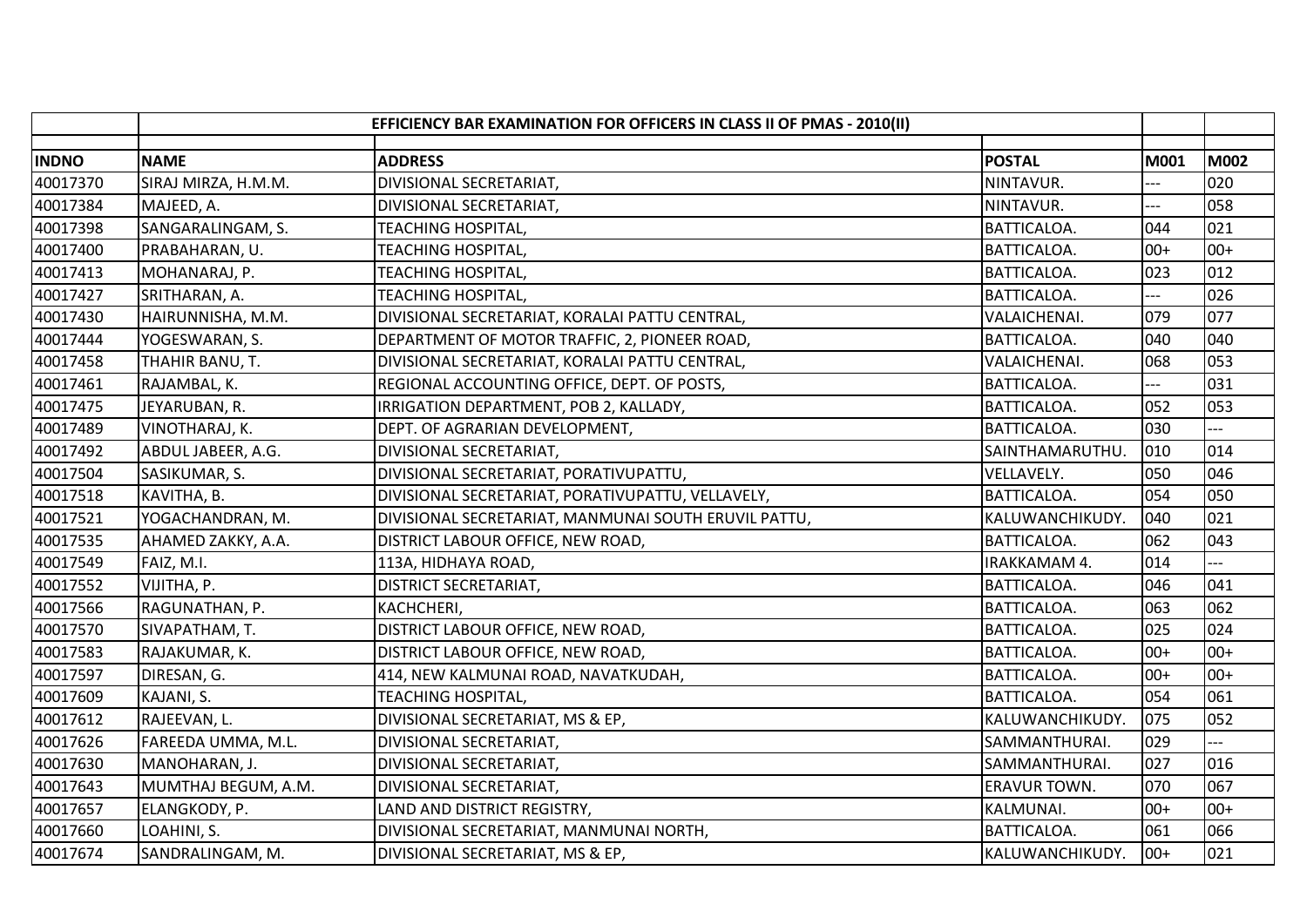|              | EFFICIENCY BAR EXAMINATION FOR OFFICERS IN CLASS II OF PMAS - 2010(II) |                                                          |                    |       |       |
|--------------|------------------------------------------------------------------------|----------------------------------------------------------|--------------------|-------|-------|
| <b>INDNO</b> | <b>NAME</b>                                                            | <b>ADDRESS</b>                                           | <b>POSTAL</b>      | M001  | M002  |
| 40017688     | LIGASANAN, P.                                                          | DIVISIONAL SECRETARIAT, MS & EP,                         | KALUWANCHIKUDY.    | 045   | 062   |
| 40018180     | RANASINGHE, K.G.K.                                                     | DIVISIONAL SECRETARIAT,                                  | RIDIGAMA.          | ---   | 022   |
| 40018194     | PERERA, U.A.S.M.                                                       | IRRIGATION ENGINEER'S OFFICE, KATUGAMPOLA,               | MAKANDURA GONAW--- |       | 026   |
| 40018206     | HEMAWATHIE, M.                                                         | LABOUR TRIBUNAL, 5/5, SOUTH CIRCULAR ROAD,               | KURUNEGALA.        |       | 040   |
| 40018210     | WIJAYASENA, M.G.S.                                                     | 7/5, KANDEWATTA LANE, SIYAMBALAPITIYA ROAD,              | KEGALLE.           |       | 034   |
| 40018223     | WIJESINGHE, L.A.N.S.                                                   | LABOUR TRIBUNAL, 28, COURT COMPLEX,                      | CHILAW.            |       | 037   |
| 40018237     | GOPALLAWA, P.S.M.                                                      | DISTRICT LABOUR OFFICE, GETTUWANA,                       | KURUNEGALA.        | 075   | 057   |
| 40018240     | SARATHCHANDRA, P.P.                                                    | <b>DISTRICT LABOUR OFFICE,</b>                           | KURUNEGALA.        | 048   | 024   |
| 40018254     | GUNARATHNA, H.S.P.                                                     | <b>DISTRICT LABOUR OFFICE,</b>                           | KURUNEGALA.        | $---$ | 029   |
| 40018268     | SOMARATHNE, P.A.C.M.                                                   | REGIONAL INDUSTRY SERVICE CENTRE, 245 1/1, NEGOMBO ROAD, | KURUNEGALA.        | 055   | 019   |
| 40018271     | SUBHANI, R.A.D.U.                                                      | DIVISIONAL SECRETARIAT,                                  | DANKOTUWA.         | 041   | 040   |
| 40018285     | SIRIBADDANA, A.C.                                                      | DIVISIONAL SECRETARIAT,                                  | DANKOTUWA.         | 056   | 066   |
| 40018299     | JAYAWEERA, J.B.K.C.                                                    | DIVISIONAL SECRETARIAT,                                  | UDUBADDAWA.        | 071   | 051   |
| 40018300     | AMARAKOON, A.M.S.D.                                                    | DIVISIONAL SECRETARIAT, PANDUWASNUWARA EAST, MAWEE ELA,  | MORAGANE.          | 068   | 051   |
| 40018314     | JAYASOORIYA, R.A.A.P.                                                  | POLICE OFFICE,                                           | KULIYAPITIYA.      | 062   | 063   |
| 40018328     | SUNITHA, K.C.                                                          | POLICE OFFICE,                                           | KULIYAPITIYA.      | 055   | 040   |
| 40018331     | SEELAWATHI, K.M.                                                       | POLICE OFFICE,                                           | NIKAWERATIYA.      | $00+$ |       |
| 40018345     | ALAHAKOON, A.A.R.T.K.                                                  | MINISTRY OF EXTERNAL AFFAIRS, REPUBLIC BUILDING,         | COLOMBO 1.         | 034   | 015   |
| 40018359     | RAJARATHNA, S.A.C.                                                     | DIVISIONAL SECRETARIAT, PANDUWASNUWARA WEST,             | HETTIPOLA.         | 067   | 036   |
| 40018362     | SEWWANDI, J.P.M.N.                                                     | DIVISIONAL SECRETARIAT, PANDUWASNUWARA WEST,             | HETTIPOLA.         | 068   | 055   |
| 40018376     | PRIYADARSHANI, S.H.M.N.                                                | DIVISIONAL SECRETARIAT, PANDUWASNUWARA WEST,             | HETTIPOLA.         | 049   | 044   |
| 40018380     | WANASINGHE, W.M.T.T.                                                   | DIVISIONAL SECRETARIAT, PANDUWASNUWARA WEST,             | <b>HETTIPOLA.</b>  | 048   | 048   |
| 40018393     | WIJESENA, K.A.M.                                                       | <b>DISTRICT ELECTIONS OFFICE,</b>                        | KURUNEGALA.        |       | 064   |
| 40018405     | GUNASEKARA, R.G.N.                                                     | <b>ELECTIONS OFFICE,</b>                                 | KURUNEGALA.        | $00+$ | $00+$ |
| 40018419     | ADIKARI, A.M.T.K.U.                                                    | <b>ELECTIONS OFFICE,</b>                                 | KURUNEGALA.        | ---   | 034   |
| 40018422     | RATHNAYAKA, H.M.G.N.                                                   | 79/C/1, MAIMBULA ROAD, WALPOLA,                          | RUGGAHAWILA.       | 063   | 050   |
| 40018436     | AMARASINGHE, A.A.D.M.                                                  | LAND REGISTRY,                                           | KULIYAPITIYA.      |       | $00+$ |
| 40018440     | SENANAYAKE, S.A.M.A.S.K.                                               | DIVISIONAL SECRETARIAT,                                  | ALAWWA.            | ---   | 023   |
| 40018453     | KULATHILAKA, M.D.J.S.                                                  | INLAND REVENUE REGIONAL OFFICE, BAUDDHALOKA MAWATHA,     | KURUNEGALA.        | ---   | 013   |
| 40018467     | RATHNAYAKE, R.M.N.H.                                                   | CENTRAL COLLEGE, MEEGAHAKOTUWA,                          | KULIYAPITIYA.      | 069   | 048   |
| 40018470     | HERATH, G.I.L.                                                         | CENTRAL COLLEGE, MEEGAHAKOTUWA,                          | KULIYAPITIYA.      | 053   | 033   |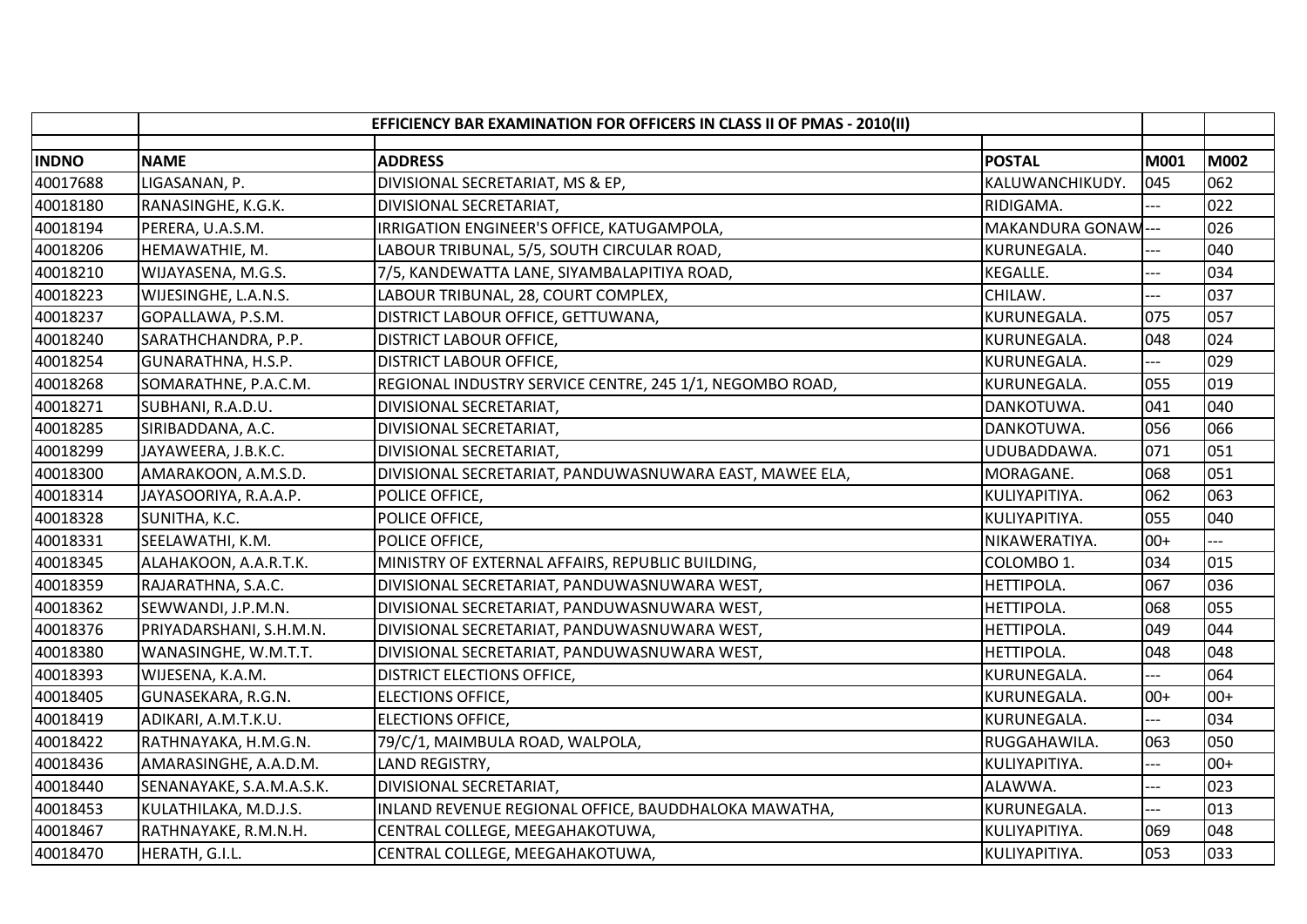|              | EFFICIENCY BAR EXAMINATION FOR OFFICERS IN CLASS II OF PMAS - 2010(II) |                                                              |                      |       |       |
|--------------|------------------------------------------------------------------------|--------------------------------------------------------------|----------------------|-------|-------|
| <b>INDNO</b> | <b>NAME</b>                                                            | <b>ADDRESS</b>                                               | <b>POSTAL</b>        | M001  | M002  |
| 40018484     | SAPUTHANTHRI, S.D.S.                                                   | KULIYAPITIYA CENTRAL COLLEGE,                                | KULIYAPITIYA.        | 059   | 033   |
| 40018498     | CHANDRANI, E.P.K.                                                      | PANDUWASNUWARA S.W.R.D. BANDARANAYAKA M.M.V. NATIONAL SCHOOL | HETTIPOLA.           | ---   | 030   |
| 40018500     | MUTHUMUDALI, S.C.R.                                                    | POLICE OFFICE,                                               | CHILAW.              |       | 019   |
| 40018513     | PERERA, B.C.D.S.                                                       | POLICE OFFICE,                                               | CHILAW.              |       | $00+$ |
| 40018527     | KUMARI, K.K.A.T.                                                       |                                                              |                      | $00+$ | $00+$ |
|              |                                                                        | 108, BANGALAWATTA,                                           | DEWALEGAMA.          | $00+$ | $00+$ |
| 40018530     | KARUNARATHNA, W.L.P.M.                                                 | ΜΑΗΑΡΙΤΙΥΑ,                                                  | POTHUHERA.           |       | $00+$ |
| 40018544     | BANDUSENA, N.W.                                                        | 1ST LANE, MADAGALLA ROAD,                                    | IBBAGAMUWA.          | $00+$ |       |
| 40018558     | THARANGA, S.H.S.                                                       | RESIDENT ENGINEER'S OFFICE, IDB 8, DEDURUOYA RESERVOIR PRO., | NIKAWERATIYA.        | 067   | 046   |
| 40018561     | WIJAYAWEERA, A.K.                                                      | DIVISIONAL SECRETARIAT, DIMBULAGALA,                         | MANAMPITIYA.         | $00+$ | $00+$ |
| 40018575     | HEMALATHA, M.P.M.                                                      | R.D.I. OFFICE, P.O. BOX 44, KANDY ROAD,                      | KURUNEGALA.          |       | 019   |
| 40018589     | KULATHILAKA, T.M.G.S.                                                  | OFFICE OF THE REGIONAL DIRECTOR OF IRRIGATION, P.O. BOX 44,  | KURUNEGALA.          | 059   | 036   |
| 40018592     | KUMARI, K.G.M.M.                                                       | PROVINCIAL SURVEY GENERAL'S OFFICE, GANNORUWA,               | PERADENIYA.          | 037   | 015   |
| 40018604     | SAMANMALI, B.R.                                                        | DIVISIONAL SECRETARIAT,                                      | AMBANPOLA.           |       | 029   |
| 40018618     | CHANDRA MANEL, D.M.                                                    | DIVISIONAL SECRETARIAT,                                      | MAWATHAGAMA.         | ---   | 032   |
| 40018621     | MANIKE, K.B.N.                                                         | AGRARIAN DEVELOPMENT DISTRICT OFFICE, SRI BODHI ROAD,        | GAMPAHA.             | 036   | 009   |
| 40018635     | UDANI, R.P.N.                                                          | DISTRICT SECRETARIAT,                                        | PUTTALAM.            | 068   | 045   |
| 40018649     | KUMARI, A.G.M.N.                                                       | DIVISIONAL SECRETARIAT,                                      | RIDEEGAMA.           | 057   | 040   |
| 40018652     | UDANWITA, S.W.B.M.R.N.S.K.                                             | DIVISIONAL SECRETARIAT,                                      | RIDEEGAMA.           | 065   | 043   |
| 40018666     | KUMARI, S.M.P.A.                                                       | DIVISIONAL SECRETARIAT,                                      | RIDEEGAMA.           |       | 022   |
| 40018670     | NANDANI, A.G.                                                          | SENASUMA, NETTIPOLAGEDARA,                                   | SIYAMBALAGASKOTUV048 |       | 025   |
| 40018683     | KAPUGE, N.S.                                                           | DIVISIONAL SECRETARIAT,                                      | PANNALA.             | $---$ | 030   |
| 40018697     | PRIYANGANE, J.I.N.                                                     | DIVISIONAL SECRETARIAT,                                      | PANNALA.             | $00+$ | $00+$ |
| 40018709     | THARANGA, H.A.R.                                                       | DIVISIONAL SECRETARIAT,                                      | PANNALA.             | 061   | 020   |
| 40018712     | WIJESENA, J.D.                                                         | DIVISIONAL SECRETARIAT,                                      | PANNALA.             | 070   | 063   |
| 40018726     | EDIRISINGHE, E.P.D.N.                                                  | DIVISIONAL SECRETARIAT,                                      | PANNALA.             | 071   | 028   |
| 40018730     | WEERASOORIYA, S.P.                                                     | DIVISIONAL SECRETARIAT,                                      | RIDEEGAMA.           | $00+$ | $00+$ |
| 40018743     | SENADHIRA, P.P.S.P.                                                    | SANDA KIRANA, PINWATTA,                                      | WARIYAPOLA.          | 071   | 065   |
| 40018757     | WEERASEKARA, W.A.A.P.                                                  | DIVISIONAL SECRETARIAT,                                      | GIRIBAWA.            | 077   | 055   |
| 40018760     | PERERA, P.S.S.K.                                                       | DIVISIONAL SECRETARIAT,                                      | MADAMPE.             | 063   | 056   |
| 40018774     | JAYASINGHE, B.J.C.                                                     | DISTRICT SURVEY OFFICE, RATHAMBALAWATTA ROAD,                | <b>KEGALLE.</b>      | 031   | 012   |
| 40018788     | KARUNANAYAKE, R.K.M.C.N.                                               | PROVINCIAL SURVEY GENERAL OFFICE, UDAWALPOLA ROAD,           | KURUNEGALA.          | 060   | 057   |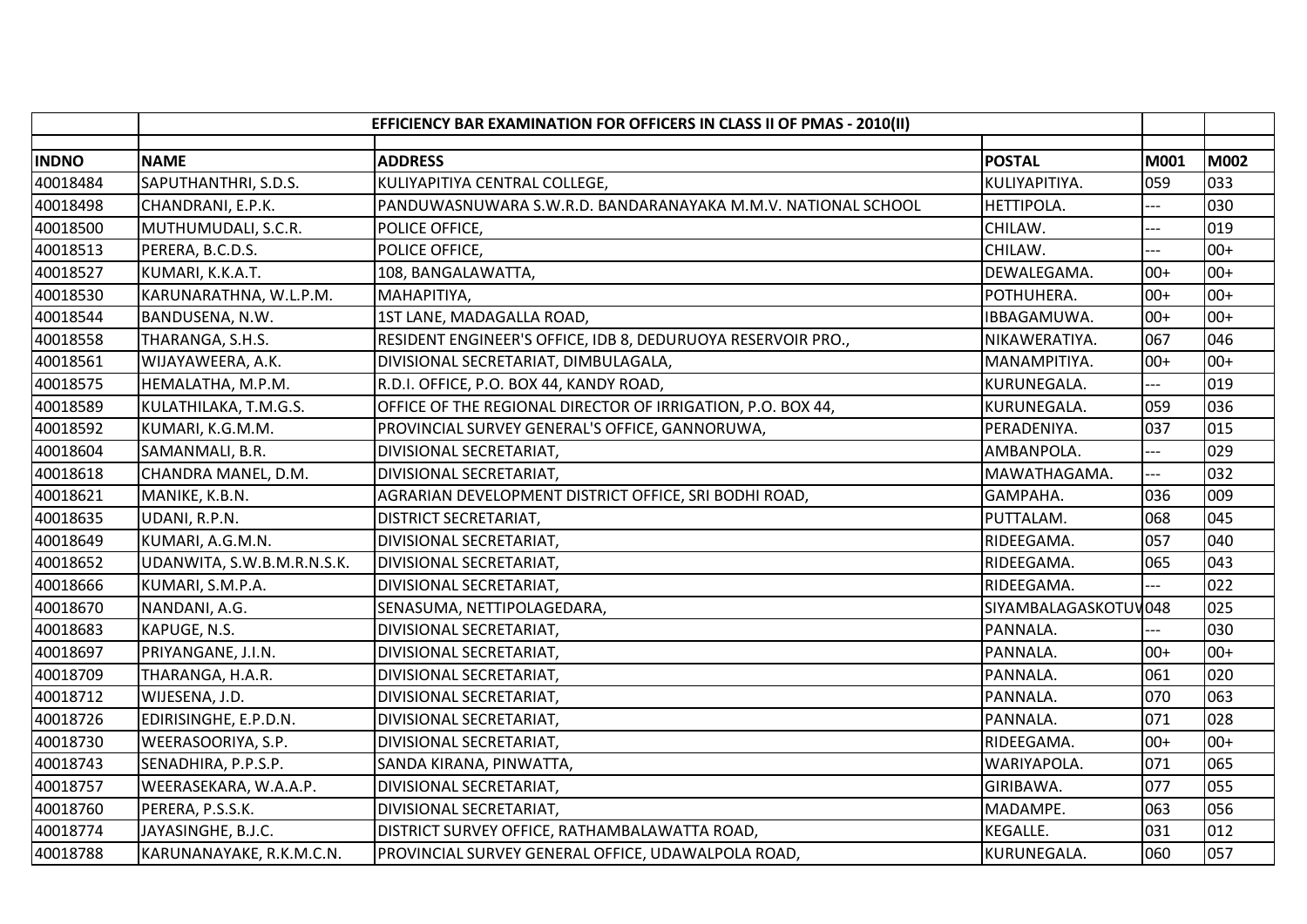|              | EFFICIENCY BAR EXAMINATION FOR OFFICERS IN CLASS II OF PMAS - 2010(II) |                                                           |                          |             |       |
|--------------|------------------------------------------------------------------------|-----------------------------------------------------------|--------------------------|-------------|-------|
| <b>INDNO</b> | <b>NAME</b>                                                            | <b>ADDRESS</b>                                            | <b>POSTAL</b>            | <b>M001</b> | M002  |
| 40018791     | MARASINGHA, L.W.K.                                                     | MAHAWELA, PIHIMBUWA,                                      | VIA RIDEEGAMA.           |             | 040   |
| 40018803     | WANNINAYAKE, W.M.B.D.                                                  | DIVISIONAL SECRETARIAT,                                   | <b>BINGIRIYA.</b>        | 061         | 030   |
| 40018817     | WASALA, W.M.U.S.                                                       | DIVISIONAL SECRETARIAT,                                   | <b>BINGIRIYA.</b>        | 068         | 036   |
| 40018820     | PERERA, K.S.W.                                                         | DIVISIONAL SECRETARIAT,                                   | <b>BINGIRIYA.</b>        | 059         | 049   |
| 40018834     | PREMARATNE, H.M.                                                       | DIVISIONAL SECRETARIAT,                                   | <b>BINGIRIYA.</b>        |             | 040   |
| 40018848     | PRATHAPASINGHA, P.A.C.K.                                               | DIVISIONAL SECRETARIAT,                                   | <b>BINGIRIYA.</b>        | 064         | 056   |
| 40018851     | NANDAWATHIE, B.A.                                                      | DIVISIONAL SECRETARIAT,                                   | IBBAGAMUWA.              | $00+$       | $00+$ |
| 40018865     | WIJERATNA BANDA, R.M.                                                  | ASST. DIRECTOR OF AGRICULTURE OFFICE,                     | POLONNARUWA.             |             | 020   |
| 40018879     | SAPARAMADU, D.D.A.S.                                                   | DIVISIONAL SECRETARIAT,                                   | MADAMPE.                 | 057         | 049   |
| 40018882     | KAMALA KUMARIHAMY, A.M.                                                | DIVISIONAL SECRETARIAT, GANEWATTA,                        | NIKADALUPOTHA.           |             | 012   |
| 40018896     | PRIYADARSHANI, A.M.N.                                                  | DIVISIONAL SECRETARIAT,                                   | GANEWATTA.               | 051         | 049   |
| 40018908     | HERATH, B.M.C.K.                                                       | DIVISIONAL SECRETARIAT,                                   | MEDIRIGIRIYA.            | 063         | 042   |
| 40018911     | KARUNARATHNA, K.                                                       | DIVISIONAL SECRETARIAT,                                   | MEDIRIGIRIYA.            | $00+$       | $00+$ |
| 40018925     | MADURASINGHE, M.M.K.                                                   | DIVISIONAL SECRETARIAT,                                   | <b>BULATHKOHUPITIYA.</b> | 059         | 037   |
| 40018939     | SEETHA KUMARYHAMY, L.H.M.                                              | FOREST RESEARCH CENTRE, KUMBALPOLA,                       | BOYAGANE.                |             | 030   |
| 40018942     | PUSHPAKUMARA, K.N.                                                     | DEPT. OF AGRARIAN DEVELOPMENT DISTRICT OFFICE,            | POLONNARUWA.             | 060         | 040   |
| 40018956     | WIJERATHNA, S.M.S.R.                                                   | DIVISIONAL SECRETARIAT,                                   | MIRIGAMA.                | 069         | 064   |
| 40018960     | HEMACHANDRA, M.J.G.                                                    | DIVISIONAL SECRETARIAT,                                   | MIRIGAMA.                | 070         | 037   |
| 40018973     | WICKRAMASINGHE, W.A.S.D.                                               | DIVISIONAL SECRETARIAT,                                   | PANNALA.                 |             | 031   |
| 40018987     | HULUGALLA, W.M.S.                                                      | DIVISIONAL SECRETARIAT,                                   | MAHO.                    | 075         | 048   |
| 40018990     | MALKANTHI, A.M.R.                                                      | DIVISIONAL SECRETARIAT,                                   | MAHO.                    | 061         | 058   |
| 40019002     | WANNINAYAKA, W.M.A.P.                                                  | DIVISIONAL SECRETARIAT,                                   | MAHO.                    | 069         | 035   |
| 40019016     | THIRANAGAMA, L.T.                                                      | DEPUTY LAND COMMISSIONER'S OFFICE, KACHCHERIYA,           | TRINCOMALEE.             | 062         | 045   |
| 40019020     | SIRISENA, H.M.N.S.                                                     | 296, MASPOTHA ESTATE,                                     | MASPOTHA.                | $00+$       | $00+$ |
| 40019033     | SENEVIRATHNA, H.B.A.K.                                                 | DIVISIONAL SECRETARIAT,                                   | WARIYAPOLA.              | ---         | 028   |
| 40019047     | RATHNAYAKE, R.M.N.W.                                                   | SIRI NIKETHANA, WANDURAGALA,                              | KURUNEGALA.              | 071         | 051   |
| 40019050     | LIYANAGE, P.L.T.N.                                                     | DIVISIONAL SECRETARIAT,                                   | GALGAMUWA.               | 075         | 054   |
| 40019064     | SEWWANDI, B.P.S.                                                       | DIVISIONAL SECRETARIAT,                                   | GALGAMUWA.               | 069         | 068   |
| 40019078     | MENIKE, S.M.C.                                                         | DIVISIONAL SECRETARIAT,                                   | GALGAMUWA.               | 066         | 026   |
| 40019081     | GAMLATH, T.G.R.G.K.                                                    | M/Y OF PUBLIC ADMIN. & HOME AFFAIRS, INDEPENDENCE SQUARE, | COLOMBO 7.               | 060         | 056   |
| 40019095     | DAMAYANTHI, K.A.R.                                                     | RIGIONAL ADMINISTRATIVE OFFICE, POSTAL DEPT.,             | CHILAW.                  | $---$       | 031   |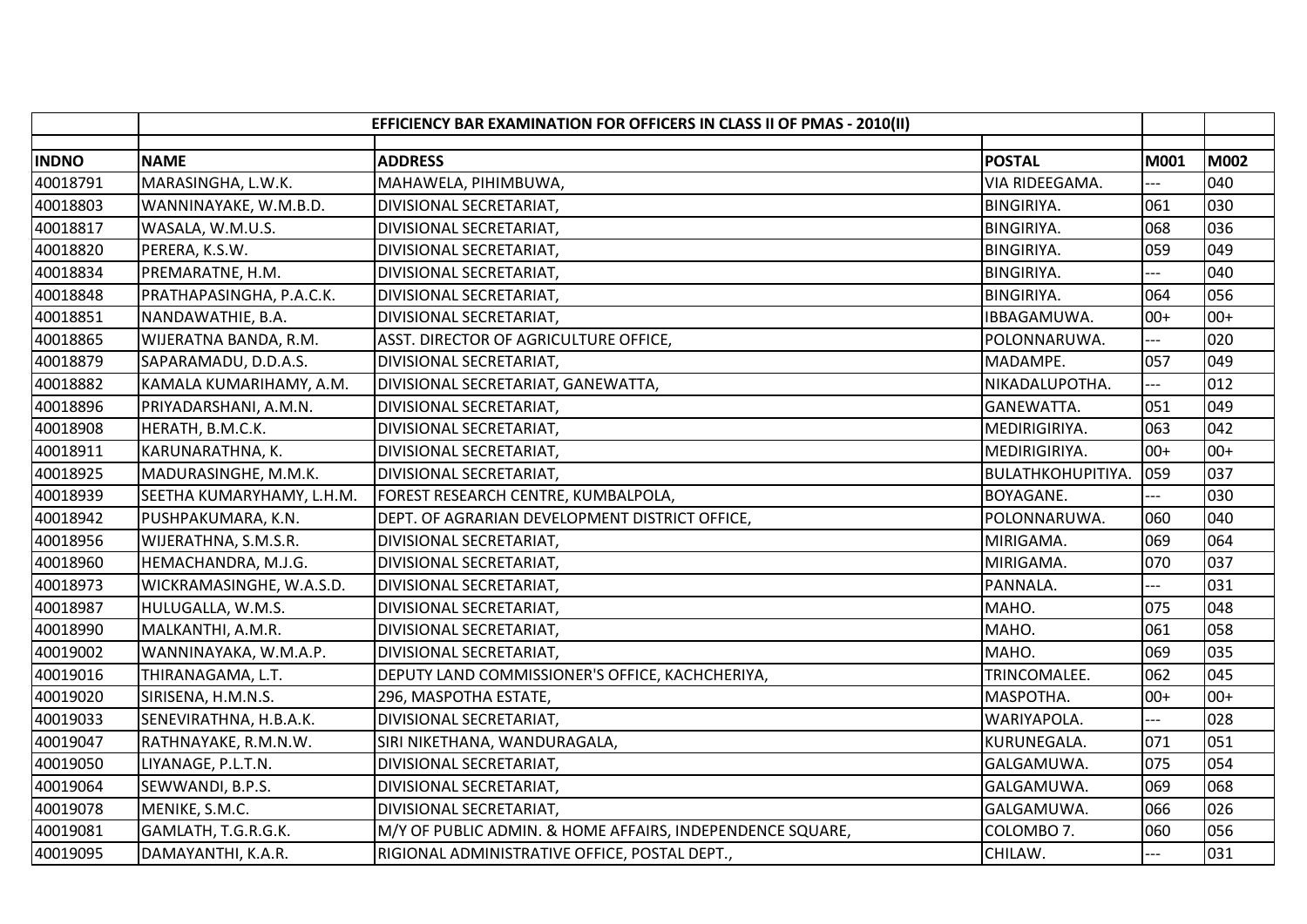|              | EFFICIENCY BAR EXAMINATION FOR OFFICERS IN CLASS II OF PMAS - 2010(II) |                                                                   |                      |                |             |
|--------------|------------------------------------------------------------------------|-------------------------------------------------------------------|----------------------|----------------|-------------|
| <b>INDNO</b> | <b>NAME</b>                                                            | <b>ADDRESS</b>                                                    | <b>POSTAL</b>        | M001           | <b>M002</b> |
| 40019107     | LEELAWATHI, H.M.                                                       | DIVISIONAL SECRETARIAT, RASNAYAKA PURA,                           | WANNIRASNAYAKAPU --- |                | $00+$       |
| 40019110     | JAYAMANNA, W.A.D.T.N.                                                  | DISTRICT SECRETARIAT,                                             | PUTTALAM.            | 078            | 043         |
| 40019124     | SHYAMALI, P.M.N.                                                       | DISTRICT SECRETARIAT,                                             | PUTTALAM.            | $00+$          | $00+$       |
| 40019138     | KUMARI, K.P.N.P.                                                       | LAND & DISTRICT REGISTRY OFFICE, NEW TOWN,                        | POLONNARUWA.         |                | 066         |
| 40019141     | BASNAYAKA, B.R.D.                                                      | REGISTRAR GENERAL'S DEPT., NORTH CENTRAL ZONAL OFFICE,            | KURUNEGALA.          | ---            | 034         |
| 40019155     | THERESA, P.D.A.                                                        | LAND REGISTRY,                                                    | KULIYAPITIYA.        | 035            | 015         |
| 40019169     | NAVODANI, S.B.M.T.                                                     | DIVISIONAL SECRETARITA,                                           | MADAMPE.             | 044            | 059         |
| 40019172     |                                                                        | CHANDRASEKARA, B.W.C.A.M.P. DIVISIONAL SECRETARIAT, NEGOMBO ROAD, | KURUNEGALA.          | $---$          | 033         |
| 40019186     | GODAKUMBURA, O.R.                                                      | AGRARIAN DEVELOPMENT DISTRICT OFFICE,                             | <b>KEGALLE.</b>      | 054            | 036         |
| 40019190     | WASALA, W.M.A.                                                         | DIVISIONAL SECRETARIAT,                                           | POLPITHIGAMA.        | 066            | 053         |
| 40019201     | ANULAWATHIE, A.P.                                                      | DIVISIONAL SECRETARIAT,                                           | POLPITHIGAMA.        |                | 022         |
| 40019215     | HERATH, P.S.N.                                                         | DIVISIONAL SECRETARIAT,                                           | DAMBULLA.            | ---            | $00+$       |
| 40019229     | JAYAWARDHANE, M.L.M.                                                   | DIVISIONAL SECRETARIAT,                                           | DAMBULLA.            | 081            | 090         |
| 40019232     | DINGIRIBANDA, W.T.M.                                                   | NEAR SCHOOL, HALMILLEWA,                                          | NIKAWERATIYA.        |                | 040         |
| 40019246     | RANASINGHE, R.K.N.I.                                                   | DIVISIONAL SECRETARIAT,                                           | KOTAWEHERA.          | $00+$          | $00+$       |
| 40019250     | EKANAYAKA, E.M.C.P.K.                                                  | DIVISIONAL SECRETARIAT,                                           | KOTAWEHERA.          | 073            | 050         |
| 40019263     | WASALA, W.M.S.                                                         | DIVISIONAL SECRETARIAT,                                           | NIKAWERATIYA.        | 057            | 048         |
| 40019277     | PIYATHILAKA, H.W.                                                      | DIVISIONAL SECRETARIAT,                                           | NIKAWERATIYA.        |                | 024         |
| 40019280     | TENNAKOON, T.M.S.                                                      | DIVISIONAL SECRETARIAT,                                           | MASPOTHA.            | 058            | 056         |
| 40019294     | ABEYRATNE, A.V.N.B.                                                    | KOHILIYADDA, BEVILGAMUWA,                                         | POTHUHERA.           | 050            | 055         |
| 40019306     | RASHMINI, S.Y.                                                         | 40, HOSPITAL QUARTERS, JAYANTHIPURA ROAD,                         | KURUNEGALA.          | 035            | 027         |
| 40019310     | MAHINDRAWATHIE, M.G.                                                   | TEACHING HOSPITAL,                                                | KURUNEGALA.          | $\overline{a}$ | 049         |
| 40019323     | WIMALASENA, W.D.                                                       | <b>NURSES TRAINING SCHOOL,</b>                                    | KURUNEGALA.          | 014            | 012         |
| 40019337     | DAMAYANTHI MALA, S.D.                                                  | <b>TEACHING HOSPITAL,</b>                                         | KURUNEGALA.          | 028            | 009         |
| 40019340     | PREMATHILAKE, A.A.S.                                                   | TEACHING HOSPITAL,                                                | KURUNEGALA.          | ---            | 040         |
| 40019354     | UDAYANGANI, N.P.A.                                                     | DIVISIONAL SECRETARIAT,                                           | MASPOTHA.            | 067            | 048         |
| 40019368     | MALKANTHI, H.                                                          | 9, PAHALA KADE WATTA,                                             | WELLAWA.             | 030            | 020         |
| 40019371     | DARMASIRI, D.P.C.                                                      | DIVISIONAL SECRETARIAT, KULIYAPITIYA EAST,                        | HOROMBAWA.           | 061            | 054         |
| 40019385     | KUMARIHAMY, R.M.M.H.                                                   | DIVISIONAL SECRETARIAT, KULIYAPITIYA EAST,                        | HOROMBAWA.           | 057            | 036         |
| 40019399     | PRIYADARSHANI, W.A.N.                                                  | DIVISIONAL SECRETARIAT, KULIYAPITIYA EAST,                        | HOROMBAWA.           | 056            | 044         |
| 40019400     | SUDARSHANI, W.A.R.                                                     | DIVISIONAL SECRETARIAT, KULIYAPITIYA EAST,                        | HOROMBAWA.           | 064            | 052         |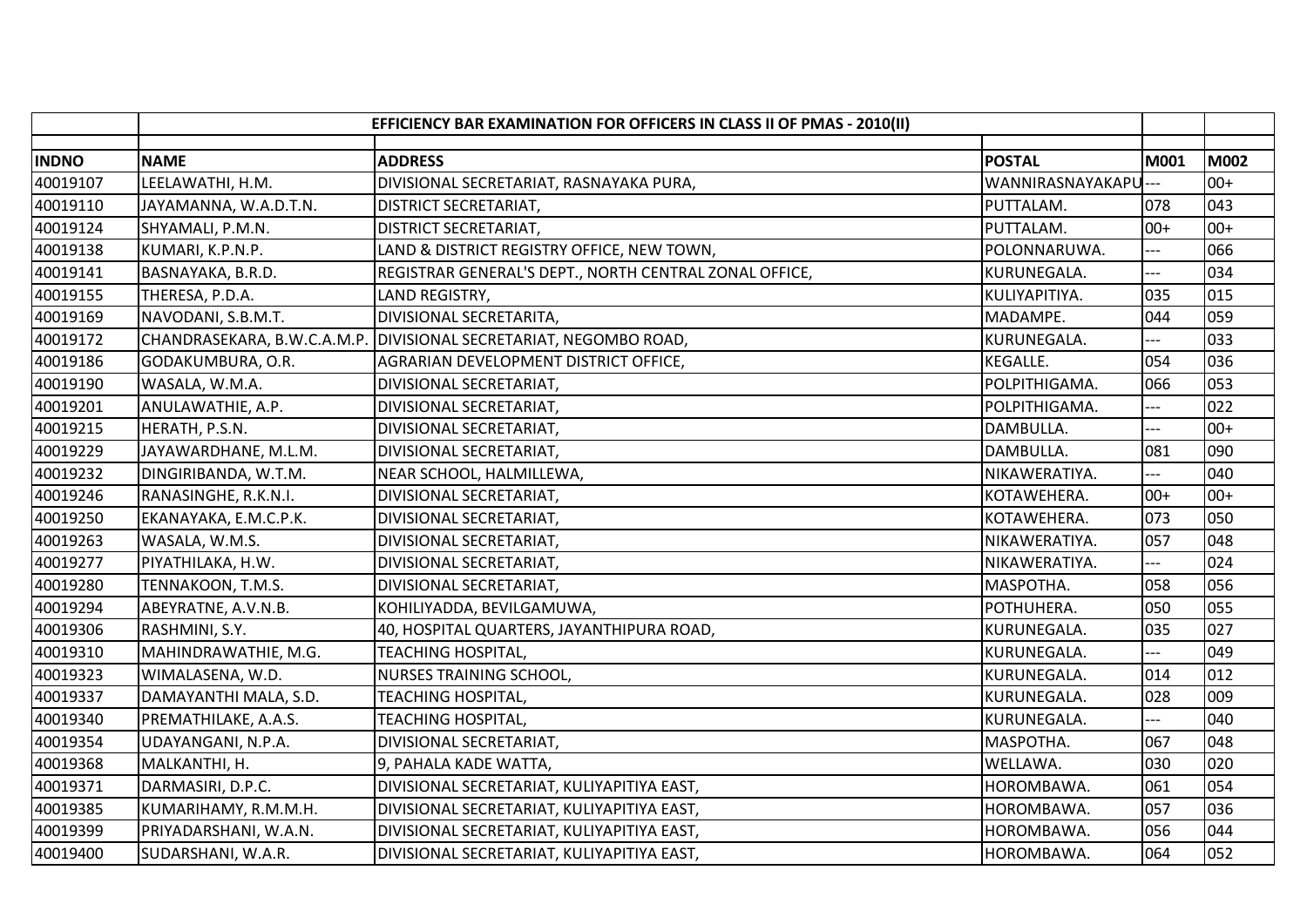|              | EFFICIENCY BAR EXAMINATION FOR OFFICERS IN CLASS II OF PMAS - 2010(II) |                                                                           |      |  |       |
|--------------|------------------------------------------------------------------------|---------------------------------------------------------------------------|------|--|-------|
| <b>INDNO</b> | <b>NAME</b>                                                            | <b>ADDRESS</b><br><b>POSTAL</b>                                           | M001 |  | M002  |
| 40019414     | MEDAWATTA, N.L.                                                        | <b>DISTRICT SECRETARIAT,</b><br>POLONNARUWA.                              | 072  |  | 061   |
| 40019428     | KULARATHNA, K.G.C.H.                                                   | DISTRICT SECRETARIAT, RASNAYAKAPURA,<br>WANNI RASNAYAKAPU059              |      |  | 045   |
| 40019431     | JAYASUNDARA, J.M.J.                                                    | WANNI RASNAYAKAPU075<br>DISTRICT SECRETARIAT, RASNAYAKAPURA,              |      |  | 063   |
| 40019445     | ABERATHNE, W.M.P.N.                                                    | MAWATHAGAMA.<br>254, POTHUBOWA,                                           | 071  |  | 059   |
| 40019459     | DISSANAYAKE, D.M.C.K.                                                  | DIVISIONAL SECRETARIAT,<br>BAMUNAKOTUWA.                                  | 071  |  | 056   |
| 40019462     | WAGALATH, W.D.S.                                                       | POLGAHAWELA.<br>GEDIGALEWATTA,                                            | 065  |  | 025   |
| 40019476     | KUSUMLATHA, A.W.I.                                                     | THISARA, 635, LINKWOOD PLACE, WAHARA,<br>KURUNEGALA.                      | 054  |  | 015   |
| 40019480     | WIMALAWARDHANA, E.A.T.N.                                               | DIVISIONAL SECRETARIAT,<br>ALAWWA.                                        | 063  |  | 053   |
| 40019493     | RATHNAMALALA, R.I.B.N.                                                 | DIVISIONAL SECRETARIAT,<br>NIKAWERATIYA.                                  | 067  |  | 042   |
| 40019505     | KUSUMSIRI, T.G.I.M.                                                    | KURUNEGALA.<br>DIVISIONAL SECRETARIAT,                                    | 061  |  | 058   |
| 40019519     | DISSANAYAKE, D.M.M.K.                                                  | DIVISIONAL SECRETARIAT,<br>KURUNEGALA.                                    | 069  |  | 027   |
| 40019522     | JAYASEKARA, S.R.                                                       | DIVISIONAL SECRETARIAT,<br>KULIYAPITIYA.                                  | 041  |  | 008   |
| 40019536     | MUNASINGHE, M.M.G.T.                                                   | DIVISIONAL SECRETARIAT,<br>KULIYAPITIYA.                                  | 074  |  | 066   |
| 40019540     | HEMALATHA, D.M.R.                                                      | DIVISIONAL SECRETARIAT,<br>GANEWATTA.                                     |      |  | 016   |
| 40019553     | RANDUNU, R.P.D.D.                                                      | ARACHCHIKATTUWA.<br>DIVISIONAL SECRETARIAT,                               | 059  |  | 032   |
| 40019567     | ABEYRATHNA, M.M.I.M.                                                   | INLAND REVENUE REGIONAL OFFICE, BAUDHALOKA MAWATHA,<br>KURUNEGALA.        | 059  |  | 017   |
| 40019570     | PRADEEPIKA, H.A.B.                                                     | SUPERINTENDENT OF POLICE OFFICE,<br>KEGALLE.                              | 067  |  | 055   |
| 40019584     | SEWWANDI, H.G.G.                                                       | SUPERINTENDENT OF POLICE OFFICE,<br>KEGALLE.                              | 056  |  | 040   |
| 40019598     | JAYASEKARA, H.M.                                                       | OFFICE OF THE REGIONAL DIR. OF IRRIGATION, ANURADHAPURA ROAD<br>PUTTALAM. | 042  |  | 014   |
| 40019600     | LEELARATHNA, S.N.                                                      | DEPT. OF TECHNICAL EDUCATION & TRAINING, P.O.BOX 557,<br>COLOMBO 10.      | 051  |  | 045   |
| 40019613     | JAYALATH, J.M.S.K.                                                     | <b>TECHNICAL COLLEGE,</b><br>KEGALLE.                                     | ---  |  | 041   |
| 40019627     | EKANAYAKA, E.M.M.                                                      | KURUNEGALA.<br>TEACHING HOSPITAL,                                         |      |  | 030   |
| 40019630     | ROHANA, S.H.P.                                                         | KURUNEGALA.<br><b>TEACHING HOSPITAL,</b>                                  |      |  | 033   |
| 40019644     | ARUNASIRI, R.G.D.                                                      | <b>TEACHING HOSPITAL,</b><br>KURUNEGALA.                                  |      |  | 040   |
| 40019658     | ABEYKOON, W.M.                                                         | <b>TEACHING HOSPITAL,</b><br>KURUNEGALA.                                  | 042  |  | 013   |
| 40019661     | THILAKARATHNA, G.K.                                                    | KURUNEGALA.<br><b>TEACHING HOSPITAL,</b>                                  | ---  |  | 029   |
| 40019675     | WANASINGHA, W.A.N.W.                                                   | <b>TEACHING HOSPITAL,</b><br>KURUNEGALA.                                  |      |  | 043   |
| 40019689     | JAYAWEERA, J.M.S.K.                                                    | DISTRICT PLANNING OFFICE, DISTRICT SECRETARIAT COMPLEX,<br>KURUNEGALA.    |      |  | 027   |
| 40019692     | PUSHPAKUMARI, A.A.D.                                                   | DIVISIONAL SECRETARIAT, BALLAPANA,<br>GALIGAMUWA TOWN 00+                 |      |  | $00+$ |
| 40019704     | BANDARA, A.R.H.                                                        | DIVISIONAL SECRETARIAT,<br>WEERAMBUGEDARA. 035                            |      |  | 017   |
| 40019718     | JAYAMINI, U.G.I.C.                                                     | WEERAMBUGEDARA. 075<br>DIVISIONAL SECRETARIAT,                            |      |  | 056   |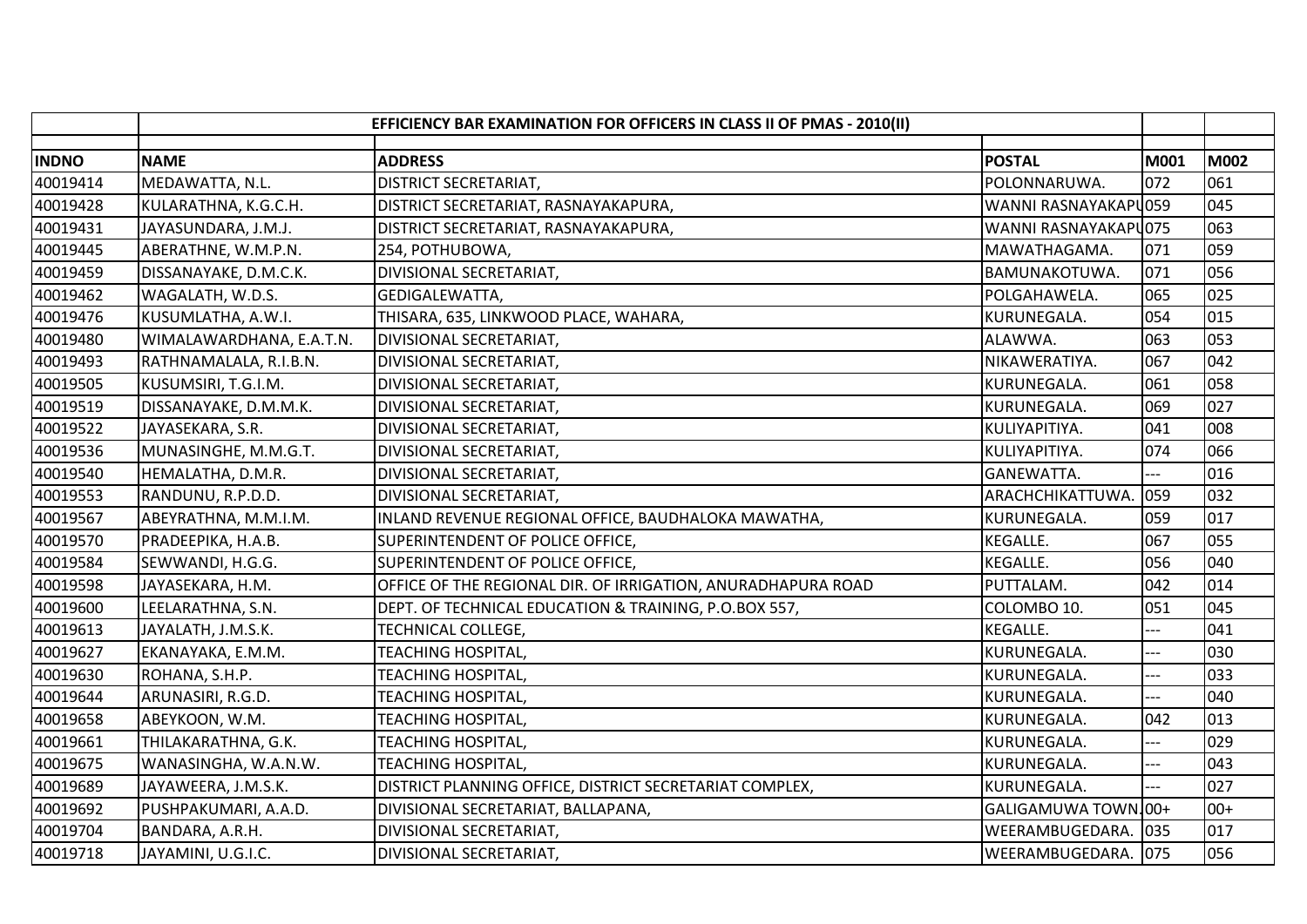|              | EFFICIENCY BAR EXAMINATION FOR OFFICERS IN CLASS II OF PMAS - 2010(II) |                                                        |                    |      |       |
|--------------|------------------------------------------------------------------------|--------------------------------------------------------|--------------------|------|-------|
| <b>INDNO</b> | <b>NAME</b>                                                            | <b>ADDRESS</b>                                         | <b>POSTAL</b>      | M001 | M002  |
| 40019721     | JAYAKODY, I.H.N.P.                                                     | DIVISIONAL SECRETARIAT,                                | WEERAMBUGEDARA.    | 063  | 062   |
| 40019735     | ATHAPATTU, A.M.S.C.K.                                                  | DIVISIONAL SECRETARIAT,                                | WEERAMBUGEDARA.    | 063  | 051   |
| 40019749     | PRIYADARSHANI, S.P.K.K.                                                | DIVISIONAL SECRETARIAT,                                | WEERAMBUGEDARA.    | 064  | 057   |
| 40019752     | JAYASUNDARA, K.M.W.D.                                                  | DIVISIONAL SECRETARIAT,                                | WEERAMBUGEDARA.    | 045  | 042   |
| 40019766     | WIJESOORIYA, W.M.N.S.                                                  | DIVISIONAL SECRETARIAT,                                | WEERAMBUGEDARA.    | 052  | 068   |
| 40019770     | GANEGODA, P.G.L.                                                       | DIVISIONAL SECRETARIAT,                                | IBBAGAMUWA.        | 042  | 066   |
| 40019783     | DE SILVA, M.B.G.N.                                                     | DIVISIONAL SECRETARIAT,                                | IBBAGAMUWA.        | 066  | 067   |
| 40019797     | SOORIYARATHNA, S.D.W.H.M.G.KDIVISIONAL SECRETARIAT,                    |                                                        | IBBAGAMUWA.        | 055  | 055   |
| 40019809     | SULOCHANA, A.H.M.T.                                                    | DIVISIONAL SECRETARIAT,                                | NAWAGATHTHEGAMA052 |      | 031   |
| 40019812     | RANASINGHE, A.H.M.                                                     | DIVISIONAL SECRETARIAT,                                | NAWAGATHTHEGAMA00+ |      | $00+$ |
| 40019826     | SANDAMALI, W.I.                                                        | DIVISIONAL SECRETARIAT,                                | KURUNEGALA.        | 058  | 071   |
| 40019830     | NARANPANAWA, W.B.M.R.P.W.SDIVISIONAL SECRETARIAT,                      |                                                        | CHILAW.            |      | 026   |
| 40019843     | PINTO, M.A.B.P.                                                        | DIVISIONAL SECRETARIAT,                                | CHILAW.            | 037  | 046   |
| 40019857     | MADHURANGIKA, I.M.S.                                                   | DIVISIONAL SECRETARIAT,                                | CHILAW.            | 061  | 069   |
| 40019860     | SATHKUMARA, S.M.D.H.                                                   | AGRARIAN DEVELOPMENT DISTRICT OFFICE, KURUNEGALA ROAD, | CHILAW.            | 052  | $00+$ |
| 40019874     | AMARASINGHE, A.A.D.C.                                                  | DIVISIONAL SECRATARIAT,                                | POLGAHAWELA.       | 059  | 049   |
| 40019888     | SIRISENA, N.A.A.N.                                                     | DIVISIONAL SECRATARIAT,                                | POLGAHAWELA.       | 062  | 069   |
| 40019891     | WARNAKULASURIYA, I.N.D.                                                | MINISTRY OF INDUSTRY & COMMERCE, 73/1, GALLE ROAD,     | COLOMBO 3.         | 060  | 072   |
| 40019903     | JAYARATHNA, M.P.C.K.                                                   | <b>GENERAL HOSPITAL,</b>                               | <b>KEGALLE.</b>    | 054  | 047   |
| 40019917     | PATTRISHIYA, W.S.                                                      | POTHTHAWELA, PALUGAMUWA,                               | DUMMALASURIYA.     | 050  | 041   |
| 40019920     | DAMAYANTHI, K.R.R.                                                     | <b>GENERAL HOSPITAL,</b>                               | <b>KEGALLE.</b>    | $--$ | 020   |
| 40019934     | JAYALATHA, N.P.                                                        | <b>GENERAL HOSPITAL,</b>                               | KEGALLE.           | 037  | 012   |
| 40019948     | PRAMALATHA, H.M.C.                                                     | <b>GENERAL HOSPITAL,</b>                               | <b>KEGALLE.</b>    | 032  | 060   |
| 40019951     | RATHNAYAKE, G.W.H.A.W.                                                 | DIVISIONAL SECRETARIAT,                                | PALLAMA.           |      | 042   |
| 40019965     | WIJERATHNA, R.M.P.I.                                                   | DIVISIONAL SECRETARIAT,                                | PALLAMA.           | 054  | 072   |
| 40019979     | SENANAYAKE, S.H.R.V.C.                                                 | DIVISIONAL SECRETARIAT,                                | UDUBADDAWA.        | 052  | 042   |
| 40019982     | MUNASINGHE, A.N.M.P.                                                   | DIVISIONAL SECRETARIAT,                                | UDUBADDAWA.        | 051  | 062   |
| 40019996     | BALASOORIYA, B.M.H.                                                    | DIVISIONAL SECRETARIAT,                                | UDUBADDAWA.        | 051  | 070   |
| 40020000     | NANDAWATHIE, W.M.                                                      | DIVISIONAL SECRETARIAT OFFICE,                         | EHETUWEWA.         | ---  | 035   |
| 40020013     | JAYASINGHE, S.D.N.C.                                                   | <b>DISTRICT LABOUR OFFICE,</b>                         | KURUNEGALA.        | 029  | 008   |
| 40020027     | SURIYAARACHCHI, P.                                                     | SRI MAYURA,                                            | MURUTANGE.         | 040  | 024   |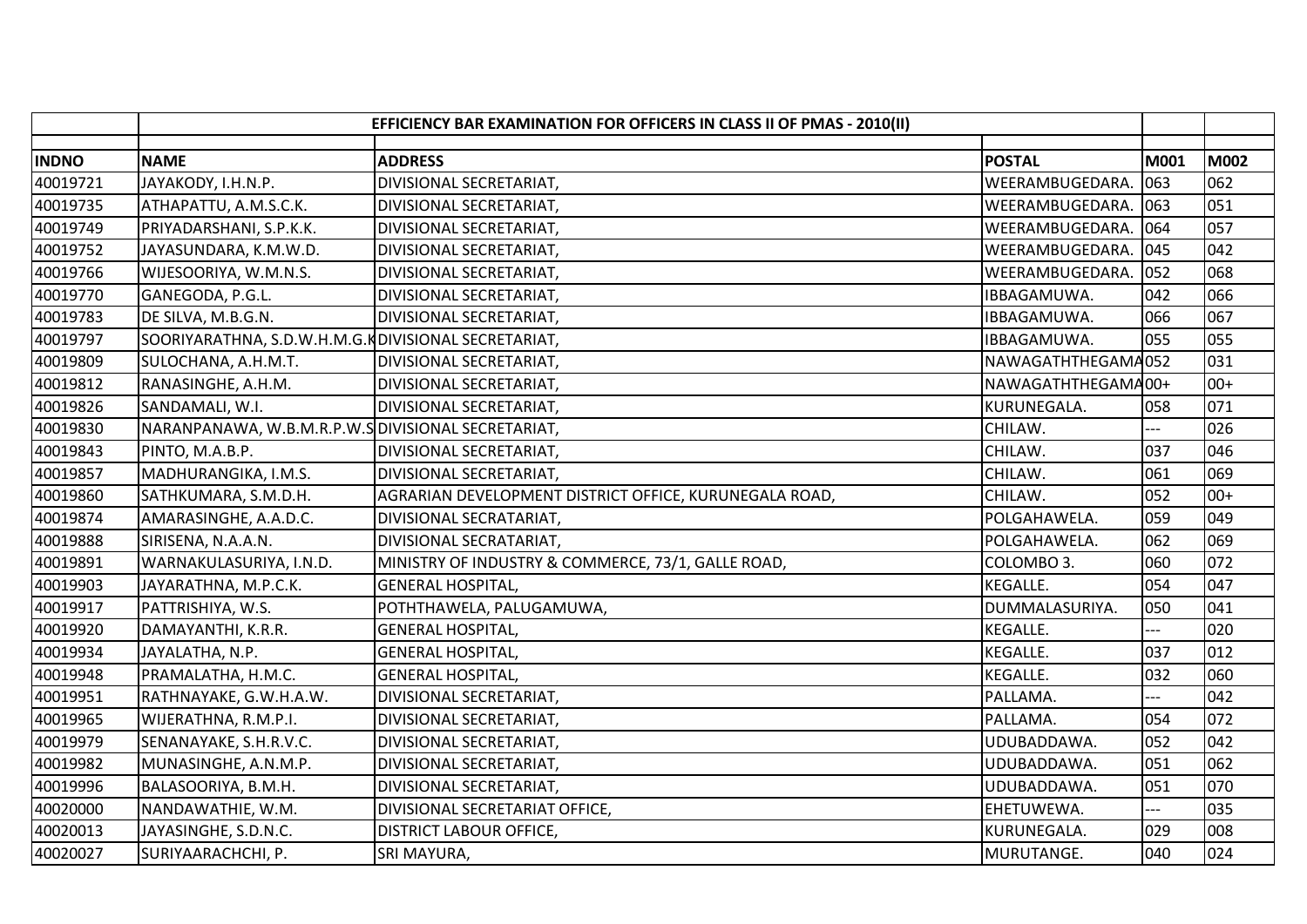|              |                          | EFFICIENCY BAR EXAMINATION FOR OFFICERS IN CLASS II OF PMAS - 2010(II)        |                    |                          |
|--------------|--------------------------|-------------------------------------------------------------------------------|--------------------|--------------------------|
| <b>INDNO</b> | <b>NAME</b>              | <b>ADDRESS</b><br><b>POSTAL</b>                                               | M001               | M002                     |
| 40020030     | UDAYAKANTHI, H.R.J.      | ASSISTANT COMMISSIONER OF LABOUR, DISTRICT LABOUR OFFICE,<br>KULIYAPITIYA.    | 054                | 056                      |
| 40020044     | WEERATHUNGA, W.M.S.D.    | DISTRICT LABOUR OFFICE, ALUTHWATTA ROAD,<br>CHILAW.                           | 058                | 060                      |
| 40020058     | RUPASINGHE, A.M.D.       | KURUNEGALA.<br>5/5, SOUTH CIRCLE ROAD,                                        | 041                | 037                      |
| 40020061     | DIAS, P.S.D.             | <b>DISTRICT LABOUR OFFICE,</b><br>MAHO.                                       | 047                | 058                      |
| 40020075     | EKANAYAKE, E.M.N.K.      | KULIYAPITIYA.<br><b>DISTRICT LABOUR OFFICE,</b>                               | 056                | 043                      |
| 40020089     | MUTHUNAYAKA, P.S.W.      | DISTRICT LABOUR OFFICE,<br>CHILAW.                                            | ---                | 061                      |
| 40020092     | SEETHA MENIKE, H.M,      | DISTRICT LABOUR OFFICE, KANDY NORTH,<br>KANDY.                                | 031                | 050                      |
| 40020104     | PREMACHANDRA, K.G.       | 129A, WEGODA POLA, MADIPOLA,<br>MATALE.                                       | 048                | 029                      |
| 40020118     | FATHIMA BENAZIR, M.S.    | DIVISIONAL SECRETARIAT,<br>PUTTALAM.                                          | 065                | 042                      |
| 40020121     | MOHOMED IBRAHIM, U.L.    | DIVISIONAL SECRETARIAT,<br>PALLAMA.                                           | 030                | 020                      |
| 40020135     | ILMUDEEN, A.G.           | 62/1, MATRASA ROAD, TOWN DIVISION 2,<br>AKKARAIPATTU.                         | 042                | 058                      |
| 40020516     | DISSANAYAKA, D.M.S.      | DIVISIONAL SECRETARIAT,<br>HOROWPOTHANA.                                      | 052                | 027                      |
| 40020520     | SOORIYAMPOLA, A.W.M.A.C. | DIVISIONAL SECRETARIAT,<br>HOROWPOTHANA.                                      | 063                | 048                      |
| 40020533     | KANAKARATHNA, K.N.K.     | DIVISIONAL SECRETARIAT,                                                       | GALENBINDUNUWEW048 | 054                      |
| 40020547     | WIJERATHNA, H.M.G.       | 3, ULPATHAGAMA,<br>GALKIRIYAGAMA.                                             |                    | 034                      |
| 40020550     | SIRIWARDHANA, H.D.C.C.   | <b>DISTRICT LABOUR OFFICE,</b><br>ANURADHAPURA.                               | ---                | 011                      |
| 40020564     | PADMALATHA, D.A.         | <b>DISTRICT LABOUR OFFICE,</b><br>ANURADHAPURA.                               | $-1$               | 011                      |
| 40020578     | ABEYSINGHA, D.G.W.       | DISTRICT SURVEY OFFICE, NEW TOWN,<br>POLONNARUWA.                             | $00+$              | $00+$                    |
| 40020581     | CHANDRASIRI, R.A.        | ANURADHAPURA.<br><b>ELECTIONS OFFICE,</b>                                     |                    | 028                      |
| 40020595     | BANDULA BANDARA, A.K.R.  | DIMBULAGALA DIVISIONAL SECRETARIAT,<br>MANAMPITIYA.                           | $00+$              | $00+$                    |
| 40020607     | LAL JANAKA, H.B.         | OFFICE OF THE SUPERINTENDENT OF POLICE,<br>ANURADHAPURA.                      | 050                | 035                      |
| 40020610     | JANAKA, M.W.S.           | OFFICE OF THE SUPERINTENDENT OF POLICE,<br>ANURADHAPURA.                      | 043                | $\overline{\phantom{a}}$ |
| 40020624     | NIMAL, S.                | OFFICE OF THE ASST. SUPERINTENDENT OF POLICE,<br>THAMBUTTEGAMA.               | 031                | 012                      |
| 40020638     | UDAYA KUMARI, R.B.P.     | <b>KANDY ROAD,</b><br>TIRAPPANE.                                              | 028                |                          |
| 40020641     | RATHNAYAKE, K.B.R.K.     | AGRARIAN DEVELOPMENT DISTRICT OFFICE,<br>ANURADHAPURA.                        | 069                | 032                      |
| 40020655     | JAYASINGHE, J.A.M.       | CIVIL ADMINISTRATION OFFICE, SFHQ ANU RANASEVA PURA,<br>ANURADHAPURA.         | 043                | 027                      |
| 40020669     | DASANAYAKA, K.A.         | REGIONAL CIVIL ADMINISTRATION OFFICE, SFHQ ANU RANASEVA PURA<br>ANURADHAPURA. | 064                | 045                      |
| 40020672     | RATHNAYAKA, D.U.         | DIVISIONAL SECRETARIAT,<br>MIHINTALE.                                         |                    | 051                      |
| 40020686     | GUNARATHNA, A.N.S.       | DIVISIONAL SECRETARIAT,<br>MIHINTALE.                                         | 085                | 065                      |
| 40020690     | SWARNASIRI, A.P.S.N.     | NUWARAGAMPALATHA CENTRAL, DIV. SECRETARIAT, PANDULAGAMA,<br>ANURADHAPURA.     | 060                | 038                      |
| 40020701     | SOMASIRI, E.S.G.D.K.     | NUWARAGAMPALATHA CENTRAL, DIV. SECRETARIAT, PANDULAGAMA,<br>ANURADHAPURA.     | 062                | 047                      |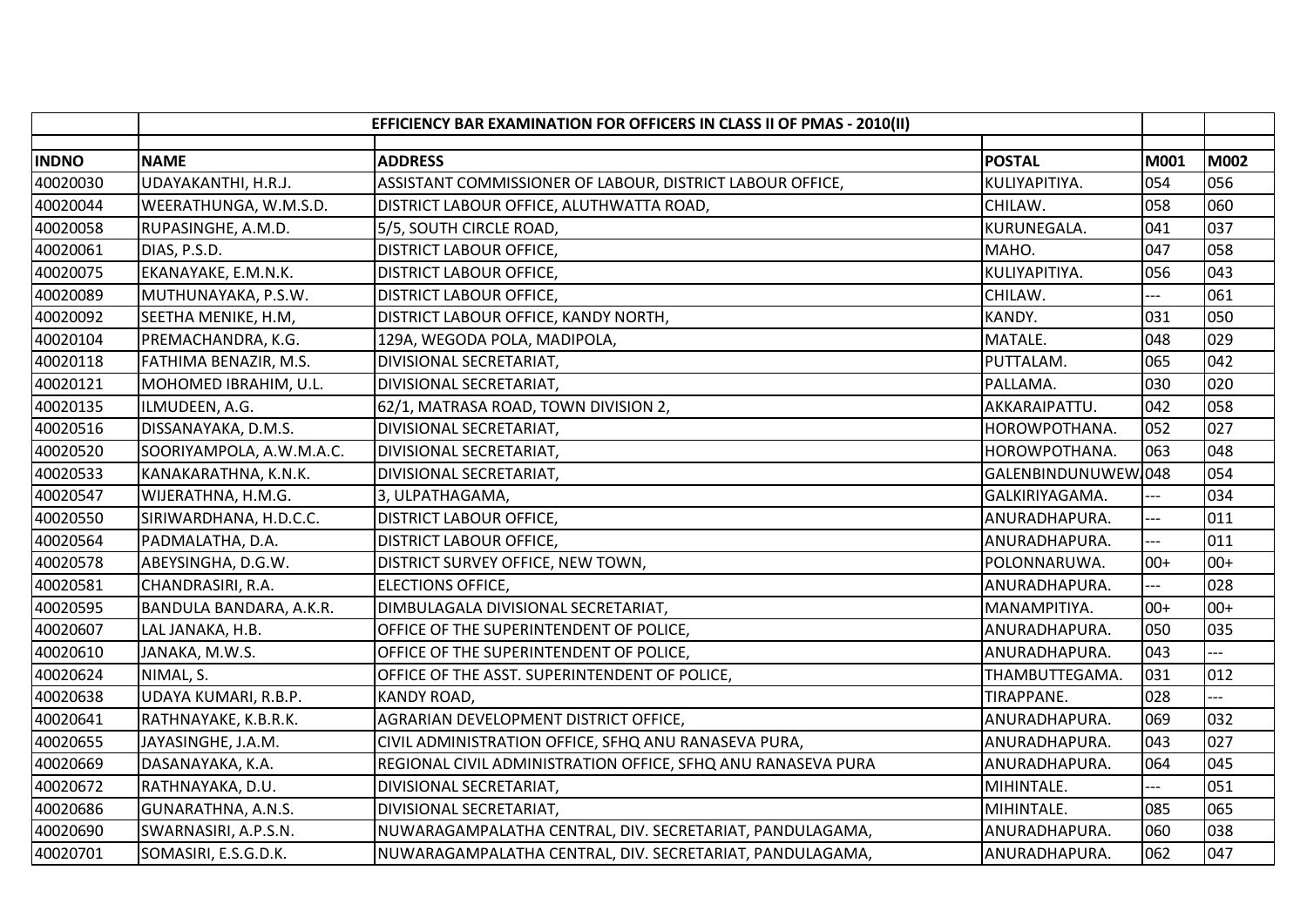|              | EFFICIENCY BAR EXAMINATION FOR OFFICERS IN CLASS II OF PMAS - 2010(II) |                                                                |                |       |       |
|--------------|------------------------------------------------------------------------|----------------------------------------------------------------|----------------|-------|-------|
| <b>INDNO</b> | <b>NAME</b>                                                            | <b>ADDRESS</b>                                                 | <b>POSTAL</b>  | M001  | M002  |
| 40020715     | LAKMALI, W.W.B.                                                        | <b>DISTRICT SECRETARIAT,</b>                                   | ANURADHAPURA.  | 079   | 059   |
| 40020729     | PREMARATHNA, A.G.S.                                                    | DAM RUWAN, KEKIRAWA ROAD,                                      | TALAWA.        | 040   | 021   |
| 40020732     | SANATH BANDARA, D.M.                                                   | 353, BISOUYANA, DIYASENPURA,                                   | MEDIRIGIRIYA.  | 043   | 026   |
| 40020746     | CHANDRAGUPTHA, M.M.K.                                                  | DIVISIONAL SECRETARIAT,                                        | PADAVIYA.      | 060   | 051   |
| 40020750     | KUMARIHAMY, W.M.D.S.P.                                                 | DIVISIONAL FOREST OFFICE,                                      | ANURADHAPURA.  | 054   | 054   |
| 40020763     | DISSANAYAKA, D.M.D.N.K.                                                | DIVISIONAL FOREST OFFICE, GODAGE MAWATHA,                      | ANURADHAPURA.  | 071   | 041   |
| 40020777     | HAPUGASKUMBURA, S.C.                                                   | DEPUTY CONSERVATOR OF FOREST OFFICE, METTA MAWATHA, KADA 50,   | ANURADHAPURA.  | 055   | 044   |
| 40020780     | LAMAHEWA, L.P.                                                         | 446, BANDARANAYAKE MAWATHA, VIJAYAPURA,                        | ANURADHAPURA.  | 062   | 046   |
| 40020794     | UPANANDA, I.N.                                                         | DIVISIONAL SECRETARIAT,                                        | KEKIRAWA.      | 075   | 048   |
| 40020806     | LANKA, H.A.K.A.P.                                                      | DIVISIONAL SECRETARIAT,                                        | KEKIRAWA.      | 070   | 040   |
| 40020810     | WIMALASENA, N.G.                                                       | SCHOOL OF AGRICULTURE, PULIYANKULAMA,                          | ANURADHAPURA.  | 067   | 047   |
| 40020823     | SENAVIRATHNA, C.M.                                                     | FARM MECHANIZATION TRAINING CENTRE, PULIYANKULAMA,             | ANURADHAPURA.  | 070   | 040   |
| 40020837     | GNANAWATHIE, H.R.A.                                                    | STATISTICAL BRANCH, DISTRICT SECRETARIAT,                      | ANURADHAPURA.  |       | 034   |
| 40020840     | EPITAWALA, A.J.                                                        | DIVISIONAL SECRETARIAT,                                        | THAMBUTTEGAMA. | 051   | 029   |
| 40020854     | KUMARA, M.G.A.S.                                                       | DIVISIONAL SECRETARIAT,                                        | THAMBUTTEGAMA. | 082   | 052   |
| 40020868     | WANNINAYAKA, W.M.C.S.                                                  | DIVISIONAL SECRETARIAT,                                        | THAMBUTTEGAMA. | 073   | 056   |
| 40020871     | PEMAKANTHI, P.G.I.                                                     | 39, RAILWAY FIELD HOUSES,                                      | ANURADHAPURA.  | $---$ | 032   |
| 40020885     | DHARMAWARDHANA, W.D.N.P.                                               | 309C, UNDURUWA SOUTH,                                          | GALKIRIYAGAMA. | 029   | 023   |
| 40020899     | WICKRAMARATHNA, P.G.S.H.                                               | OFFICE OF THE ASST. SUPT. POLICE,                              | THAMBUTTEGAMA. | 056   | 034   |
| 40020900     | HETTIARACHCHI, I.P.K.                                                  | OFFICE OF THE SUPERINTENDENT OF POLICE,                        | ANURADHAPURA.  | 064   | 046   |
| 40020914     | RATHNAYAKE, R.M.H.                                                     | DIVISIONAL SECRETARIAT,                                        | DAMBULLA.      | 073   | 052   |
| 40020928     | PERERA, H.N.N.                                                         | DIVISIONAL SECRETARIAT,                                        | WELIKANDA.     | 066   | 034   |
| 40020931     | MAWATHTHA, M.W.N.D.                                                    | <b>DISTRICT SECRETARIAT,</b>                                   | POLONNARUWA.   | 061   | 044   |
| 40020945     | PERAMUNE, A.S.                                                         | 5, SALIYAPURA,                                                 | ANURADHAPURA.  | 075   | 038   |
| 40020959     | GUNASINGHE, K.G.U.S.                                                   | DIVISIONAL SECRETARIAT,                                        | PALAGALA.      | 043   | 040   |
| 40020962     | RATHNAYAKA, G.L.T.M.                                                   | DEPT. OF IMMIGRATION, REGIONAL OFFICE, 390/1, HARISCHANDRA MW, | ANURADHAPURA.  |       | 035   |
| 40020976     | PERERA, G.W.S.S.                                                       | DIVISIONAL SECRETARIAT,                                        | AMBANPOLA.     | 059   | 040   |
| 40020980     | SANTHIYAGO, R.T.                                                       | AUDITOR GENERAL'S DEPARTMENT,                                  | COLOMBO 7.     | $00+$ | $00+$ |
| 40020993     | AHANGAMA, T.S.                                                         | DIVISIONAL SECRETARIAT,                                        | GALNEWA.       | $00+$ | $00+$ |
| 40021005     | LAMAHEWA, G.H.                                                         | DEPUTY LAND COMMISSIONER'S OFFICE, DISTRICT SECRETARIAT,       | ANURADHAPURA.  | 060   | 047   |
| 40021019     | RAJAKARUNA, W.A.U.H.                                                   | DIVISIONAL SECRETARIAT,                                        | RAMBEWA.       | $00+$ | $00+$ |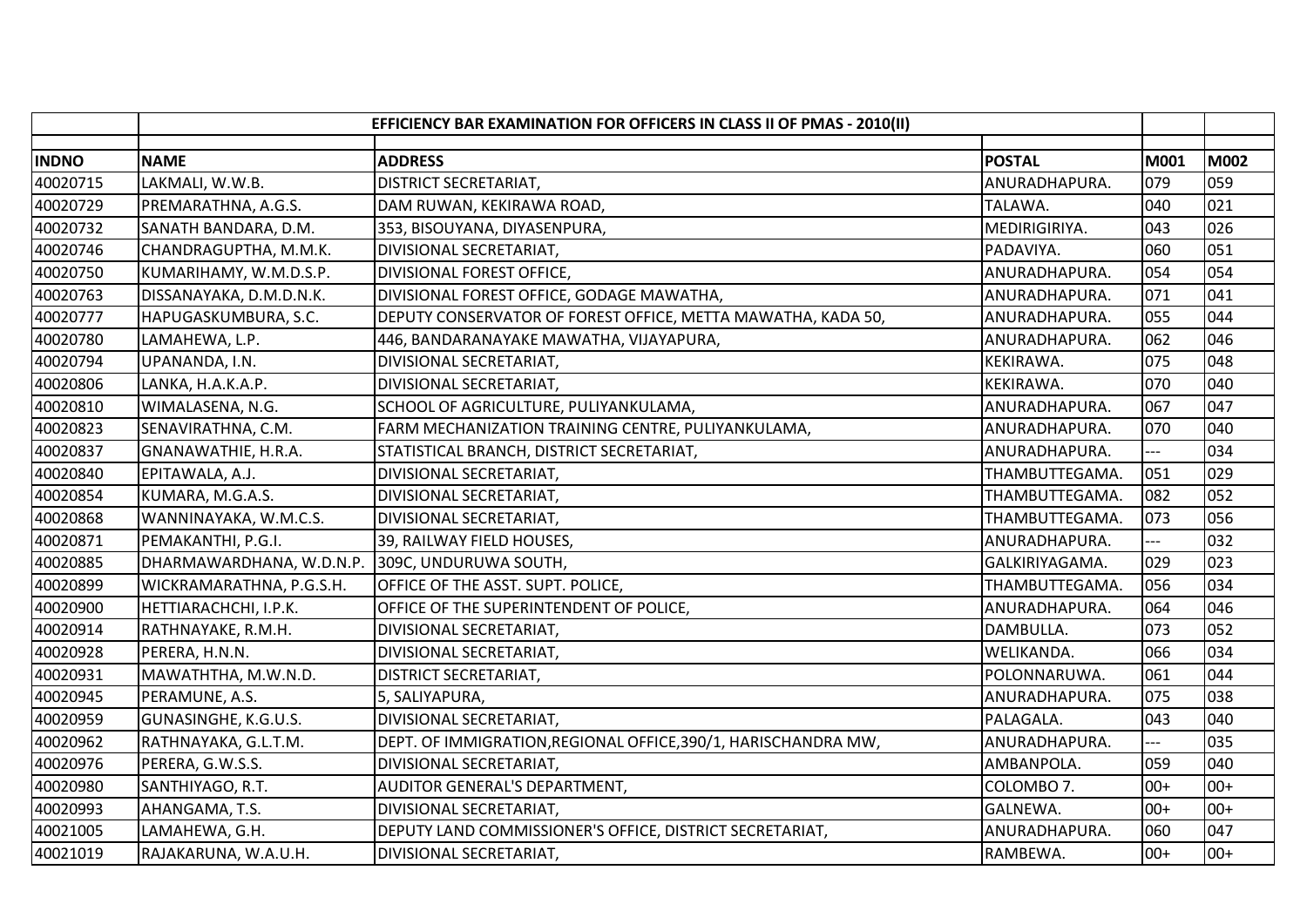|              | EFFICIENCY BAR EXAMINATION FOR OFFICERS IN CLASS II OF PMAS - 2010(II) |                                                              |                 |       |       |
|--------------|------------------------------------------------------------------------|--------------------------------------------------------------|-----------------|-------|-------|
| <b>INDNO</b> | <b>NAME</b>                                                            | <b>ADDRESS</b>                                               | <b>POSTAL</b>   | M001  | M002  |
| 40021022     | KASTHURI ARACHCHI, K.A.D.D.                                            | DIVISIONAL SECRETARIAT,                                      | NOCHCHIYAGAMA.  | 077   | 055   |
| 40021036     | JUMAAN, M.J.                                                           | DEPT.OF IMMIGRATION, 390/1, HARISCHANDRA MAWATHA,            | ANURADHAPURA.   | ---   | 042   |
| 40021040     | AMEER, A.C.                                                            | <b>ELECTIONS OFFICE,</b>                                     | VAVUNIYA.       | 027   |       |
| 40021053     | SANMUGALINGAM, K.                                                      | DIVISIONAL SECRETARIAT,                                      | KANDAWALAI.     | $00+$ | $00+$ |
| 40021067     | ARUNENDRAN, M.J.A.P.                                                   | DISTRICT LABOUR OFFICE, PARK ROAD,                           | VAVUNIYA.       | 057   | 043   |
| 40021391     | DILSHANI, S.J.M.C.                                                     | DIVISIONAL SECRETARIAT,                                      | KANDAKETIYA.    | 037   | 047   |
| 40021403     | WEERASINGHA, W.M.B.                                                    | DIVISIONAL SECRETARIAT,                                      | KANDAKETIYA.    | 037   | 041   |
| 40021417     | PEIRIS, T.N.T.                                                         | 11/6, BUDUGEGODAWATTA,                                       | PASSARA.        | 043   | 032   |
| 40021420     | KULASOORIYA, K.H.S.V.                                                  | DIVISIONAL SECRETARIAT,                                      | PASSARA.        | 063   | 033   |
| 40021434     | DAMAYANTHI, K.M.L.S.                                                   | DIVISIONAL SECRETARIAT,                                      | PASSARA.        | $00+$ | $00+$ |
| 40021448     | NILIKA GAYANI, Y.V.A.                                                  | DIVISIONAL SECRETARIAT, MADULLA, DAMBAGALLA,                 | MONARAGALA.     | 053   | 043   |
| 40021451     | ASANGA JAYAWARDANA, S.G.H.                                             | DIVISIONAL SECRETARIAT, MADULLA,                             | DAMBAGALLA.     | 058   | 052   |
| 40021465     | KARUNARATHNA, K.M.                                                     | POLICE OFFICE,                                               | BANDARAWELA.    | 023   | 023   |
| 40021479     | GUNATHILAKA, M.M.C.K.                                                  | <b>DIVISIONAL SECRETARIAT,</b>                               | BANDARAWELA.    | 035   | 048   |
| 40021482     | WICKRAMANAYAKE, B.W.C.K.                                               | DIVISIONAL SECRETARIAT,                                      | BANDARAWELA.    |       | 041   |
| 40021496     | WEERASINGHE, H.M.N.                                                    | OFFICE OF SUPERINTENDENT OF POLICE,                          | <b>BADULLA.</b> | 040   | 055   |
| 40021508     | DILARUKSHI, I.S.R.                                                     | OFFICE OF THE ASSISTANT COMMISSIONER OF EXCISE, UVA PROVINCE | <b>BADULLA.</b> | $-1$  | 026   |
| 40021511     | PRIYANGA, H.T.                                                         | HARDY COLLEGE OF TECHNOLOGY,                                 | AMPARA.         | $00+$ | $00+$ |
| 40021525     | DAMAYANTHIKA, R.H.D.                                                   | DIVISIONAL SECRETARIAT OFFICE, SORANATOTA, RIDEEPANA,        | <b>BADULLA.</b> | 036   | 036   |
| 40021539     | SENARATHNA, G.K.                                                       | DIVISIONAL SECRETARIAT, SORANATHOTA, RIDEEPANA,              | <b>BADULLA.</b> | 031   | 017   |
| 40021542     | DISSANAYAKE, D.M.N.P.                                                  | LABOUR TRIBUNAL, 5, LIBRARY ROAD,                            | <b>BADULLA.</b> | 056   | 042   |
| 40021556     | ARACHCHIGE, M.A.G.N.                                                   | <b>DISTRIC LABOUR OFFICE,</b>                                | HAPUTALE.       | $00+$ | $00+$ |
| 40021560     | RENUKA, R.M.T.                                                         | <b>DISTRIC LABOUR OFFICE,</b>                                | <b>BADULLA.</b> | 033   | 051   |
| 40021573     | DE MEL, W.P.S.                                                         | <b>GENERAL HOSPITAL,</b>                                     | <b>BADULLA.</b> |       | 035   |
| 40021587     | KITHSIRI, G.A.S.K.                                                     | PROVINCIAL GENERAL HOSPITAL,                                 | <b>BADULLA.</b> | 048   | 064   |
| 40021590     | BANDARA, D.M.G.                                                        | DISTRICT GENERAL HOSPITAL,                                   | MONERAGALA.     | 018   | 013   |
| 40021602     | NARANGAMMANA, N.V.G.S.T.                                               | DISTRICT GENERAL HOSPITAL,                                   | MONERAGALA.     | 047   | 036   |
| 40021616     | LEELARATHNA, R.M.                                                      | DIVISIONAL SECRETARIAT,                                      | HALDUMMULLA.    |       | 034   |
| 40021620     | LAKMALI, K.W.R.                                                        | OFFICE OF SUPERINTENDENT OF POLICE,                          | <b>BADULLA.</b> | 037   | 052   |
| 40021633     | SIRIDASA, R.H.                                                         | IRRIGATION ENGINEER OFFICE,                                  | MONERAGALA.     | $-$   | 016   |
| 40021647     | SANDYANI, B.                                                           | IRRIGATION ENGINEER OFFICE,                                  | MONERAGALA.     | 033   | 063   |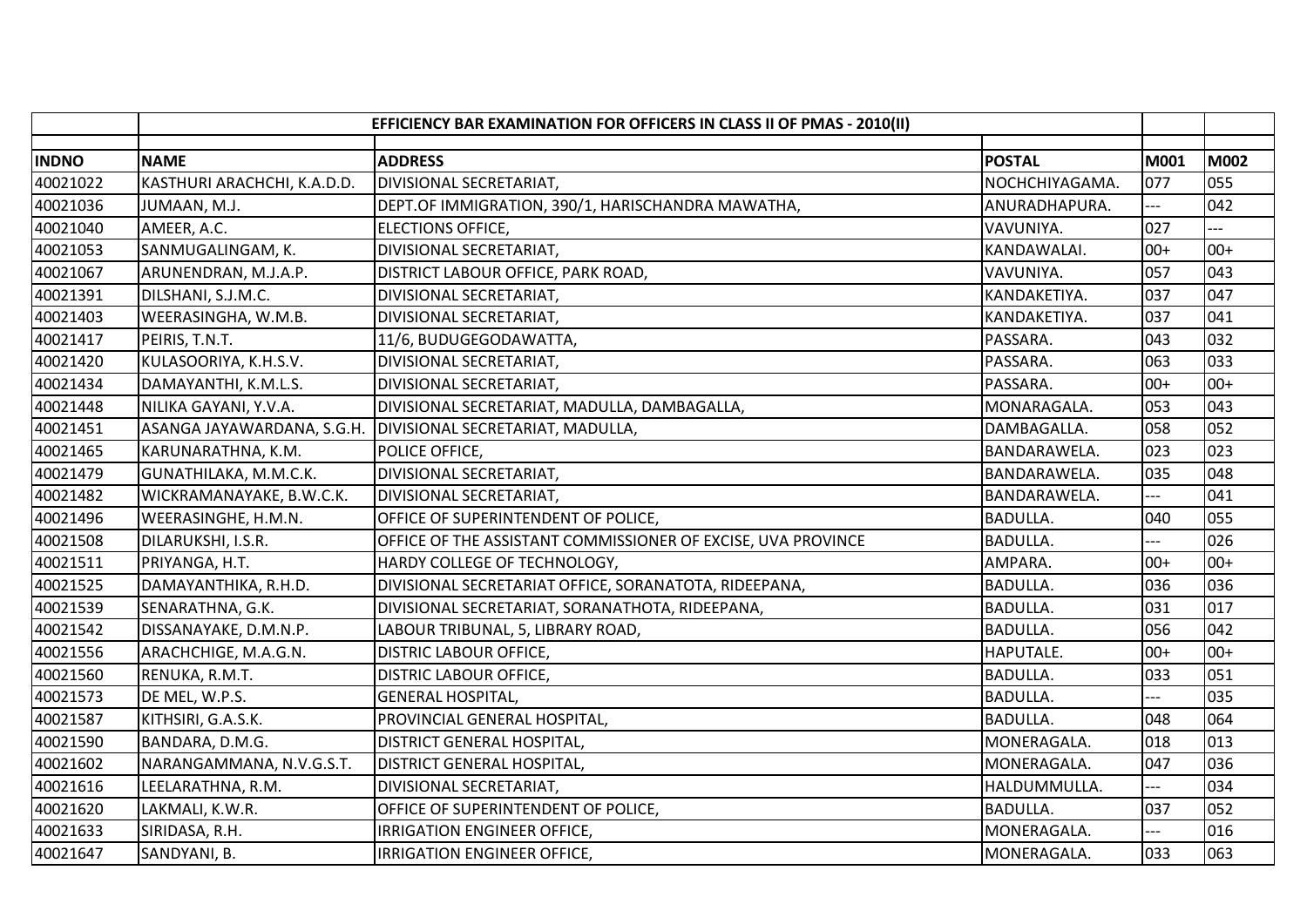|              | EFFICIENCY BAR EXAMINATION FOR OFFICERS IN CLASS II OF PMAS - 2010(II) |                                                         |                  |                |       |
|--------------|------------------------------------------------------------------------|---------------------------------------------------------|------------------|----------------|-------|
| <b>INDNO</b> | <b>NAME</b>                                                            | <b>ADDRESS</b>                                          | <b>POSTAL</b>    | M001           | M002  |
| 40021650     | RATHNAYAKE, R.M.C.K.                                                   | DIVISIONAL SECRETARIAT,                                 | HALI ELA.        | 042            | 048   |
| 40021664     | PRIYANGIKA, D.M.M.                                                     | DIVISIONAL SECRETARIAT,                                 | HALI ELA.        | 047            | 063   |
| 40021678     | DISSANAYAKE, D.P.                                                      | DIVISIONAL SECRETARIAT,                                 | <b>HALI ELA.</b> | 064            | 069   |
| 40021681     | NANDAWATHIE, R.D.                                                      | DIVISIONAL SECRETARIAT,                                 | WELIMADA.        | 031            | 020   |
| 40021695     | SAMARASINGHE, S.P.                                                     | DODANWATTA, HULANDAWA,                                  | MONERAGALA.      |                | 020   |
| 40021707     | SUDESH ROHITHA, G.D.S.                                                 | DISTRICT SECRETARIAT,                                   | MONERAGALA.      | 041            | 048   |
| 40021710     | DHANAPALA, E.M.                                                        | <b>DISTRICT SAMURDHI OFFICE,</b>                        | MONERAGALA.      | $00+$          | $00+$ |
| 40021724     | PERERA, G.S.P.                                                         | SUPERINDENT OF POLICE OFFICE,                           | MONERAGALA.      |                | 063   |
| 40021738     | LEELAWATHIE, R.M.                                                      | DISTRICT SAMURDHI OFFICE, DISTRICT SECRETARIAT COMPLEX, | MONARAGALA.      |                | $00+$ |
| 40021741     | SENEVIRATHNE, W.M.C.A.                                                 | DIVISIONAL SECRETARIAT,                                 | PADIYATHAWA.     | 043            | 035   |
| 40021755     | WIJENAYAKE, U.G.K.                                                     | DIVISIONAL SECRETARIAT,                                 | MAHIYANGANA.     | 056            | 064   |
| 40021769     | WEERATHUNGA, W.M.                                                      | 17, HANGURANKETHA YAYA, MILLATHTHAWA,                   | GIRANDURUKOTTE.  | ---            | 031   |
| 40021772     | CHATHURANGANI, S.V.                                                    | DIVISIONAL SECRETARIAT, SORANATHOTA, RIDEEPANA,         | <b>BADULLA.</b>  | 054            | 043   |
| 40021786     | BANDARA, H.M.                                                          | DIVISIONAL SECRETARIAT OFFICE, SORANATOTA, RIDEEPANA,   | <b>BADULLA.</b>  | 037            | 041   |
| 40021790     | PADMA, G.W.                                                            | DIVISIONAL SECRETARIAT, SORANATHOTA, RIDEEPANA,         | <b>BADULLA.</b>  | $00+$          | $00+$ |
| 40021801     | JEEWANDARA, J.M.R.S.                                                   | DIVISIONAL SECRETERIAT, SORANATHOTA, RIDEEPANA,         | <b>BADULLA.</b>  | 033            | 058   |
| 40021815     | SAMANTHI, V.G.S.                                                       | DIVISIONAL SECRETARIAT,                                 | MONARAGALA.      | 045            | 055   |
| 40021829     | NANAYAKKARA, G.D.S.N.                                                  | DIVISIONAL SECRETARIAT,                                 | MONARAGALA.      | 045            | 055   |
| 40021832     | DASANAYAKA, H.M.K.C.                                                   | 204, PADIYADORA ROAD,                                   | PADIYATHALAWA.   | 047            | 062   |
| 40021846     | SIRIWARDANA, R.M.J.P.K.                                                | DIVISIONAL SECRETARIAT,                                 | MEDAGAMA.        | 057            | 022   |
| 40021850     | LOKUBANDA, K.M.                                                        | DIVISIONAL SECRETARIAT,                                 | MEDAGAMA.        | $00+$          | $00+$ |
| 40021863     | DIMUTH ARUNASIRI, R.M.N.                                               | DIVISIONAL SECRETARIAT,                                 | MEDAGAMA.        | 059            | 056   |
| 40021877     | SUMATHIPALA, P.C.                                                      | <b>DISTRICT SURVEY OFFICE,</b>                          | <b>BADULLA.</b>  | 056            | 066   |
| 40021880     | PADMINI, T.P.S.                                                        | <b>DISTRICT SECRETARIAT,</b>                            | <b>BADULLA.</b>  | 047            | 031   |
| 40021894     | GEETHANJALEE, M.P.I.                                                   | DIVISIONAL SECRETARIAT,                                 | <b>BUTTALA.</b>  | $00+$          | $00+$ |
| 40021906     | GUNATHILAKE, D.M.N.S.                                                  | DIVISIONAL SECRETARIAT,                                 | <b>BUTTALA.</b>  | $00+$          | $00+$ |
| 40021910     | JAYAWATHIE, W.A.                                                       | DIVISIONAL SECRETARIAT,                                 | BADALKUMBURA.    |                | $00+$ |
| 40021923     | HEMALATHA, K.                                                          | CHANDRASIRI, AMPARA ROAD,                               | SIYAMBALANDUWA.  | ---            | 022   |
| 40021937     | RAMYA KUMARA, N.L.D.                                                   | DIVISIONAL SECRETARIAT,                                 | WELIMADA.        |                | 020   |
| 40021940     | SIRIWARDHANA, E.A.R.L.                                                 | DIVISIONAL SECRETARIAT,                                 | WELIMADA.        | 044            | 041   |
| 40021954     | SENARATH, R.P.U.                                                       | DIVISIONAL SECRETARIAT,                                 | WELIMADA.        | $\overline{a}$ | 029   |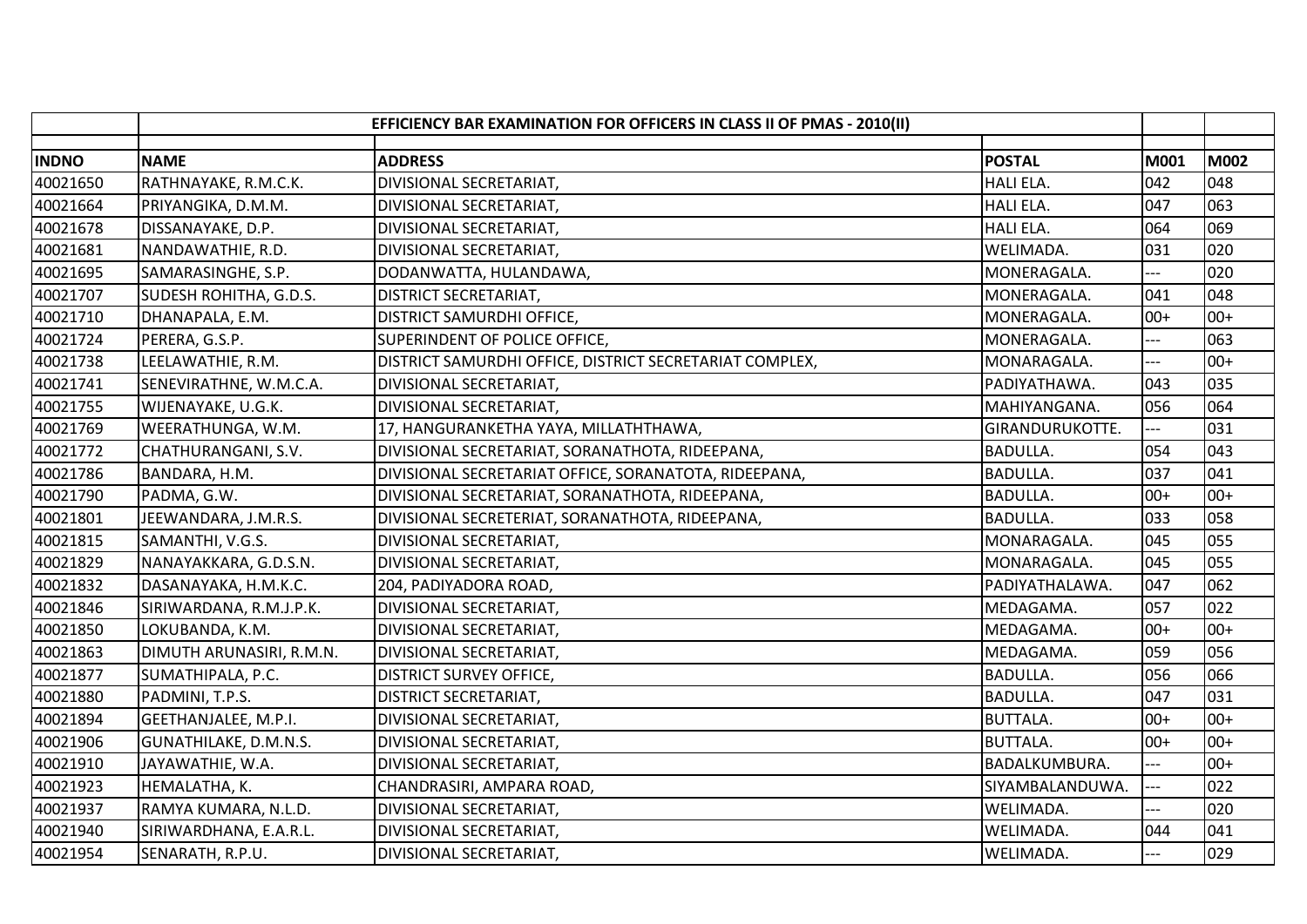|              |                           | EFFICIENCY BAR EXAMINATION FOR OFFICERS IN CLASS II OF PMAS - 2010(II) |                 |             |       |
|--------------|---------------------------|------------------------------------------------------------------------|-----------------|-------------|-------|
| <b>INDNO</b> | <b>NAME</b>               | <b>ADDRESS</b>                                                         | <b>POSTAL</b>   | <b>M001</b> | M002  |
| 40021968     | PREMARATHNA, P.S.M.       | DIVISIONAL SECRETARIAT,                                                | WELIMADA.       |             | 041   |
| 40021971     | SAMARAKOON, S.J.M.C.S.    | UVA PARANAGAMA DIVISIONAL SECRETARIAT,                                 | LUNUWATTA.      | 053         | 042   |
| 40021985     | WIJETHUNGA, W.W.M.M.D.    | UVA PARANAGAMA DIVISIONAL SECRETARIAT, UVA PARANAGAMA,                 | LUNUWATTA.      | $00+$       | $00+$ |
| 40021999     | JAYASUNDARA, R.M.         | DIVISIONAL SECRETARIAT, SORANATHOTA, RIDEEPANA,                        | <b>BADULLA.</b> | 040         | 016   |
| 40022000     | UKWATHTHAGE, S.M.         | REGIONAL IRRIGATION DIRECTOR'S OFFICE, HULANDAWA JUNCTION,             | MONARAGALA.     | 048         | 045   |
| 40022014     | JAYASEKARA, R.M.D.T.      | DIVISIONAL SECRETARIAT,                                                | <b>BUTTALA.</b> | 050         | 046   |
| 40022028     | DARMESENE, S.M.           | DIVISIONAL SECRETARIAT,                                                | WELIMADA.       | $00+$       | $00+$ |
| 40022031     | SRIYAKANTHI, K.D.         | DIVISIONAL SECRETARIAT,                                                | MAHA OYA.       |             | 042   |
| 40022045     | SAMPATH, K.M.I.           | OFFICE OF SUPERINTENDENT OF POLICE,                                    | <b>BADULLA.</b> | 025         | 069   |
| 40022059     | MARASINGHE, M.M.I.A.      | DIVISIONAL SECRETARIAT, UVA PARANAGAMA,                                | LUNUWATTA.      | 040         | 025   |
| 40022062     | GUNARATHNA, W.M.          | UVA PARANAGAMA, DIVISIONAL SECRETARIAT,                                | LUNUWATTA.      | 040         | 060   |
| 40022076     | THILAKARATHNA, A.M.M.U.K. | DIVISIONAL SECRETARIAT, UVA PARANAGAMA,                                | LUNUWATTA.      | $00+$       | $00+$ |
| 40022080     | DAMAYANTHI, W.K.I.        | DIVISIONAL SECRETARIAT, UVA PARANAGAMA,                                | LUNUWATTA.      | $00+$       | $00+$ |
| 40022093     | CHAMARIKA, S.H.N.         | DIVISIONAL SECRETARIAT,                                                | <b>BADULLA.</b> | $00+$       | $00+$ |
| 40022105     | WEERATHUNGA, W.M.C.K.     | DIVISIONAL SECRETARIAT,                                                | WELIMADA.       | 040         | 063   |
| 40022119     | NILMINI KUMARI, K.M.C.    | 7, UDAWELA, PASSARA ROAD,                                              | <b>BADULLA.</b> | 040         | 035   |
| 40022122     | GUNARATHNA BANDARA, S.M.  | DIVISIONAL SECRETARIAT,                                                | HALDUMMULLA.    | $-1$        | 011   |
| 40022136     | JAYAWEERA BANDARA, H.M.I. | DIVISIONAL SECRETARIAT,                                                | HALDUMMULLA.    | ---         | 032   |
| 40022140     | MUTHUTHANTHRI, M.M.D.C.   | DIVISIONAL SECRETARIAT,                                                | <b>BADULLA.</b> | 033         | 037   |
| 40022153     | LAKMALI, U.V.A.           | DIVISIONAL SECRETARIAT,                                                | <b>BADULLA.</b> | 042         | 053   |
| 40022167     | SIRIWARDHANA, B.D.D.      | DIVISIONAL SECRETARIAT,                                                | <b>BADULLA.</b> | ---         | 041   |
| 40022170     | DISSANAYAKE, D.M.S.       | DIVISIONAL SECRETARIAT,                                                | <b>BADULLA.</b> | 022         | 014   |
| 40022184     | JAYASUNDARA, K.M.         | DIVISIONAL SECRETARIAT,                                                | MEDAGAMA.       |             | 016   |
| 40022198     | PERERA, P.E.H.            | DIVISIONAL SECRETARIAT, HAPUTALE,                                      | DIYATALAWA.     | $00+$       | $00+$ |
| 40022200     | MANATHUNGA, M.D.R.N.D.    | DIVISIONAL SECRETARIAT,                                                | ELLA.           | 050         | 033   |
| 40022213     | RATHNAYAKE, D.N.          | DIVISIONAL SECRETARIAT,                                                | ELLA.           | 040         | 033   |
| 40022227     | HEMALATHA, H.M.C.         | DIVISIONAL SECRETARIAT,                                                | ELLA.           | $00+$       | $00+$ |
| 40022230     | THILAKARATHNA, E.S.       | LAND & DISTRIC REGISTRY OFFICE,                                        | <b>BADULLA.</b> | ---         | 033   |
| 40022244     | WIMALASOORIYA, W.J.K.S.   | DEPUTY LAND COMMISSIONER'S OFFICE,                                     | MAHIYANGANA.    | $-$         | $00+$ |
| 40022258     | JAYARATHNA BANDA, W.M.    | 4/29, MAHAWELI CAMP, BATALAYAYA,                                       | ALUTHTHARAMA.   | $---$       | $00+$ |
| 40022261     | MUDIYANSE, S.M.           | SRI VIJAYA NIVASA, SARVODAYA ASALA POOJANAGARAYA,                      | MAHIYANGANA.    | $---$       | 033   |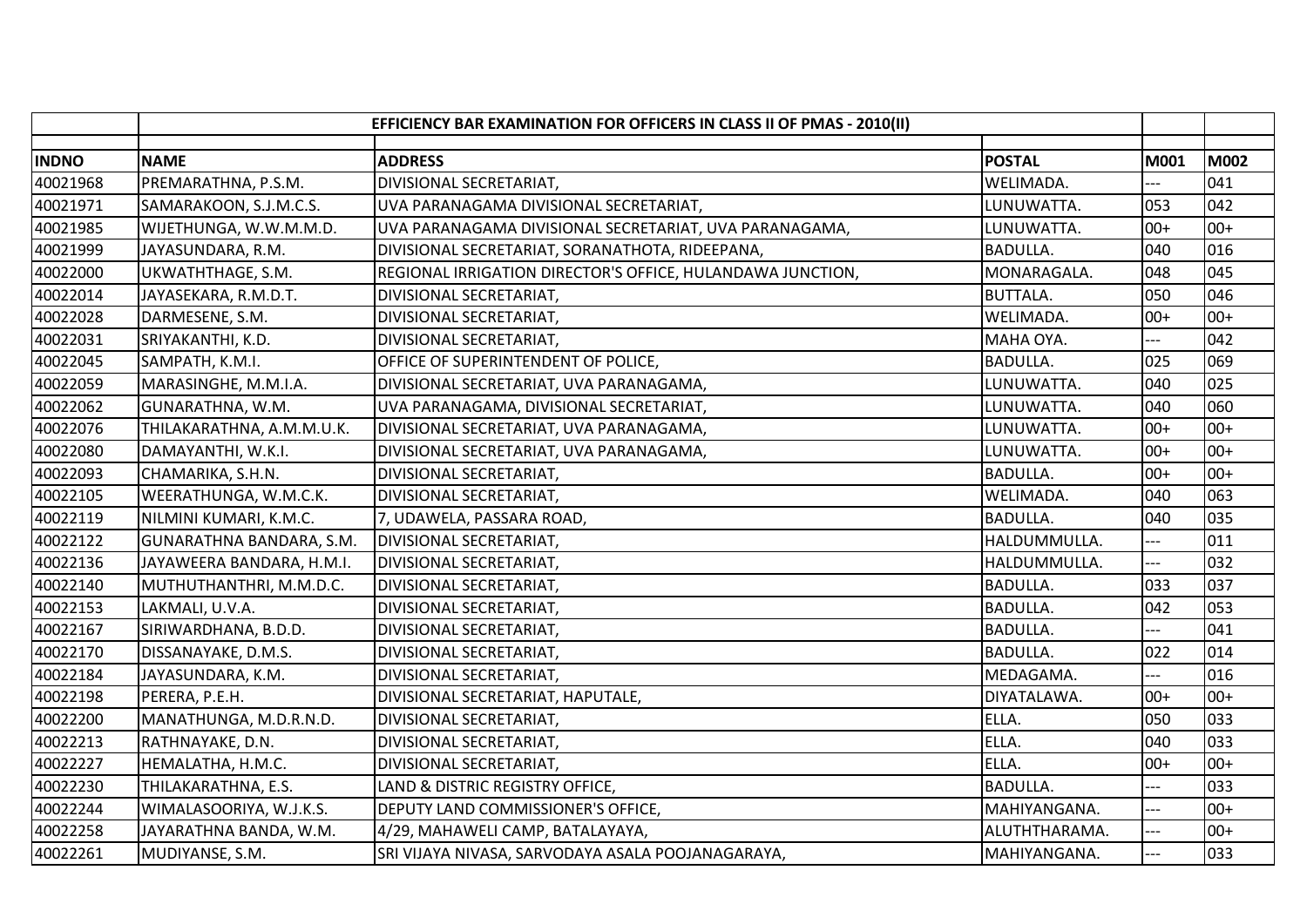|              | EFFICIENCY BAR EXAMINATION FOR OFFICERS IN CLASS II OF PMAS - 2010(II) |                                                          |                 |                          |             |
|--------------|------------------------------------------------------------------------|----------------------------------------------------------|-----------------|--------------------------|-------------|
| <b>INDNO</b> | <b>NAME</b>                                                            | <b>ADDRESS</b>                                           | <b>POSTAL</b>   | M001                     | <b>M002</b> |
| 40022275     | JAYAWARDANA, N.S.                                                      | R.D.C.F. OFFICE, UDUPUSSELLAWA ROAD,                     | NUWARA ELIYA.   | 031                      | 045         |
| 40022289     | MARAGE, I.D.                                                           | DIVISIONAL SECRETARIAT,                                  | DAMANA.         | 051                      | 035         |
| 40022292     | GUNAPALA, H.D.M.                                                       | <b>ELECTIONS OFFICE,</b>                                 | <b>BADULLA.</b> | 029                      | 024         |
| 40022304     | KONARA, K.M.C.J.                                                       | <b>DISTRICT SECRETARIAT,</b>                             | MONARAGALA.     | $00+$                    | $00+$       |
| 40022318     | JAYASINGHE, R.M.K.                                                     | INSTITUTE OF SURVEYING MAPPING,                          | DIYATALAWA.     |                          | 035         |
| 40022321     | GUNAWARDANA, M.M.N.R.                                                  | <b>DISTRICT SECRETARIAT,</b>                             | <b>BADULLA.</b> | 046                      | 054         |
| 40022335     | BANDARA YAPA, Y.M.N.S.                                                 | <b>DISTRICT SECRETARIAT,</b>                             | <b>BADULLA.</b> | 031                      | 033         |
| 40022349     | PUSHPA KUMARI, S.M.N.                                                  | <b>DISTRICT SECRETARIAT,</b>                             | MEEGAHAKIULA.   | 034                      | 033         |
| 40022352     | MENIKE, A.M.W.C.                                                       | <b>DISTRICT SECRETARIAT,</b>                             | <b>BIBILE.</b>  | 043                      | 050         |
| 40022366     | DEMINTHA, L.B.H.                                                       | 1/2B, ALUGOLLA LANE,                                     | <b>BADULLA.</b> | 040                      | 037         |
| 40022370     | RATNAYAKE, R.M.N.J.                                                    | DIVISIONAL SECRETARIAT,                                  | SIYAMBALANDUWA. | 042                      | 041         |
| 40022383     | KUMARI, D.M.S.                                                         | DIVISIONAL SECRETARIAT,                                  | SIYAMBALANDUWA. | 044                      | 049         |
| 40022397     | PERERA, R.A.S.N.                                                       | DIVISIONAL SECRETARIAT,                                  | SIYAMBALANDUWA. | 043                      | 041         |
| 40022409     | PRIYADARSHANI, A.M.A.                                                  | DIVISIONAL SECRETARIAT,                                  | SIYAMBALANDUWA. | 048                      | 051         |
| 40022412     | SILVA, K.B.K.K.                                                        | DIVISIONAL SECRETARIAT,                                  | WELIMADA.       | 043                      | 056         |
| 40022426     | SUNIL WASANTHA, T.H.                                                   | POLICE OFFICE,                                           | BANDARAWELA.    |                          | 024         |
| 40022430     | GEETHANI, A.M.C.                                                       | DIVISIONAL SECRETARIAT,                                  | HALDUMMULLA.    | 060                      | 055         |
| 40022443     | WEERASINGHE, K.D.                                                      | TECHNICAL COLLEGE,                                       | MEDAGAMA.       | 040                      | 043         |
| 40022457     | SUNIL, K.A.D.                                                          | REGIONAL DIRECTOR OF IRRIGATION,                         | BANDARAWELA.    |                          | 014         |
| 40022460     | GAMBEERA, P.                                                           | BIMSAVIYA SURVEY OFFICE, 11TH MILE POST, RIDEEMALIYADDA, | URANIYA.        | $00+$                    | $00+$       |
| 40022474     | WICKRAMASOORIYA, J.I.                                                  | TECHNICAL COLLEGE, WEWATHENNA,                           | BANDARAWELA.    | $-$                      | 027         |
| 40022488     | GNANAWATHIE, T.M.                                                      | TECHNICAL COLLEGE, WEWATHENNA,                           | BANDARAWELA.    | ---                      | 012         |
| 40022491     | DISSANAYAKE, P.G.S.U.                                                  | KIRIVEHERA ROAD, LAHUGALA,                               | VIA MONARAGALA. | 047                      | 032         |
| 40022503     | RAMANAYAKA, W.C.G.                                                     | DIVISIONAL SECRETARIAT,                                  | BANDARAWELA.    | 047                      | 025         |
| 40022517     | ARIYARATNA, W.A.A.D.                                                   | DIVISIONAL SECRETARIAT,                                  | BANDARAWELA.    | 047                      | 028         |
| 40022520     | EKANAYAKE, E.M.T.D.D.M.                                                | DIVISIONAL SECRETARIAT,                                  | BANDARAWELA.    | 038                      | 054         |
| 40022534     | ARAMAWATTHAGE, I.                                                      | DIVISIONAL SECRETARIAT,                                  | BANDARAWELA.    | 048                      | 033         |
| 40022548     | CHANDRASEKARA, P.S.S.                                                  | DIVISIONAL SECRETARIAT,                                  | BANDARAWELA.    | 026                      | 054         |
| 40022551     | TILAKARATHNA, A.N.                                                     | DIVISIONAL SECRETARIAT,                                  | BANDARAWELA.    | 029                      | 037         |
| 40022565     | PARAMARAJ, R.                                                          | INSTITUTE OF SURVEYING & TRAINING,                       | DIYATALAWA.     | $\overline{\phantom{0}}$ | $00+$       |
| 40022946     | KUMARI, W.A.S.                                                         | DIVISIONAL SECRETARIAT,                                  | EMBILIPITIYA.   | 051                      | 038         |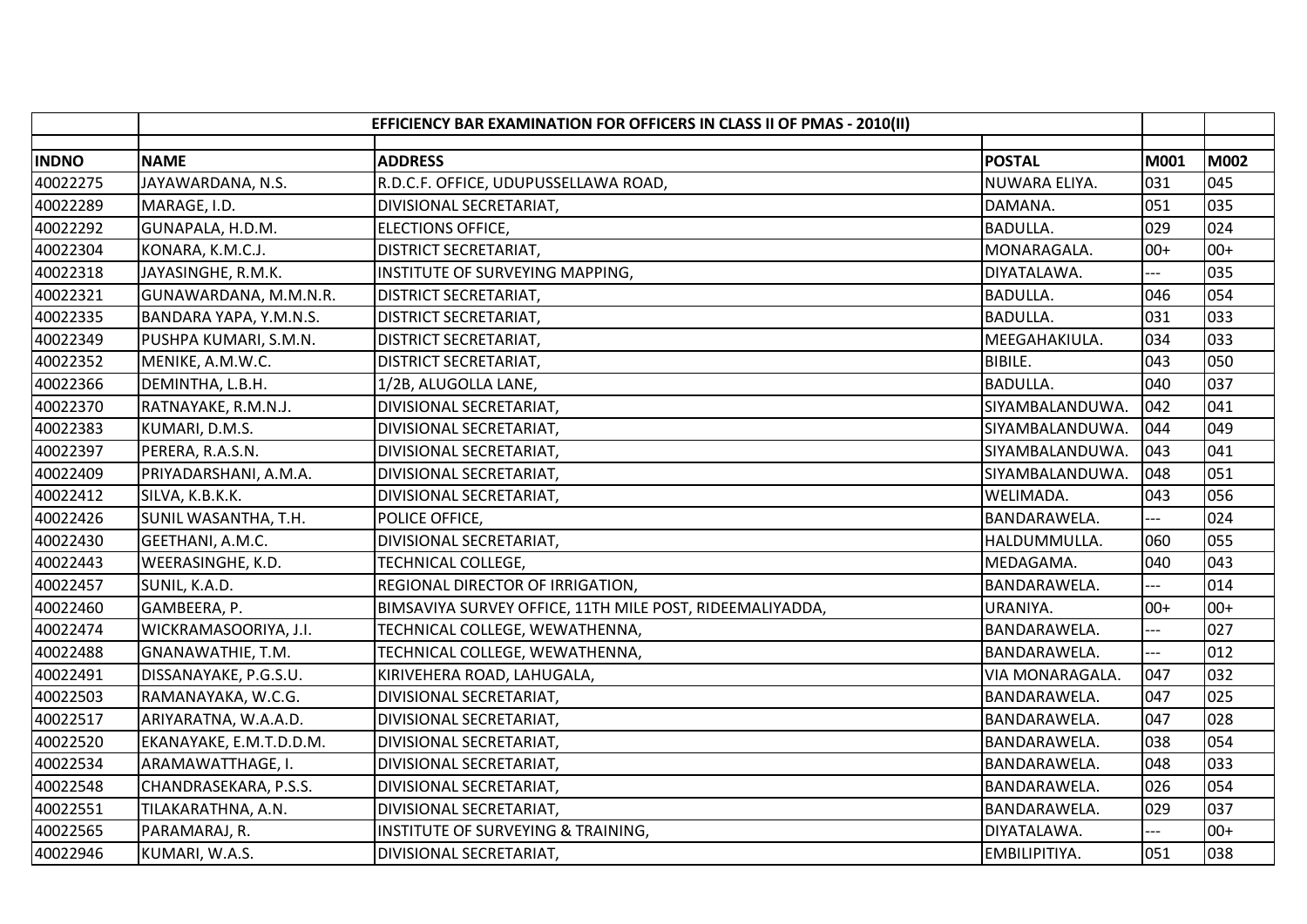|              | EFFICIENCY BAR EXAMINATION FOR OFFICERS IN CLASS II OF PMAS - 2010(II) |                                                           |               |       |       |
|--------------|------------------------------------------------------------------------|-----------------------------------------------------------|---------------|-------|-------|
| <b>INDNO</b> | <b>NAME</b>                                                            | <b>ADDRESS</b>                                            | <b>POSTAL</b> | M001  | M002  |
| 40022950     | ROSHANI, B.N.                                                          | DIVISIONAL SECRETARIAT,                                   | EMBILIPITIYA. | 067   | 054   |
| 40022963     | GODAGE, G.K.S.N.                                                       | DIVISIONAL SECRETARIAT,                                   | EMBILIPITIYA. | 070   | 054   |
| 40022977     | DEEPANI, P.A.A.                                                        | 80, DIGOGEDARA,                                           | EHELIYAGODA.  | 057   | 025   |
| 40022980     | THARANGA, H.A.C.                                                       | ELECTIONS OFFICE, NEW TOWN,                               | RATNAPURA.    | 051   | 041   |
| 40022994     | <b>GUNARATNE, H.R.S.</b>                                               | <b>DISTRIC LABOUR OFFICE,</b>                             | RATNAPURA.    | 054   | 047   |
| 40023006     | ARIYASENA, P.M.                                                        | WATHTHAHENA,                                              | NIVITIGALA.   | 048   | 023   |
| 40023010     | RANATUNGA, R.A.S.K.                                                    | PELMADULLA, DISTRICT LABOUR OFFICE, ELLEGEWATTA,          | KAHAWATTA.    | 044   | 044   |
| 40023023     | LAKMAL, A.D.D.                                                         | DEPT. OF LABOUR DISTRICT LABOUR OFFICE, COLOMBO CENTRAL,  | COLOMBO 5.    | 050   | 026   |
| 40023037     | KANUGALA, K.T.P.                                                       | LABOUR OFFICE,                                            | AVISSAWELLA.  | $00+$ | $00+$ |
| 40023040     | PERERA, H.C.K.                                                         | DISTRIC LABOUR OFFICE, RATNAPURA,                         | RATNAPURA.    | 048   | 037   |
| 40023054     | WIMALASOMA, A.G.D.D.P.                                                 | DISTRICT LABOUR OFFICE, PELMADULLA, ALLEGEWATTA,          | KAHAWATTA.    |       | 045   |
| 40023068     | GALLINDAGE, S.P.                                                       | LABOUR OFFICE, 459, KANDY ROAD,                           | WARAKAPOLA.   | 038   | 034   |
| 40023071     | WEERASINGHE, I.G.R.L.                                                  | EMPLOYEES PROVINDENT FUND, 8TH FLOOR, LABOUR SECRETARIAT, | COLOMBO 5.    |       | 014   |
| 40023085     | PERERA, W.M.M.S.A.                                                     | DEPARTMENT OF LABOUR, DHARMAPALA MAWATHA,                 | RATNAPURA.    |       | 056   |
| 40023099     | WEERAKOON, S.K.R.                                                      | 48/1, WELIPARA, ELLAWALA,                                 | EHELIYAGODA.  |       | 037   |
| 40023100     | ATHTHANAYAKA, R.B.U.                                                   | JAYASEKARA STORES, MILLAWITIYA,                           | KURUWITA.     | 042   | 027   |
| 40023114     | DASANAYAKA, E.W.L.N.                                                   | <b>ELECTIONS OFFICE,</b>                                  | RATNAPURA.    | $00+$ | $00+$ |
| 40023128     | NISHANTHI, W.G.R.C.V.                                                  | <b>ELECTIONS OFFICE,</b>                                  | RATNAPURA.    | 058   | 051   |
| 40023131     | KUMARI, R.M.I.S.                                                       | DIVISIONAL SECRETARIAT, ELAPATHA,                         | RATNAPURA.    | 068   | 058   |
| 40023145     | SANDAMALI, M.K.                                                        | DIVISIONAL SECRETARIAT, ELAPATHA,                         | RATNAPURA.    | 072   | 047   |
| 40023159     | PRIYANGIKA, N.G.M.                                                     | DIVISIONAL SECRETARIAT,                                   | EHELIYAGODA.  | 058   | 074   |
| 40023162     | AJITH KUMARA, L.A.I.                                                   | TAKSALA, MADALA,                                          | ELLAGAWA.     | 058   | 040   |
| 40023176     | SAJEEWANI, K.Y.T.P.                                                    | DIVISIONAL SECRETARIAT,                                   | KURUWITA.     | 059   | 047   |
| 40023180     | PUSHPALATHA, M.M.                                                      | DIVISIONAL SECRETARIAT,                                   | KURUWITA.     | 057   | 035   |
| 40023193     | COORAY, M.I.S.                                                         | DIVISIONAL SECRETARIAT,                                   | KAHAWATTA.    | 060   | 074   |
| 40023205     | WICKRAMASURIYA, D.K.H.                                                 | DIVISIONAL SECRETARIAT,                                   | KAHAWATTA.    | 046   | 055   |
| 40023219     | WEERATUNGA, A.M.E.                                                     | DIVISIONAL SECRETARIAT,                                   | PELMADULLA.   | 069   | 069   |
| 40023222     | SOMASIRI, G.I.N.                                                       | DIVISIONAL SECRETARIAT,                                   | PELMADULLA.   | 047   | 040   |
| 40023236     | KARUNATHILAKE, D.M.S.H.                                                | LAND AND DISTRICT REGISTRY,                               | AVISSAWELLA.  | 050   | 054   |
| 40023240     | SUMITHRA, M.G.                                                         | OFFICE OF DISTRIC REGISTRAR,                              | AVISSAWELLA.  | $---$ | 041   |
| 40023253     | KUMARA, P.M.S.R.                                                       | DEPT. OF IMMIGARTION & EMIGRATION, ANANDA RAJAKARUNA MW., | COLOMBO 10.   | 055   | 033   |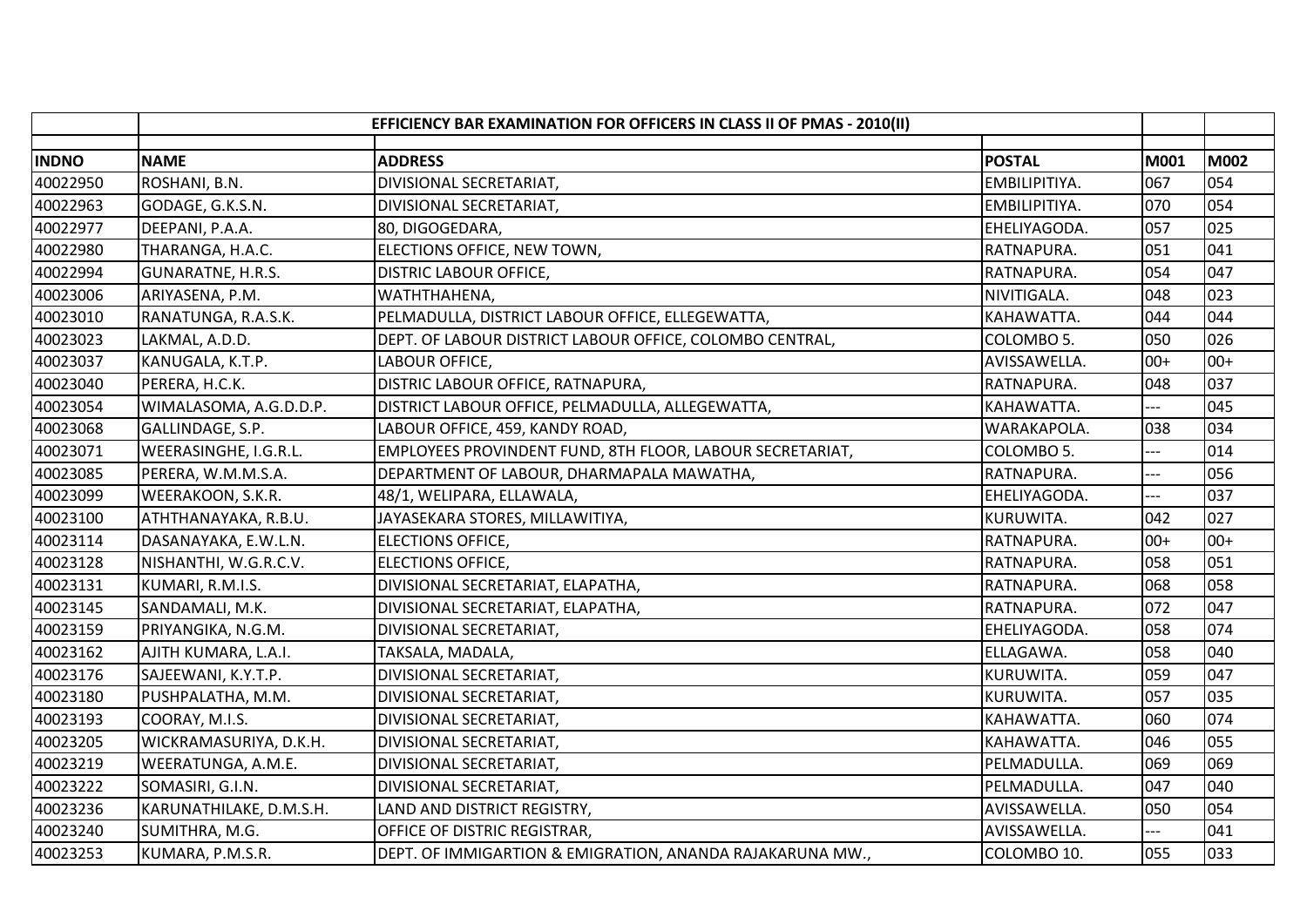|              | EFFICIENCY BAR EXAMINATION FOR OFFICERS IN CLASS II OF PMAS - 2010(II) |                                                    |                |                |             |
|--------------|------------------------------------------------------------------------|----------------------------------------------------|----------------|----------------|-------------|
| <b>INDNO</b> | <b>NAME</b>                                                            | <b>ADDRESS</b>                                     | <b>POSTAL</b>  | M001           | <b>M002</b> |
| 40023267     | MANGALIKA, H.W.P.                                                      | DIVISIONAL SECRETARIAT,                            | BULATHSINHALA. |                | 013         |
| 40023270     | EKANAYAKA, T.E.P.                                                      | MUTHTHETTUPOLA ROAD,                               | PALLEBEDDA.    |                | 019         |
| 40023284     | KULARATHNA, Y.N.M.                                                     | DIVISIONAL SECRETARIAT,                            | GODAKAWELA.    | 051            | 050         |
| 40023298     | JAYAKODY, J.A.S.T.                                                     | DIVISIONAL SECRETARIAT,                            | GODAKAWELA.    | 060            | 062         |
| 40023300     | GUNAPALA, B.W.V.                                                       | RIDEEWITA,                                         | HIRAMADAGAMA.  |                | 031         |
| 40023313     | SANJEEWANI, J.A.                                                       | DIVISIONAL SECRETARIAT,                            | OPANAYAKA.     | 067            | 040         |
| 40023327     | LIYANAGE, B.L.P.N.                                                     | DIVISIONAL SECRETARIAT,                            | OPANAYAKA.     | 074            | 045         |
| 40023330     | SAMARATHUNGA, K.D.R.D.                                                 | DIVISIONAL SECRETARIAT,                            | AYAGAMA.       | 049            | 040         |
| 40023344     | SAMARASINGHE, S.P.                                                     | RUBBER DEVELOPMENT DEPARTMENT, NEW TOWN,           | RATNAPURA.     | 071            | 086         |
| 40023358     | WIJESINGHE, L.K.I.P.                                                   | RUBBER DEVELOPMENT DEPARTMENT, NEW TOWN,           | RATNAPURA.     | 056            | 046         |
| 40023361     | JAYAWEERA, N.P.                                                        | RUBBER DEVELOPMENT DEPARTMENT, NEW TOWN,           | RATNAPURA.     | 067            | 071         |
| 40023375     | GUNASEKARA, P.N.                                                       | TECHNICAL COLLEGE,                                 | EMBILIPITIYA.  | 056            | 049         |
| 40023389     | PRIYANTHA, M.S.                                                        | DIVISIONAL SECRETARIAT,                            | AYAGAMA.       |                | 069         |
| 40023392     | PRIYANTHA, M.K.R.                                                      | DIVISIONAL SECRETARIAT,                            | AYAGAMA.       |                | $00+$       |
| 40023404     | MENIKE, T.M.K.                                                         | DISTRICT SURVEY OFFICE, NEW TOWN,                  | RATNAPURA.     | 054            | 043         |
| 40023418     | SANTHASIRI, N.                                                         | SUPIRINTENDENT OF SURVEY DIVISIONAL SURVEY OFFICE, | KALAWANA.      | 044            | 026         |
| 40023421     | HETTIARACHCHI, H.A.S.                                                  | LAND REGISTRY,                                     | HOMAGAMA.      | $00+$          | 051         |
| 40023435     | KARUNATILAKA, Y.D.                                                     | IRRIGATION ENGINEER'S OFFICE, HIDALLANA,           | RATNAPURA.     |                | 026         |
| 40023449     | PEIRIS, L.K.R.T.                                                       | DIVISIONAL SECRETARIAT,                            | IMBULPE.       | 056            | 048         |
| 40023452     | KUMARI, K.R.A.                                                         | DIVISIONAL SECRETARIAT,                            | IMBULPE.       | 054            | 060         |
| 40023466     | KARUNARATHNA, A.M.N.V.                                                 | DIVISIONAL SECRETARIAT,                            | IMBULPE.       | 065            | 046         |
| 40023470     | JAYATHILAKA, H.C.G.S.                                                  | DIVISIONAL SECRETARIAT,                            | IMBULPE.       | 052            | 061         |
| 40023483     | BOPITIYA, B.V.K.H.                                                     | DIVISIONAL SECRETARIAT,                            | WELIGEPOLA.    | 044            | 057         |
| 40023497     | DE SILVA, T.M.S.A.                                                     | SUPERINTENDENT OF POLICE OFFICE,                   | RATNAPURA.     |                | 020         |
| 40023509     | BASNAYAKE, B.M.A.U.                                                    | 54, BANDARAWATTHA,                                 | HIDELLANA.     | 054            | 042         |
| 40023512     | EKANAYAKA, P.N.S.                                                      | 97, DHARMAPALA MAWATHA,                            | PELMADULLA.    | 043            | 017         |
| 40023526     | BANDULATHA, J.M.                                                       | DIVISIONAL SECRETARIAT,                            | DEHIOWITA.     | $00+$          | $00+$       |
| 40023530     | KURUPPU ARACHCHI, A.K.A.K.                                             | DIVISIONAL SECRETARIAT OFFICE,                     | DEHIOWITA.     | $00+$          | $00+$       |
| 40023543     | MENIKE, W.M.C.                                                         | DIVISIONAL SECRETARIAT,                            | DEHIOWITA.     |                | 043         |
| 40023557     | DE SILVA, T.H.T.J.                                                     | DIVISIONAL SECRETARIAT,                            | DEHIOWITA.     | $00+$          | $00+$       |
| 40023560     | SWARNATHILAKA, K.H.C.P.                                                | RATNA HANGAMUWA,                                   | RATNAPURA.     | $\overline{a}$ | 022         |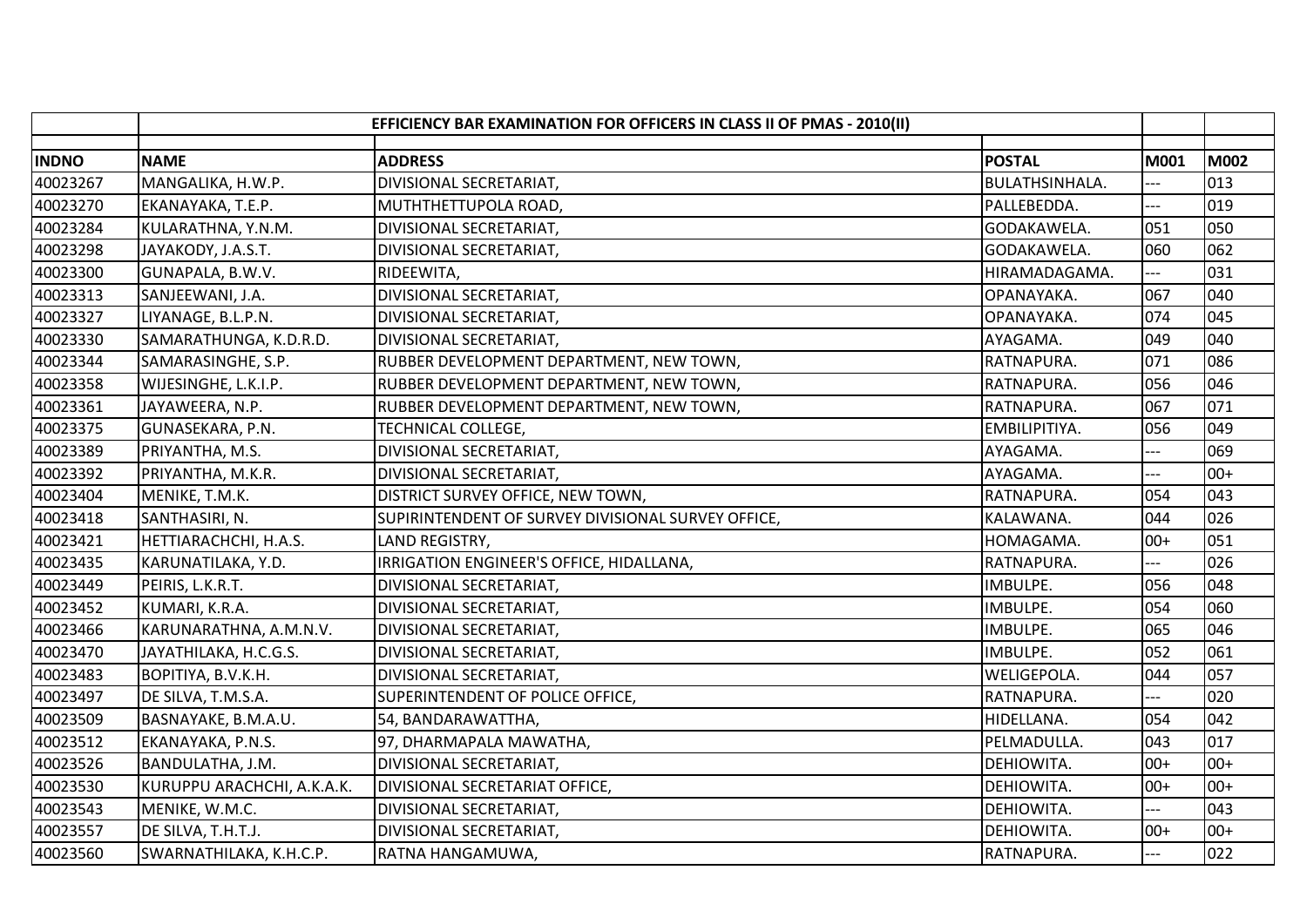|              | EFFICIENCY BAR EXAMINATION FOR OFFICERS IN CLASS II OF PMAS - 2010(II) |                                                              |                   |       |             |
|--------------|------------------------------------------------------------------------|--------------------------------------------------------------|-------------------|-------|-------------|
| <b>INDNO</b> | <b>NAME</b>                                                            | <b>ADDRESS</b>                                               | <b>POSTAL</b>     | M001  | <b>M002</b> |
| 40023574     | SUBHASHINI, D.R.B.                                                     | REGIONAL CONSERVATOR OF FOREST OFFICE, DHARMAPALA MAWATHA,   | RATNAPURA.        | 050   | 038         |
| 40023588     | WIJESUNDARA, T.D.                                                      | D.I.G.'S OFFICE,                                             | RATNAPURA.        | 072   | 052         |
| 40023591     | KUSUMPALA, H.G.                                                        | DR. N.M. PERERA M.M.V.,                                      | ΥΑΤΙΥΑΝΤΟΤΑ.      |       | 027         |
| 40023603     | RANAWEERA, R.A.C.N.                                                    | LAND REGISTRY, NEW TOWN,                                     | RATNAPURA.        |       | 048         |
| 40023617     | ATTHANAYAKE, A.M.H.                                                    | LAND REGISTRY, NEW TOWN,                                     | RATNAPURA.        |       | 035         |
| 40023620     | RANJANIE, K.A.S.                                                       | DISTRICT PLANNING SECRETARIAT, DISTRICT SECRETARIAT COMPLEX, | RATNAPURA.        | 028   | $00+$       |
| 40023634     | KUMARI, I.G.M.                                                         | KAHAWATTA DIVISIONAL SECRETARIAT,                            | ATAKALANPANNA.    | 049   | 046         |
| 40023648     | GNANARATHNA, P.M.G.C.                                                  | DIVISIONAL SECRETARIAT,                                      | KURUWITA.         |       | 047         |
| 40023651     | SENAVIRATHNE, P.W.S.N.                                                 | 57, SAMANGIRI HOTEL,                                         | DERANIYAGALA.     | $---$ | $00+$       |
| 40023665     | PERERA, H.G.D.                                                         | SRI LANKA SCHOOL OF AGRICULTURE, KARAPINCHA,                 | KURUWITA.         | 041   |             |
| 40023679     | LIYANAARACHCH, L.A.N.N.                                                | DOMPE DIVISIONAL SECRETARIAT, WEKE,                          | KIRINDIWELA.      | ---   | 036         |
| 40023682     | SENEVIRATHNA, R.D.N.N.                                                 | 36/4, MALWARUSHA, EHELIYAGODA ROAD,                          | DEHIOWITA.        | 043   | 008         |
| 40023696     | ARIYARATHNA, P.A.S.D.                                                  | PROVINCIAL SURVEYOR GENERAL'S OFFICE, NEW TOWN,              | RATNAPURA.        | 048   | 032         |
| 40023708     | WAJIRA KANTHI, P.M.S.                                                  | PROVINCIAL SURVEYOR GENERAL'S OFFICE, NEW TOWN,              | RATNAPURA.        | 055   | 055         |
| 40023711     | WIJAYARATHNE, P.H.H.D.                                                 | PROVINCIAL SURVEYOR GENERAL'S OFFICE, NEW TOWN,              | RATNAPURA.        |       | 020         |
| 40023725     | JAYAWARDENA, E.E.A.D.S.                                                | PROVINCIAL SURVEYOR GENERAL'S OFFICE, NEW TOWN,              | RATNAPURA.        | 032   | 017         |
| 40023739     | YASANAYAKA, U.D.P.M.                                                   | DEPARTMENT OF AYURVEDA, OLD KOTTAWA ROAD, NAWINNA,           | MAHARAGAMA.       | $00+$ | $00+$       |
| 40023742     | AJITH KUMARA, W.T.B.                                                   | DIVISIONAL SECERTARIAT,                                      | <b>BALANGODA.</b> | 030   | 024         |
| 40023756     | PATHIRANA, K.P.S.K.                                                    | DIVISIONAL SECRATARIAT,                                      | <b>BALANGODA.</b> | 061   | 041         |
| 40023760     | GUNARATHNA, W.T.G.                                                     | DIVISIONAL SECRATARIAT,                                      | BALANGODA.        | 076   | 064         |
| 40023773     | PIYASENA, T.P.A.M.                                                     | DIVISIONAL SECRATARIAT,                                      | NIVITHIGALA.      | 053   | 037         |
| 40023787     | CHANDRAPALA, M.D.T.S.                                                  | MANAGEMENT DEVELOPMENT & TRAINING UNIT, SERVEY DEPARTMENT,   | COLOMBO 5.        | 074   | 056         |
| 40023790     | UDAYAKANTHI, K.K.D.                                                    | DIVISIONAL SECRETARIAT,                                      | PELMADULLA.       |       | 045         |
| 40023802     | INDRANI, J.A.W.                                                        | DIVISIONAL SECRETARIAT, NEW TOWN,                            | RATNAPURA.        |       | 027         |
| 40023816     | DASANAYAKA, D.M.P.                                                     | DIVISIONAL SECRETARIAT, NEW TOWN,                            | RATNAPURA.        | ---   | 046         |
| 40023820     | ASOKA, P.G.                                                            | DIVISIONAL SECRETARIAT, NEW TOWN,                            | RATNAPURA.        | ---   | 040         |
| 40023833     | PRAGNARATNE, B.S.D.                                                    | DIVISIONAL SECRETARIAT, NEW TOWN,                            | RATNAPURA.        |       | 037         |
| 40023847     | KULASENA, E.G.H.                                                       | DIVISIONAL SECRETARIAT, NEW TOWN,                            | RATNAPURA.        | 081   | 071         |
| 40023850     | MADUWANTHI, O.W.I.                                                     | DIVISIONAL SECRETARIAT, NEW TOWN,                            | RATNAPURA.        | 062   | 046         |
| 40023864     | KARUNASENA, V.D.A.S.                                                   | DIVISIONAL SECRETARIAT, NEW TOWN,                            | RATNAPURA.        | 050   | 053         |
| 40023878     | WIJENAYAKE, W.D.H.                                                     | <b>DISTRICT SECRETARIAT,</b>                                 | RATNAPURA.        | 051   | 041         |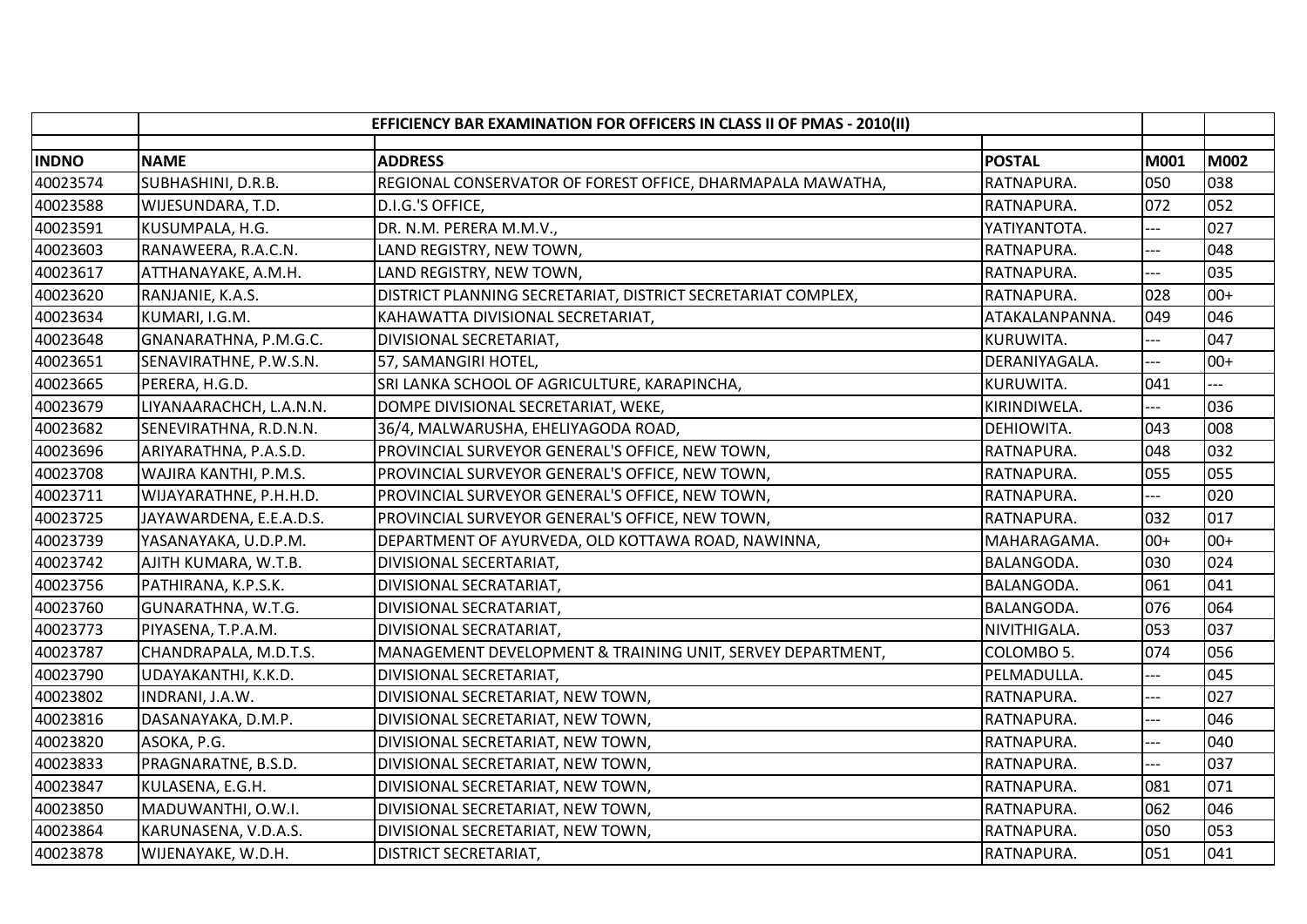|              | EFFICIENCY BAR EXAMINATION FOR OFFICERS IN CLASS II OF PMAS - 2010(II) |                                                                         |                   |       |       |
|--------------|------------------------------------------------------------------------|-------------------------------------------------------------------------|-------------------|-------|-------|
| <b>INDNO</b> | <b>NAME</b>                                                            | <b>ADDRESS</b>                                                          | <b>POSTAL</b>     | M001  | M002  |
| 40023881     | SAMARASINGHA, S.M.U.K.K.                                               | DISTRICT SECRETARIAT, NEW TOWN,                                         | RATNAPURA.        | 033   | 040   |
| 40023895     | IROSHINIE, A.M.A.                                                      | DISTRICT SECRETARIAT, NEW TOWN,                                         | RATNAPURA.        | 043   | 025   |
| 40023907     | ANDRADI, D.A.M.N.S.                                                    | DISTRICT SECRETARIAT, NEW TOWN,                                         | RATNAPURA.        | 061   | 047   |
| 40023910     | GUNAWARDANA, L.K.C.P.                                                  | DISTRICT SECRETARIAT, NEW TOWN,                                         | RATNAPURA.        | 050   | 048   |
| 40023924     | NIMAL, W.A.                                                            | <b>GENERAL HOSPITAL,</b>                                                | HAMBANTOTA.       | $00+$ | $00+$ |
| 40023938     | DHARMAPALA, D.M.                                                       | PROVINCIAL GENERAL HOSPITAL,                                            | RATHNAPURA.       |       | 024   |
| 40023941     | CHANDIMA, G.A.G.                                                       | <b>SCHOOL OF NURSING,</b>                                               | RATNAPURA.        | 037   | 035   |
| 40023955     | WIMALAWEERA, K.D.                                                      | <b>GENERAL HOSPITAL,</b>                                                | RATNAPURA.        |       | 044   |
| 40023969     | CHANDRALATHA, U.W.A.                                                   | <b>GENERAL HOSPITAL,</b>                                                | RATNAPURA.        | 015   | 025   |
| 40023972     | SAMMANI, M.N.D.S.                                                      | <b>GENERAL HOSPITAL,</b>                                                | RATNAPURA.        | 042   | 054   |
| 40023986     | WEERATUNGA, T.M.K.J.                                                   | UDARANWALA, RANWALA,                                                    | GODAKAWELA.       | ---   | $00+$ |
| 40023990     | RANJANI, K.K.R.                                                        | <b>GENERAL HOSPITAL,</b>                                                | RATNAPURA.        | $00+$ | 027   |
| 40024001     | RANJANI, R.S.                                                          | <b>GENERAL HOSPITAL,</b>                                                | RATNAPURA.        | $00+$ | 043   |
| 40024015     | NISHANTHI, B.H.D.                                                      | PROVINCIAL GENERAL HOSPITAL,                                            | RATNAPURA.        | 025   | 055   |
| 40024029     | SIRIWARDANA, H.G.P.P.                                                  | <b>SCHOOLS OF NURSING,</b>                                              | RATNAPURA.        |       | 034   |
| 40024032     | MENIKE, Y.R.C.Y.                                                       | ESTABLISHMENT BRANCH, NARAHENPITA,                                      | COLOMBO 5.        | 038   | 021   |
| 40024046     | NADEESHANIE, J.U.                                                      | DIVISIONAL SURVEY OFFICE, 60, KARAWKETIYA,                              | <b>BALANGODA.</b> | 060   | 048   |
| 40024050     | JAYAWARDENA, S.A.N.                                                    | 76/20, KOSPELAVINNA ROAD,                                               | RATNAPURA.        | ---   | 030   |
| 40024063     |                                                                        | WIJAYAGUNAWARDHANA, P.D.MOFFICE OF THE SUPIRINTENDENT OF POLICE OFFICE, | RATNAPURA.        |       | 028   |
| 40024077     | PRIYANGANEE, K.D.W.                                                    | RUWANPURA NATIONAL COLLEGES OF EDUCATION, WELLADURA,                    | KAHAWATTA.        | 052   | 041   |
| 40024080     | GUNASEKARA, R.K.W.D.W.                                                 | RUWANPURA NATIONAL COLLEGES OF EDUCATION, WELLADURA,                    | KAHAWATTA.        | 052   | 053   |
| 40024094     | WICKRAMARATNE, K.D.K.                                                  | DIVISIONAL SECRETARIAT,                                                 | KOLONNE.          | 049   | 050   |
| 40024106     | KARUNARATHNA, N.M.P.                                                   | DIVISIONAL SECRETARIAT,                                                 | KOLONNE.          | 041   | 047   |
| 40024110     | ARIYAWATHIE, E.W.                                                      | DIVISIONAL SECRETARIAT,                                                 | KOLONNE.          | 049   | 040   |
| 40024123     | RANGIKA, P.S.                                                          | DIVISIONAL SECRETARIAT,                                                 | KOLONNE.          | 059   | 065   |
| 40024137     | SENADHEERA, S.S.R.                                                     | DIVISIONAL SECRETARIAT,                                                 | KOLONNE.          | 056   | 040   |
| 40024140     | RAJEEN, R.S.P.                                                         | DIVISIONAL SECRETARIAT,                                                 | KOLONNE.          | $00+$ | $00+$ |
| 40024154     | PRIYADARSHANA, K.C.                                                    | DIVISIONAL SECRETARIAT,                                                 | KOLONNE.          | 061   | 041   |
| 40024168     | EKANAYAKA, N.S.                                                        | DIVISIONAL SECRETARIAT,                                                 | KOLONNE.          | 056   | 056   |
| 40024171     | KUDAGAMAGE, K.G.N.D.                                                   | E4/1142, NEW TOWN,                                                      | EMBILIPITIYA.     | $-$   | 035   |
| 40024185     | PRIYASHANTHI, E.L.P.K.                                                 | INTERNATIONAL CENTRE FOR THE TRAINING OF RURAL LEADERS,                 | EMBILIPITIYA.     | 055   | 045   |